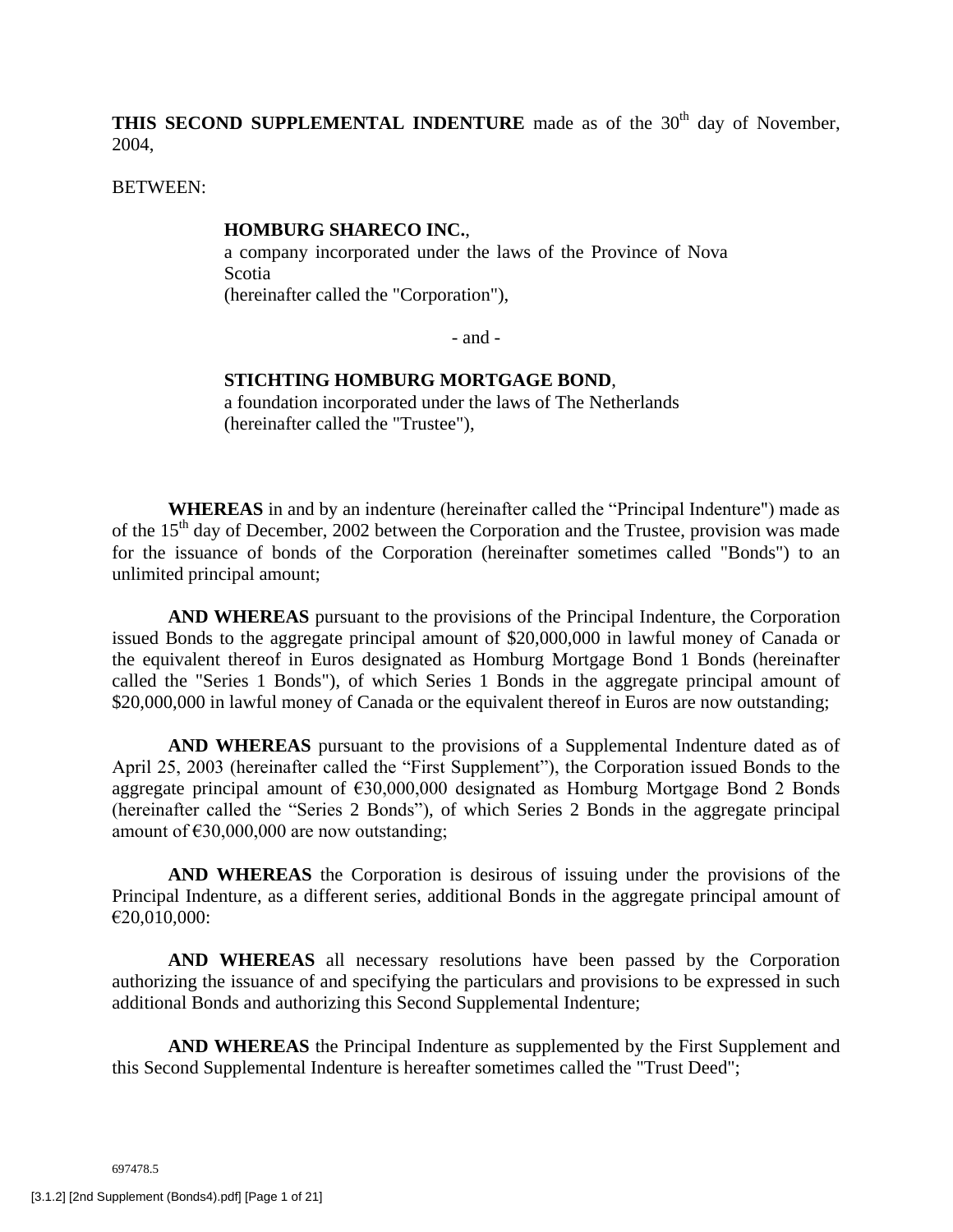**AND WHEREAS** the foregoing recitals are made as representations and statements of fact by the Corporation and not by the Trustee;

**NOW THEREFORE THIS SECOND SUPPLEMENTAL INDENTURE WITNESSES** and it is hereby agreed and declared as follows:

### SERIES 4 BONDS

1. The additional Bonds to be issued hereunder shall consist of  $\epsilon$ 20,010,000 principal amount of Bonds designated as Homburg Mortgage Bond 4 Bonds (hereinafter called the "Series 4 Bonds"); shall be dated as of the  $1<sup>st</sup>$  day of December, 2004; shall mature on the 30<sup>th</sup> day of November, 2011; shall bear interest at the rate of 7.5% per annum from the  $1<sup>st</sup>$  day of December, 2004, payable half-yearly on the  $30<sup>th</sup>$  day of June and the  $31<sup>st</sup>$  day of December in each year after as well as before maturity and after as well as before default, with interest on overdue interest at the said rate. The principal of the Series 4 Bonds, interest thereon and premium (if any) shall be payable in Euros at ABN AMRO Bank at its Amersfoort, The Netherlands branch. The Series 4 Bonds shall be issued as fully registered Bonds in denominations of  $E15,000$ . Series 4 Bonds of any of the denominations and forms herein authorized may be exchanged for other Bonds of the same series as provided in Section 2.12 of the Principal Indenture.

The Series 4 Bonds and the certificate of the Trustee to be endorsed on the Series 4 Bonds shall be substantially in the form set forth in Appendix A hereto with such appropriate insertions, omissions, substitutions and variations as may be required or permitted under the terms of the Trust Deed.

## REDEMPTION AND PURCHASE OF SERIES 4 BONDS

2. The Corporation, while not in default under the Trust Deed and subject as hereinafter provided, shall have the right at its option at any time to redeem before maturity all of the outstanding Series 4 Bonds or from time to time to redeem before maturity any of the outstanding Series 4 Bonds (in the manner provided and in accordance with and subject to the provisions of Section 4.1 and Sections 4.6 to 4.12 inclusive of the Principal Indenture and the provisions hereinafter set forth, provided that if the provisions of this Second Supplemental Indenture and the Principal Indenture conflict with respect to the redemption of Series 4 Bonds, the provisions of this Second Supplemental Indenture shall prevail) at 100% of the principal amount thereof, together in all cases with interest on such principal amount of Series 4 Bonds to be redeemed accrued to the date specified for redemption (the price, including accrued interest, at which Series 4 Bonds may be redeemed at any given time pursuant to this Section 2 being hereinafter called the "redemption price"); provided always that the Corporation shall not, and the Corporation hereby covenants with the Trustee that it will not, call Series 4 Bonds for redemption in whole or in part on or before the  $1<sup>st</sup>$  day of December, 2009.

3. The Corporation may redeem all or any of the outstanding Series 4 Bonds as follows:

(a) the Corporation shall send a notice (the "Redemption Notice") to all Series 4 Bond bondholders by letter or circular sent postage prepaid, addressed to each bondholder at the last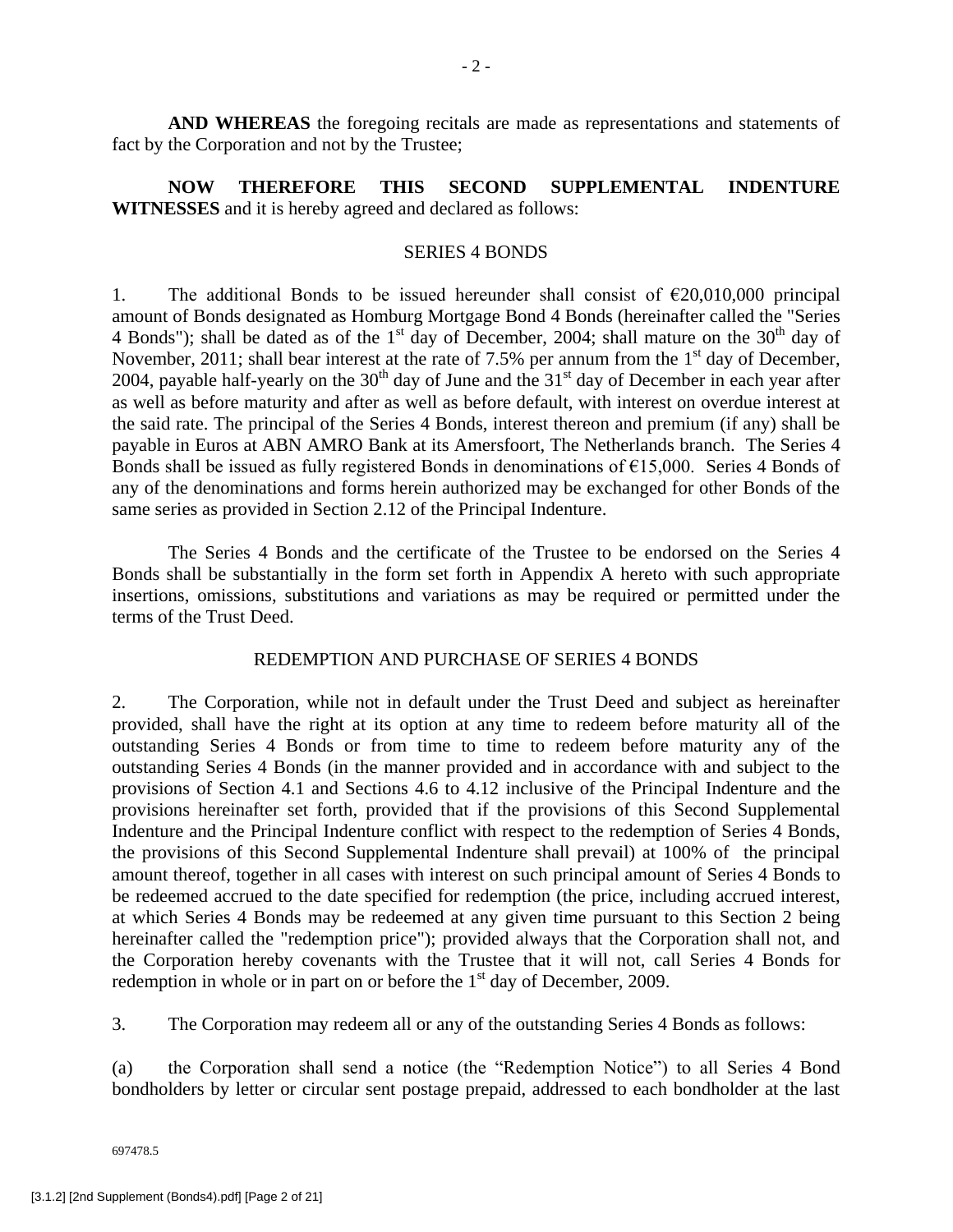address appearing upon one of the registers hereinbefore mentioned, and mailed not less than 45 and not more than 70 days prior to the date specified for redemption (the "Redemption Date"), provided always that the accidental omission to mail any such letter or circular to or the nonreceipt of any such letter or circular by any such holder or holders shall not invalidate or otherwise prejudicially affect the redemption of such Series 4 Bonds;

- (b) the Redemption Notice shall:
	- (i) state the amount of Series 4 Bonds which the Corporation shall redeem on the Redemption Date (the "Redemption Amount");
	- (ii) state that each Series 4 Bond bondholder must elect to either retain his Series 4 Bond or to have his Series 4 Bond redeemed by the Corporation by returning an Election Form (as hereinafter defined) not less than 30 days prior to the Redemption Date;
	- (iii) provide an election form on which the Series 4 Bond bondholder may elect to either "retain Series 4 Bond" or "have Series 4 Bond redeemed by Corporation" (the "Election Form"); and
	- (iv) include a postage prepaid envelope addressed to the Corporation;

(c) if the Corporation receives Election Forms indicating Series 4 Bond bondholders who have elected to have their Series 4 Bonds redeemed by the Corporation which total an amount of Series 4 Bonds which is:

- (i) equal to or in excess of the Redemption Amount, the Corporation shall redeem the Series 4 Bonds of those bondholders who elected to have the Corporation redeem their Series 4 Bonds on a pro rata basis in an amount equal to the Redemption Amount; or
- (ii) less than the Redemption Amount, the Corporation shall (A) redeem all of the Series 4 Bonds of those bondholders who elected to have the Corporation redeem their Series 4 Bonds in their Election Notices; and (B) redeem the Series 4 Bonds of those bondholders who have not elected to have the Corporation redeem their Series 4 Bonds in an amount equal to the balance of the Redemption Amount on a pro rata basis, such that the total amount redeemed is equal to the Redemption Amount;

provided that the Corporation shall determine the course of action it shall take under this Section 3(c) not more than 20 days and not less than 12 days prior to the Redemption Date, and further provided that if the Election Form of a Series 4 Bond bondholder has not been received by the date which is not less than 30 days prior to the Redemption Date, such bondholder shall be deemed to have elected not to have the Corporation redeem its Series 4 Bonds.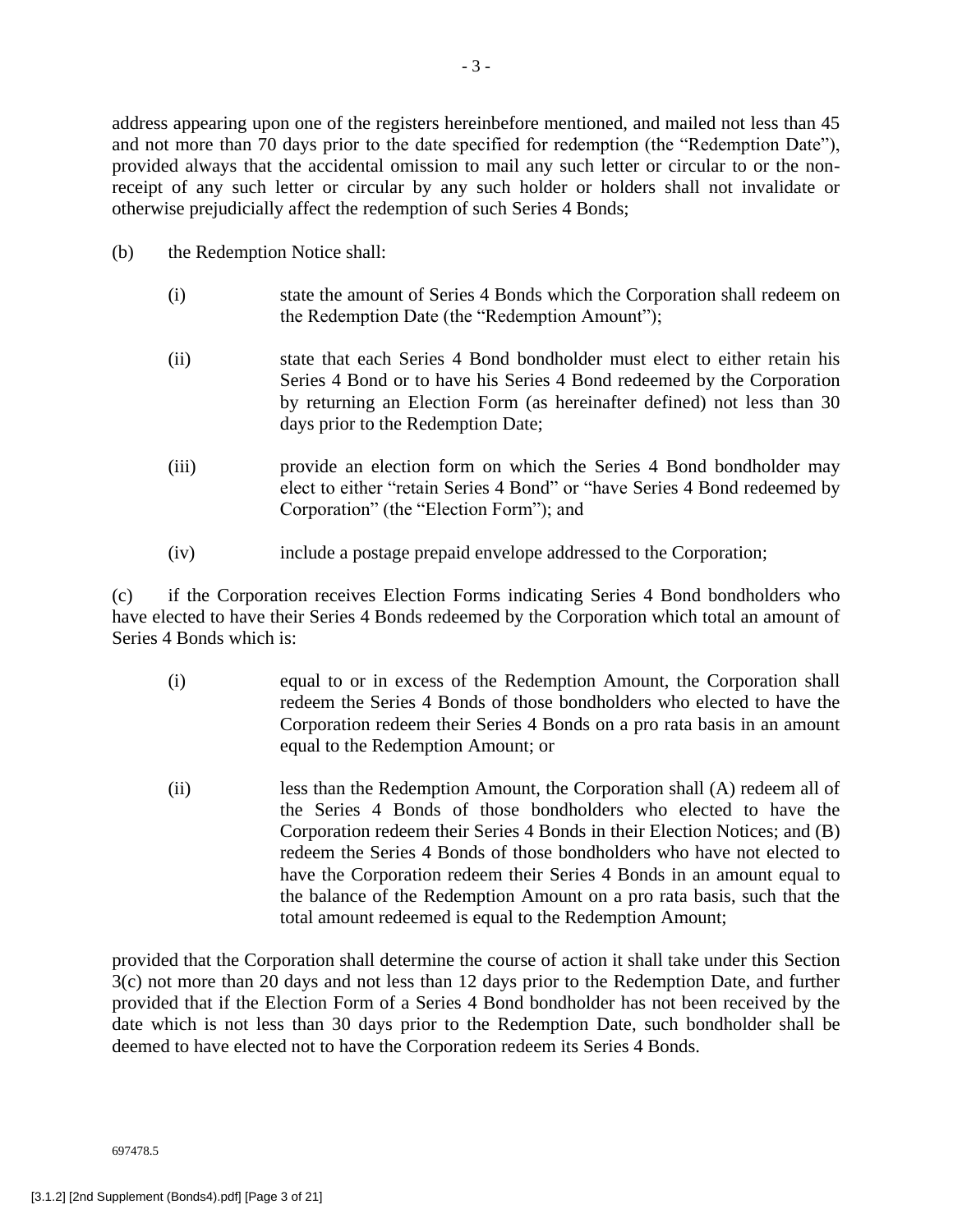4. Where Series 4 Bonds are to be redeemed on a pro rata basis, the Series 4 Bonds so to be redeemed shall be selected by the Trustee on a pro rata basis to the nearest multiple of  $\epsilon$ 1,000 in accordance with the principal amount of Series 4 Bonds registered in the name of each holder.

5. At any time when the Corporation is not in default under the Trust Deed and would be entitled to redeem Series 4 Bonds under the foregoing provisions of this Second Supplemental Indenture, the Corporation may purchase Series 4 Bonds in the market or by private contract, provided that the prices at which such Series 4 Bonds may be purchased shall not exceed the redemption price (including accrued interest) at which such Series 4 Bonds could, at the time of purchase, be redeemed by the Corporation, plus costs of purchase.

6. Series 4 Bonds so redeemed or purchased as aforesaid shall be forthwith delivered to the Trustee for cancellation and shall be cancelled and destroyed and no Bonds shall be issued in substitution therefor except as permitted by Section 4.4 of the Principal Indenture. If required by the Corporation, the Trustee shall from time to time furnish to it a destruction certificate setting out the numbers and denominations of the Series 4 Bonds so destroyed.

# MORTGAGE AND CHARGE

## SPECIFIC CHARGE

7. In consideration of the premises and of  $\epsilon$ 1.00 paid by the Trustee (the receipt and sufficiency of which is hereby acknowledged) and to secure the due payment of all principal moneys, interest and premium, if any, on the Series 4 Bonds from time to time issued and certified hereunder and all of the other moneys for the time being and from time to time owing on the Series 4 Bonds, the Corporation hereby assigns and transfers the assets outlined in Appendix B attached hereto (the "Homburg Mortgage Bond 4 Collateral") to the Trustee to be held by the Trustee on behalf of the holders of the Series 4 Bonds in accordance with the terms hereof. The Corporation hereby covenants that it will not create, issue, incur, assume or allow to exist any mortgage, hypothec, charge, pledge, lien, security interest or other encumbrance upon the Homburg Mortgage Bond 4 Collateral or any part thereof ranking or purporting to rank in priority to or pari passu with the assignment and transfer hereby created.

The Trustee shall be the joint and several creditor ("hoofdelijk schuldeiser") together with each Series 4 Bond bondholder of each obligation of the Corporation towards any such Series 4 Bond bondholder hereunder and accordingly, the Trustee will have its own independent right to demand performance by the Corporation of such obligation and the Trustee will hold the Homburg Mortgage Bond 4 Collateral to secure its rights as joint and several creditor of such obligations. However, any discharge of the Corporation for any such obligation to the Trustee or a Series 4 Bond bondholder shall to the same extent discharge the Corporation vis-à-vis the other party, and a Series 4 Bond bondholder and the Trustee shall not by virtue of this clause be entitled to pursue the Corporation for the same obligation.

Without limiting or affecting the Trustee's rights against the Corporation (whether under this clause or under any other provision of the Second Supplemental Indenture), the Trustee agrees with each Series 4 Bond bondholder that, subject to what is set out in the next sentence,

697478.5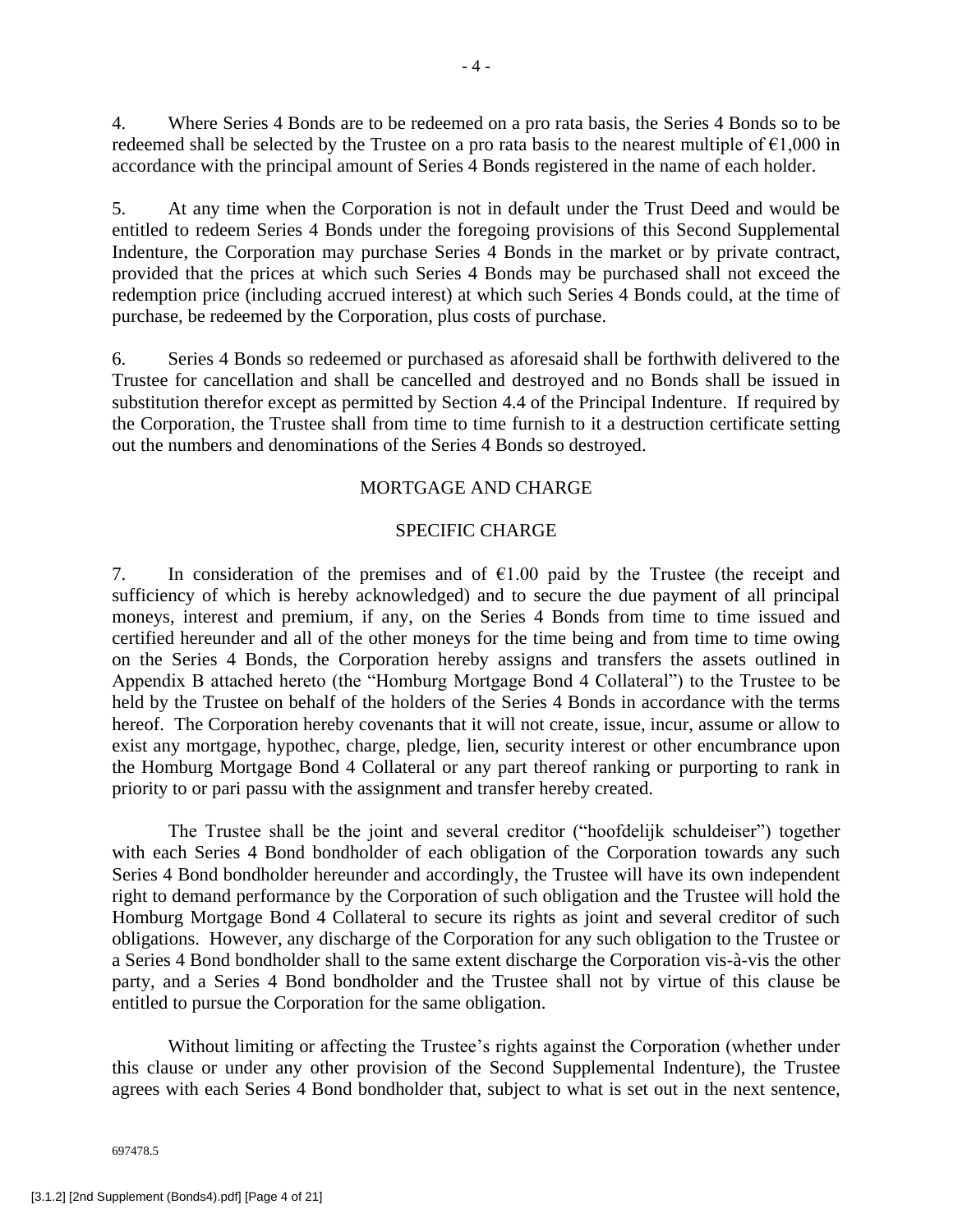any amounts that the Trustee receives in the exercise of its rights as a joint and several creditor of the Series 4 Bond bondholders will be received by it for the benefit of, and with the purpose of passing it on to, the Series 4 Bond bondholders. However, for the avoidance of doubt, nothing in the previous sentence shall in any way limit the Trustee's right to act in order to protect or preserve rights hereunder, as contemplated by the provisions of this Second Supplemental Indenture (or to perform any act reasonably incidental to any of the foregoing).

### HABENDUM

8. To have and to hold the Homburg Mortgage Bond 4 Collateral and all the rights hereby conferred unto the Trustee, its successors and assigns, forever, but in trust, nevertheless, for the uses and purposes and with the powers and authorities and subject to the terms and conditions mentioned and set forth in this Second Supplemental Indenture.

# LIMITED RECOURSE

9. Neither the Trustee nor the holders of the Series 4 Bonds shall have any claim whatsoever against any of the assets of the Corporation other than the Homburg Mortgage Bond 4 Collateral and the recourse of the Trustee and the holders of the Series 4 Bonds against the Corporation in respect of the payment of all principal, premium, if any, interest and any other amounts owing under the Series 4 Bonds shall be limited to the amount, if any, recoverable in respect of the Homburg Mortgage Bond 4 Collateral.

# BONDS SEPARATELY SECURED

10. All of the Series 4 Bonds shall be equally and rateably entitled to the benefits of the Homburg Mortgage Bond 4 Collateral.

# SECURITY EFFECTIVE NOTWITHSTANDING DATE OF ADVANCE

11. The mortgages and charges hereby created or provided to be created shall be and shall be deemed to be effective and shall take effect whether the moneys hereby secured or any part thereof be advanced before or after or at the same time as the issue of any of the Bonds intended to be secured thereby or before or after or upon the date of the execution of this Second Supplemental Indenture.

# TITLE AND REGISTRATION

12. The Corporation hereby covenants with the Trustee:

(a) that it will forthwith and from time to time do, execute, acknowledge and deliver all acts, deeds, trust deeds of hypothec, mortgage and pledge, documents, instruments, assurances and things which, in the opinion of Counsel or of the Trustee, are necessary or advisable to assign the Homburg Mortgage Bond 4 Collateral to the Trustee and to enable the Trustee to register the charges herein all public offices of registration to preserve, protect and perfect the security herein and its priority; and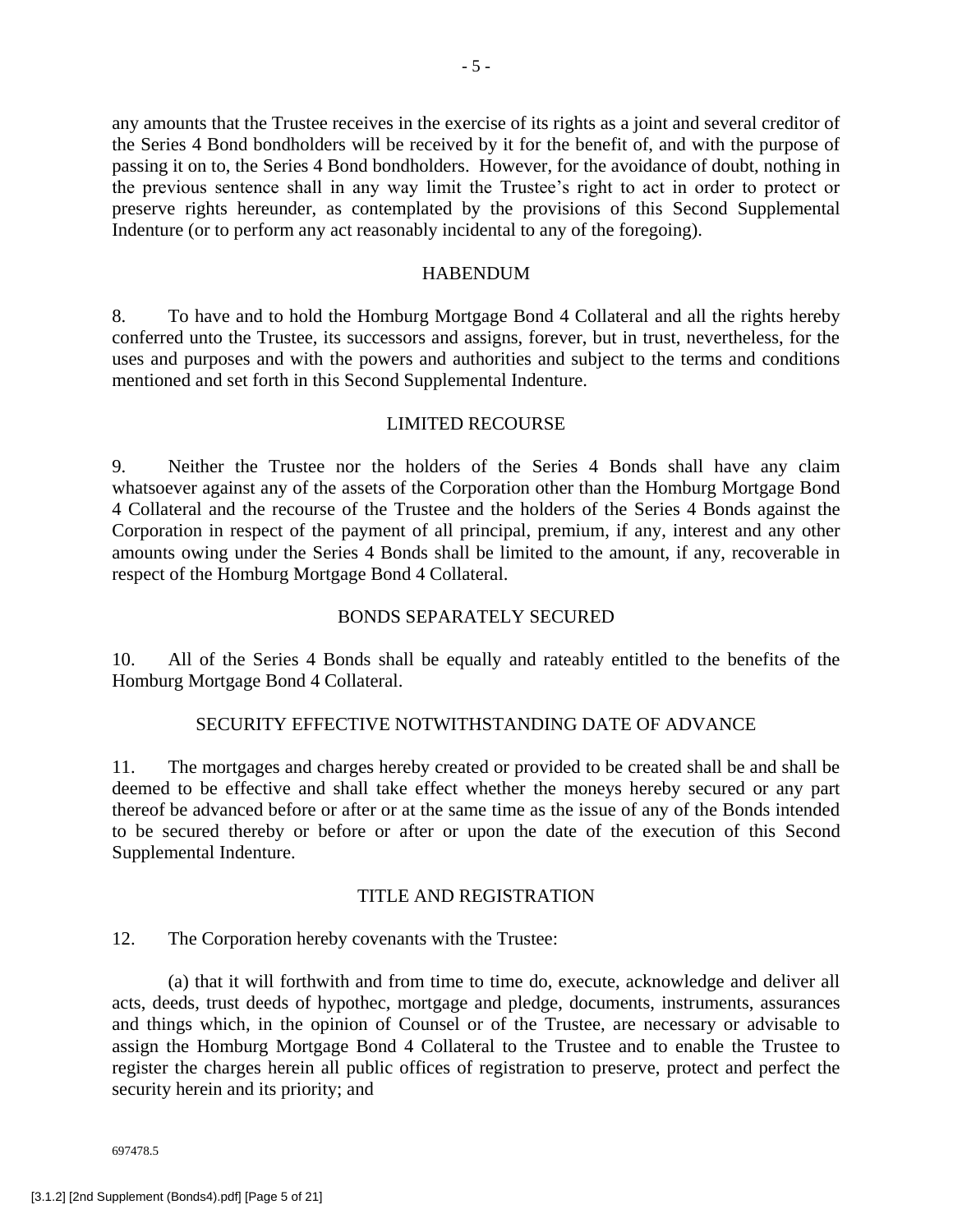(b) that, after the security hereby created shall have become enforceable and the Trustee shall have determined or become bound to enforce the same, it will from time to time execute and do all such assurances and things as the Trustee may reasonably require for facilitating the realization of the Homburg Mortgage Bond 4 Collateral and for exercising all the powers, authorities and discretions hereby conferred upon the Trustee and for confirming to any purchaser of any of the Homburg Mortgage Bond 4 Collateral, whether sold by the Trustee hereunder or by judicial proceedings, the title to the property so sold, and that it will execute all notices and directions as the Trustee may consider expedient.

## PARTIAL DEFEASANCE

13. Upon payment to the holders of the Series 4 Bonds of the principal thereof, premium, if any, and interest thereon (including interest on amounts in default), the Homburg Mortgage Bond 4 Collateral shall revert to and revest in the Corporation and the Trustee shall execute such documents and instruments as the Corporation may reasonably require in order to evidence such partial release.

### GUARANTEE BY HOMBURG INVEST INC.

14. The obligations of the Corporation under the Bonds are guaranteed pursuant to a guarantee (the "LP Guarantee") substantially in the form set out in Appendix D of the Principal Indenture (the "Guarantee Agreement") executed by the Guarantor. If an Event of Default pursuant to Section 13.1 of the Principal Indenture shall have occurred and is continuing, the Trustee shall forthwith, and in any event not less than two (2) Business Days following such Event of Default, provide notice to the Guarantor of such Event of Default and shall demand payment from the Guarantor in respect of any such Event of Default.

# GUARANTEE BY LIMITED PARTNERSHIP

15. The obligations of the Corporation under the Series 4 Bonds are guaranteed pursuant to a guarantee (the "LP Guarantee") substantially in the form set out in Appendix C of this Second Supplemental Indenture executed by Homco Realty Fund (52) Limited Partnership (hereinafter called the "Limited Partnership"). If an Event of Default pursuant to Section 13.1 of the Principal Indenture in relation to the Series 4 Bonds shall have occurred and is continuing, the Trustee shall forthwith, and in any event not less than two (2) Business Days following such Event of Default, provide notice to the Limited Partnership of such Event of Default and shall demand payment from the Limited Partnership in respect of any such Event of Default.

As collateral security for its obligations under the LP Guarantee, the Limited Partnership has agreed to grant a collateral mortgage (the "Collateral Mortgage") in the principal amount of that amount of Canadian Dollars which is equivalent to  $\epsilon$ 20,010,000 in favour of the Trustee mortgaging its interest in the lands and premises known as "Homburg Springs", consisting of 141 acres located at #566 M.D. Rocky View, Alberta (the "Homburg Springs Property"). The Collateral Mortgage shall also contain a provision automatically postponing the priority of the charge contained in the Collateral Mortgage to all advances made by the present holder of the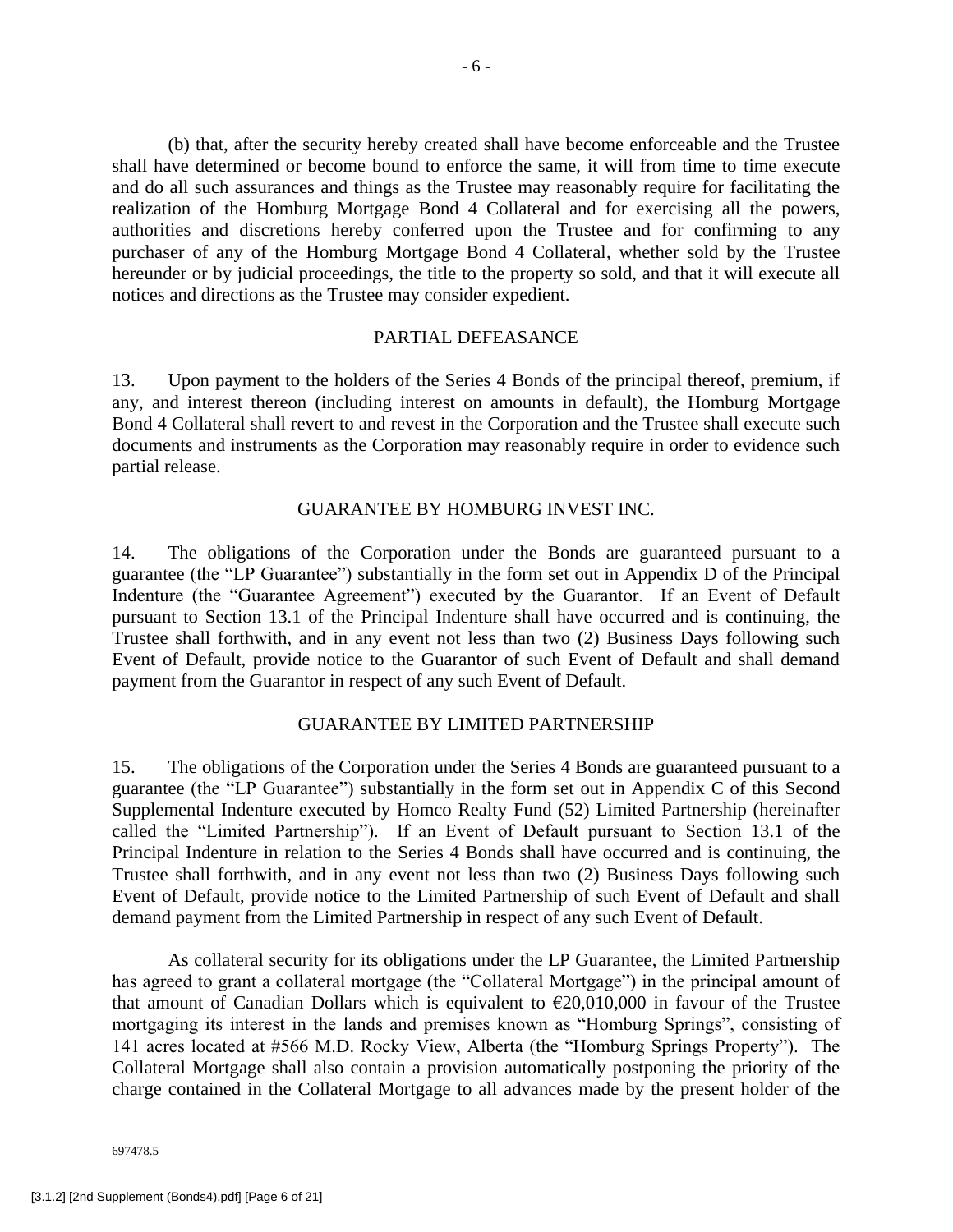first mortgage on the Homburg Springs Property or any successor first mortgage lender in respect of the Homburg Springs Property up to a maximum principal amount of Canadian \$20,000,000.

The Trustee may from time to time in its absolute discretion, and without the requirement to obtain the consent of the holders of any of the Bonds (including, without limitation, the holders of the Series 4 Bonds), release and discharge any part of the Homburg Springs Property from the charge contained in the Collateral Mortgage to permit the sale of such property by the Limited Partnership in the ordinary course of business, including to HII or to an entity controlled by HII, provided that:

- (A) if there is a prior ranking first mortgage on the Homburg Springs Property to an arm's length party, the proceeds of sale are disbursed
	- (i) to such first mortgage holder in an amount required for the first mortgage holder to grant a partial release of their interest in such property as negotiated between the first mortgage holder and the Trustee, and
	- (ii) after payment to the first mortgage holder as hereinbefore provided, the amount which is equal to the Series 4 Bond bondholder's debt divided by the first mortgage holder's debt multiplied by the payment to the first mortgage holder is disbursed to the trust account maintained by the Limited Partnership for the benefit of the Series 4 Bond bondholders (the "Limited Partnership Trust Account") and the remaining proceeds of sale are disbursed to the Limited Partnership, for use by the Limited Partnership in its day-to-day operations;
- (B) if there is no prior ranking first mortgage on the Homburg Springs Property to an arm's length party, two-thirds (2/3) of the proceeds of sale are disbursed to the Limited Partnership Trust Account and one-third (1/3) of the proceeds of sale are disbursed to the Limited Partnership, for use by the Limited Partnership in its dayto-day operations.

The funds in the Limited Partnership Trust Account may be used by the Limited Partnership to:

- (a) purchase replacement real property from an arm's length party, provided that the Trustee consents to such purchase, or
- (b) loaned to HII for the purchase of real property by HII or for use in the day-to-day operations of HII, provided that HII provides a collateral mortgage to the Limited Partnership over real property belonging to HII in an amount which is not more than eighty percent (80%) of the appraised value of such property less the amount of any prior mortgages that may be outstanding on such property. The maximum amount that may be loaned to HII under this formula is ninety percent (90%) of the determined maximum amount.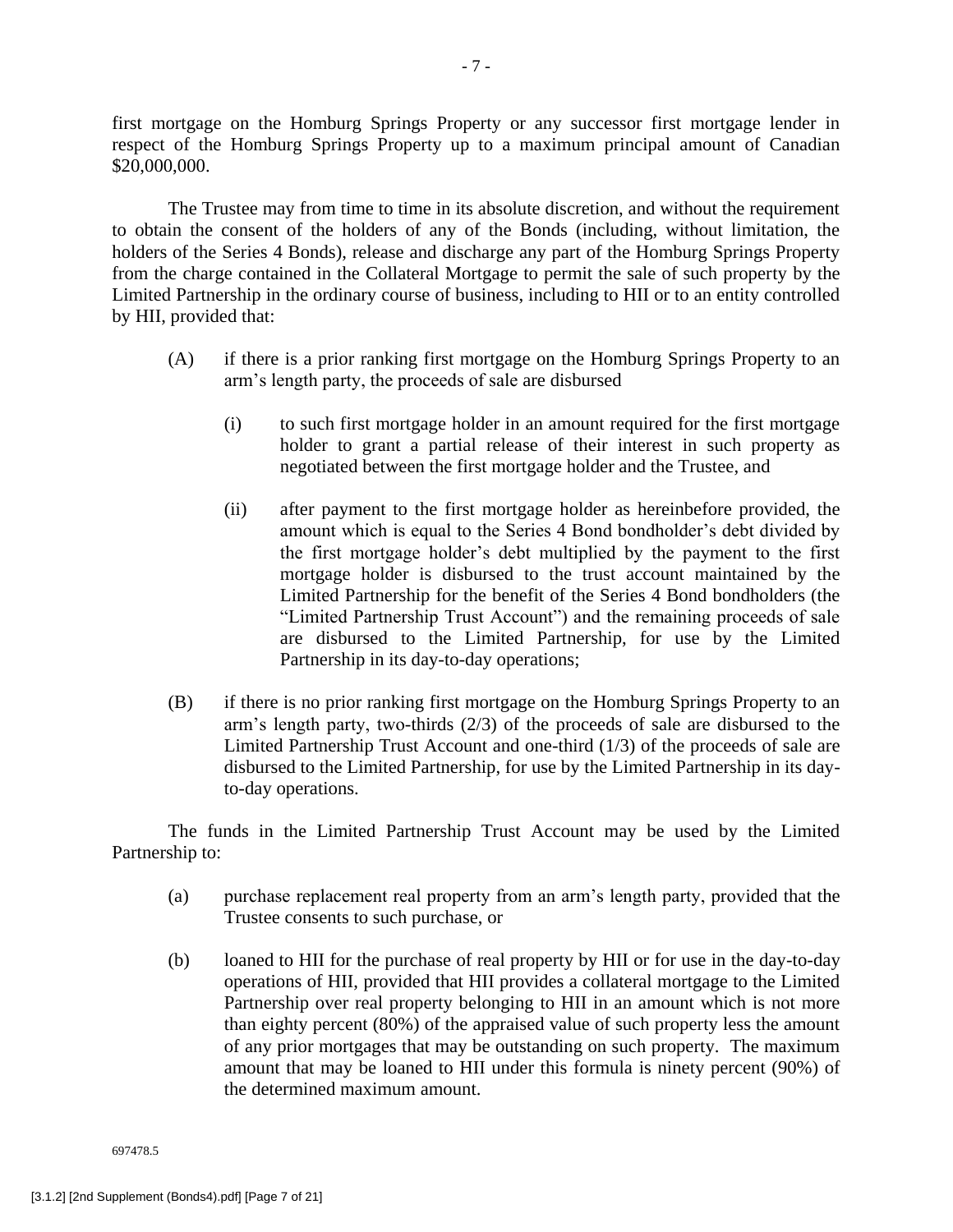## SPECIAL COVENANTS APPLICABLE WHILE SERIES 4 BONDS ARE OUTSTANDING

16. The Corporation hereby covenants that so long as any of the Series 4 Bonds remain outstanding, the Corporation will not create, issue, incur, assume or allow to exist any mortgage, hypothec, pledge, charge, lien, encumbrance, security interest or other security, whether fixed or floating, on the Homburg Mortgage Bond 4 Collateral ranking in priority to or pari passu with the assignment and transfer hereby created.

# FURTHER ASSURANCE

17. The mortgages and charges created by this Supplemental Indenture are by way of further assurance to the Trustee and are not in substitution for any similar provision contained in the Principal Indenture.

# INDENTURE SUPPLEMENTAL TO PRINCIPAL INDENTURE

18. This Second Supplemental Indenture is supplemental to the Principal Indenture and the Principal Indenture and the Bonds issued thereunder shall henceforth be read in conjunction with this Second Supplemental Indenture and the Principal Indenture and this Second Supplemental Indenture shall henceforth have effect so far as practicable as if all the provisions of the Principal Indenture and of this Second Supplemental Indenture were contained in the one instrument and, unless otherwise herein expressly provided or unless there is something in the subject matter or context hereof inconsistent therewith, the expressions used in this Second Supplemental Indenture and in the Series 4 Bonds and not otherwise defined shall have the same meaning as is ascribed to corresponding expressions in the Principal Indenture.

# ACCEPTANCE OF TRUST BY TRUSTEE

19. The Trustee hereby accepts the trusts in this Second Supplemental Indenture declared and created and agrees to perform the same upon the terms and conditions hereinbefore set out, but subject to the provisions of the Principal Indenture.

# EXECUTION AND FORMAL DATE

20. This Second Supplemental Indenture may be executed in counterparts, each of which when so executed shall be deemed to be an original, and such counterparts shall constitute but one and the same instrument. For the purpose of convenience, this Second Supplemental Indenture may be referred to as bearing formal date the  $30<sup>th</sup>$  day of November, 2004, irrespective of the actual date of execution hereof.

Appendices A, B and C to this Second Supplemental Indenture shall be deemed to be incorporated herein and to form part hereof.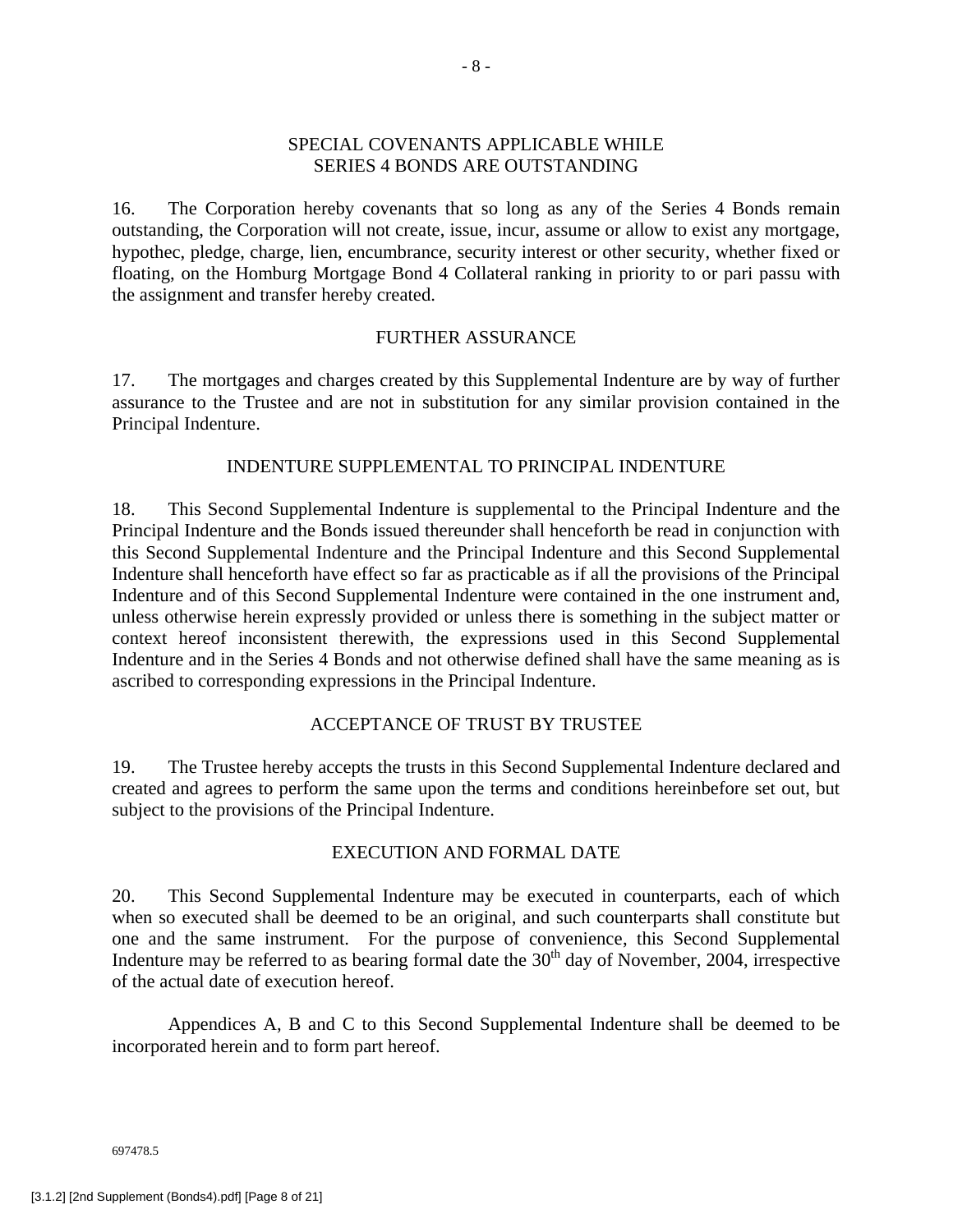**IN WITNESS WHEREOF** this Second Supplemental Indenture has been executed by the parties hereto under their respective corporate seals.

# **HOMBURG SHARECO INC.**

By:

# **STICHTING HOMBURG MORTGAGE BOND**

By:

[697478.4]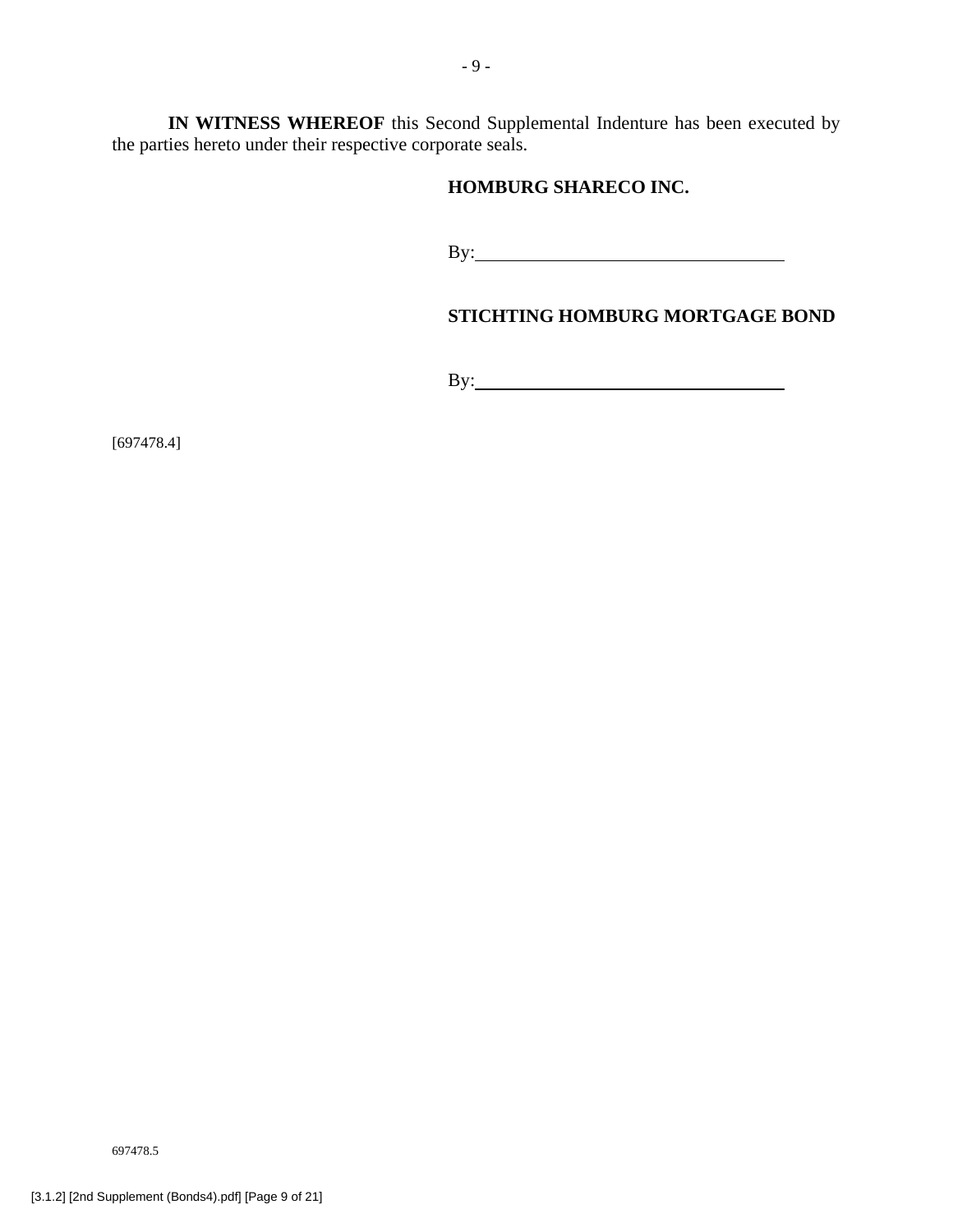#### **APPENDIX A**

#### **Form of Homburg Mortgage Bond 4**

1.1 The Homburg Mortgage Bond 4 bonds, the certificate of the Trustee and the registration panel shall be in both the English language and the Dutch language, in the forms provided in Sections 1.2 and 1.3.

1.2 The English language portions of the text of the Homburg Mortgage Bond 4 bonds, the certificate of the Trustee and the registration panel shall be substantially as follows:

No.  $\epsilon$ 15,000.

#### **HOMBURG SHARECO INC.**

(Incorporated under the *Companies Act* (Nova Scotia))

Homburg Mortgage Bond 4

Due: November 30, 2011.

HOMBURG SHARECO INC. (hereinafter called the "Corporation") for value received hereby acknowledges itself indebted and promises to pay to the registered holder hereof on November 30, 2011 or on such earlier date as the principal amount hereof may become due in accordance with the provisions of the Trust Indenture hereinafter mentioned, the principal sum of FIFTEEN THOUSAND EUROS, together with such further amount, if any, as may be payable by way of premium, on presentation and surrender of this Bond at ABN AMRO Bank at its Amersfoort, The Netherlands branch at the holder's option, and to pay interest on the principal amount hereof from December 1, 2004, or from the last interest payment date to which interest has been paid or made available for payment on the outstanding Bonds, whichever is later, at any of the said places, in like money half-yearly on June  $30<sup>th</sup>$  and December  $31<sup>st</sup>$  in each year, at the rate of 7.5% per annum (unless this Bond shall have been previously redeemed in accordance with the provisions of the Trust Indenture); and should the Corporation at any time make default in the payment of any principal, premium or interest, to pay interest on the amount in default at the same rate after as well as before maturity, default or judgement, in like money, at any of the said places and half-yearly on the same dates. Interest hereon shall be payable (except at maturity or on redemption when interest may at the option of the Corporation be paid on surrender hereof) by cheque or wire transfer to the registered holder hereof as provided in the Trust Indenture and the mailing of such cheque or wire transfer shall satisfy and discharge the liability for interest on this Bond to the extent of the sum represented thereby plus the amount of any tax which the Corporation is required to and does withhold therefrom unless such cheque be not paid on presentation.

This Bond is one of a series designated as Homburg Mortgage Bond 4 bonds (herein sometimes called the "Homburg Mortgage Bond 4 bonds") of the Corporation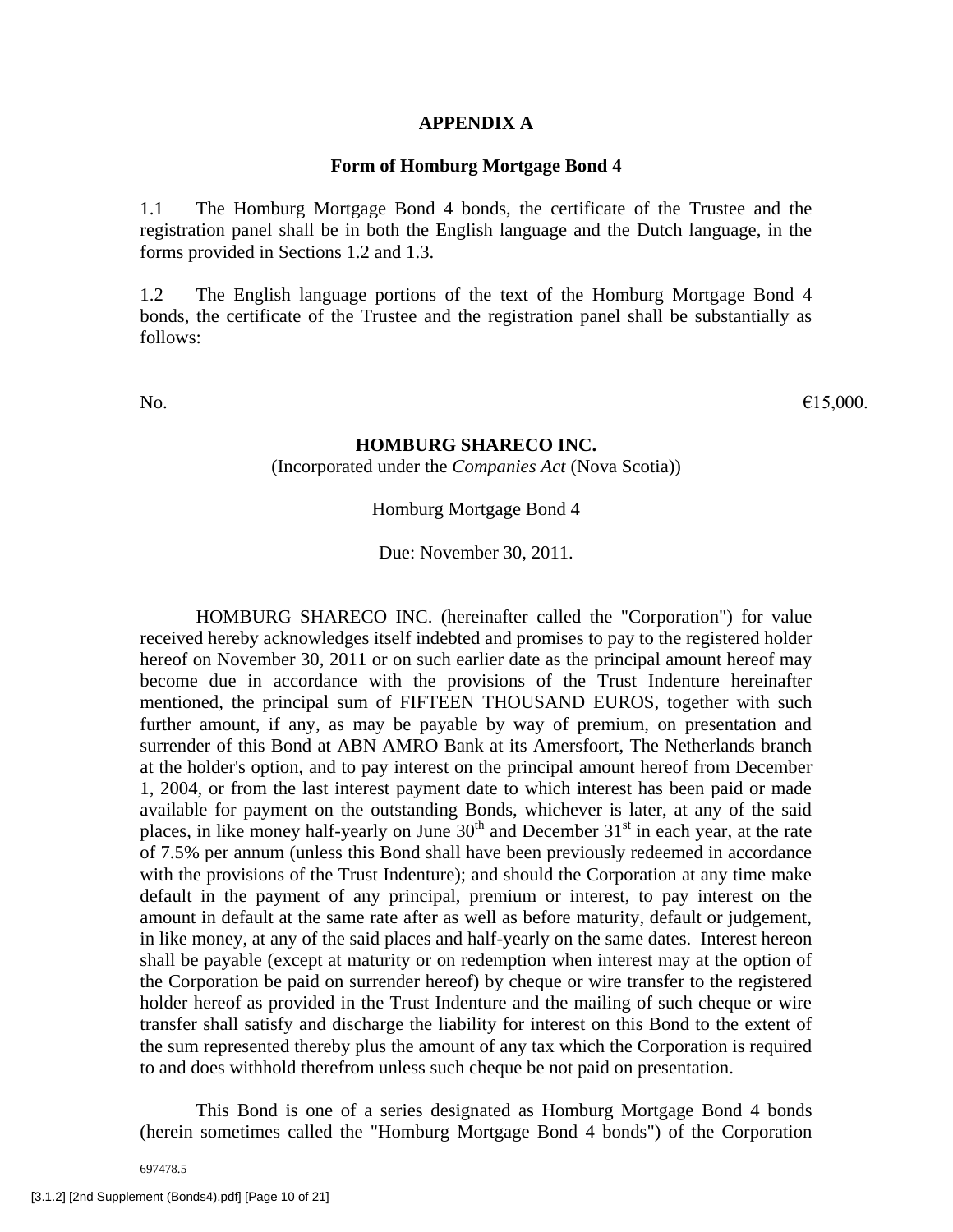issued and to be issued under and secured by a Second Supplemental Indenture dated as of November 30, 2004, being supplemental to a Trust Indenture (herein collectively called the "Trust Indenture") dated as of December 15, 2002, both made between the Corporation and Stichting Homburg Mortgage Bond (hereinafter called the "Trustee"), as Trustee.

The aggregate principal amount of Bonds which may be issued under the Trust Indenture is (subject to the restrictions, conditions and limitations set out in the Trust Indenture) unlimited and may consist of several series payable in different currencies, bearing different rates of interest and varying as to the terms on which they may be redeemed and otherwise as specified in the Trust Indenture. Bonds which have been authorized for issue are:

- a. \$20,000,000 Homburg Mortgage Bond Series 1 bonds in the aggregate principal amount of \$20,000,000 in lawful money of Canada or the equivalent thereof in Euros, maturing on December 15, 2009;
- b. €30,000,000 aggregate principal amount of Homburg Mortgage Bond 2 bonds maturing on April 25, 2010;
- c. €20,010,000 aggregate principal amount of Homburg Mortgage Bond 4 bonds maturing on November 30, 2011 (of which this is one).

This Homburg Mortgage Bond 4 bond and all other Homburg Mortgage Bond 4 bonds now or hereafter certified and issued under the Trust Indenture rank pari passu and are secured equally and rateably by the Homburg Mortgage Bond 4 Collateral (as defined in the Trust Indenture) and the recourse of the holders of the Homburg Mortgage Bond 2 bonds against the Corporation is limited to the amount, if any, recoverable in respect of the Homburg Mortgage Bond 4 Collateral. Reference is hereby made to the Trust Indenture for particulars of the nature and extent of the security created thereby, the rights of the holders of the Bonds and of the Corporation and of the Trustee in respect thereof and the terms and conditions upon which the Bonds are issued, secured and held, to all of which the holder of this Bond by acceptance hereof assents.

The Bonds are issuable in denominations of  $E$ 15,000.

This Bond is subject to redemption in part (such part being  $\epsilon$ 1,000 or a multiple thereof) and notation of such partial redemption may be made on the reverse hereof all as more fully provided in the Trust Indenture. Redemption of the Homburg Mortgage Bond 4 bonds involves a process wherein notice of the redemption is given to the bondholders and an election is provided to bondholders such that bondholders may indicate their preference as to whether they wish to retain or have their Homburg Mortgage Bond 4 bonds redeemed by the Corporation. The election made by the bondholders may or may not be followed by the Corporation, all as more fully provided in the Trust Indenture.

Except as hereinafter provided, the Homburg Mortgage Bond 4 bonds are redeemable at any time on or after December 1, 2009 and prior to maturity, in whole at any time or in part from time to time at the option of the Corporation, on not less than 45 and not more than 70 days notice at a redemption price equal to 100% of the principal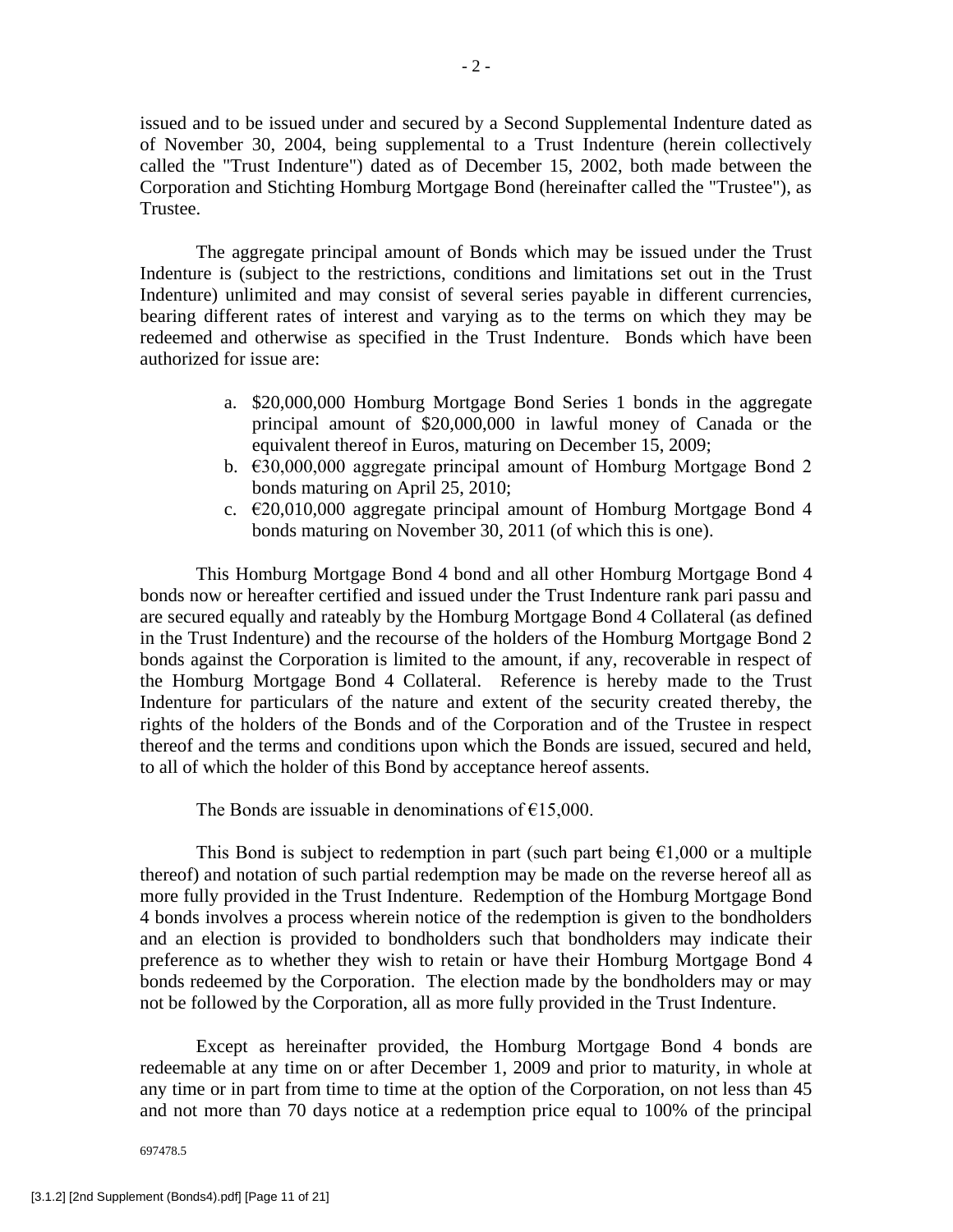amount thereof, together with accrued and unpaid interest to the date fixed for redemption.

The principal amount hereof may also become or be declared due before stated maturity in the events, in the manner and with the effect provided in the Trust Indenture.

The Trust Indenture contains provisions making binding upon all holders of Bonds outstanding thereunder resolutions passed at meetings of such holders held in accordance with such provisions and instruments in writing signed by the holders of a specified majority of Bonds outstanding.

Upon presentation at the principal office of the Trustee at Soest, The Netherlands, subject to the provisions of the Trust Indenture and upon compliance with the reasonable requirements of the Trustee, Bonds may be transferred by the registered holder thereof or his executors, administrators or other legal representatives or his or their attorney duly appointed in writing but no such transfer of a Bond shall be valid unless it has been duly noted thereon.

This Bond shall not become obligatory for any purpose until it shall have been certified by the Trustee for the time being under the Trust Indenture.

IN WITNESS WHEREOF HOMBURG SHARECO INC. has caused its corporate seal to be hereunto affixed and this Bond to be signed by its President and its Secretary as of November 30, 2004.

# **HOMBURG SHARECO INC.**

by  $\qquad c.s.$ \*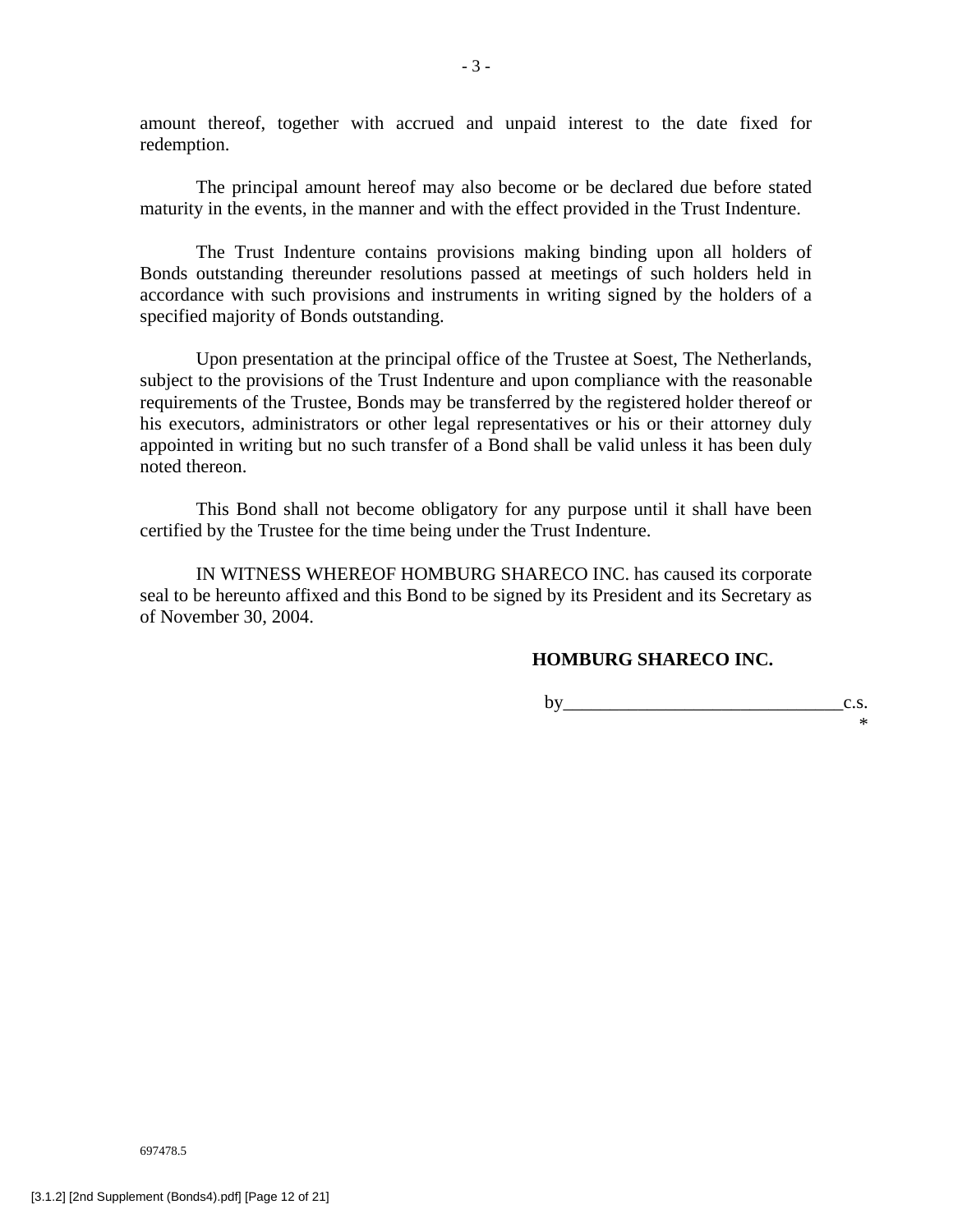### TRUSTEE'S CERTIFICATE

This Bond is one of the Homburg Mortgage Bond 4 bonds referred to in the Trust Indenture within mentioned.

# **STICHTING HOMBURG MORTGAGE BOND**

By:\_\_\_\_\_\_\_\_\_\_\_\_\_\_\_\_\_\_\_\_\_\_\_\_\_\_\_

# REGISTRATION PANEL

(No writing hereon except by the Trustee or other Registrar)

Date and Place In Whose Name Signature of Trustee<br>of Registration Registered or Other Registrar Registered or Other Registrar

1.3 The Dutch language portions of the text of the Homburg Mortgage Bond 4 bonds, the certificate of the Trustee and the registration panel shall be substantially as follows:

[insert Dutch translation of Homburg Mortgage Bond 4 bond form]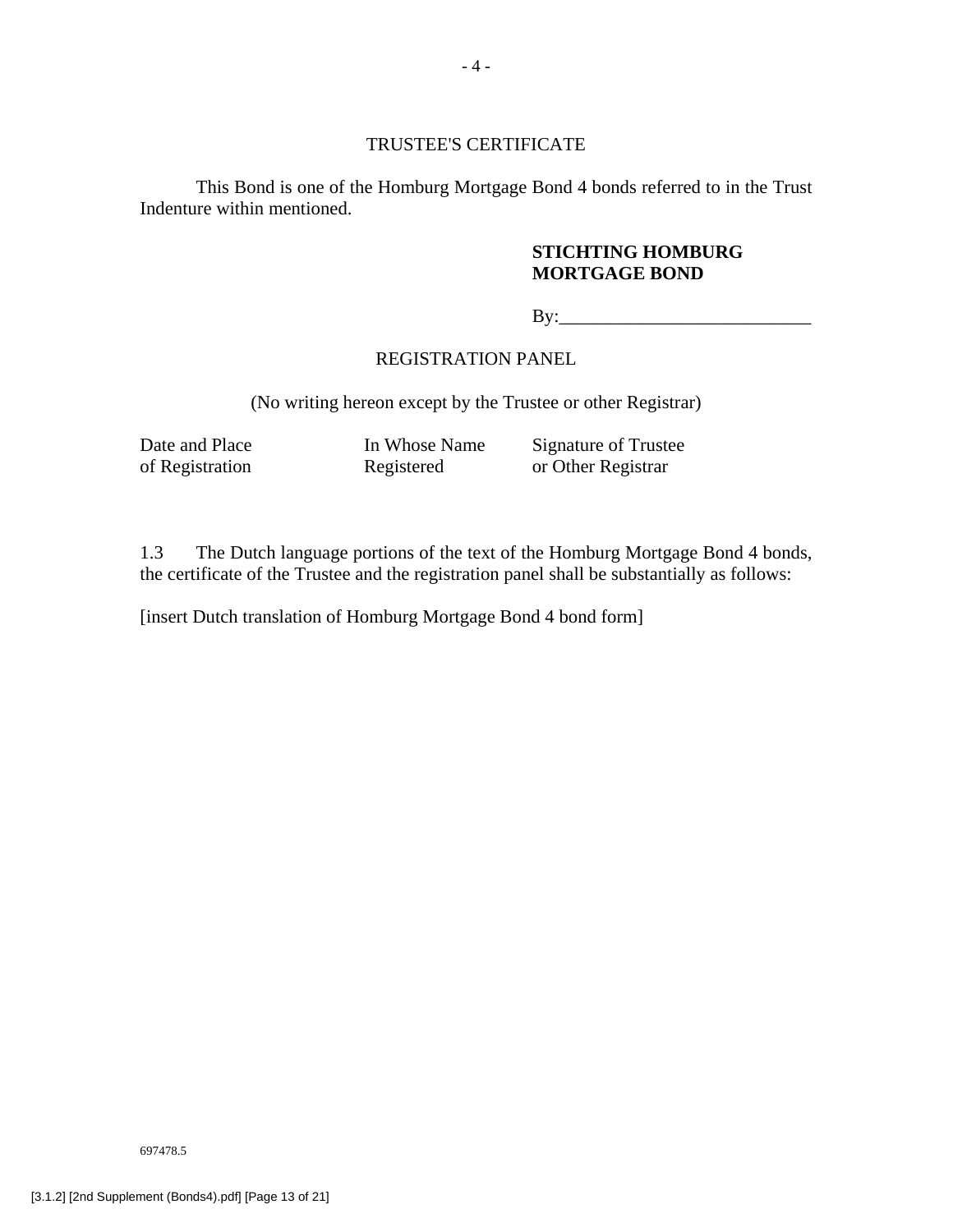### **APPENDIX B**

# **The Homburg Mortgage Bond 4 Collateral consists of:**

An Assignment to the Trustee by the Corporation of a Pledge it has received from Homburg Invest Inc., such Pledge being a Pledge by Homburg Invest Inc. of all of its Limited Partnership Units in Homco Realty Fund (52) Limited Partnership.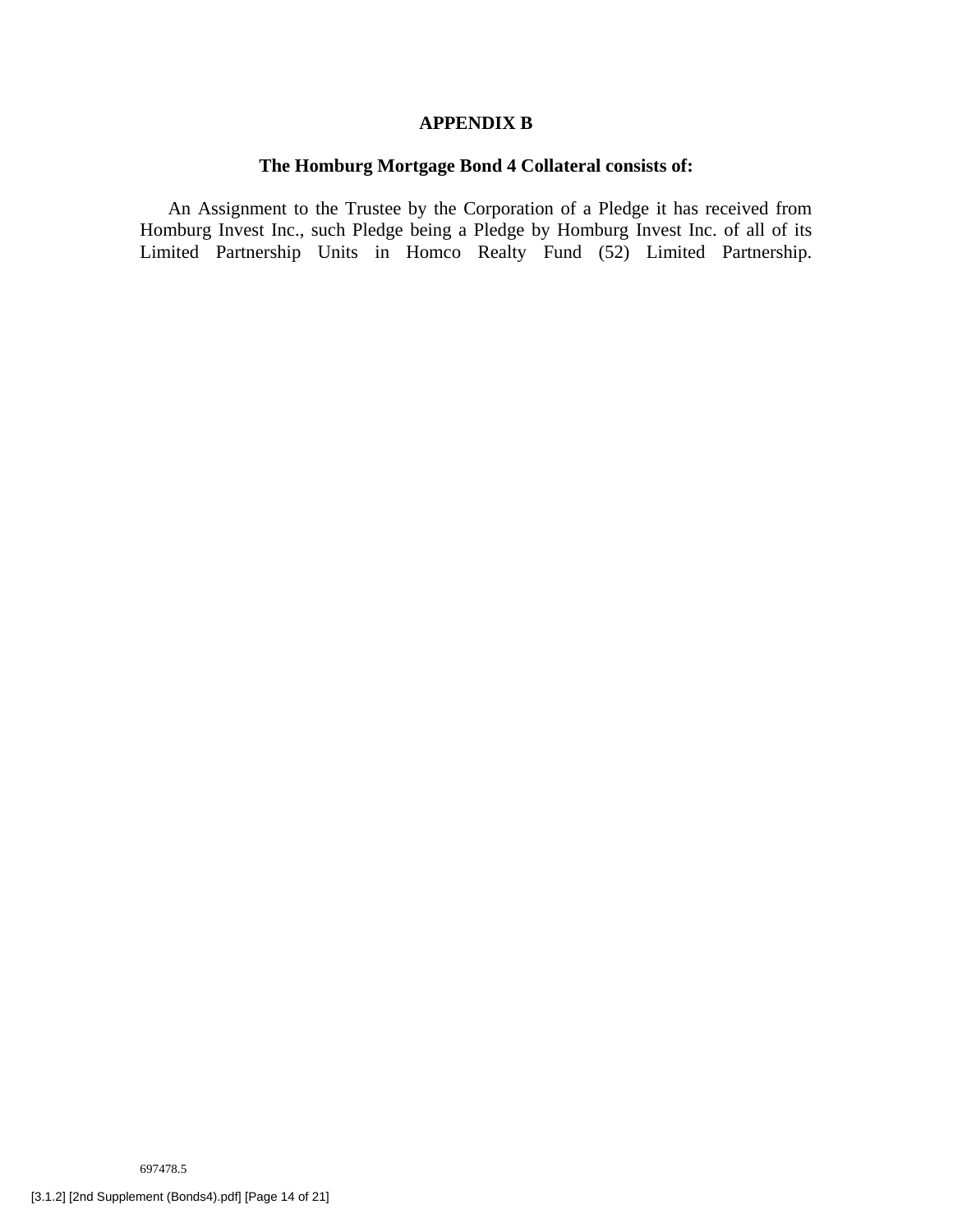#### **APPENDIX C**

#### **GUARANTEE AGREEMENT**

**GUARANTEE AGREEMENT** dated as of November 30, 2004, made by Homco Realty Fund (52) Limited Partnership (herein called the "Guarantor") in favor of Stichting Homburg Mortgage Bond (the "Trustee"), as trustee under that certain Trust Indenture dated as of December 15, 2002 (the "Principal Indenture"), as supplemented by that certain Supplemental Indenture dated as of April 25, 2003 (the "First Supplement") and as supplemented by that certain Second Supplemental Indenture dated November 30, 2004 (the "Second Supplement") (the Principal Indenture, the First Supplement and the Second Supplement being collectively referred to as the "Agreement"), each between Homburg Shareco Inc., a Nova Scotia company (the "Company") and the Trustee pursuant to which the Company has today issued Homburg Mortgage Bond 4 bonds (the "Series 4 Bonds").

**WHEREAS**, the Second Supplement provides that the Guarantor shall guarantee the obligations of the Company to the Trustee on behalf of the Series 4 Bond bondholders in respect of the Series 4 Bonds;

**NOW THEREFORE**, in consideration of the premises, the Guarantor hereby agrees as follows:

**SECTION 1. Defined Terms**. The following terms, as used herein, shall have the following meanings:

(a) **"Business Day"** means any day of the year other than a Saturday, Sunday or other day on which banks are required or authorized to close in Halifax, Nova Scotia.

(b) **"Governmental Entity"** means any (i) federal, provincial, state, municipal, local or other government, governmental or public department, central bank, court, commission, board, bureau, agency or instrumentality, domestic or foreign, or (ii) any subdivision or authority of any of the foregoing.

(c) **"Holders"** means the Persons entered in the registers for the Series 4 Bonds as holders thereof, such registers being maintained pursuant to the Agreement.

(d) **"Person"** means any individual, corporation, partnership, association, trust, limited liability company or any other entity or organization.

**SECTION 2. Guarantee.** The Guarantor hereby unconditionally and irrevocably guarantees, as principal and not merely as surety, the full and punctual payment when due (whether at stated maturity, upon acceleration or otherwise) of the principal, premium, if any, Additional Amounts (as defined herein), if any, and interest on each Series 4 Bond and all other amounts payable by the Company under the Agreement in respect of the Series 4 Bonds; provided, however, that the payment of interest on overdue installments of interest is guaranteed only to the extent permitted by law (such amounts, the "**Guaranteed Obligations**"). All payments to be made by the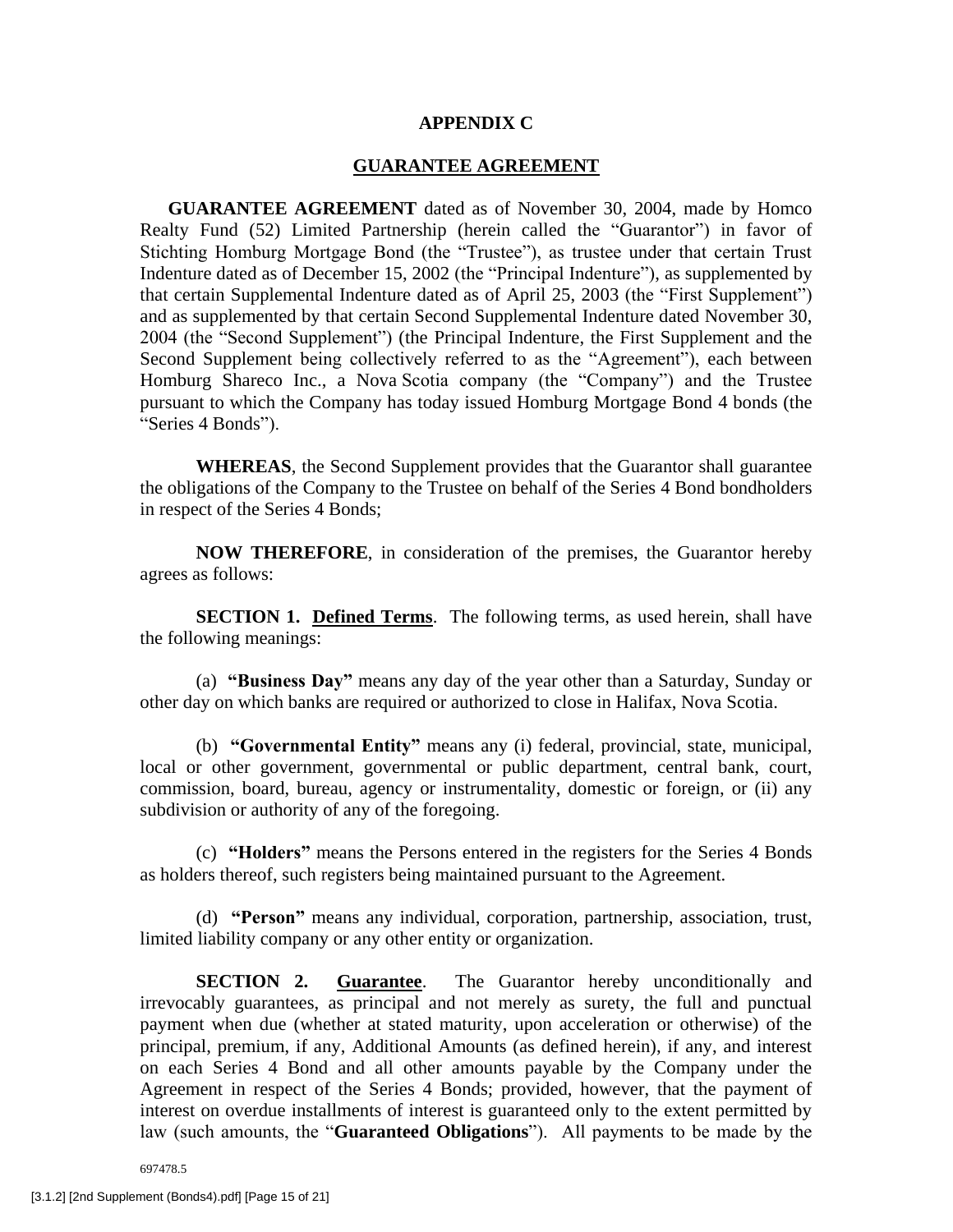Guarantor pursuant to this Section 2 shall be made on or before five (5) business days following receipt of demand therefor by the Trustee or, to the extent permitted by Section 14 hereof, any Holder.

**SECTION 3. Guarantee Absolute**. The Guarantor agrees that the guarantee contained in this Guarantee Agreement is a guarantee of payment and not of collection or collectibility, and the Guarantor's obligation to pay the Guaranteed Obligations hereunder shall be primary, absolute and unconditional and, without limiting the generality of the foregoing, shall not be released, discharged or otherwise affected by:

(i) any extension of the time or times for the payment of the Guaranteed Obligations, renewal, settlement, compromise, waiver or release in respect of any obligation of the Company under the Agreement or any Series 4 Bond, by operation of law or otherwise;

(ii) any modification or amendment of or supplement to the Agreement or any Series 4 Bond;

(iii) any change in the corporate existence, structure or ownership of the Company, or any insolvency, bankruptcy, reorganization or other similar proceeding affecting the Company or its assets or any resulting release or discharge of any obligation of the Company contained in the Agreement or any Series 4 Bond;

(iv) the existence of any claim, set-off or other rights which the Guarantor may have at any time against the Company, the Trustee, any Holder or any other Person, whether in connection herewith or any unrelated transactions;

(v) any invalidity, illegality, irregularity or unenforceability for any reason of the Agreement or any Series 4 Bond or in any part thereof as regards the Company, or any provision of applicable law or regulation purporting to prohibit the payment by the Company of the principal of or interest on any Series 4 Bond or any other amount payable by the Company under the Agreement;

(vi) any other act or omission to act or delay of any kind by the Company, the Trustee, any Holder or any other Person or any other circumstance whatsoever which might, but for the provisions of this paragraph, constitute a legal or equitable discharge or defence of the Guarantor's obligations hereunder;

(vii) any contest by the Company or any Person as to the amount of the Guaranteed Obligations;

(viii) the absence of any action to enforce the Agreement or the Series 4 Bonds;

(ix) the recovery of any judgment against the Company or any action to enforce the same;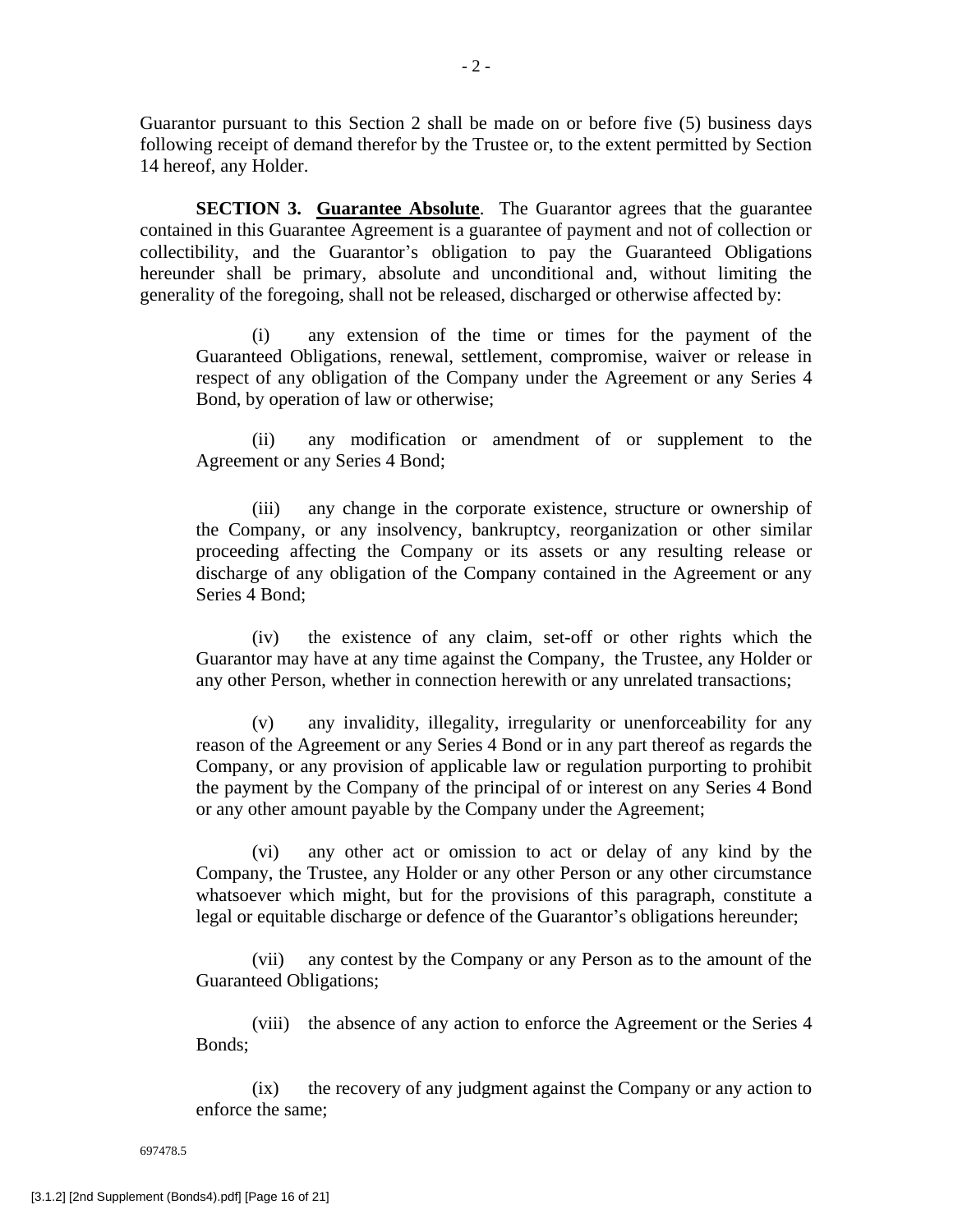(x) any dealings with the security which the Trustee or any Holder holds or may hold pursuant to the terms and conditions of the Agreement, including the taking, giving up or exchange of securities, the variation or realization thereof and the granting of releases and discharges, including, without limitation, the release of any of the Homburg Springs Property pursuant to Section 15 of the Second Supplement; or

(xi) any invalidity, non-perfection or unenforceability of any security held by the Trustee or any Holder in support of the Guaranteed Obligations, or any irregularity or defect in the manner or procedure by which the Trustee or any Holder realizes on such security.

**SECTION 4. Representations and Warranties**. The Guarantor hereby represents and warrants as of the date hereof that:

**Authorization; No Contravention**. The execution, delivery and performance by the Guarantor of this Guarantee Agreement (i) are within its powers, have been duly authorized by all necessary corporate action, require no action by or in respect of, or filing with, any governmental body, agency or official, and do not contravene its constituent documents, and (ii) do not contravene, or constitute a default under, any provision of applicable law or regulation, as amended from time to time, or of any judgment, injunction, order, decree, agreement or other instrument binding upon the Guarantor or result in or require the creation or imposition of any lien on any asset of the Guarantor other than any contravention, default or lien which would not have a material adverse effect on the ability of the Guarantor to perform its obligations under this Guarantee Agreement.

**Binding Effect**. This Guarantee Agreement constitutes a legal, valid and binding obligation of the Guarantor, enforceable against the Guarantor in accordance with its terms, except as such enforceability may be limited by the effect of any bankruptcy, insolvency, reorganization, moratorium or other similar laws affecting the enforcement of creditors' rights generally or by general principles of equity (regardless of whether such enforceability is considered in a proceeding at law or in equity).

**Litigation**. There is no action, suit or proceeding pending against the Guarantor or, to the knowledge of the Guarantor, threatened against the Guarantor before any court or arbitrator or any governmental body, agency or official in which there is a reasonable possibility of an adverse decision (i) which would have a material adverse effect on the ability of the Guarantor to perform its obligations under this Guarantee Agreement, or (ii) which in any manner draws into question the enforceability or validity of this Guarantee Agreement.

**SECTION 5. Manner of Payment**. All payments to be made by the Guarantor hereunder shall be made to the Trustee for application in accordance with Section 13.10 of the Principal Indenture.

697478.5 **SECTION 6. Enforcement of Guarantee**. The Guarantor agrees that the Trustee or any Holder (but subject always to the provisions of Section 12 hereof) need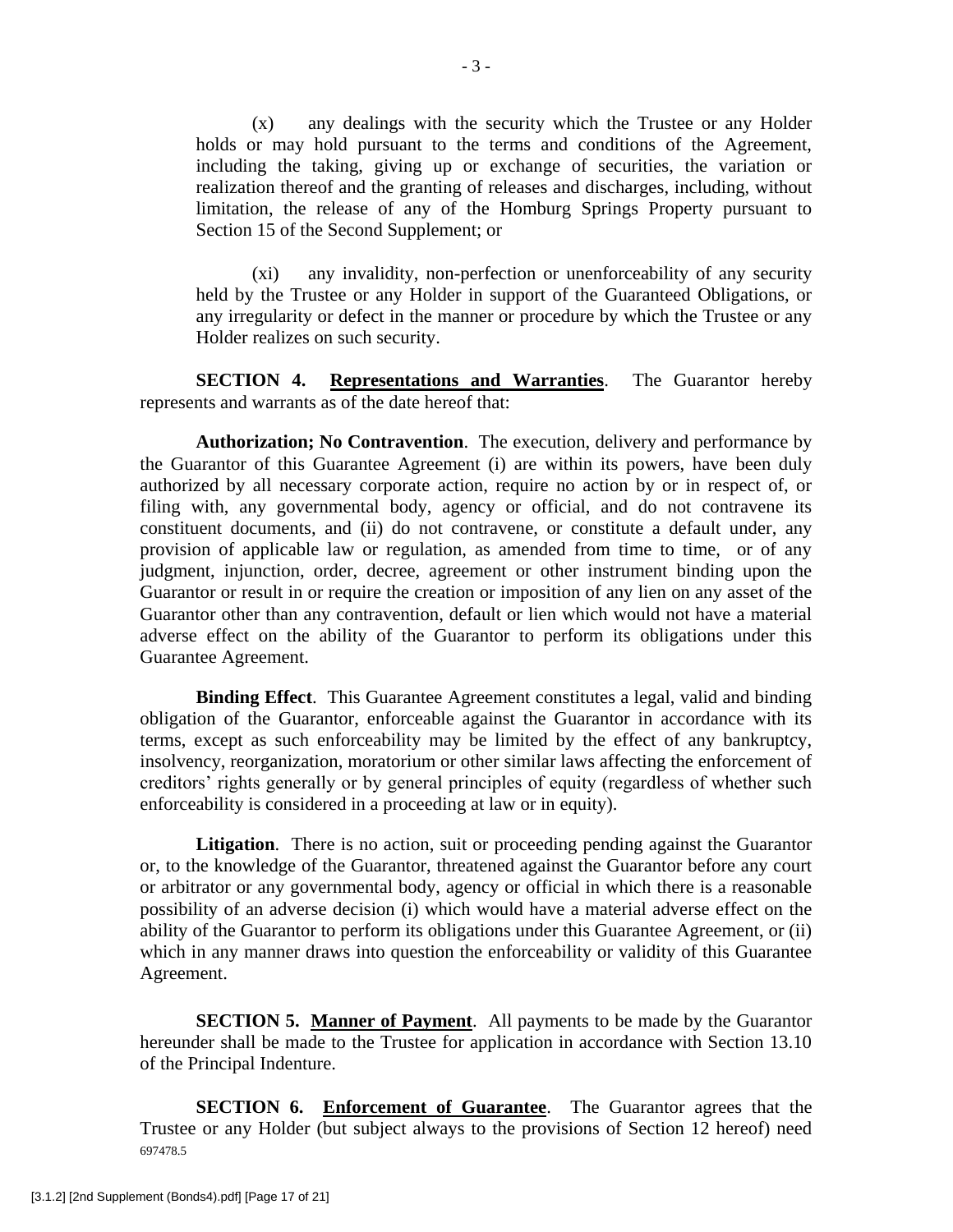not seek or exhaust their recourse against the Company or any other Person or realize on any security they may hold in respect of the Guaranteed Obligations before being entitled to payment under this Guarantee Agreement.

**SECTION 7. Waiver**. The Guarantor hereby irrevocably waives promptness, diligence, acceptance hereof, presentment, demand, protest and any and all other notice not provided for herein and any requirement that at any time the Trustee, any Holder (but subject always to the provisions of Section 12 hereof) or any other Person exhaust any right or take any action against the Company or any other Person and any other circumstance whatsoever that might otherwise constitute a legal or equitable discharge, release or defense of the Guarantor or that might otherwise limit recourse against the Guarantor.

**SECTION 8. Waiver of Subrogation**. Until payment in full of the Guaranteed Obligations, the Guarantor irrevocably waives any and all rights to which it may be entitled, by operation of law or otherwise, upon making any payment hereunder to be subrogated to the rights of the payee against the Company with respect to such payment or otherwise to be reimbursed, indemnified or exonerated by the Company in respect thereof.

**SECTION 9. Notices**. All notices and other communications provided for or permitted hereunder shall be made as follows:

If to the Guarantor: Homco Realty Fund (52) Limited Partnership

c/o Suite 200, 11 Akerley Boulevard Dartmouth, Nova Scotia, Canada B3B 1V1 Attention: Fax No.: (902) 469-6776

If to the Company, the Trustee or any Holder, as specified in Article 17 of the Principal Indenture.

**SECTION 10. No Waiver; Remedies.** No failure on the part of the Trustee or any Holder (but subject always to the provisions of Section 13 hereof) to exercise, and no delay in exercising, any right hereunder shall operate as a waiver thereof; nor shall any single or partial exercise of any right hereunder preclude any other or further exercise thereof or the exercise of any other right. The remedies herein provided are cumulative and not exclusive of any remedies provided by law.

697478.5 **SECTION 11. Continuing Guarantee; Reinstatement in Certain Circumstances**. The guarantee contained in this Guarantee Agreement is a continuing guarantee and the Guarantor's obligations hereunder shall (i) remain in full force and effect until the indefeasible payment in full of the Guaranteed Obligations, (ii) be binding upon the Guarantor and its successors and assigns, and (iii) enure to the benefit of and be enforceable by the Trustee and, subject always to the provisions of Section 13 hereof, any Holder and their respective successors and permitted assigns; provided, however, that this Guarantee Agreement shall not be construed to create any right in any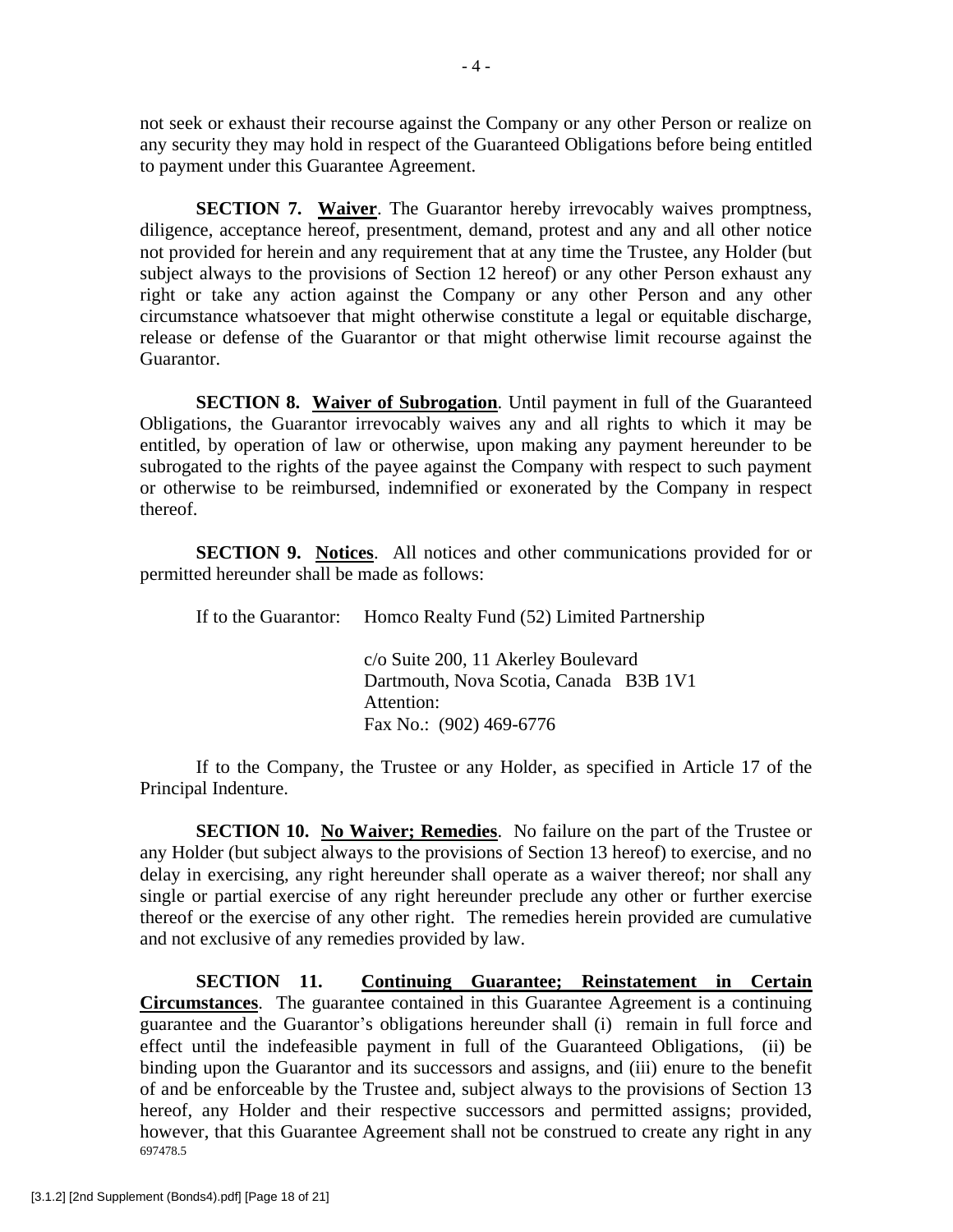Person other than the Trustee and, subject always to the provisions of Section 13 hereof, any Holder and their respective successors and permitted assigns or to be a contract in whole or in part for the benefit of any Person other than the Trustee and, subject to the provisions of Section 13 hereof, the Holders and their respective successors and permitted assigns. If at any time any payment of any of the Guaranteed Obligations is rescinded or must otherwise be restored or returned upon the insolvency, bankruptcy or reorganization of the Company or otherwise, the obligations of the Guarantor hereunder with respect to such payment shall be reinstated as though such payment had been due but not made at such time.

**SECTION 12. Stay of Acceleration**. If acceleration of the time for payment of any Guaranteed Obligation is stayed upon the insolvency, bankruptcy or reorganization of the Company, all such amounts otherwise subject to acceleration under the terms of the Agreement shall nonetheless be payable by the Guarantor hereunder to the Trustee or, to the extent permitted by Section 13 hereof, the Holders forthwith on demand.

**SECTION 13. Holders May Not Enforce**. No Holder shall have the right to institute any suit, action or proceeding against the Guarantor for any default hereunder except in the manner and subject to the conditions, *mutatis mutandis*, set forth in Section 13.5 of the Principal Indenture, it being understood and intended that no one or more of the Holders shall have any right in any manner whatsoever to enforce any right hereunder or pursuant hereto by any action except as aforesaid and that all powers and trusts hereunder shall be exercised and all proceedings at law or in equity shall be instituted, had and maintained by the Trustee, except as aforesaid.

**SECTION 14. Expenses**. The Guarantor shall pay, or reimburse, the Trustee and the Holders for all costs and expenses including, without limitation, reasonable attorneys' fees and disbursements reasonably incurred by it in connection with the enforcement of this Guarantee Agreement; provided, however, that the Guarantor shall only be required to pay, or reimburse, for the reasonable attorneys' fees and disbursements for one counsel for the Trustee and the Holders.

**SECTION 15. No Withholding.** Any and all payments made by the Guarantor pursuant to the provisions of this Guarantee Agreement shall be made without withholding or deduction for, or on account of, any current or future taxes imposed by or on behalf of Canada or any political subdivision thereof unless such taxes are required by law or by the administration thereof to be withheld or deducted, in which case the Guarantor shall pay such amounts ("Additional Amounts") as may be necessary, so that the net amount received by the Holder (including Additional Amounts) after such withholding or deduction will not be less than the amount the Holder would have received if such taxes had not been withheld or deducted, provided, however, that no such Additional Amounts will be payable in respect of, among others, the following:

697478.5 (a) any tax, assessment or other governmental charge which would not have been so imposed but for (i) the existence of any present or former connection between such Holder (or between a fiduciary, settlor or beneficiary of, or a person holding power over, such Holder, if such Holder is an estate or trust or a member or shareholder of such Holder, if such Holder is a partnership or corporation) and Canada, including, without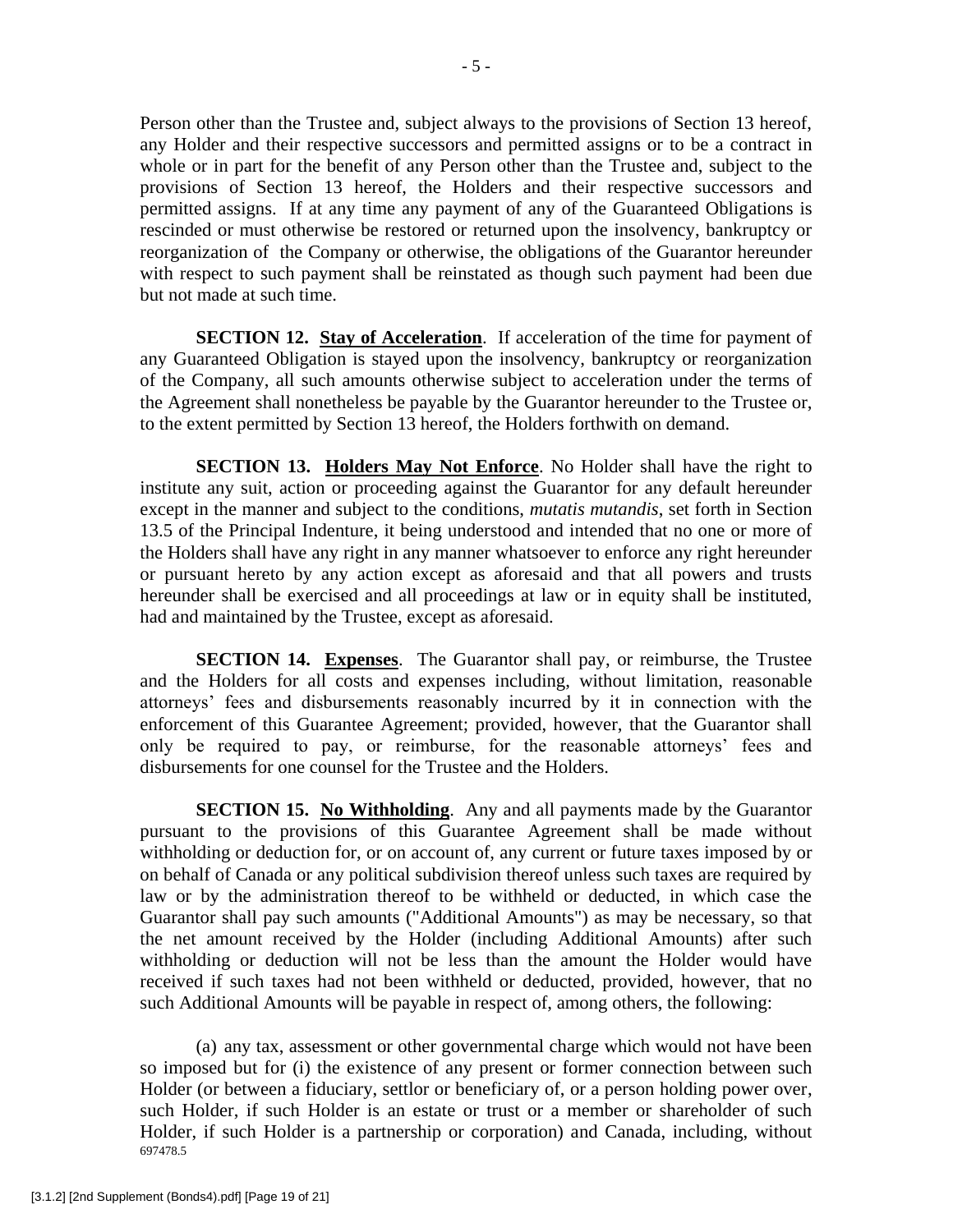limitation, such Holder (or such fiduciary, settlor, beneficiary or person holding a power over such Holder) being or having been a citizen or resident or treated as a resident thereof or being or having been engaged in a trade or business or present therein or having had a permanent establishment therein, or (ii) such Holder's current or former status as a personal holding company, a foreign personal holding company, a controlled foreign corporation that is related to the Guarantor through stock ownership, a foreign tax-exempt organization for Canadian tax purposes or as a corporation which accumulates earnings to avoid Canadian income tax;

(b) any tax, assessment or other governmental charge which would not have been so imposed but for the presentation by the Holder of any Series 4 Bond for payment on a date more than 60 days after the date on which such payment became due and payable or the date on which payment thereof is duly provided for, whichever occurs later;

(c) any estate, inheritance, gift, sales, transfer, personal property or any similar tax, assessment or other governmental charge;

(d) any tax, assessment or other governmental charge which is payable otherwise than by deduction or withholding from payments of, or payments under the Guarantee in respect of principal, interest or any Additional Amount on any Series 4 Bond;

(e) any tax, assessment or other governmental charge imposed on interest received by any person holding, actually or constructively, 10% or more of the total combined voting power of all classes of stock of the Guarantor entitled to vote;

(f) any tax, assessment or other governmental charge imposed on a Holder that is a non-resident of Canada for the purposes of the *Income Tax Act* (Canada); or

(g) any tax, assessment or governmental charge imposed by reason of the failure of the Holder or beneficial owner of the Series 4 Bond to deliver, upon reasonable demand by the Guarantor, any form or document that may be required or reasonably requested in order to allow the Guarantor to make a payment to the Holder without any deduction or withholding for or on account of any tax.

The provisions of this Section 15 shall survive the termination of this Guarantee Agreement.

**SECTION 16. Judgment Currency**. If for the purposes of obtaining judgment in any court it is necessary to convert all or any part of the Guaranteed Obligations or any other amount due to the Trustee or any Holder in respect of the Guarantor's obligations under this Guarantee Agreement in any currency (the "Original Currency") into Euros (the "Other Currency"), the Guarantor, to the fullest extent that it may effectively do so, agrees that the rate of exchange used shall be that at which, in accordance with normal banking procedures, the Trustee or any Holder, as the case may be, could purchase the Original Currency with the Other Currency on the Business Day preceding that on which final judgment is paid or satisfied.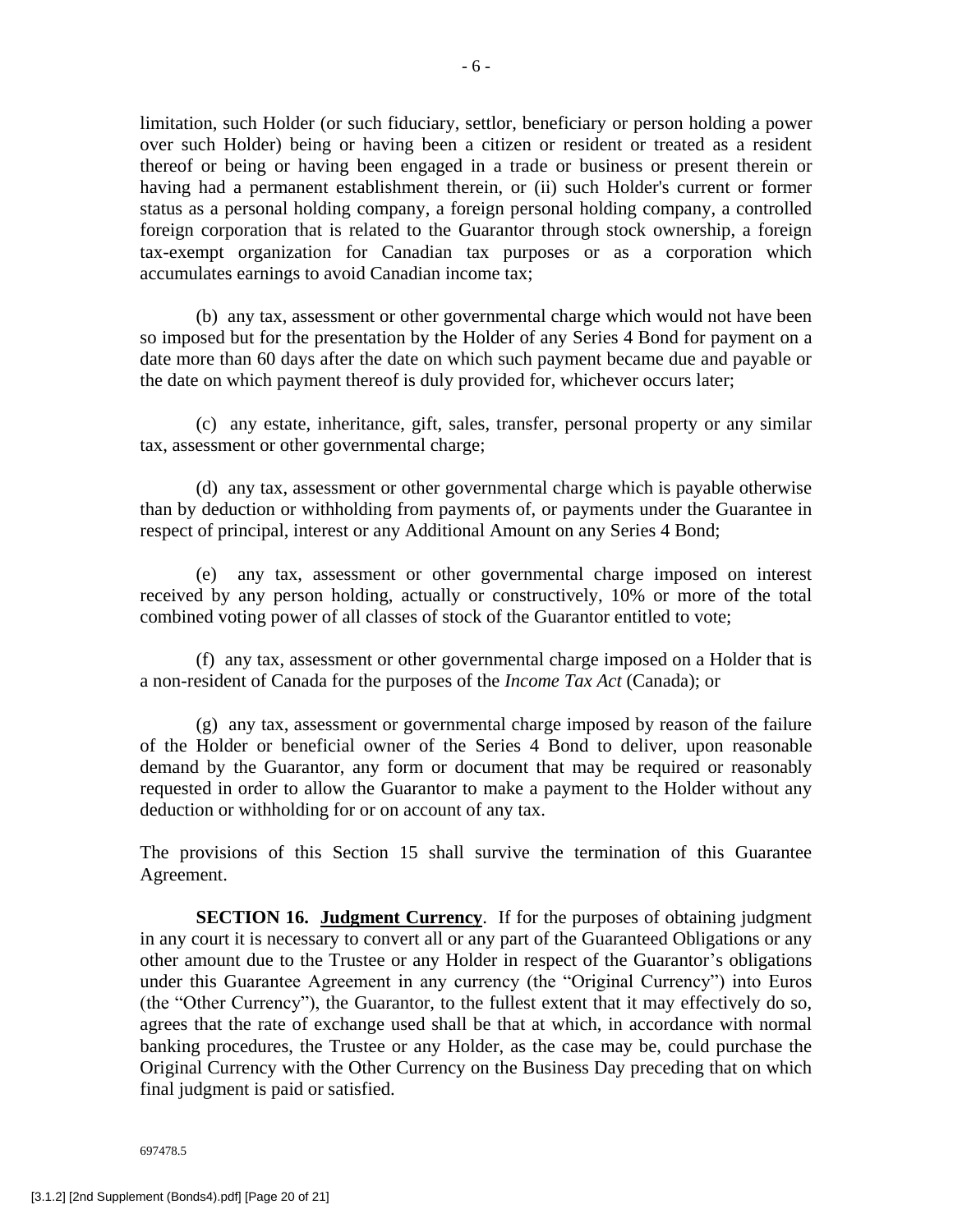The obligations of the Guarantor in respect of any sum due in the Original Currency from it to the Trustee or any Holder shall, notwithstanding any judgment in any Other Currency, be discharged only to the extent that on the Business Day following receipt by the Trustee or any Holder of any sum adjudged to be so due in such Other Currency the Trustee or any Holder may, in accordance with its normal banking procedures, purchase the Original Currency with such Other Currency. If the amount of the Original Currency so purchased is less than the sum originally due to the Trustee or any Holder in the Original Currency, the Guarantor agrees, as a separate obligation and notwithstanding any such judgment, to indemnify the Trustee or any Holder against such loss, and if the amount of the Original Currency so purchased exceeds the sum originally due to the Trustee or any Holder in the Original Currency, the Trustee or any Holder, as the case may be, agrees to remit such excess to the Guarantor.

**SECTION 17. Governing Law.** This Guarantee Agreement shall be governed by, and construed in accordance with, the laws of the Province of Nova Scotia, without regard to the choice-of-law principles of Nova Scotia that would require the application of the laws of a jurisdiction other than Nova Scotia.

**SECTION 18. Severability.** Any provision of this Guarantee Agreement which is illegal, invalid, prohibited or unenforceable in any jurisdiction shall, as to such jurisdiction, be ineffective to the extent of such illegality, invalidity, prohibition or unenforceability without invalidating the remaining provisions hereof and any such illegality, invalidity, prohibition or unenforceability in any jurisdiction shall not invalidate or render unenforceable such provision in any other jurisdiction.

**SECTION 19. Entire Agreement**. This Guarantee Agreement embodies the entire agreement of the Guarantor with respect to the subject matter hereof and supersedes any prior written or oral agreements and understandings relating to the subject matter hereof and thereof.

IN WITNESS WHEREOF, the Guarantor has caused this Guarantee Agreement to be duly executed and delivered by its officers thereunto duly authorized as of the date first above written.

> **HOMCO REALTY FUND (52) LIMITED PARTNERSHIP, BY ITS GENERAL PARTNER, HOMBURG L.P. MANAGEMENT INC.**

By: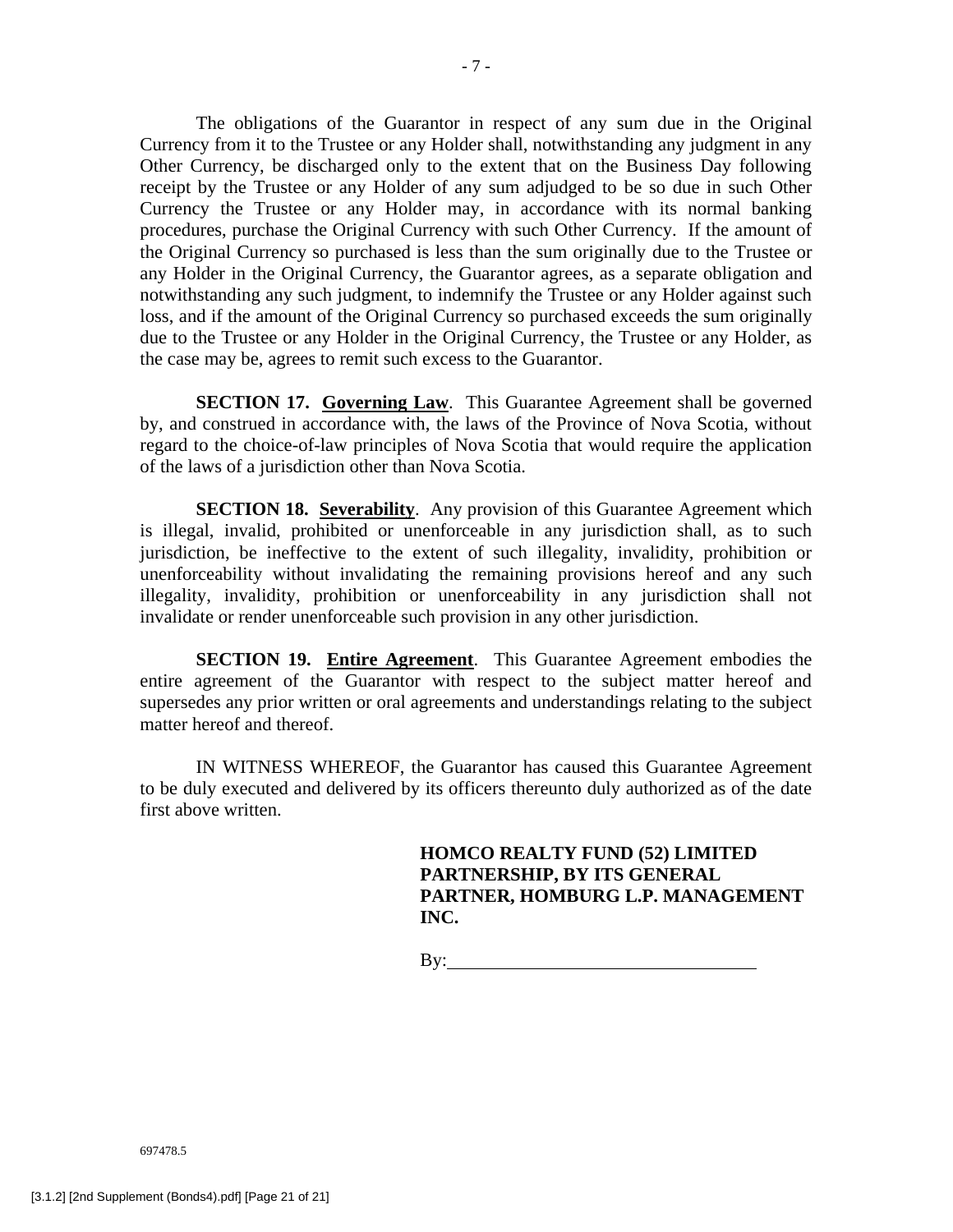**THIS THIRD SUPPLEMENTAL INDENTURE** made as of the 31<sup>st</sup> day of December, 2004,

BETWEEN:

#### **HOMBURG SHARECO INC.**,

a company incorporated under the laws of the Province of Nova Scotia (hereinafter called the "Corporation")

- and -

### **STICHTING HOMBURG MORTGAGE BOND**,

a foundation incorporated under the laws of The Netherlands (hereinafter called the "Trustee")

**WHEREAS** in and by an indenture (hereinafter called the "Principal Indenture") made as of the  $15<sup>th</sup>$  day of December, 2002 between the Corporation and the Trustee, provision was made for the issuance of bonds of the Corporation (hereinafter sometimes called "Bonds") to an unlimited principal amount;

**AND WHEREAS** pursuant to the provisions of the Principal Indenture, the Corporation issued Bonds to the aggregate principal amount of \$20,000,000 in lawful money of Canada or the equivalent thereof in Euros designated as Homburg Mortgage Bond 1 Bonds (hereinafter called the "Series 1 Bonds"), of which Series 1 Bonds in the aggregate principal amount of \$20,000,000 in lawful money of Canada or the equivalent thereof in Euros are now outstanding;

**AND WHEREAS** pursuant to the provisions of a Supplemental Indenture dated as of April 25, 2003 (hereinafter called the "First Supplement"), the Corporation issued Bonds to the aggregate principal amount of €30,000,000 designated as Homburg Mortgage Bond 2 Bonds (hereinafter called the "Series 2 Bonds"), of which Series 2 Bonds in the aggregate principal amount of  $£30,000,000$  are now outstanding;

**AND WHEREAS** pursuant to the provisions of a Supplemental Indenture dated as of November 30, 2004 (hereinafter called the "Second Supplement"), the Corporation issued Bonds to the aggregate principal amount of  $\epsilon$ 20,010,000 designated as Homburg Mortgage Bond 4 Bonds (hereinafter called the "Series 4 Bonds"), of which Series 4 Bonds in the aggregate principal amount of  $\epsilon$ 20,010,000 are now outstanding;

**AND WHEREAS** the Corporation is desirous of issuing under the provisions of the Principal Indenture, as a different series, additional Bonds in the aggregate principal amount of  $€20,010,000;$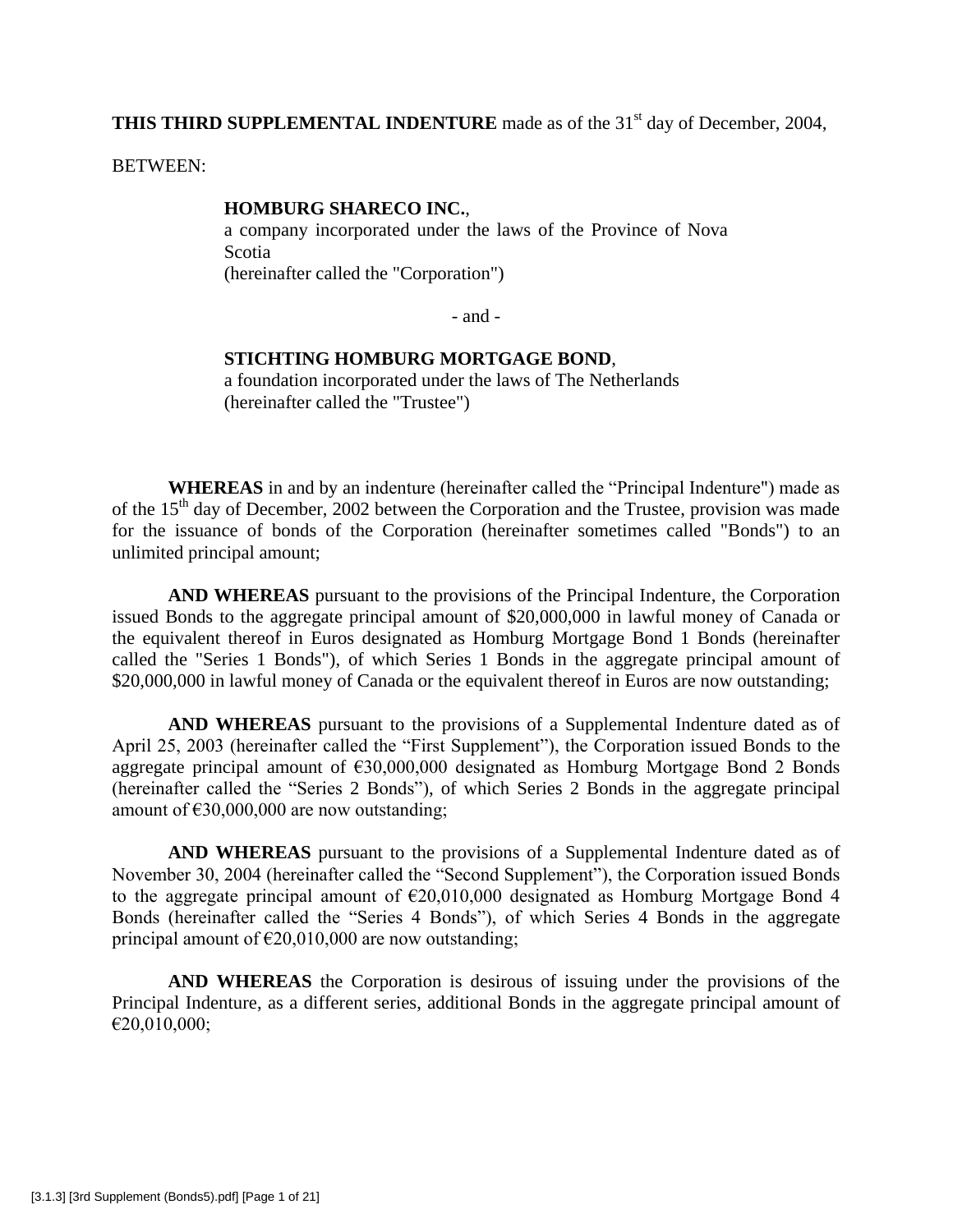**AND WHEREAS** all necessary resolutions have been passed by the Corporation authorizing the issuance of and specifying the particulars and provisions to be expressed in such additional Bonds and authorizing this Third Supplemental Indenture;

**AND WHEREAS** the Principal Indenture as supplemented by the First Supplement, the Second Supplement and this Third Supplemental Indenture is hereafter sometimes called the "Trust Deed";

**AND WHEREAS** the foregoing recitals are made as representations and statements of fact by the Corporation and not by the Trustee;

**NOW THEREFORE THIS THIRD SUPPLEMENTAL INDENTURE WITNESSES** and it is hereby agreed and declared as follows:

#### SERIES 5 BONDS

1. The additional Bonds to be issued hereunder shall consist of  $\epsilon$ 20,010,000 principal amount of Bonds designated as Homburg Mortgage Bond 5 Bonds (hereinafter called the "Series 5 Bonds"); shall be dated as of the  $31<sup>st</sup>$  day of December, 2004; shall mature on the  $31<sup>st</sup>$  day of December, 2011; shall bear interest at the rate of 7.5% per annum from the  $31<sup>st</sup>$  day of December, 2004, payable half-yearly on the  $30<sup>th</sup>$  day of June and the  $31<sup>st</sup>$  day of December in each year after as well as before maturity and after as well as before default, with interest on overdue interest at the said rate. The principal of the Series 5 Bonds, interest thereon and premium (if any) shall be payable in Euros at ABN AMRO Bank at its Amersfoort, The Netherlands branch. The Series 5 Bonds shall be issued as fully registered Bonds in denominations of  $E15,000$ . Series 5 Bonds of any of the denominations and forms herein authorized may be exchanged for other Bonds of the same series as provided in Section 2.12 of the Principal Indenture.

The Series 5 Bonds and the certificate of the Trustee to be endorsed on the Series 5 Bonds shall be substantially in the form set forth in Appendix A hereto with such appropriate insertions, omissions, substitutions and variations as may be required or permitted under the terms of the Trust Deed.

### REDEMPTION AND PURCHASE OF SERIES 5 BONDS

2. The Corporation, while not in default under the Trust Deed and subject as hereinafter provided, shall have the right at its option at any time to redeem before maturity all of the outstanding Series 5 Bonds or from time to time to redeem before maturity any of the outstanding Series 5 Bonds (in the manner provided and in accordance with and subject to the provisions of Section 4.1 and Sections 4.6 to 4.12 inclusive of the Principal Indenture and the provisions hereinafter set forth, provided that if the provisions of this Third Supplemental Indenture and the Principal Indenture conflict with respect to the redemption of Series 5 Bonds, the provisions of this Third Supplemental Indenture shall prevail) at 100% of the principal amount thereof, together in all cases with interest on such principal amount of Series 5 Bonds to be redeemed accrued to the date specified for redemption (the price, including accrued interest,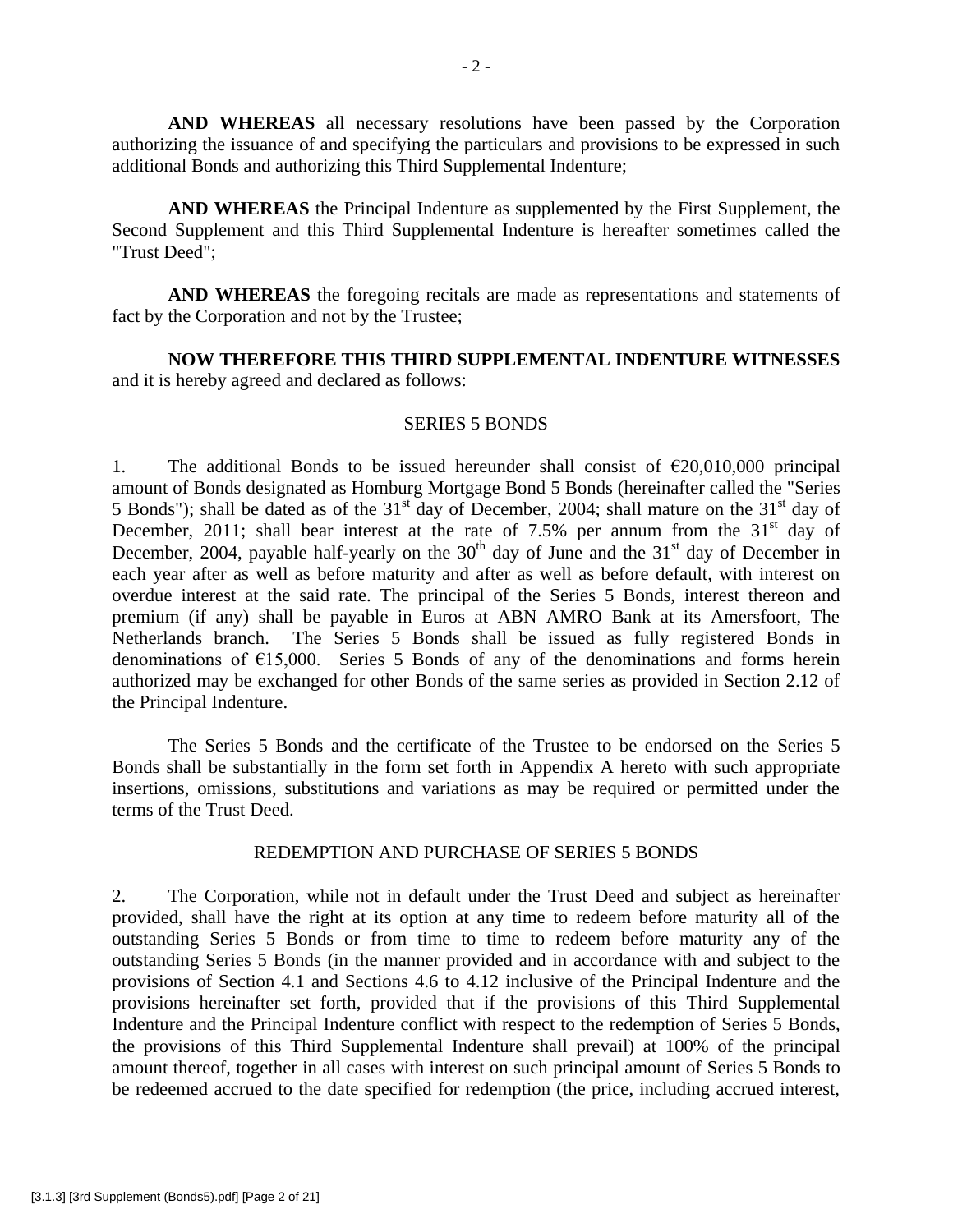at which Series 5 Bonds may be redeemed at any given time pursuant to this Section 2 being hereinafter called the "redemption price"); provided always that the Corporation shall not, and the Corporation hereby covenants with the Trustee that it will not, call Series 5 Bonds for redemption in whole or in part on or before the  $1<sup>st</sup>$  day of January, 2010.

3. The Corporation may redeem all or any of the outstanding Series 5 Bonds as follows:

(a) the Corporation shall send a notice (the "Redemption Notice") to all Series 5 Bond bondholders (the "Series 5 Bondholders") by letter or circular sent postage prepaid, addressed to each bondholder at the last address appearing upon one of the registers hereinbefore mentioned, and mailed not less than 45 and not more than 70 days prior to the date specified for redemption (the "Redemption Date"), provided always that the accidental omission to mail any such letter or circular to or the non-receipt of any such letter or circular by any such holder or holders shall not invalidate or otherwise prejudicially affect the redemption of such Series 5 Bonds;

(b) the Redemption Notice shall:

- (i) state the amount of Series 5 Bonds which the Corporation shall redeem on the Redemption Date (the "Redemption Amount");
- (ii) state that each Series 5 Bondholder must elect to either retain his Series 5 Bond or to have his Series 5 Bond redeemed by the Corporation by returning an Election Form (as hereinafter defined) not less than 30 days prior to the Redemption Date;
- (iii) provide an election form on which the Series 5 Bondholder may elect to either "retain Series 5 Bond" or "have Series 5 Bond redeemed by Corporation" (the "Election Form"); and
- (iv) include a postage prepaid envelope addressed to the Corporation;

(c) if the Corporation receives Election Forms indicating Series 5 Bondholders who have elected to have their Series 5 Bonds redeemed by the Corporation which total an amount of Series 5 Bonds which is:

- (i) equal to or in excess of the Redemption Amount, the Corporation shall redeem the Series 5 Bonds of those bondholders who elected to have the Corporation redeem their Series 5 Bonds on a pro rata basis in an amount equal to the Redemption Amount; or
- (ii) less than the Redemption Amount, the Corporation shall (A) redeem all of the Series 5 Bonds of those bondholders who elected to have the Corporation redeem their Series 5 Bonds in their Election Notices; and (B) redeem the Series 5 Bonds of those bondholders who have not elected to have the Corporation redeem their Series 5 Bonds in an amount equal to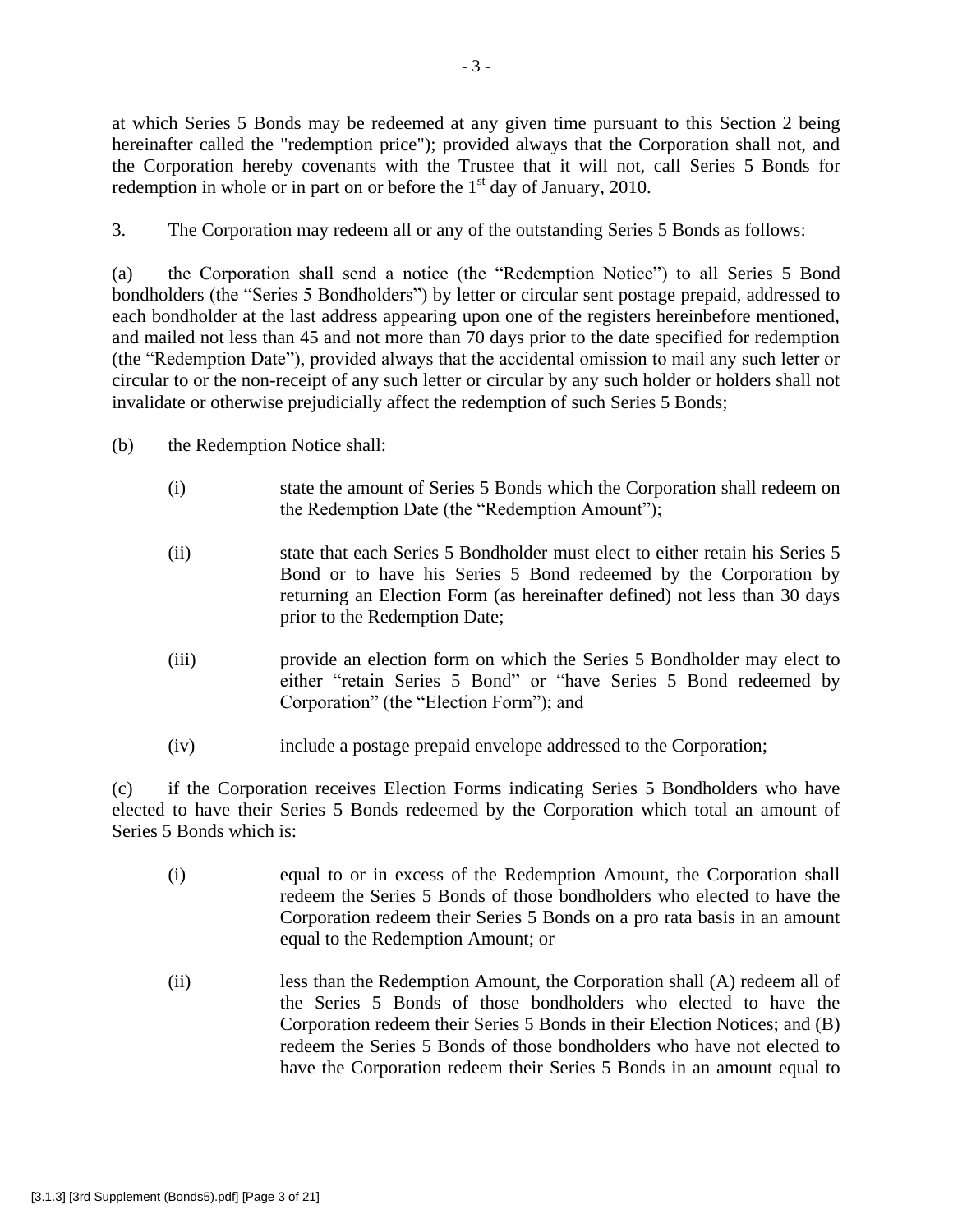the balance of the Redemption Amount on a pro rata basis, such that the total amount redeemed is equal to the Redemption Amount;

provided that the Corporation shall determine the course of action it shall take under this Section 3(c) not more than 20 days and not less than 12 days prior to the Redemption Date, and further provided that if the Election Form of a Series 5 Bondholder has not been received by the date which is not less than 30 days prior to the Redemption Date, such bondholder shall be deemed to have elected not to have the Corporation redeem its Series 5 Bonds.

4. Where Series 5 Bonds are to be redeemed on a pro rata basis, the Series 5 Bonds so to be redeemed shall be selected by the Trustee on a pro rata basis to the nearest multiple of  $\epsilon$ 1,000 in accordance with the principal amount of Series 5 Bonds registered in the name of each holder.

5. At any time when the Corporation is not in default under the Trust Deed and would be entitled to redeem Series 5 Bonds under the foregoing provisions of this Third Supplemental Indenture, the Corporation may purchase Series 5 Bonds in the market or by private contract, provided that the prices at which such Series 5 Bonds may be purchased shall not exceed the redemption price (including accrued interest) at which such Series 5 Bonds could, at the time of purchase, be redeemed by the Corporation, plus costs of purchase.

6. Series 5 Bonds so redeemed or purchased as aforesaid shall be forthwith delivered to the Trustee for cancellation and shall be cancelled and destroyed and no Bonds shall be issued in substitution therefor except as permitted by Section 4.4 of the Principal Indenture. If required by the Corporation, the Trustee shall from time to time furnish to it a destruction certificate setting out the numbers and denominations of the Series 5 Bonds so destroyed.

# MORTGAGE AND CHARGE

### SPECIFIC CHARGE

7. In consideration of the premises and of  $\epsilon$ 1.00 paid by the Trustee (the receipt and sufficiency of which is hereby acknowledged) and to secure the due payment of all principal moneys, interest and premium, if any, on the Series 5 Bonds from time to time issued and certified hereunder and all of the other moneys for the time being and from time to time owing on the Series 5 Bonds, the Corporation hereby assigns and transfers the assets outlined in Appendix B attached hereto (the "Homburg Mortgage Bond 5 Collateral") to the Trustee to be held by the Trustee on behalf of the holders of the Series 5 Bonds in accordance with the terms hereof. The Corporation hereby covenants that it will not create, issue, incur, assume or allow to exist any mortgage, hypothec, charge, pledge, lien, security interest or other encumbrance upon the Homburg Mortgage Bond 5 Collateral or any part thereof ranking or purporting to rank in priority to or pari passu with the assignment and transfer hereby created.

The Trustee shall be the joint and several creditor ("hoofdelijk schuldeiser") together with each Series 5 Bondholder of each obligation of the Corporation towards any such Series 5 Bondholder hereunder and accordingly, the Trustee will have its own independent right to demand performance by the Corporation of such obligation and the Trustee will hold the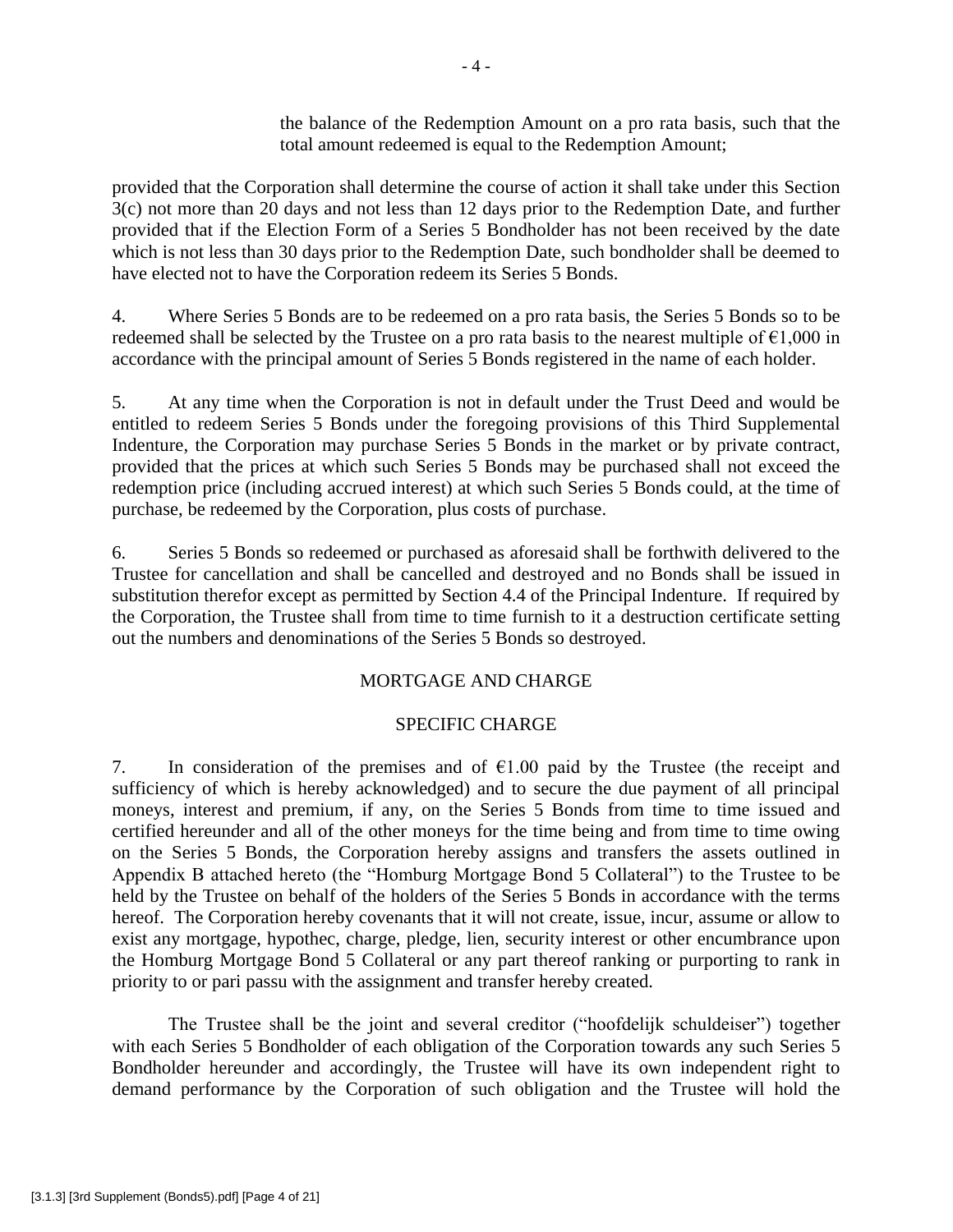Homburg Mortgage Bond 5 Collateral to secure its rights as joint and several creditor of such obligations. However, any discharge of the Corporation for any such obligation to the Trustee or a Series 5 Bondholder shall to the same extent discharge the Corporation vis-à-vis the other party, and a Series 5 Bondholder and the Trustee shall not by virtue of this clause be entitled to pursue the Corporation for the same obligation.

Without limiting or affecting the Trustee's rights against the Corporation (whether under this clause or under any other provision of this Third Supplemental Indenture), the Trustee agrees with each Series 5 Bondholder that, subject to what is set out in the next sentence, any amounts that the Trustee receives in the exercise of its rights as a joint and several creditor of the Series 5 Bondholders will be received by it for the benefit of, and with the purpose of passing it on to, the Series 5 Bondholders. However, for the avoidance of doubt, nothing in the previous sentence shall in any way limit the Trustee's right to act in order to protect or preserve rights hereunder, as contemplated by the provisions of this Third Supplemental Indenture (or to perform any act reasonably incidental to any of the foregoing).

#### HABENDUM

8. To have and to hold the Homburg Mortgage Bond 5 Collateral and all the rights hereby conferred unto the Trustee, its successors and assigns, forever, but in trust, nevertheless, for the uses and purposes and with the powers and authorities and subject to the terms and conditions mentioned and set forth in this Third Supplemental Indenture.

#### LIMITED RECOURSE

9. Neither the Trustee nor the holders of the Series 5 Bonds shall have any claim whatsoever against any of the assets of the Corporation other than the Homburg Mortgage Bond 5 Collateral and the recourse of the Trustee and the holders of the Series 5 Bonds against the Corporation in respect of the payment of all principal, premium, if any, interest and any other amounts owing under the Series 5 Bonds shall be limited to the amount, if any, recoverable in respect of the Homburg Mortgage Bond 5 Collateral.

#### BONDS SEPARATELY SECURED

10. All of the Series 5 Bonds shall be equally and rateably entitled to the benefits of the Homburg Mortgage Bond 5 Collateral.

### SECURITY EFFECTIVE NOTWITHSTANDING DATE OF ADVANCE

11. The mortgages and charges hereby created or provided to be created shall be and shall be deemed to be effective and shall take effect whether the moneys hereby secured or any part thereof be advanced before or after or at the same time as the issue of any of the Bonds intended to be secured thereby or before or after or upon the date of the execution of this Third Supplemental Indenture.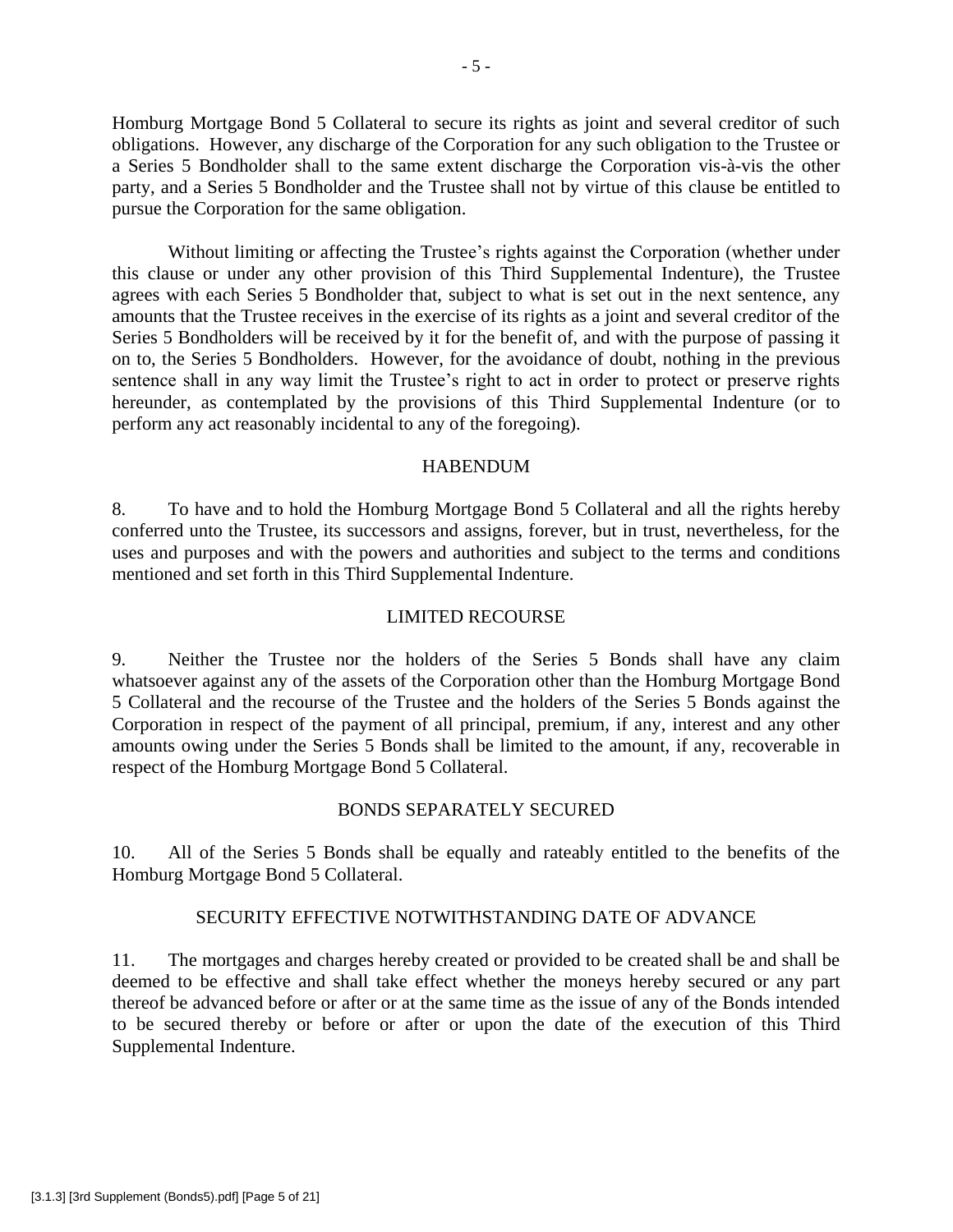#### TITLE AND REGISTRATION

#### 12. The Corporation hereby covenants with the Trustee:

(a) that it will forthwith and from time to time do, execute, acknowledge and deliver all acts, deeds, trust deeds of hypothec, mortgage and pledge, documents, instruments, assurances and things which, in the opinion of Counsel or of the Trustee, are necessary or advisable to assign the Homburg Mortgage Bond 5 Collateral to the Trustee and to enable the Trustee to register the charges herein in all public offices of registration to preserve, protect and perfect the security herein and its priority; and

(b) that, after the security hereby created shall have become enforceable and the Trustee shall have determined or become bound to enforce the same, it will from time to time execute and do all such assurances and things as the Trustee may reasonably require for facilitating the realization of the Homburg Mortgage Bond 5 Collateral and for exercising all the powers, authorities and discretions hereby conferred upon the Trustee and for confirming to any purchaser of any of the Homburg Mortgage Bond 5 Collateral, whether sold by the Trustee hereunder or by judicial proceedings, the title to the property so sold, and that it will execute all notices and directions as the Trustee may consider expedient.

### PARTIAL DEFEASANCE

13. Upon payment to the holders of the Series 5 Bonds of the principal thereof, premium, if any, and interest thereon (including interest on amounts in default), the Homburg Mortgage Bond 5 Collateral shall revert to and revest in the Corporation and the Trustee shall execute such documents and instruments as the Corporation may reasonably require in order to evidence such partial release.

#### GUARANTEE BY HOMBURG INVEST INC.

14. The obligations of the Corporation under the Bonds are guaranteed pursuant to a guarantee substantially in the form set out in Appendix D of the Principal Indenture (the "Guarantee Agreement") executed by the Guarantor. If an Event of Default pursuant to Section 13.1 of the Principal Indenture shall have occurred and is continuing, the Trustee shall forthwith, and in any event not less than two (2) Business Days following such Event of Default, provide notice to the Guarantor of such Event of Default and shall demand payment from the Guarantor in respect of any such Event of Default.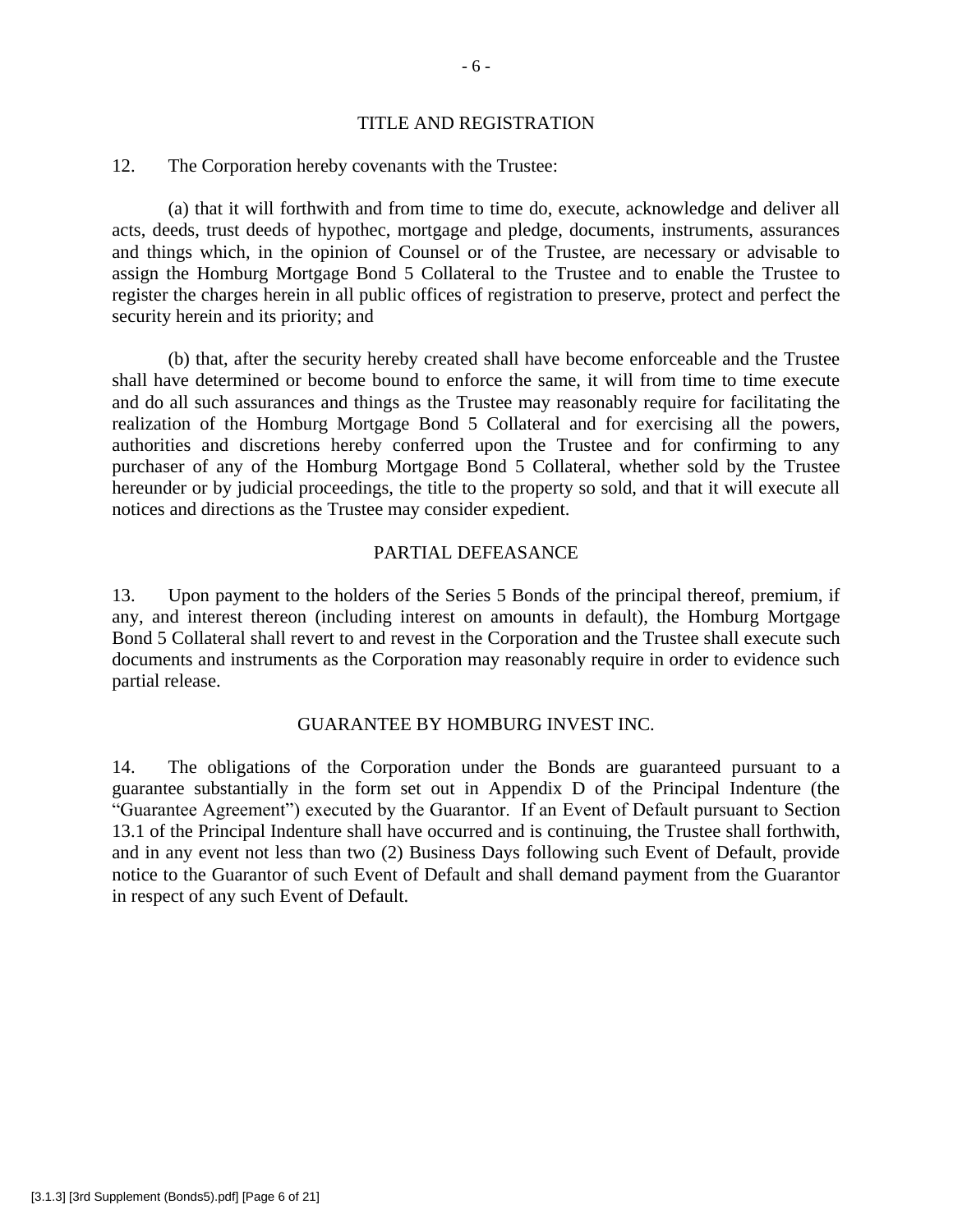### GUARANTEE BY LIMITED PARTNERSHIP

15 The obligations of the Corporation under the Series 5 Bonds are guaranteed pursuant to a guarantee (the "LP Guarantee") substantially in the form set out in Appendix C of this Third Supplemental Indenture executed by Homco Realty Fund (53) Limited Partnership (hereinafter called the "Limited Partnership"). If an Event of Default pursuant to Section 13.1 of the Principal Indenture in relation to the Series 5 Bonds shall have occurred and is continuing, the Trustee shall forthwith, and in any event not less than two (2) Business Days following such Event of Default, provide notice to the Limited Partnership of such Event of Default and shall demand payment from the Limited Partnership in respect of any such Event of Default.

As collateral security for its obligations under the LP Guarantee, the Limited Partnership has agreed to grant a collateral mortgage (the "Collateral Mortgage") in the principal amount of that amount of Canadian Dollars which is equivalent to  $\epsilon$ 20,010,000 in favour of the Trustee mortgaging its interest in the lands and premises known as "Homburg Gateway to the North", consisting of 275 acres located at Calgary, Alberta, or such other property of similar value as may be purchased by the Limited Partnership (the "Homco 53 Property"). The Collateral Mortgage shall also contain a provision automatically postponing the priority of the charge contained in the Collateral Mortgage to all advances made by any holder of a first mortgage on the Homco 53 Property up to a maximum principal amount of Canadian \$20,000,000.

The Trustee may from time to time in its absolute discretion, and without the requirement to obtain the consent of the holders of any of the Bonds (including, without limitation, the holders of the Series 5 Bonds), release and discharge any part of the Homco 53 Property from the charge contained in the Collateral Mortgage to permit the sale of such property by the Limited Partnership in the ordinary course of business, including to Homburg Invest Inc. ("HII") or to an entity controlled by HII, provided that:

- (A) if there is a prior ranking first mortgage on the Homco 53 Property to an arm's length party, the proceeds of sale are disbursed
	- (i) to such first mortgage holder in an amount required for the first mortgage holder to grant a partial release of their interest in such property as negotiated between the first mortgage holder and the Trustee, and
	- (ii) after payment to the first mortgage holder as hereinbefore provided, the amount which is equal to the Series 5 Bondholder's debt divided by the first mortgage holder's debt multiplied by the payment to the first mortgage holder is disbursed to the trust account maintained by the Limited Partnership for the benefit of the Series 5 Bondholders (the "Limited Partnership Trust Account") and the remaining proceeds of sale are disbursed to the Limited Partnership, for use by the Limited Partnership in its day-to-day operations;
- (B) if there is no prior ranking first mortgage on the Homco 53 Property to an arm's length party, two-thirds (2/3) of the proceeds of sale are disbursed to the Limited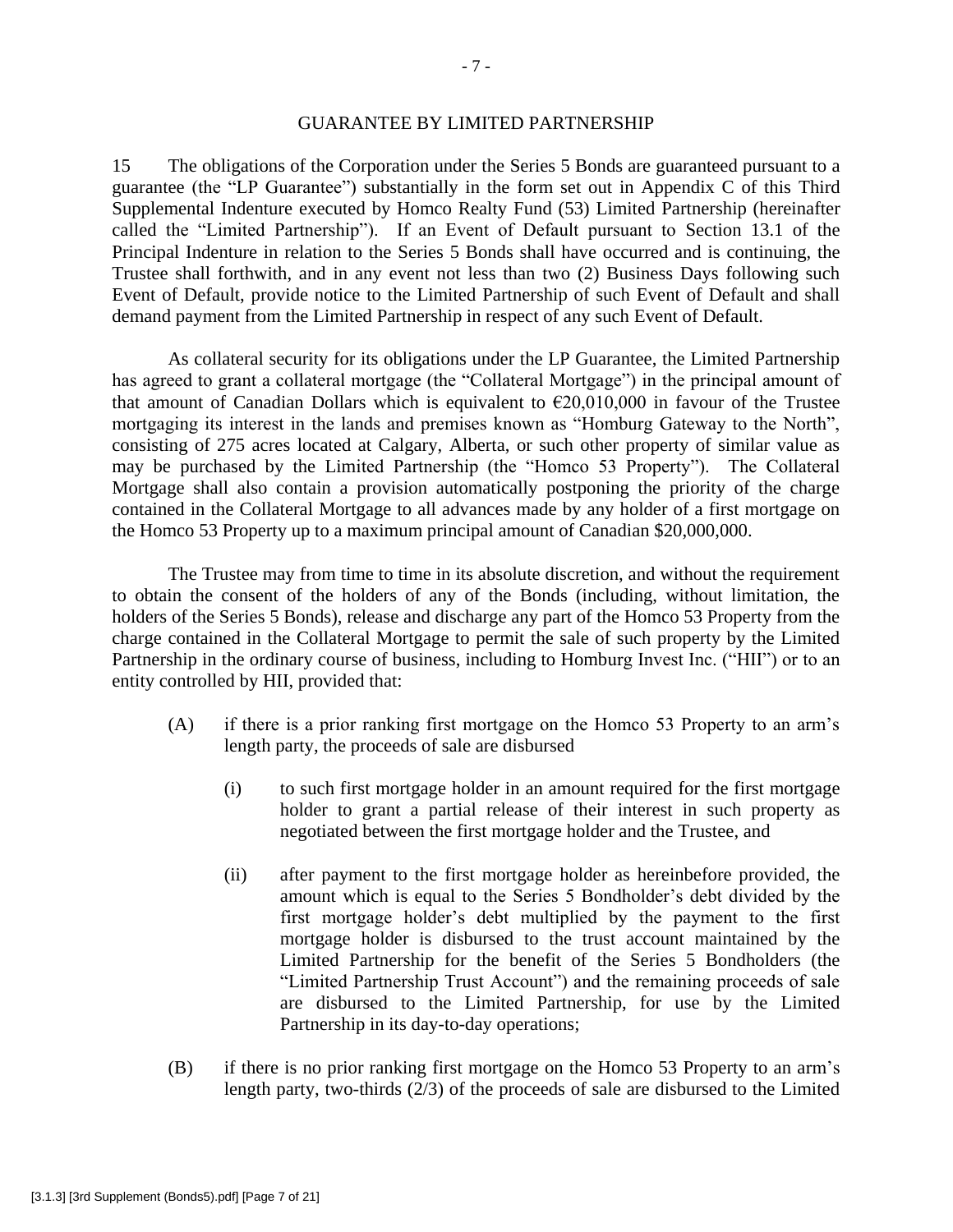Partnership Trust Account and one-third (1/3) of the proceeds of sale are disbursed to the Limited Partnership, for use by the Limited Partnership in its dayto-day operations.

The funds in the Limited Partnership Trust Account may be used by the Limited Partnership to:

- (a) purchase replacement real property from an arm's length party, provided that the Trustee consents to such purchase, or
- (b) loaned to HII for the purchase of real property by HII or for use in the day-to-day operations of HII, provided that HII provides a collateral mortgage to the Limited Partnership over real property belonging to HII in an amount which is not more than eighty percent (80%) of the appraised value of such property less the amount of any prior mortgages that may be outstanding on such property. The maximum amount that may be loaned to HII under this formula is ninety percent (90%) of the amount of the collateral mortgage provided by HII.

# SPECIAL COVENANTS APPLICABLE WHILE SERIES 5 BONDS ARE OUTSTANDING

16. The Corporation hereby covenants that so long as any of the Series 5 Bonds remain outstanding, the Corporation will not create, issue, incur, assume or allow to exist any mortgage, hypothec, pledge, charge, lien, encumbrance, security interest or other security, whether fixed or floating, on the Homburg Mortgage Bond 5 Collateral ranking in priority to or pari passu with the assignment and transfer hereby created.

# FURTHER ASSURANCE

17. The mortgages and charges created by this Third Supplemental Indenture are by way of further assurance to the Trustee and are not in substitution for any similar provision contained in the Principal Indenture.

# INDENTURE SUPPLEMENTAL TO PRINCIPAL INDENTURE

18. This Third Supplemental Indenture is supplemental to the Principal Indenture and the Principal Indenture and the Bonds issued thereunder shall henceforth be read in conjunction with this Third Supplemental Indenture and the Principal Indenture and this Third Supplemental Indenture shall henceforth have effect so far as practicable as if all the provisions of the Principal Indenture and of this Third Supplemental Indenture were contained in the one instrument and, unless otherwise herein expressly provided or unless there is something in the subject matter or context hereof inconsistent therewith, the expressions used in this Third Supplemental Indenture and in the Series 5 Bonds and not otherwise defined shall have the same meaning as is ascribed to corresponding expressions in the Principal Indenture.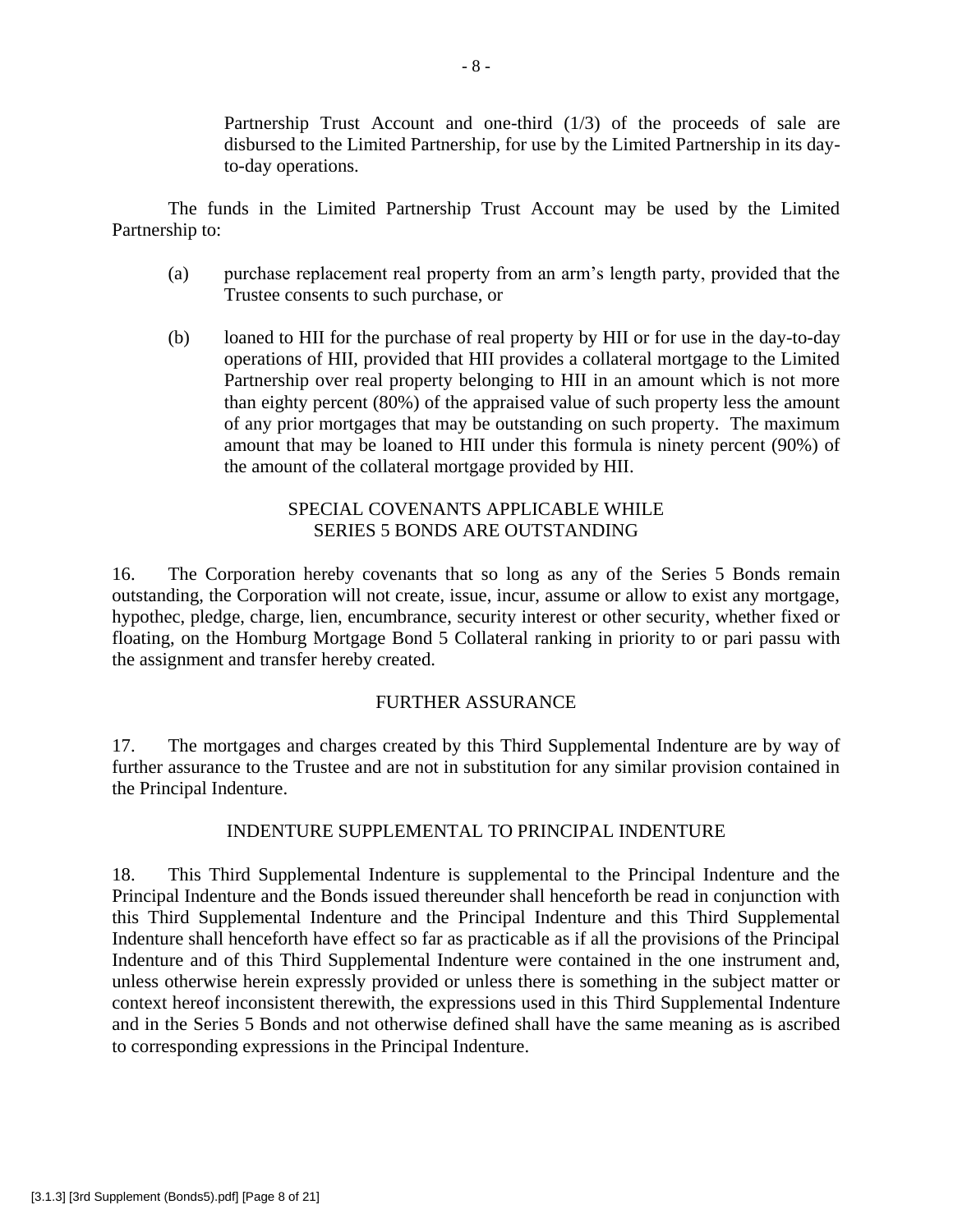### ACCEPTANCE OF TRUST BY TRUSTEE

19. The Trustee hereby accepts the trusts in this Third Supplemental Indenture declared and created and agrees to perform the same upon the terms and conditions hereinbefore set out, but subject to the provisions of the Principal Indenture.

### EXECUTION AND FORMAL DATE

20. This Third Supplemental Indenture may be executed in counterparts, each of which when so executed shall be deemed to be an original, and such counterparts shall constitute but one and the same instrument. For the purpose of convenience, this Third Supplemental Indenture may be referred to as bearing formal date the  $31<sup>st</sup>$  day of December, 2004, irrespective of the actual date of execution hereof.

Appendices A, B and C to this Third Supplemental Indenture shall be deemed to be incorporated herein and to form part hereof.

**IN WITNESS WHEREOF** this Third Supplemental Indenture has been duly executed by the parties hereto.

### **HOMBURG SHARECO INC.**

By:  $\blacksquare$ 

### **STICHTING HOMBURG MORTGAGE BOND**

By:

[731489.2]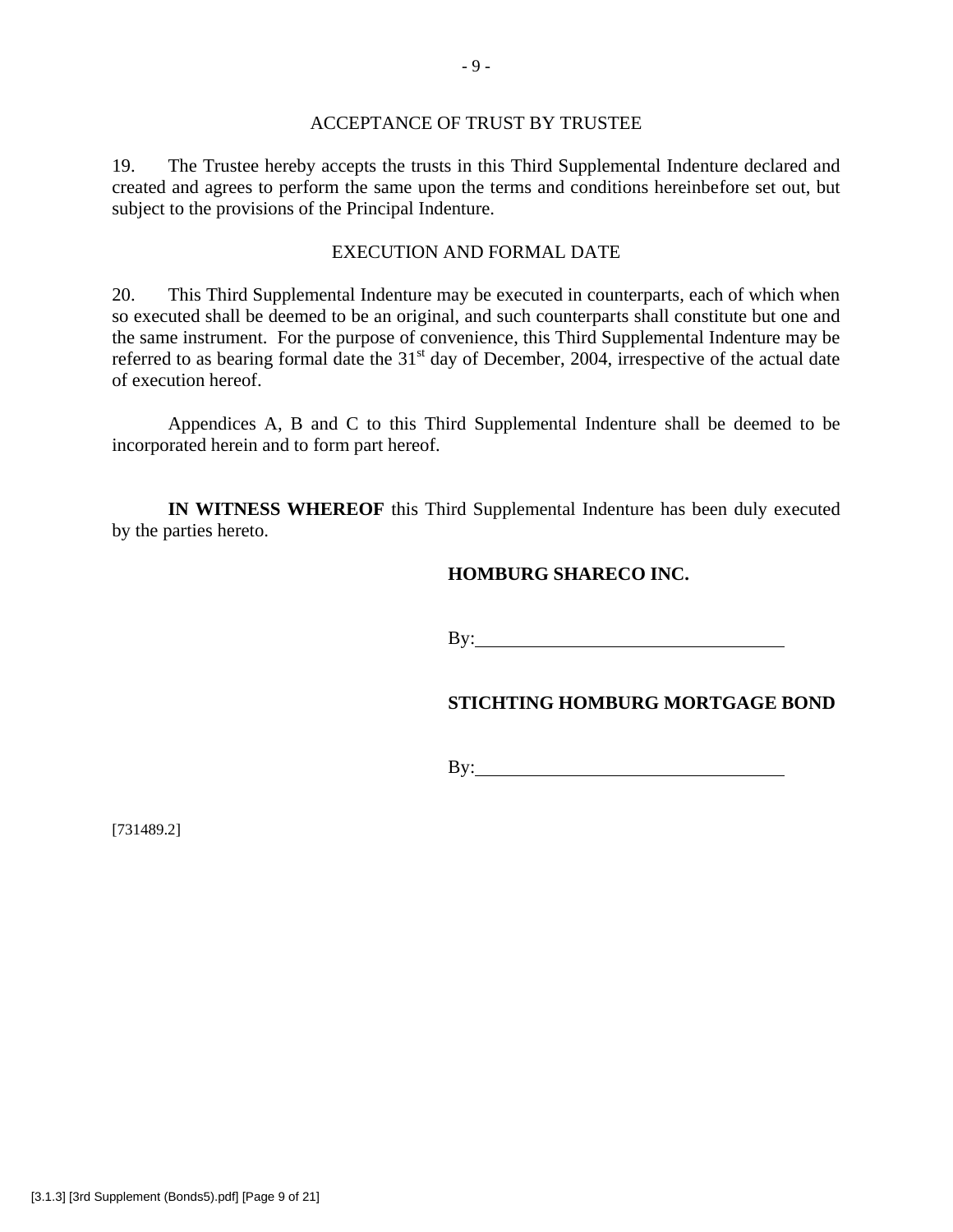#### **APPENDIX A**

#### **Form of Homburg Mortgage Bond 5**

1.1 The Homburg Mortgage Bond 5 bonds, the certificate of the Trustee and the registration panel shall be in both the English language and the Dutch language, in the forms provided in Sections 1.2 and 1.3.

1.2 The English language portions of the text of the Homburg Mortgage Bond 5 bonds, the certificate of the Trustee and the registration panel shall be substantially as follows:

No.  $\epsilon$ 15,000

### **HOMBURG SHARECO INC.**

(Incorporated under the *Companies Act* (Nova Scotia))

Homburg Mortgage Bond 5

Due: December 31, 2011.

HOMBURG SHARECO INC. (hereinafter called the "Corporation"), for value received, hereby acknowledges itself indebted and promises to pay to the registered holder hereof on December 31, 2011, or on such earlier date as the principal amount hereof may become due in accordance with the provisions of the Trust Indenture hereinafter mentioned, the principal sum of FIFTEEN THOUSAND EUROS, together with such further amount, if any, as may be payable by way of premium, on presentation and surrender of this Bond at ABN AMRO Bank at its Amersfoort, The Netherlands branch at the holder's option, and to pay interest on the principal amount hereof from January 1, 2005, or from the last interest payment date to which interest has been paid or made available for payment on the outstanding Bonds, whichever is later, at any of the said places, in like money half-yearly on June  $30<sup>th</sup>$  and December  $31<sup>st</sup>$  in each year, at the rate of 7.5% per annum (unless this Bond shall have been previously redeemed in accordance with the provisions of the Trust Indenture); and should the Corporation at any time make default in the payment of any principal, premium or interest, to pay interest on the amount in default at the same rate after as well as before maturity, default or judgement, in like money, at any of the said places and half-yearly on the same dates. Interest hereon shall be payable (except at maturity or on redemption when interest may at the option of the Corporation be paid on surrender hereof) by cheque or wire transfer to the registered holder hereof as provided in the Trust Indenture and the mailing of such cheque or wire transfer shall satisfy and discharge the liability for interest on this Bond to the extent of the sum represented thereby plus the amount of any tax which the Corporation is required to and does withhold therefrom unless such cheque be not paid on presentation.

This Bond is one of a series designated as Homburg Mortgage Bond 5 bonds (herein sometimes called the "Homburg Mortgage Bond 5 bonds") of the Corporation issued and to be issued under and secured by a Third Supplemental Indenture dated as of December 31, 2004, being supplemental to a Trust Indenture (herein collectively called the "Trust Indenture") dated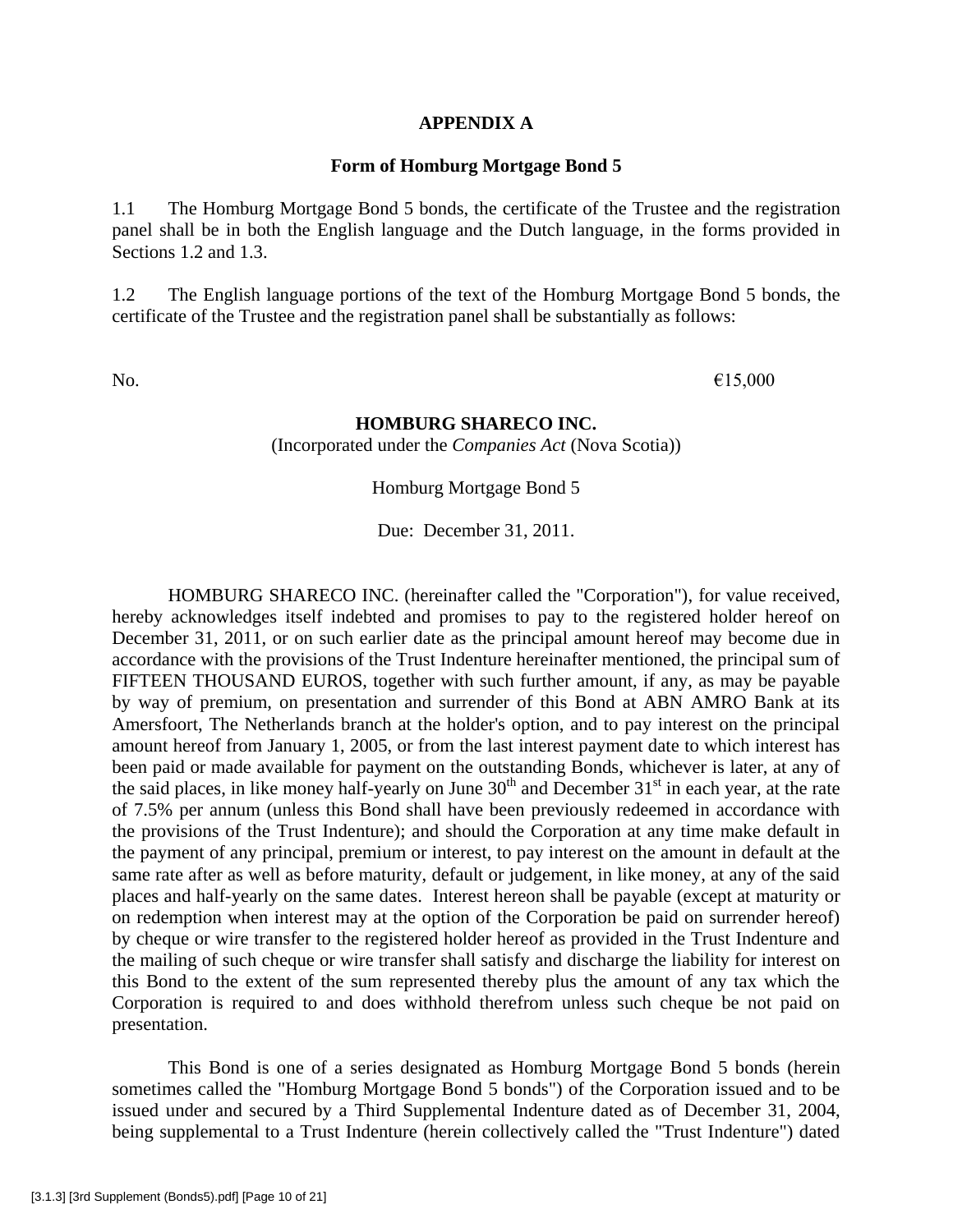as of December 15, 2002, both made between the Corporation and Stichting Homburg Mortgage Bond (hereinafter called the "Trustee"), as Trustee.

The aggregate principal amount of Bonds which may be issued under the Trust Indenture is (subject to the restrictions, conditions and limitations set out in the Trust Indenture) unlimited and may consist of several series payable in different currencies, bearing different rates of interest and varying as to the terms on which they may be redeemed and otherwise as specified in the Trust Indenture. Bonds which have been authorized for issue are:

- (a) \$20,000,000 Homburg Mortgage Bond 1 bonds in the aggregate principal amount of \$20,000,000 in lawful money of Canada or the equivalent thereof in Euros, maturing on December 15, 2009;
- (b)  $\epsilon$ 30,000,000 aggregate principal amount of Homburg Mortgage Bond 2 bonds maturing on April 25, 2010;
- (c)  $\epsilon$  £20,010,000 aggregate principal amount of Homburg Mortgage Bond 4 bonds maturing on November 30, 2011;
- (d)  $\epsilon$ 20,010,000 aggregate principal amount of Homburg Mortgage Bond 5 bonds maturing on December 31, 2011 (of which this is one).

This Homburg Mortgage Bond 5 bond and all other Homburg Mortgage Bond 5 bonds now or hereafter certified and issued under the Trust Indenture rank pari passu and are secured equally and rateably by the Homburg Mortgage Bond 5 Collateral (as defined in the Third Supplemental Indenture) and the recourse of the holders of the Homburg Mortgage Bond 5 bonds against the Corporation is limited to the amount, if any, recoverable in respect of the Homburg Mortgage Bond 5 Collateral. Reference is hereby made to the Trust Indenture for particulars of the nature and extent of the security created thereby, the rights of the holders of the Bonds and of the Corporation and of the Trustee in respect thereof and the terms and conditions upon which the Bonds are issued, secured and held, to all of which the holder of this Bond by acceptance hereof assents.

The Bonds are issuable in denominations of  $E$ 15,000.

This Bond is subject to redemption in part (such part being  $\epsilon$ 1,000 or a multiple thereof) and notation of such partial redemption may be made on the reverse hereof all as more fully provided in the Trust Indenture. Redemption of the Homburg Mortgage Bond 5 bonds involves a process wherein notice of the redemption is given to the bondholders and an election is provided to bondholders such that bondholders may indicate their preference as to whether they wish to retain or have their Homburg Mortgage Bond 5 bonds redeemed by the Corporation. The election made by the bondholders may or may not be followed by the Corporation, all as more fully provided in the Trust Indenture.

Except as hereinafter provided, the Homburg Mortgage Bond 5 bonds are redeemable at any time on or after January 1, 2010 and prior to maturity, in whole at any time or in part from time to time at the option of the Corporation, on not less than 45 and not more than 70 days notice at a redemption price equal to 100% of the principal amount thereof, together with accrued and unpaid interest to the date fixed for redemption.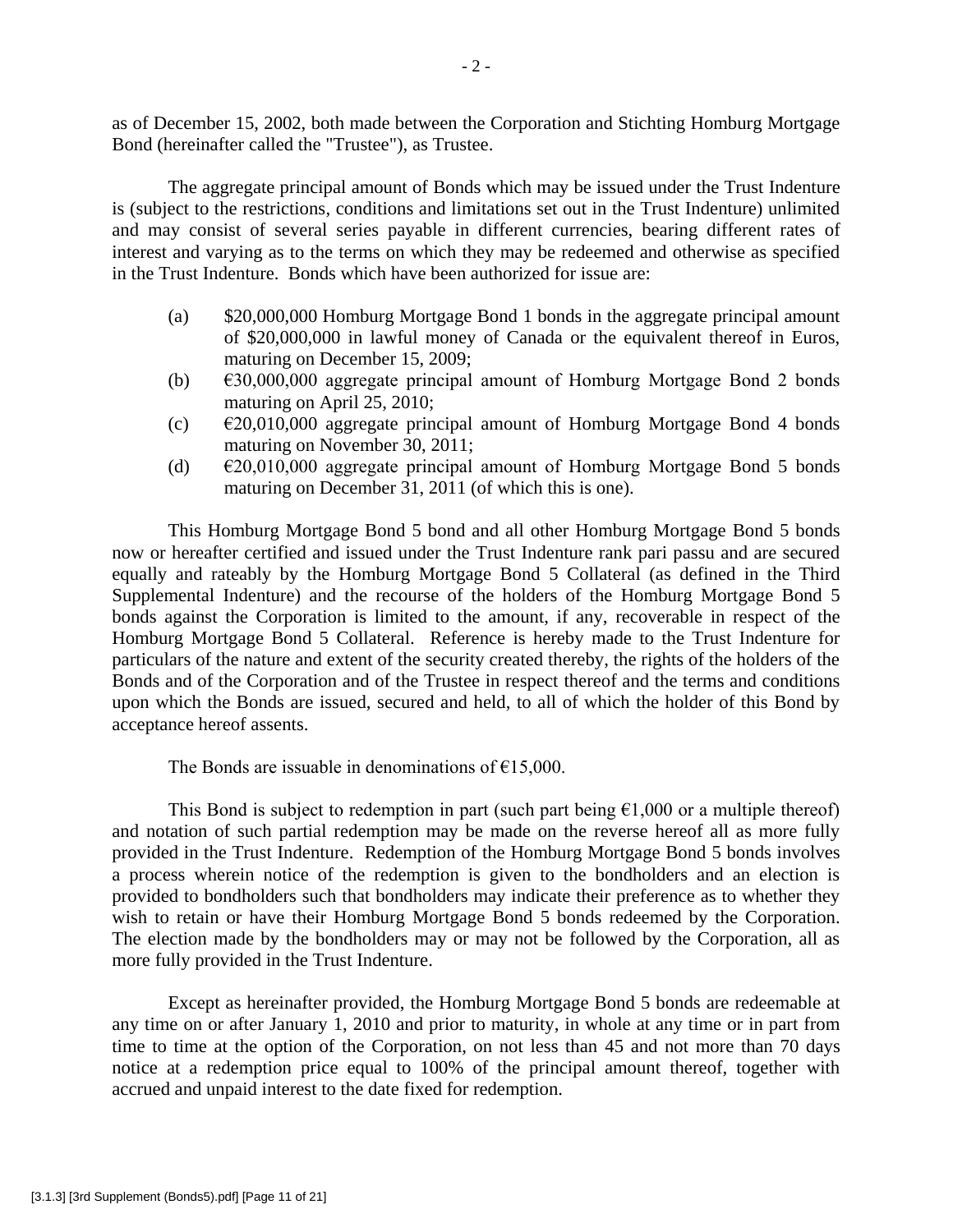The principal amount hereof may also become or be declared due before stated maturity in the events, in the manner and with the effect provided in the Trust Indenture.

The Trust Indenture contains provisions making binding upon all holders of Bonds outstanding thereunder resolutions passed at meetings of such holders held in accordance with such provisions and instruments in writing signed by the holders of a specified majority of Bonds outstanding.

Upon presentation at the principal office of the Trustee at Soest, The Netherlands, subject to the provisions of the Trust Indenture and upon compliance with the reasonable requirements of the Trustee, Bonds may be transferred by the registered holder thereof or his executors, administrators or other legal representatives or his or their attorney duly appointed in writing but no such transfer of a Bond shall be valid unless it has been duly noted thereon.

This Bond shall not become obligatory for any purpose until it shall have been certified by the Trustee for the time being under the Trust Indenture.

IN WITNESS WHEREOF HOMBURG SHARECO INC. has caused its corporate seal to be hereunto affixed and this Bond to be signed by its President and its Secretary as of December 31, 2004.

### **HOMBURG SHARECO INC.**

by \_\_\_\_\_\_\_\_\_\_\_\_\_\_\_\_\_\_\_\_\_\_\_\_\_\_\_\_

 $\mathbf{b} \mathbf{v}$ 

 $c.s.$  \*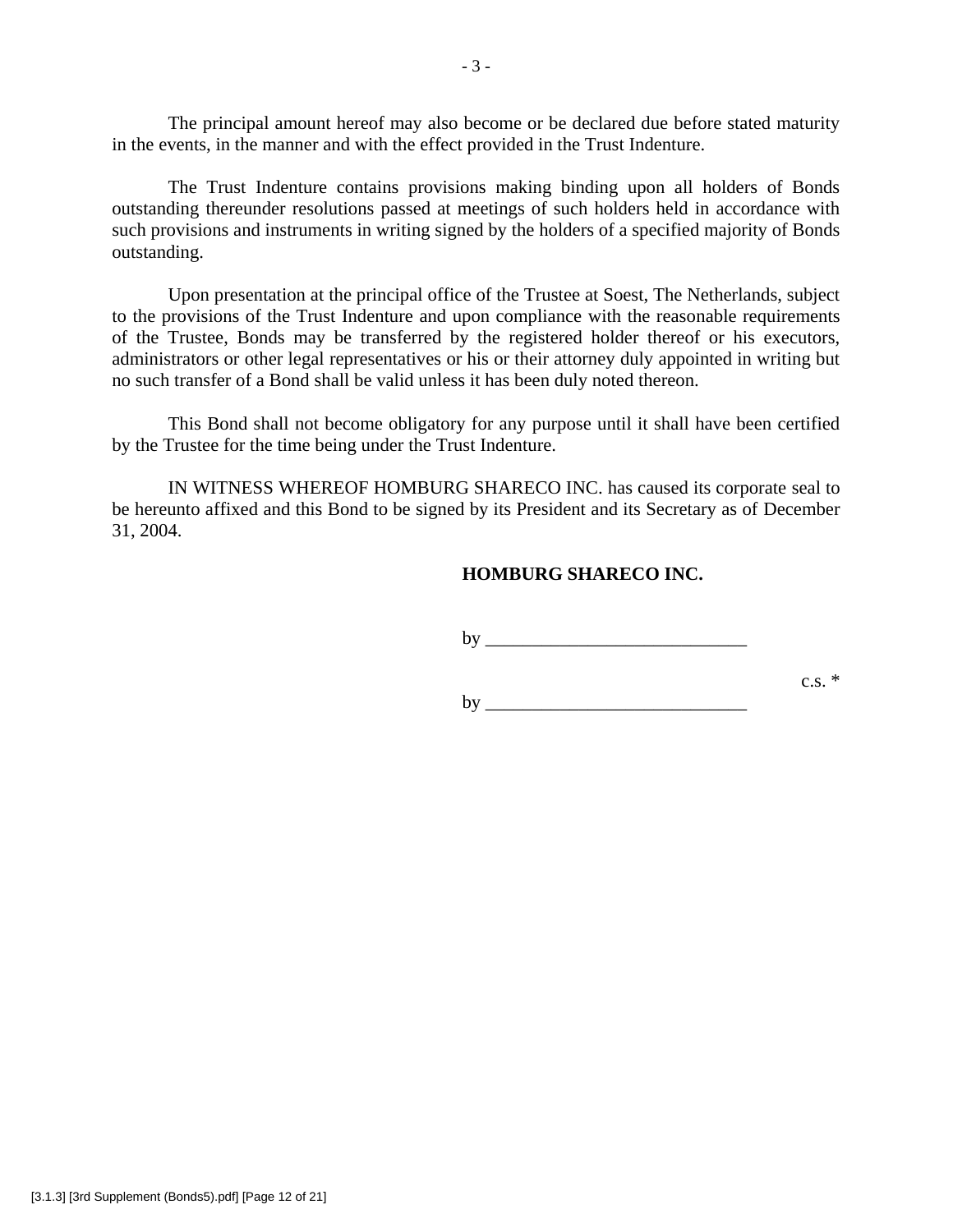### TRUSTEE'S CERTIFICATE

This Bond is one of the Homburg Mortgage Bond 5 bonds referred to in the Trust Indenture within mentioned.

### **STICHTING HOMBURG MORTGAGE BOND**

By:\_\_\_\_\_\_\_\_\_\_\_\_\_\_\_\_\_\_\_\_\_\_\_\_\_\_\_

### REGISTRATION PANEL

(No writing hereon except by the Trustee or other Registrar)

Date and Place In Whose Name Signature of Trustee<br>of Registration Registered or Other Registrar of Registration Registered or Other Registrar

1.3 The Dutch language portions of the text of the Homburg Mortgage Bond 5 bonds, the certificate of the Trustee and the registration panel shall be substantially as follows:

[insert Dutch translation of Homburg Mortgage Bond 5 bond form]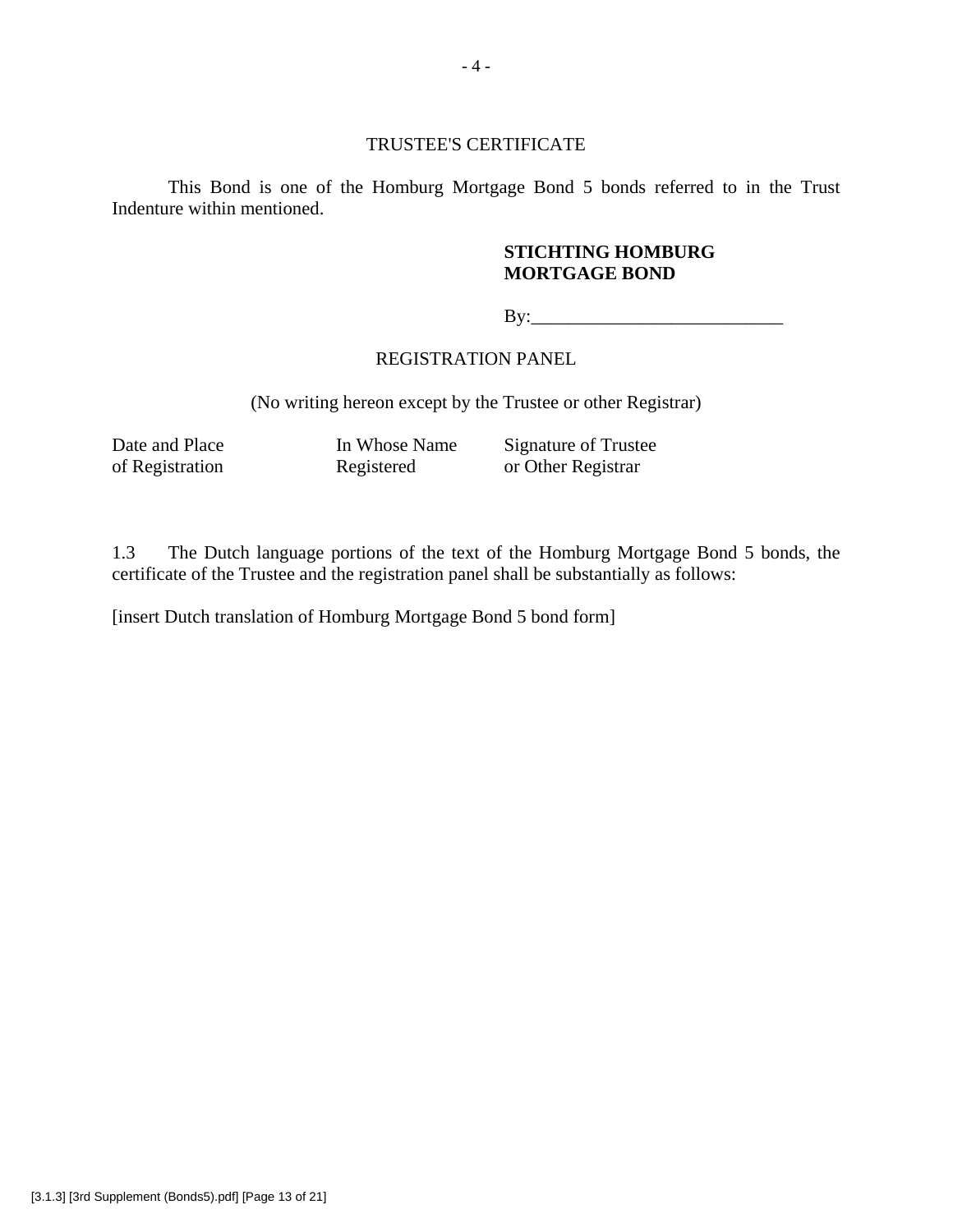### **APPENDIX B**

# **The Homburg Mortgage Bond 5 Collateral consists of:**

An assignment to the Trustee by the Corporation of a pledge it has received from Homburg Invest Inc., such pledge being a pledge by Homburg Invest Inc. of all of its limited partnership units in Homco Realty Fund (53) Limited Partnership.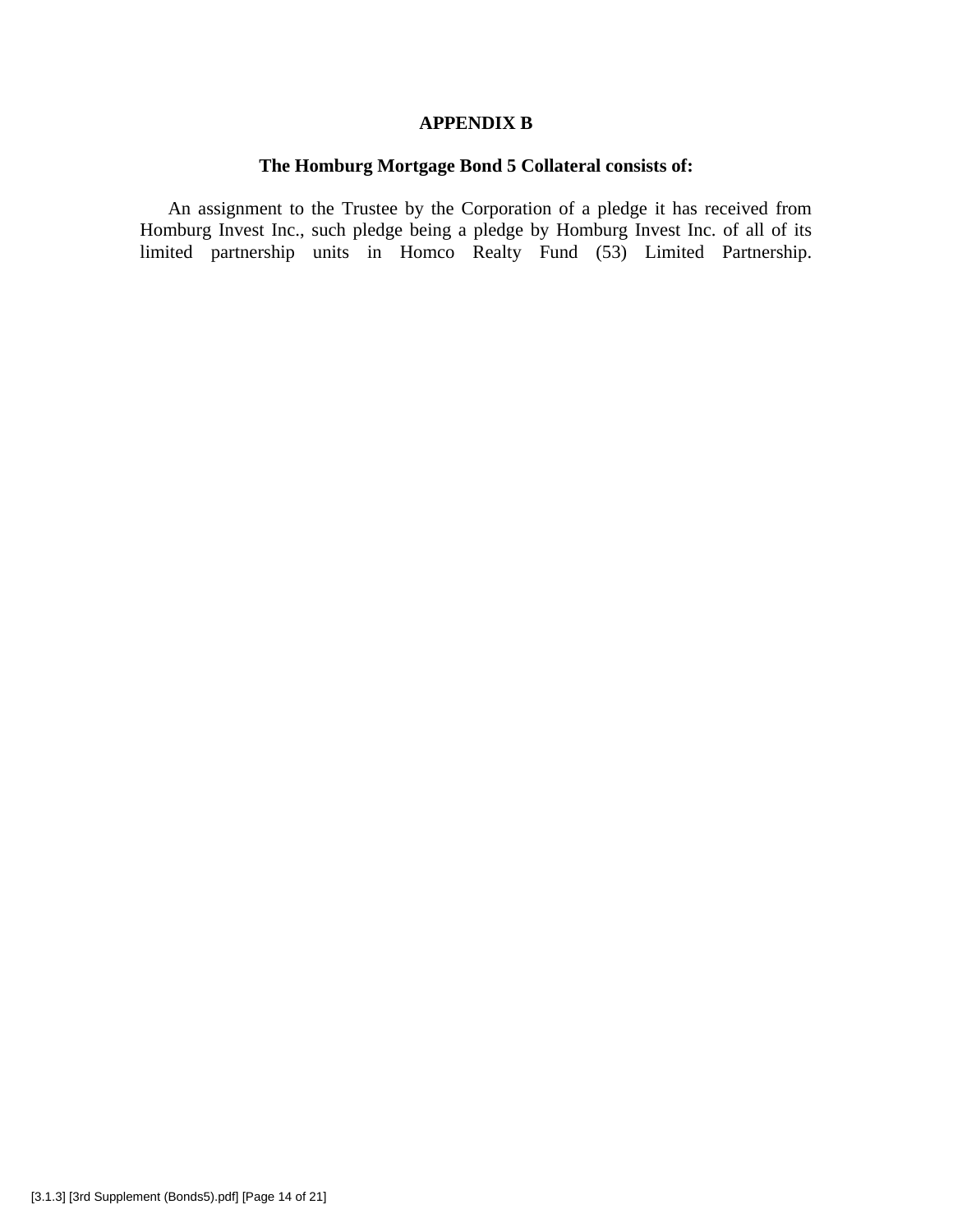#### **APPENDIX C**

#### **GUARANTEE AGREEMENT**

**GUARANTEE AGREEMENT** dated as of December 31, 2004, made by Homco Realty Fund (53) Limited Partnership (herein called the "Guarantor") in favor of Stichting Homburg Mortgage Bond (the "Trustee"), as trustee under that certain Trust Indenture dated as of December 15, 2002 (the "Principal Indenture"), as supplemented by that certain Supplemental Indenture dated as of April 25, 2003 (the "First Supplement"), that certain Second Supplemental Indenture dated November 30, 2004 (the "Second Supplement") and that certain Third Supplemental Indenture dated December 31, 2004 (the "Third Supplement") (the Principal Indenture, the First Supplement, the Second Supplement and the Third Supplement being collectively referred to as the "Agreement"), each between Homburg ShareCo Inc., a Nova Scotia company (the "Company"), and the Trustee pursuant to which the Company has today issued Homburg Mortgage Bond 5 bonds (the "Series 5 Bonds").

**WHEREAS**, the Third Supplement provides that the Guarantor shall guarantee the obligations of the Company to the Trustee on behalf of the Series 5 Bond bondholders in respect of the Series 5 Bonds;

**NOW THEREFORE**, in consideration of the premises, the Guarantor hereby agrees as follows:

**SECTION 1. Defined Terms**. The following terms, as used herein, shall have the following meanings:

(a) **"Business Day"** means any day of the year other than a Saturday, Sunday or other day on which banks are required or authorized to close in Halifax, Nova Scotia.

(b) **"Governmental Entity"** means any (i) federal, provincial, state, municipal, local or other government, governmental or public department, central bank, court, commission, board, bureau, agency or instrumentality, domestic or foreign, or (ii) any subdivision or authority of any of the foregoing.

(c) **"Holders"** means the Persons entered in the registers for the Series 5 Bonds as holders thereof, such registers being maintained pursuant to the Agreement.

(d) **"Person"** means any individual, corporation, partnership, association, trust, limited liability company or any other entity or organization.

**SECTION 2. Guarantee.** The Guarantor hereby unconditionally and irrevocably guarantees, as principal and not merely as surety, the full and punctual payment when due (whether at stated maturity, upon acceleration or otherwise) of the principal, premium, if any, Additional Amounts (as defined herein), if any, and interest on each Series 5 Bond and all other amounts payable by the Company under the Agreement in respect of the Series 5 Bonds; provided, however, that the payment of interest on overdue installments of interest is guaranteed only to the extent permitted by law (such amounts, the "**Guaranteed Obligations**"). All payments to be made by the Guarantor pursuant to this Section 2 shall be made on or before five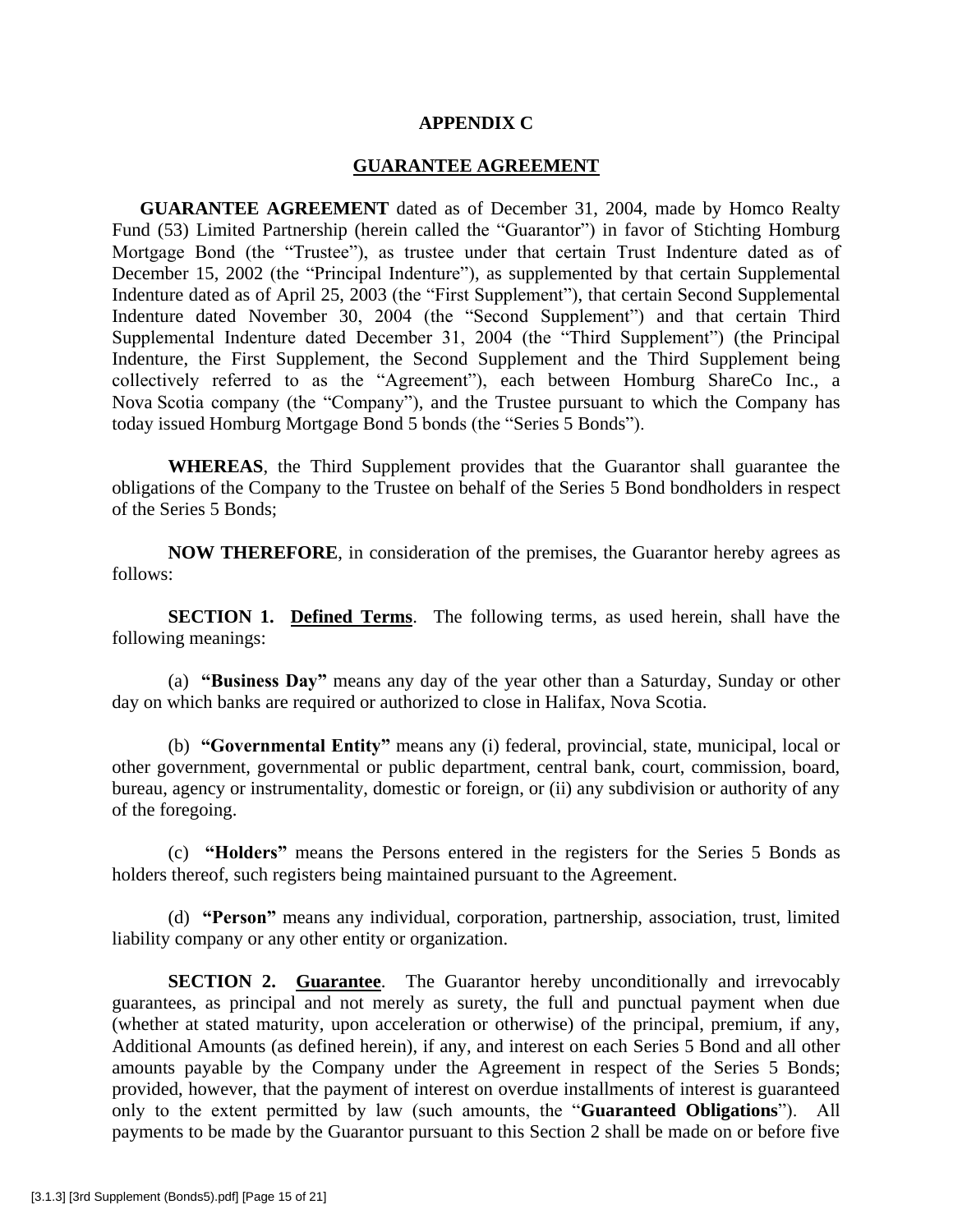(5) business days following receipt of demand therefor by the Trustee or, to the extent permitted by Section 13 hereof, any Holder.

**SECTION 3. Guarantee Absolute.** The Guarantor agrees that the guarantee contained in this Guarantee Agreement is a guarantee of payment and not of collection or collectibility, and the Guarantor's obligation to pay the Guaranteed Obligations hereunder shall be primary, absolute and unconditional and, without limiting the generality of the foregoing, shall not be released, discharged or otherwise affected by:

(i) any extension of the time or times for the payment of the Guaranteed Obligations, renewal, settlement, compromise, waiver or release in respect of any obligation of the Company under the Agreement or any Series 5 Bond, by operation of law or otherwise;

(ii) any modification or amendment of or supplement to the Agreement or any Series 5 Bond;

(iii) any change in the corporate existence, structure or ownership of the Company, or any insolvency, bankruptcy, reorganization or other similar proceeding affecting the Company or its assets or any resulting release or discharge of any obligation of the Company contained in the Agreement or any Series 5 Bond;

(iv) the existence of any claim, set-off or other rights which the Guarantor may have at any time against the Company, the Trustee, any Holder or any other Person, whether in connection herewith or any unrelated transactions;

(v) any invalidity, illegality, irregularity or unenforceability for any reason of the Agreement or any Series 5 Bond or in any part thereof as regards the Company, or any provision of applicable law or regulation purporting to prohibit the payment by the Company of the principal of or interest on any Series 5 Bond or any other amount payable by the Company under the Agreement;

(vi) any other act or omission to act or delay of any kind by the Company, the Trustee, any Holder or any other Person or any other circumstance whatsoever which might, but for the provisions of this paragraph, constitute a legal or equitable discharge or defence of the Guarantor's obligations hereunder;

(vii) any contest by the Company or any Person as to the amount of the Guaranteed Obligations;

(viii) the absence of any action to enforce the Agreement or the Series 5 Bonds;

(ix) the recovery of any judgment against the Company or any action to enforce the same;

(x) any dealings with the security which the Trustee or any Holder holds or may hold pursuant to the terms and conditions of the Agreement, including the taking, giving up or exchange of securities, the variation or realization thereof and the granting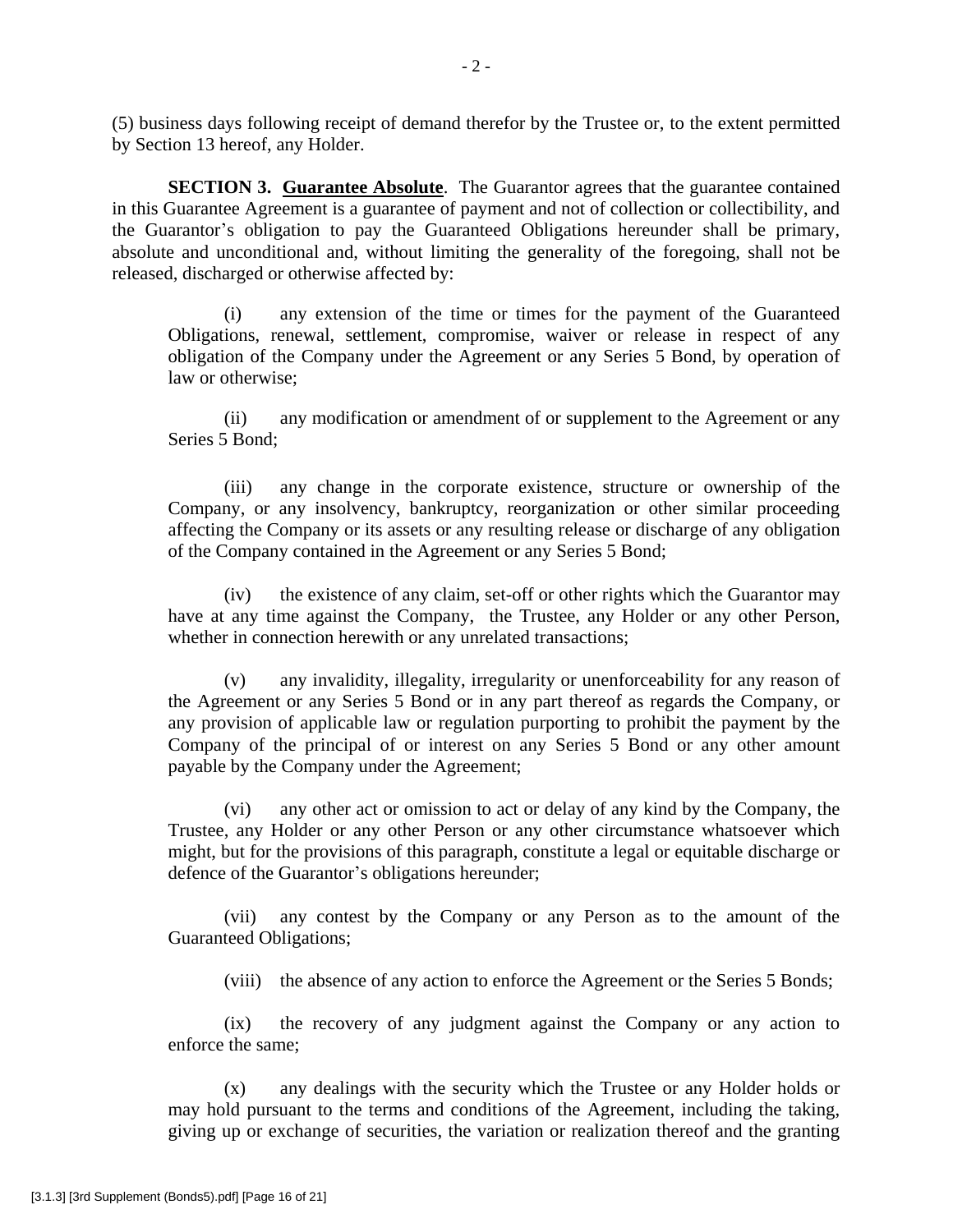of releases and discharges, including, without limitation, the release of any of the Homco 53 Property pursuant to Section 15 of the Third Supplement; or

(xi) any invalidity, non-perfection or unenforceability of any security held by the Trustee or any Holder in support of the Guaranteed Obligations, or any irregularity or defect in the manner or procedure by which the Trustee or any Holder realizes on such security.

**SECTION 4. Representations and Warranties**. The Guarantor hereby represents and warrants as of the date hereof that:

**Authorization; No Contravention**. The execution, delivery and performance by the Guarantor of this Guarantee Agreement (i) are within its powers, have been duly authorized by all necessary corporate action, require no action by or in respect of, or filing with, any governmental body, agency or official, and do not contravene its constituent documents, and (ii) do not contravene, or constitute a default under, any provision of applicable law or regulation, as amended from time to time, or of any judgment, injunction, order, decree, agreement or other instrument binding upon the Guarantor or result in or require the creation or imposition of any lien on any asset of the Guarantor other than any contravention, default or lien which would not have a material adverse effect on the ability of the Guarantor to perform its obligations under this Guarantee Agreement.

**Binding Effect**. This Guarantee Agreement constitutes a legal, valid and binding obligation of the Guarantor, enforceable against the Guarantor in accordance with its terms, except as such enforceability may be limited by the effect of any bankruptcy, insolvency, reorganization, moratorium or other similar laws affecting the enforcement of creditors' rights generally or by general principles of equity (regardless of whether such enforceability is considered in a proceeding at law or in equity).

Litigation. There is no action, suit or proceeding pending against the Guarantor or, to the knowledge of the Guarantor, threatened against the Guarantor before any court or arbitrator or any governmental body, agency or official in which there is a reasonable possibility of an adverse decision (i) which would have a material adverse effect on the ability of the Guarantor to perform its obligations under this Guarantee Agreement, or (ii) which in any manner draws into question the enforceability or validity of this Guarantee Agreement.

**SECTION 5. Manner of Payment**. All payments to be made by the Guarantor hereunder shall be made to the Trustee for application in accordance with Section 13.10 of the Principal Indenture.

**SECTION 6. Enforcement of Guarantee**. The Guarantor agrees that the Trustee or any Holder (but subject always to the provisions of Section 13 hereof) need not seek or exhaust its recourse against the Company or any other Person or realize on any security it may hold in respect of the Guaranteed Obligations before being entitled to payment under this Guarantee Agreement.

**SECTION 7. Waiver**. The Guarantor hereby irrevocably waives promptness, diligence, acceptance hereof, presentment, demand, protest and any and all other notice not provided for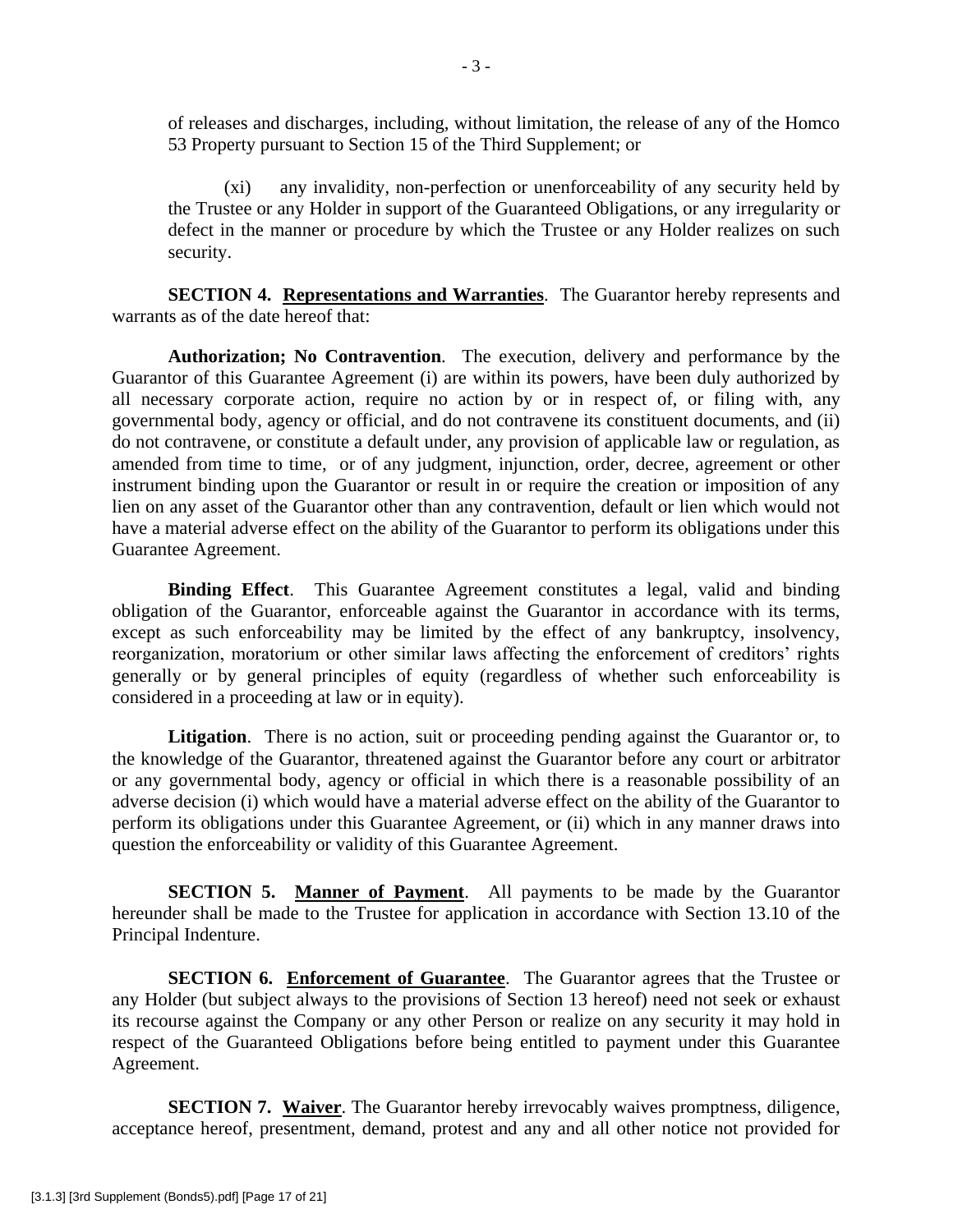herein and any requirement that at any time the Trustee, any Holder (but subject always to the provisions of Section 12 hereof) or any other Person exhaust any right or take any action against the Company or any other Person and any other circumstance whatsoever that might otherwise constitute a legal or equitable discharge, release or defense of the Guarantor or that might otherwise limit recourse against the Guarantor.

**SECTION 8. Waiver of Subrogation.** Until payment in full of the Guaranteed Obligations, the Guarantor irrevocably waives any and all rights to which it may be entitled, by operation of law or otherwise, upon making any payment hereunder to be subrogated to the rights of the payee against the Company with respect to such payment or otherwise to be reimbursed, indemnified or exonerated by the Company in respect thereof.

**SECTION 9. Notices**. All notices and other communications provided for or permitted hereunder shall be made as follows:

If to the Guarantor: Homco Realty Fund (53) Limited Partnership

c/o Suite 200, 11 Akerley Boulevard Dartmouth, Nova Scotia, Canada B3B 1V1 Attention: Fax No.: (902) 469-6776

If to the Company, the Trustee or any Holder, as specified in Article 17 of the Principal Indenture.

**SECTION 10. No Waiver; Remedies.** No failure on the part of the Trustee or any Holder (but subject always to the provisions of Section 13 hereof) to exercise, and no delay in exercising, any right hereunder shall operate as a waiver thereof, nor shall any single or partial exercise of any right hereunder preclude any other or further exercise thereof or the exercise of any other right. The remedies herein provided are cumulative and not exclusive of any remedies provided by law.

**SECTION 11. Continuing Guarantee; Reinstatement in Certain Circumstances**. The guarantee contained in this Guarantee Agreement is a continuing guarantee and the Guarantor's obligations hereunder shall (i) remain in full force and effect until the indefeasible payment in full of the Guaranteed Obligations, (ii) be binding upon the Guarantor and its successors and assigns, and (iii) enure to the benefit of and be enforceable by the Trustee and, subject always to the provisions of Section 13 hereof, any Holder and their respective successors and permitted assigns; provided, however, that this Guarantee Agreement shall not be construed to create any right in any Person other than the Trustee and, subject always to the provisions of Section 13 hereof, any Holder and their respective successors and permitted assigns or to be a contract in whole or in part for the benefit of any Person other than the Trustee and, subject to the provisions of Section 13 hereof, the Holders and their respective successors and permitted assigns. If at any time any payment of any of the Guaranteed Obligations is rescinded or must otherwise be restored or returned upon the insolvency, bankruptcy or reorganization of the Company or otherwise, the obligations of the Guarantor hereunder with respect to such payment shall be reinstated as though such payment had been due but not made at such time.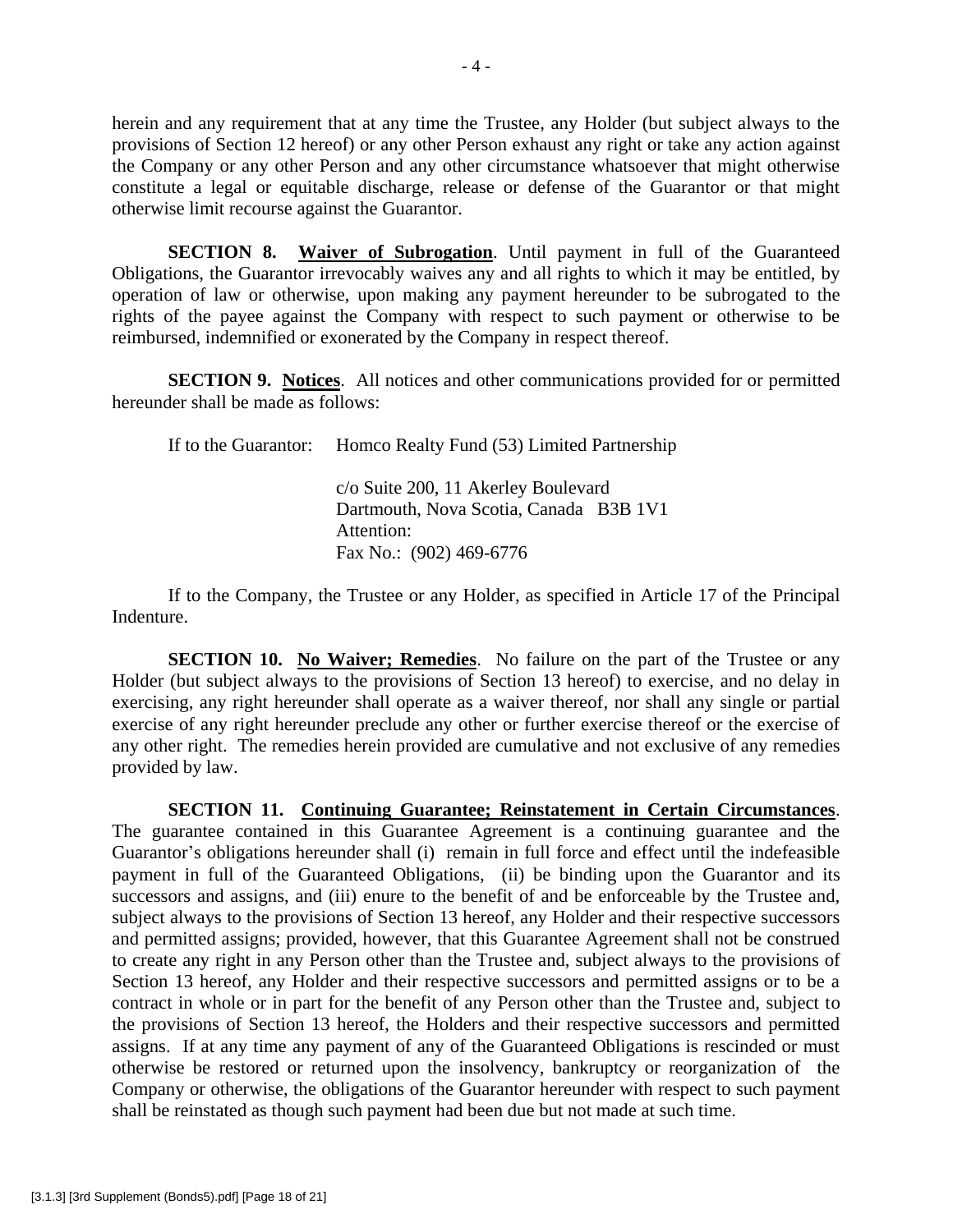**SECTION 12. Stay of Acceleration.** If acceleration of the time for payment of any Guaranteed Obligation is stayed upon the insolvency, bankruptcy or reorganization of the Company, all such amounts otherwise subject to acceleration under the terms of the Agreement shall nonetheless be payable by the Guarantor hereunder to the Trustee or, to the extent permitted by Section 13 hereof, the Holders forthwith on demand.

**SECTION 13. Holders May Not Enforce.** No Holder shall have the right to institute any suit, action or proceeding against the Guarantor for any default hereunder except in the manner and subject to the conditions, *mutatis mutandis*, set forth in Section 13.5 of the Principal Indenture, it being understood and intended that no one or more of the Holders shall have any right in any manner whatsoever to enforce any right hereunder or pursuant hereto by any action except as aforesaid and that all powers and trusts hereunder shall be exercised and all proceedings at law or in equity shall be instituted, had and maintained by the Trustee, except as aforesaid.

**SECTION 14. Expenses**. The Guarantor shall pay, or reimburse, the Trustee and the Holders for all costs and expenses including, without limitation, reasonable attorneys' fees and disbursements reasonably incurred by it in connection with the enforcement of this Guarantee Agreement; provided, however, that the Guarantor shall only be required to pay, or reimburse, for the reasonable attorneys' fees and disbursements for one counsel for the Trustee and the Holders.

**SECTION 15. No Withholding.** Any and all payments made by the Guarantor pursuant to the provisions of this Guarantee Agreement shall be made without withholding or deduction for, or on account of, any current or future taxes imposed by or on behalf of Canada or any political subdivision thereof unless such taxes are required by law or by the administration thereof to be withheld or deducted, in which case the Guarantor shall pay such amounts ("Additional Amounts") as may be necessary, so that the net amount received by the Holder (including Additional Amounts) after such withholding or deduction will not be less than the amount the Holder would have received if such taxes had not been withheld or deducted, provided, however, that no such Additional Amounts will be payable in respect of, among others, the following:

(a) any tax, assessment or other governmental charge which would not have been so imposed but for (i) the existence of any present or former connection between such Holder (or between a fiduciary, settlor or beneficiary of, or a person holding power over, such Holder, if such Holder is an estate or trust or a member or shareholder of such Holder, if such Holder is a partnership or corporation) and Canada, including, without limitation, such Holder (or such fiduciary, settlor, beneficiary or person holding a power over such Holder) being or having been a citizen or resident or treated as a resident thereof or being or having been engaged in a trade or business or present therein or having had a permanent establishment therein, or (ii) such Holder's current or former status as a personal holding company, a foreign personal holding company, a controlled foreign corporation that is related to the Guarantor through stock ownership, a foreign tax-exempt organization for Canadian tax purposes or as a corporation which accumulates earnings to avoid Canadian income tax;

(b) any tax, assessment or other governmental charge which would not have been so imposed but for the presentation by the Holder of any Series 4 Bond for payment on a date more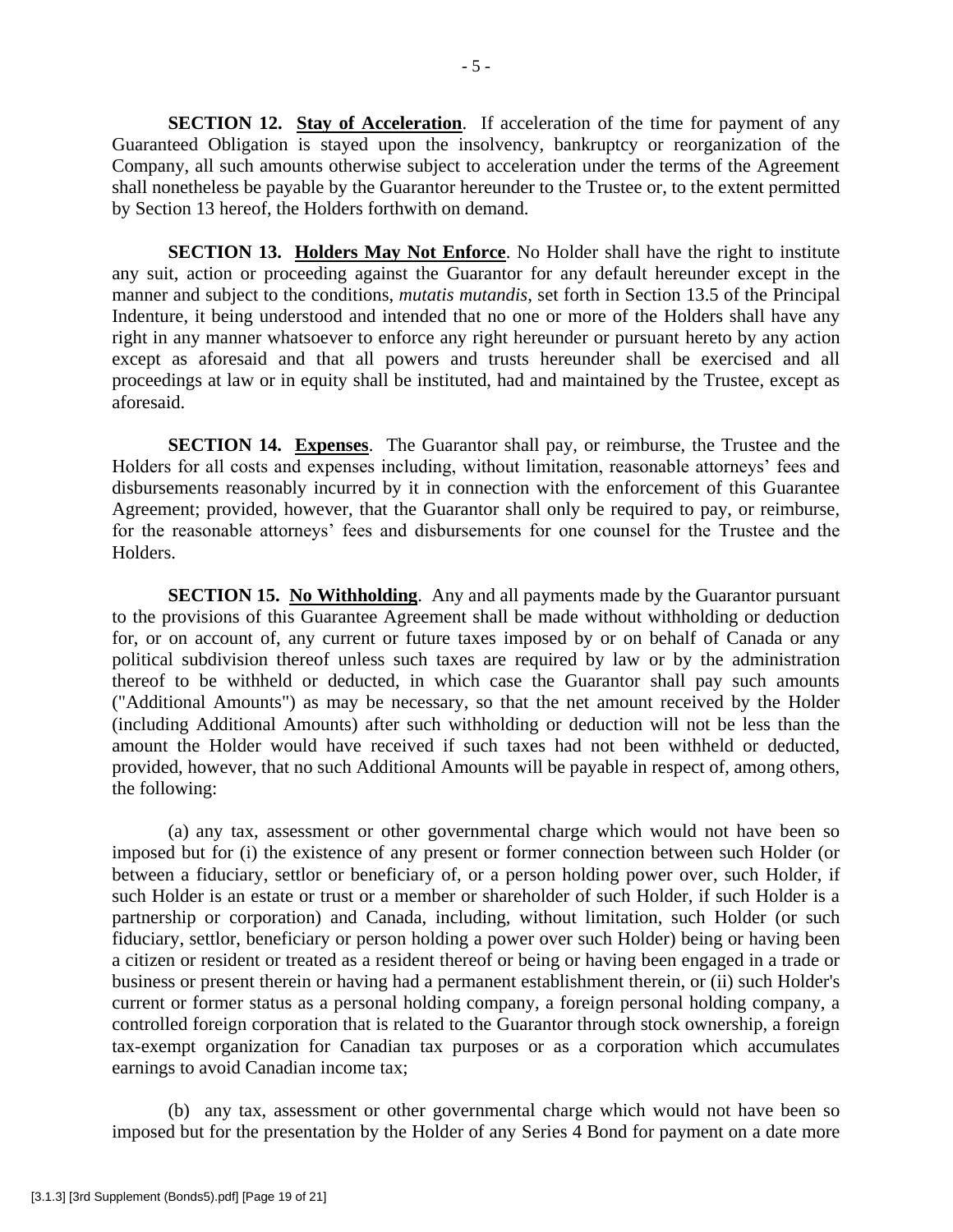than 60 days after the date on which such payment became due and payable or the date on which payment thereof is duly provided for, whichever occurs later;

(c) any estate, inheritance, gift, sales, transfer, personal property or any similar tax, assessment or other governmental charge;

(d) any tax, assessment or other governmental charge which is payable otherwise than by deduction or withholding from payments of, or payments under the Guarantee in respect of, principal, interest or any Additional Amount on any Series 5 Bond;

(e) any tax, assessment or other governmental charge imposed on interest received by any person holding, actually or constructively, 10% or more of the total combined voting power of all classes of stock of the Guarantor entitled to vote;

(f) any tax, assessment or other governmental charge imposed on a Holder that is a nonresident of Canada for the purposes of the *Income Tax Act* (Canada); or

(g) any tax, assessment or governmental charge imposed by reason of the failure of the Holder or beneficial owner of the Series 5 Bond to deliver, upon reasonable demand by the Guarantor, any form or document that may be required or reasonably requested in order to allow the Guarantor to make a payment to the Holder without any deduction or withholding for or on account of any tax.

The provisions of this Section 15 shall survive the termination of this Guarantee Agreement.

**SECTION 16. Judgment Currency**. If for the purposes of obtaining judgment in any court it is necessary to convert all or any part of the Guaranteed Obligations or any other amount due to the Trustee or any Holder in respect of the Guarantor's obligations under this Guarantee Agreement in any currency (the "Original Currency") into Euros (the "Other Currency"), the Guarantor, to the fullest extent that it may effectively do so, agrees that the rate of exchange used shall be that at which, in accordance with normal banking procedures, the Trustee or any Holder, as the case may be, could purchase the Original Currency with the Other Currency on the Business Day preceding that on which final judgment is paid or satisfied.

The obligations of the Guarantor in respect of any sum due in the Original Currency from it to the Trustee or any Holder shall, notwithstanding any judgment in any Other Currency, be discharged only to the extent that on the Business Day following receipt by the Trustee or any Holder of any sum adjudged to be so due in such Other Currency the Trustee or any Holder may, in accordance with its normal banking procedures, purchase the Original Currency with such Other Currency. If the amount of the Original Currency so purchased is less than the sum originally due to the Trustee or any Holder in the Original Currency, the Guarantor agrees, as a separate obligation and notwithstanding any such judgment, to indemnify the Trustee or any Holder against such loss, and if the amount of the Original Currency so purchased exceeds the sum originally due to the Trustee or any Holder in the Original Currency, the Trustee or any Holder, as the case may be, agrees to remit such excess to the Guarantor.

**SECTION 17. Governing Law**. This Guarantee Agreement shall be governed by, and construed in accordance with, the laws of the Province of Nova Scotia, without regard to the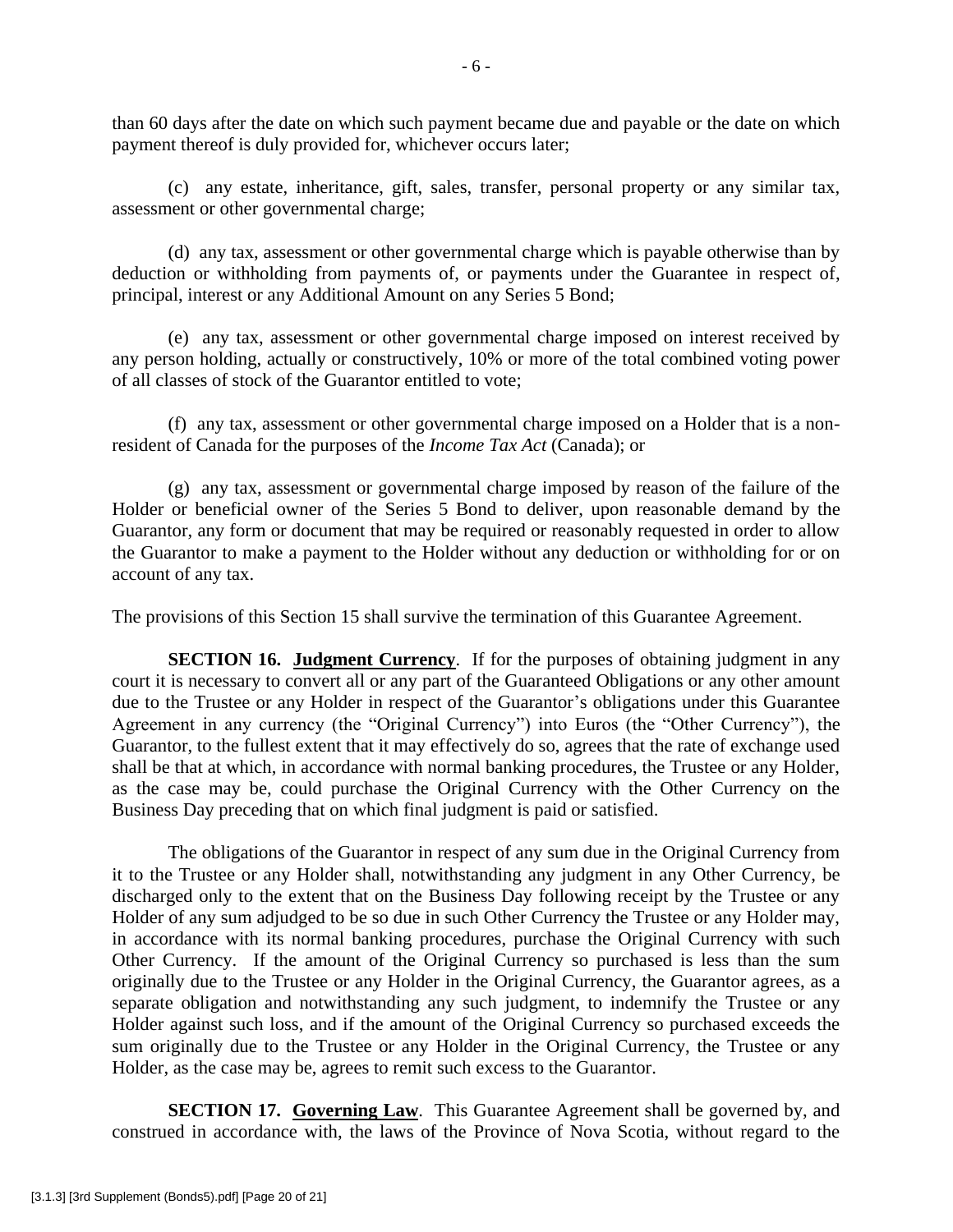choice-of-law principles of Nova Scotia that would require the application of the laws of a jurisdiction other than Nova Scotia.

**SECTION 18. Severability.** Any provision of this Guarantee Agreement which is illegal, invalid, prohibited or unenforceable in any jurisdiction shall, as to such jurisdiction, be ineffective to the extent of such illegality, invalidity, prohibition or unenforceability without invalidating the remaining provisions hereof and any such illegality, invalidity, prohibition or unenforceability in any jurisdiction shall not invalidate or render unenforceable such provision in any other jurisdiction.

**SECTION 19. Entire Agreement**. This Guarantee Agreement embodies the entire agreement of the Guarantor with respect to the subject matter hereof and supersedes any prior written or oral agreements and understandings relating to the subject matter hereof and thereof.

IN WITNESS WHEREOF, the Guarantor has caused this Guarantee Agreement to be duly executed and delivered by its officers thereunto duly authorized as of the date first above written.

# **HOMCO REALTY FUND (53) LIMITED PARTNERSHIP, BY ITS GENERAL PARTNER, HOMBURG L.P. MANAGEMENT INC.**

By: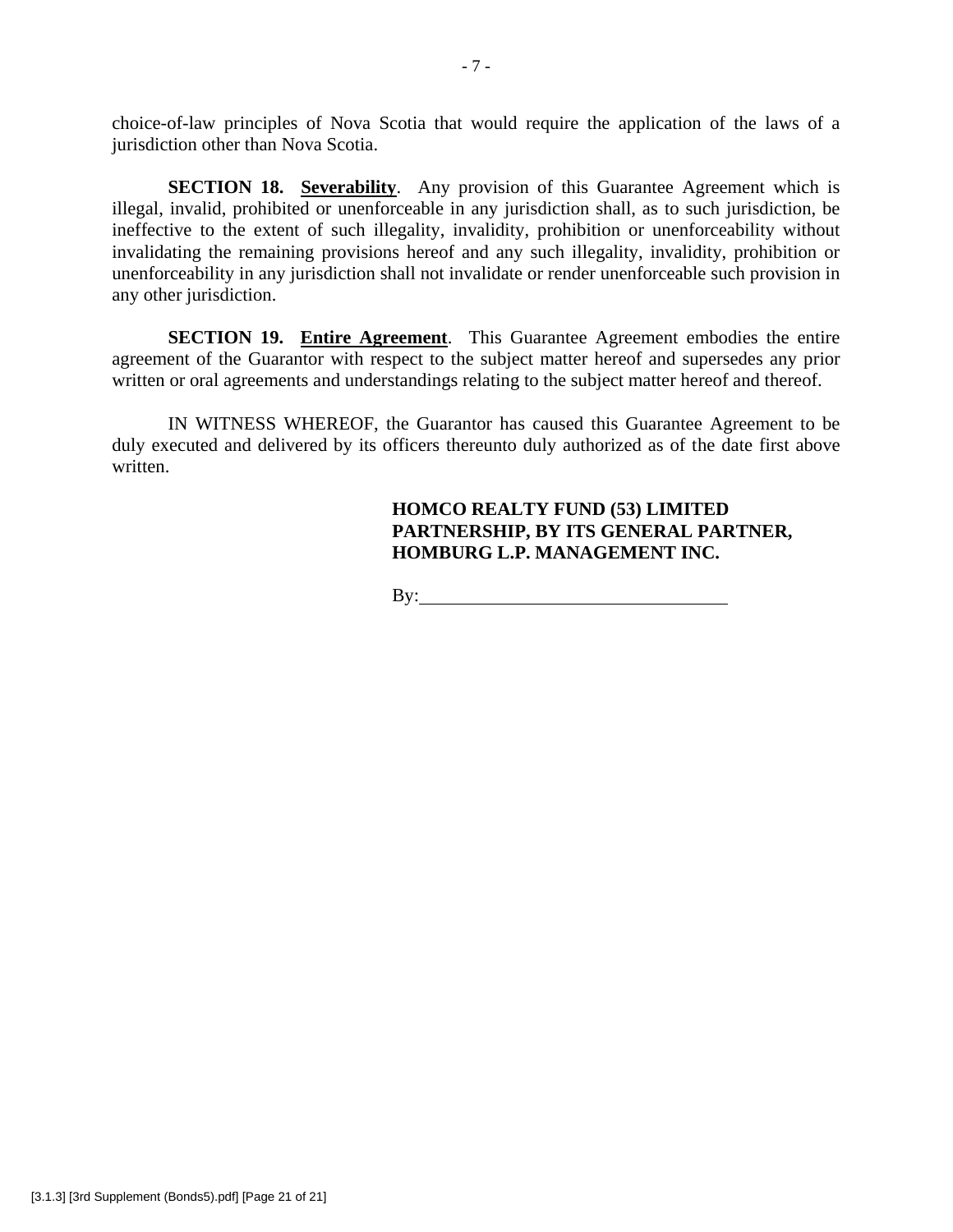# THIS FOURTH SUPPLEMENTAL INDENTURE made as of the 1<sup>st</sup> day of July, 2005,

BETWEEN:

#### **HOMBURG SHARECO INC.**,

a company incorporated under the laws of the Province of Nova Scotia (hereinafter called the "Corporation")

 $-$  and  $-$ 

## **STICHTING HOMBURG MORTGAGE BOND**,

a foundation incorporated under the laws of The Netherlands (hereinafter called the "Trustee")

**WHEREAS** in and by an indenture (hereinafter called the "Principal Indenture") made as of the  $15<sup>th</sup>$  day of December, 2002 between the Corporation and the Trustee, provision was made for the issuance of bonds of the Corporation (hereinafter sometimes called "Bonds") to an unlimited principal amount;

**AND WHEREAS** pursuant to the provisions of the Principal Indenture, the Corporation issued Bonds to the aggregate principal amount of \$20,000,000 in lawful money of Canada or the equivalent thereof in Euros designated as Homburg Mortgage Bond 1 Bonds (hereinafter called the "Series 1 Bonds"), of which Series 1 Bonds in the aggregate principal amount of \$20,000,000 in lawful money of Canada or the equivalent thereof in Euros are now outstanding;

**AND WHEREAS** pursuant to the provisions of a Supplemental Indenture dated as of April 25, 2003 (hereinafter called the "First Supplement"), the Corporation issued Bonds to the aggregate principal amount of €30,000,000 designated as Homburg Mortgage Bond 2 Bonds (hereinafter called the "Series 2 Bonds"), of which Series 2 Bonds in the aggregate principal amount of  $\epsilon$ 30,000,000 are now outstanding;

**AND WHEREAS** pursuant to the provisions of a Supplemental Indenture dated as of November 30, 2004 (hereinafter called the "Second Supplement"), the Corporation issued Bonds to the aggregate principal amount of  $\epsilon$ 20,010,000 designated as Homburg Mortgage Bond 4 Bonds (hereinafter called the "Series 4 Bonds"), of which Series 4 Bonds in the aggregate principal amount of  $\epsilon$ 20,010,000 are now outstanding;

**AND WHEREAS** pursuant to the provisions of a Supplemental Indenture dated as of December 31, 2004 (hereinafter called the "Third Supplement"), the Corporation issued Bonds to the aggregate principal amount of  $\epsilon$ 20,010,000 designated as Homburg Mortgage Bond 5 Bonds (hereinafter called the "Series 5 Bonds"), of which Series 5 Bonds in the aggregate principal amount of  $\epsilon$ 20,010,000 are now outstanding;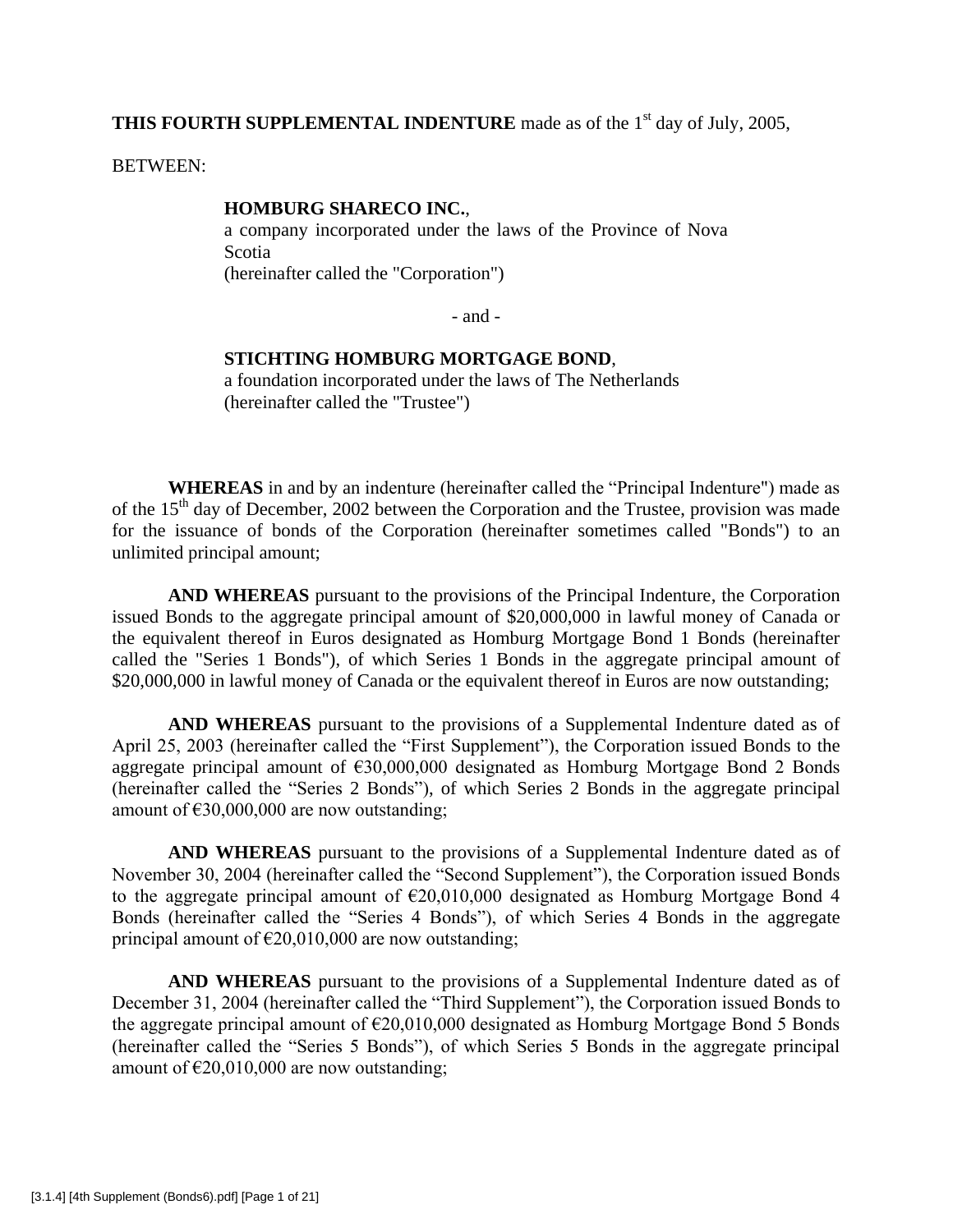**AND WHEREAS** the Corporation is desirous of issuing under the provisions of the Principal Indenture, as a different series, additional Bonds in the aggregate principal amount of €31,230,000;

**AND WHEREAS** all necessary resolutions have been passed by the Corporation authorizing the issuance of and specifying the particulars and provisions to be expressed in such additional Bonds and authorizing this Fourth Supplemental Indenture;

**AND WHEREAS** the Principal Indenture as supplemented by the First Supplement, the Second Supplement, the Third Supplement and this Fourth Supplemental Indenture is hereafter sometimes called the "Trust Deed";

**AND WHEREAS** the foregoing recitals are made as representations and statements of fact by the Corporation and not by the Trustee;

**NOW THEREFORE THIS FOURTH SUPPLEMENTAL INDENTURE WITNESSES** and it is hereby agreed and declared as follows:

### SERIES 6 BONDS

1. The additional Bonds to be issued hereunder shall consist of  $\epsilon$ 31,230,000 principal amount of Bonds designated as Homburg Mortgage Bond 6 Bonds (hereinafter called the "Series 6 Bonds"); shall be dated as of the  $1<sup>st</sup>$  day of July, 2005; shall mature on the  $30<sup>th</sup>$  day of June, 2012; shall bear interest at the rate of 7.5% per annum from the  $1<sup>st</sup>$  day of July, 2005, payable half-yearly on the  $30<sup>th</sup>$  day of June and the  $31<sup>st</sup>$  day of December in each year after as well as before maturity and after as well as before default, with interest on overdue interest at the said rate. The principal of the Series 6 Bonds, interest thereon and premium (if any) shall be payable in Euros at ABN AMRO Bank at its Amersfoort, The Netherlands branch. The Series 6 Bonds shall be issued as fully registered Bonds in denominations of  $\epsilon$ 15,000. Series 6 Bonds of any of the denominations and forms herein authorized may be exchanged for other Bonds of the same series as provided in Section 2.12 of the Principal Indenture.

The Series 6 Bonds and the certificate of the Trustee to be endorsed on the Series 6 Bonds shall be substantially in the form set forth in Appendix A hereto with such appropriate insertions, omissions, substitutions and variations as may be required or permitted under the terms of the Trust Deed.

#### REDEMPTION AND PURCHASE OF SERIES 6 BONDS

2. The Corporation, while not in default under the Trust Deed and subject as hereinafter provided, shall have the right at its option at any time to redeem before maturity all of the outstanding Series 6 Bonds or from time to time to redeem before maturity any of the outstanding Series 6 Bonds (in the manner provided and in accordance with and subject to the provisions of Section 4.1 and Sections 4.6 to 4.12 inclusive of the Principal Indenture and the provisions hereinafter set forth, provided that if the provisions of this Fourth Supplemental Indenture and the Principal Indenture conflict with respect to the redemption of Series 6 Bonds,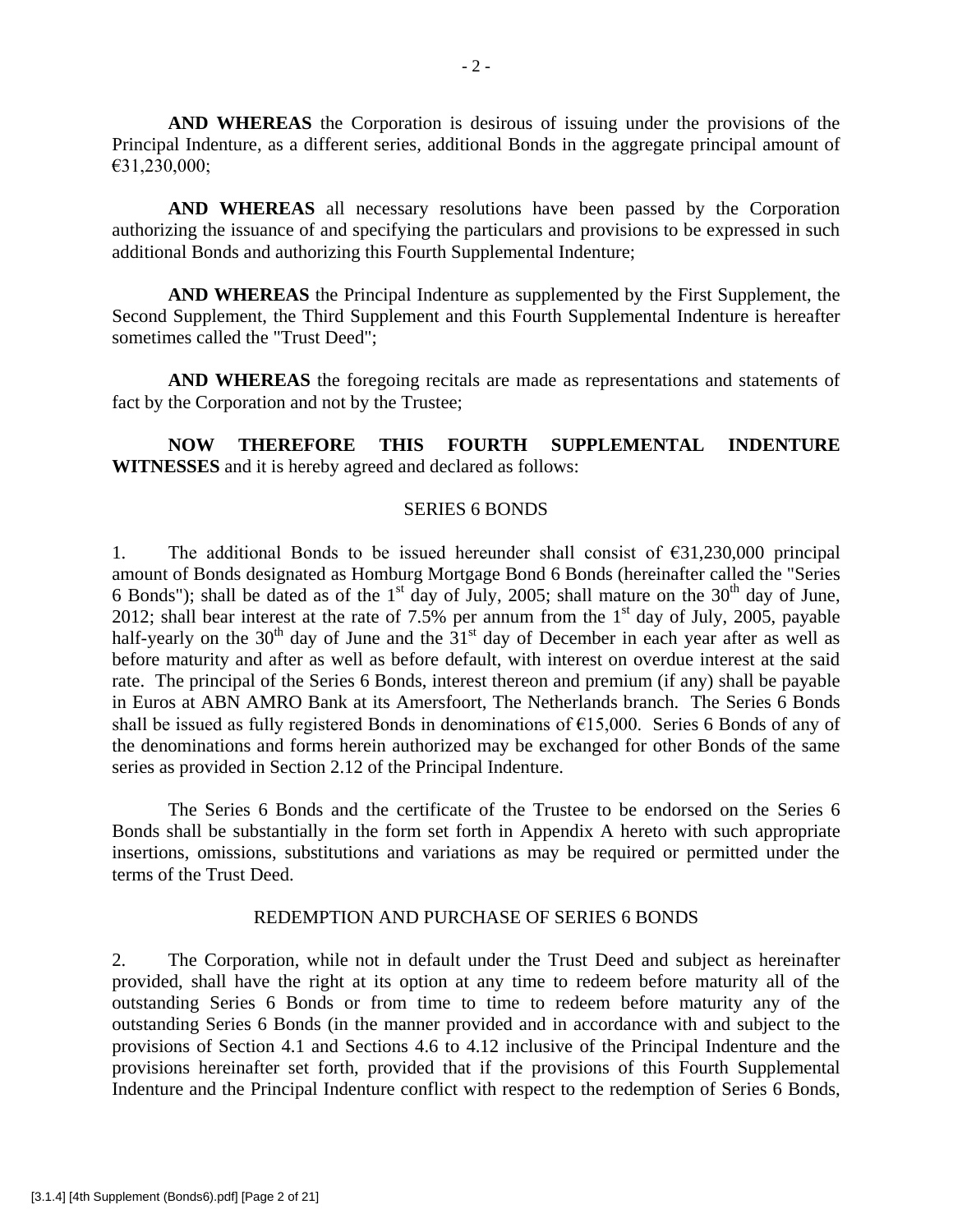the provisions of this Fourth Supplemental Indenture shall prevail) at 100% of the principal amount thereof, together in all cases with interest on such principal amount of Series 6 Bonds to be redeemed accrued to the date specified for redemption (the price, including accrued interest, at which Series 6 Bonds may be redeemed at any given time pursuant to this Section 2 being hereinafter called the "redemption price"); provided always that the Corporation shall not, and the Corporation hereby covenants with the Trustee that it will not, call Series 6 Bonds for redemption in whole or in part on or before the  $2<sup>nd</sup>$  day of July, 2010.

3. The Corporation may redeem all or any of the outstanding Series 6 Bonds as follows:

(a) the Corporation shall send a notice (the "Redemption Notice") to all Series 6 Bond bondholders (the "Series 6 Bondholders") by letter or circular sent postage prepaid, addressed to each bondholder at the last address appearing upon one of the registers hereinbefore mentioned, and mailed not less than 45 and not more than 70 days prior to the date specified for redemption (the "Redemption Date"), provided always that the accidental omission to mail any such letter or circular to or the non-receipt of any such letter or circular by any such holder or holders shall not invalidate or otherwise prejudicially affect the redemption of such Series 6 Bonds;

(b) the Redemption Notice shall:

- (i) state the amount of Series 6 Bonds which the Corporation shall redeem on the Redemption Date (the "Redemption Amount");
- (ii) state that each Series 6 Bondholder must elect to either retain his Series 6 Bond or to have his Series 6 Bond redeemed by the Corporation by returning an Election Form (as hereinafter defined) not less than 30 days prior to the Redemption Date;
- (iii) provide an election form on which the Series 6 Bondholder may elect to either "retain Series 6 Bond" or "have Series 6 Bond redeemed by Corporation" (the "Election Form"); and
- (iv) include a postage prepaid envelope addressed to the Corporation;

(c) if the Corporation receives Election Forms indicating Series 6 Bondholders who have elected to have their Series 6 Bonds redeemed by the Corporation which total an amount of Series 6 Bonds which is:

- (i) equal to or in excess of the Redemption Amount, the Corporation shall redeem the Series 6 Bonds of those bondholders who elected to have the Corporation redeem their Series 6 Bonds on a pro rata basis in an amount equal to the Redemption Amount; or
- (ii) less than the Redemption Amount, the Corporation shall (A) redeem all of the Series 6 Bonds of those bondholders who elected to have the Corporation redeem their Series 6 Bonds in their Election Notices; and (B) redeem the Series 6 Bonds of those bondholders who have not elected to have the Corporation redeem their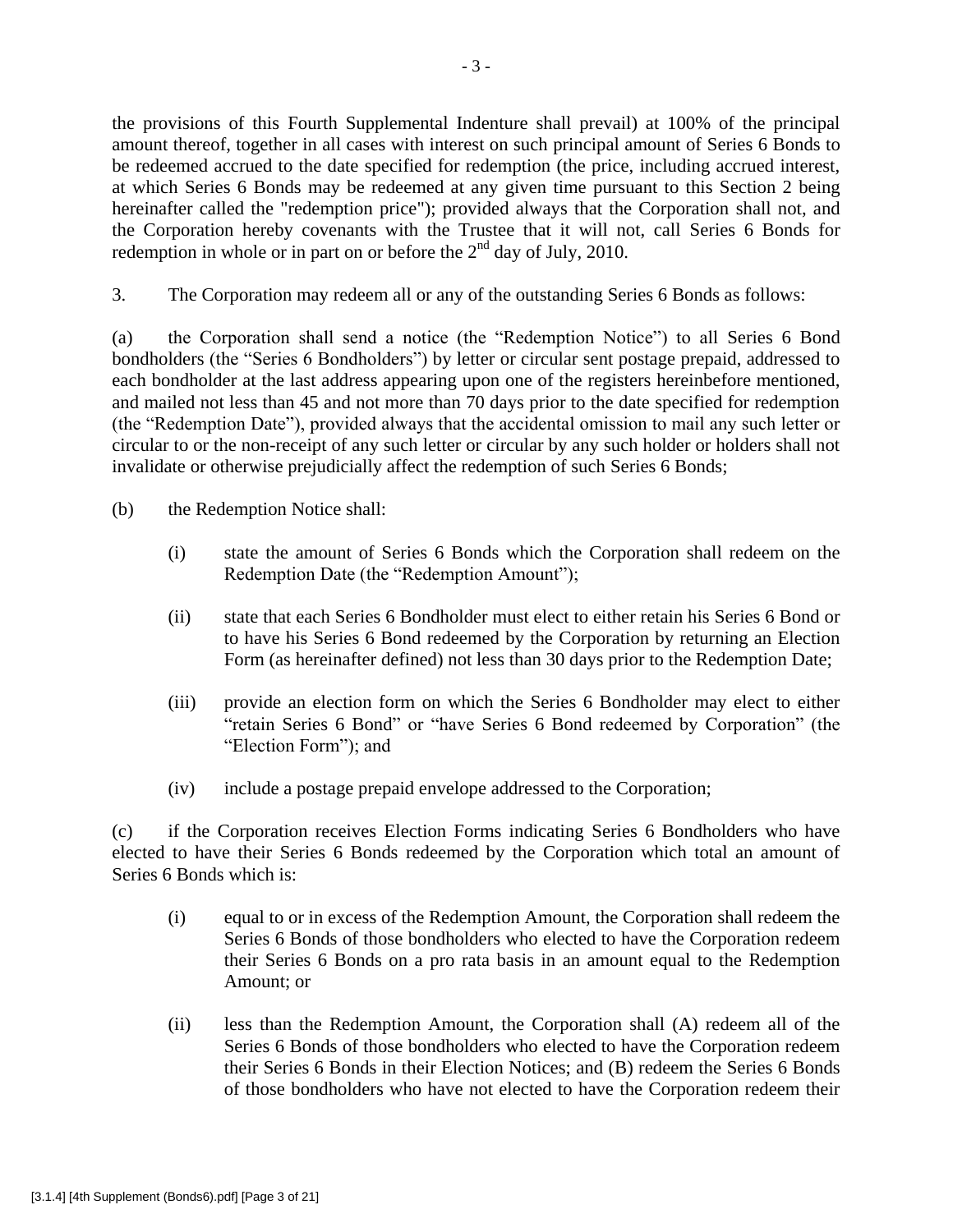Series 6 Bonds in an amount equal to the balance of the Redemption Amount on a pro rata basis, such that the total amount redeemed is equal to the Redemption Amount;

provided that the Corporation shall determine the course of action it shall take under this Section 3(c) not more than 20 days and not less than 12 days prior to the Redemption Date, and further provided that if the Election Form of a Series 6 Bondholder has not been received by the date which is not less than 30 days prior to the Redemption Date, such bondholder shall be deemed to have elected not to have the Corporation redeem its Series 6 Bonds.

4. Where Series 6 Bonds are to be redeemed on a pro rata basis, the Series 6 Bonds so to be redeemed shall be selected by the Trustee on a pro rata basis to the nearest multiple of  $\epsilon$ 1,000 in accordance with the principal amount of Series 6 Bonds registered in the name of each holder.

5. At any time when the Corporation is not in default under the Trust Deed and would be entitled to redeem Series 6 Bonds under the foregoing provisions of this Fourth Supplemental Indenture, the Corporation may purchase Series 6 Bonds in the market or by private contract, provided that the prices at which such Series 6 Bonds may be purchased shall not exceed the redemption price (including accrued interest) at which such Series 6 Bonds could, at the time of purchase, be redeemed by the Corporation, plus costs of purchase.

6. Series 6 Bonds so redeemed or purchased as aforesaid shall be forthwith delivered to the Trustee for cancellation and shall be cancelled and destroyed and no Bonds shall be issued in substitution therefor except as permitted by Section 4.4 of the Principal Indenture. If required by the Corporation, the Trustee shall from time to time furnish to it a destruction certificate setting out the numbers and denominations of the Series 6 Bonds so destroyed.

# MORTGAGE AND CHARGE

# SPECIFIC CHARGE

7. In consideration of the premises and of  $\epsilon$ 1.00 paid by the Trustee (the receipt and sufficiency of which is hereby acknowledged) and to secure the due payment of all principal moneys, interest and premium, if any, on the Series 6 Bonds from time to time issued and certified hereunder and all of the other moneys for the time being and from time to time owing on the Series 6 Bonds, the Corporation hereby assigns and transfers the assets outlined in Appendix B attached hereto (the "Homburg Mortgage Bond 6 Collateral") to the Trustee to be held by the Trustee on behalf of the holders of the Series 6 Bonds in accordance with the terms hereof. The Corporation hereby covenants that it will not create, issue, incur, assume or allow to exist any mortgage, hypothec, charge, pledge, lien, security interest or other encumbrance upon the Homburg Mortgage Bond 6 Collateral or any part thereof ranking or purporting to rank in priority to or pari passu with the assignment and transfer hereby created.

The Trustee shall be the joint and several creditor ("hoofdelijk schuldeiser") together with each Series 6 Bondholder of each obligation of the Corporation towards any such Series 6 Bondholder hereunder and accordingly, the Trustee will have its own independent right to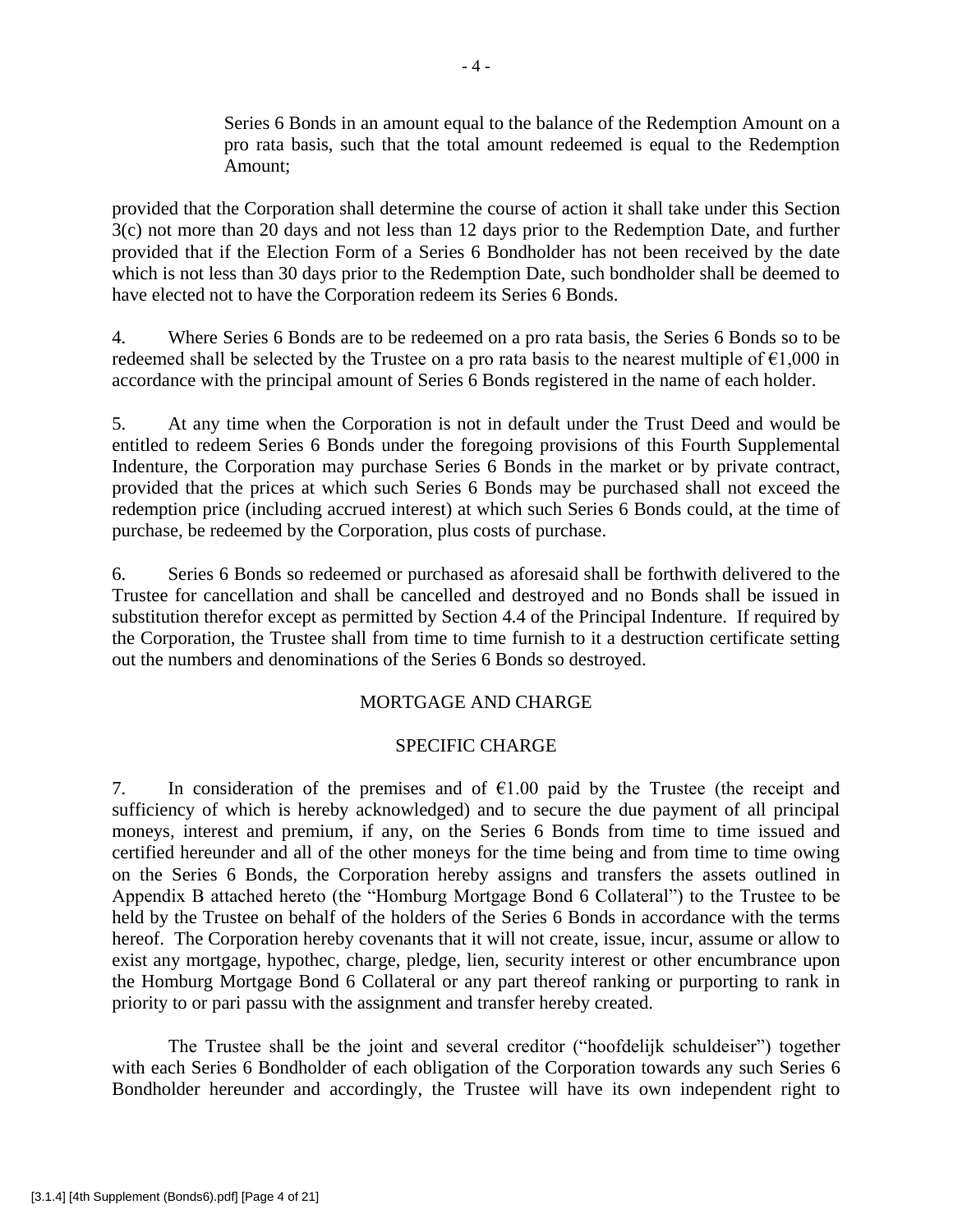demand performance by the Corporation of such obligation and the Trustee will hold the Homburg Mortgage Bond 6 Collateral to secure its rights as joint and several creditor of such obligations. However, any discharge of the Corporation for any such obligation to the Trustee or a Series 6 Bondholder shall to the same extent discharge the Corporation vis-à-vis the other party, and a Series 6 Bondholder and the Trustee shall not by virtue of this clause be entitled to pursue the Corporation for the same obligation.

Without limiting or affecting the Trustee's rights against the Corporation (whether under this clause or under any other provision of this Fourth Supplemental Indenture), the Trustee agrees with each Series 6 Bondholder that, subject to what is set out in the next sentence, any amounts that the Trustee receives in the exercise of its rights as a joint and several creditor of the Series 6 Bondholders will be received by it for the benefit of, and with the purpose of passing it on to, the Series 6 Bondholders. However, for the avoidance of doubt, nothing in the previous sentence shall in any way limit the Trustee's right to act in order to protect or preserve rights hereunder, as contemplated by the provisions of this Fourth Supplemental Indenture (or to perform any act reasonably incidental to any of the foregoing).

### **HABENDUM**

8. To have and to hold the Homburg Mortgage Bond 6 Collateral and all the rights hereby conferred unto the Trustee, its successors and assigns, forever, but in trust, nevertheless, for the uses and purposes and with the powers and authorities and subject to the terms and conditions mentioned and set forth in this Fourth Supplemental Indenture.

### LIMITED RECOURSE

9. Neither the Trustee nor the holders of the Series 6 Bonds shall have any claim whatsoever against any of the assets of the Corporation other than the Homburg Mortgage Bond 6 Collateral and the recourse of the Trustee and the holders of the Series 6 Bonds against the Corporation in respect of the payment of all principal, premium, if any, interest and any other amounts owing under the Series 6 Bonds shall be limited to the amount, if any, recoverable in respect of the Homburg Mortgage Bond 6 Collateral.

### BONDS SEPARATELY SECURED

10. All of the Series 6 Bonds shall be equally and rateably entitled to the benefits of the Homburg Mortgage Bond 6 Collateral.

# SECURITY EFFECTIVE NOTWITHSTANDING DATE OF ADVANCE

11. The mortgages and charges hereby created or provided to be created shall be and shall be deemed to be effective and shall take effect whether the moneys hereby secured or any part thereof be advanced before or after or at the same time as the issue of any of the Bonds intended to be secured thereby or before or after or upon the date of the execution of this Fourth Supplemental Indenture.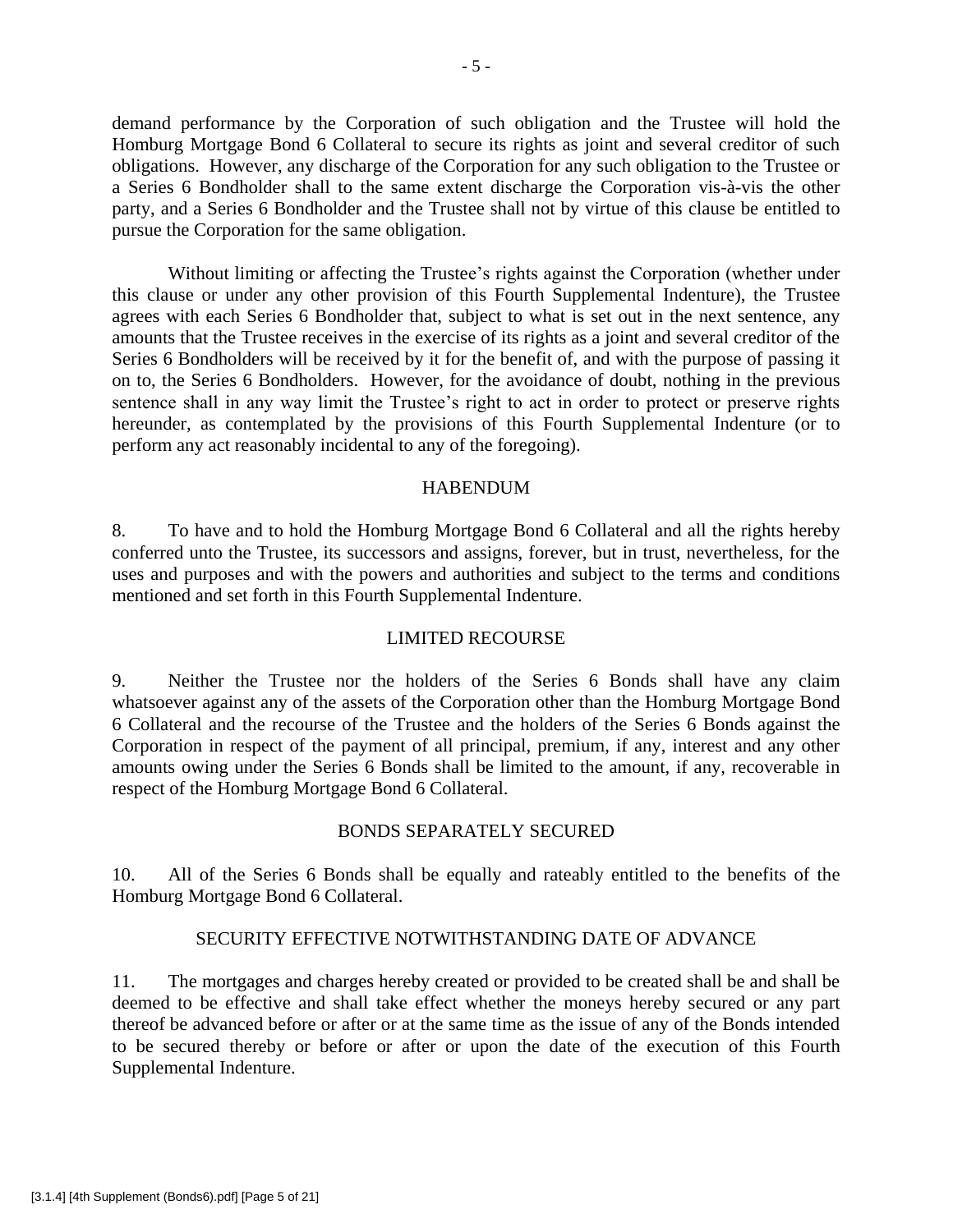#### TITLE AND REGISTRATION

### 12. The Corporation hereby covenants with the Trustee:

(a) that it will forthwith and from time to time do, execute, acknowledge and deliver all acts, deeds, trust deeds of hypothec, mortgage and pledge, documents, instruments, assurances and things which, in the opinion of Counsel or of the Trustee, are necessary or advisable to assign the Homburg Mortgage Bond 6 Collateral to the Trustee and to enable the Trustee to register the charges herein in all public offices of registration to preserve, protect and perfect the security herein and its priority; and

(b) that, after the security hereby created shall have become enforceable and the Trustee shall have determined or become bound to enforce the same, it will from time to time execute and do all such assurances and things as the Trustee may reasonably require for facilitating the realization of the Homburg Mortgage Bond 6 Collateral and for exercising all the powers, authorities and discretions hereby conferred upon the Trustee and for confirming to any purchaser of any of the Homburg Mortgage Bond 6 Collateral, whether sold by the Trustee hereunder or by judicial proceedings, the title to the property so sold, and that it will execute all notices and directions as the Trustee may consider expedient.

### PARTIAL DEFEASANCE

13. Upon payment to the holders of the Series 6 Bonds of the principal thereof, premium, if any, and interest thereon (including interest on amounts in default), the Homburg Mortgage Bond 6 Collateral shall revert to and revest in the Corporation and the Trustee shall execute such documents and instruments as the Corporation may reasonably require in order to evidence such partial release.

### GUARANTEE BY HOMBURG INVEST INC.

14. The obligations of the Corporation under the Bonds are guaranteed pursuant to a guarantee substantially in the form set out in Appendix D of the Principal Indenture (the "Guarantee Agreement") executed by the Guarantor. If an Event of Default pursuant to Section 13.1 of the Principal Indenture shall have occurred and is continuing, the Trustee shall forthwith, and in any event not less than two (2) Business Days following such Event of Default, provide notice to the Guarantor of such Event of Default and shall demand payment from the Guarantor in respect of any such Event of Default.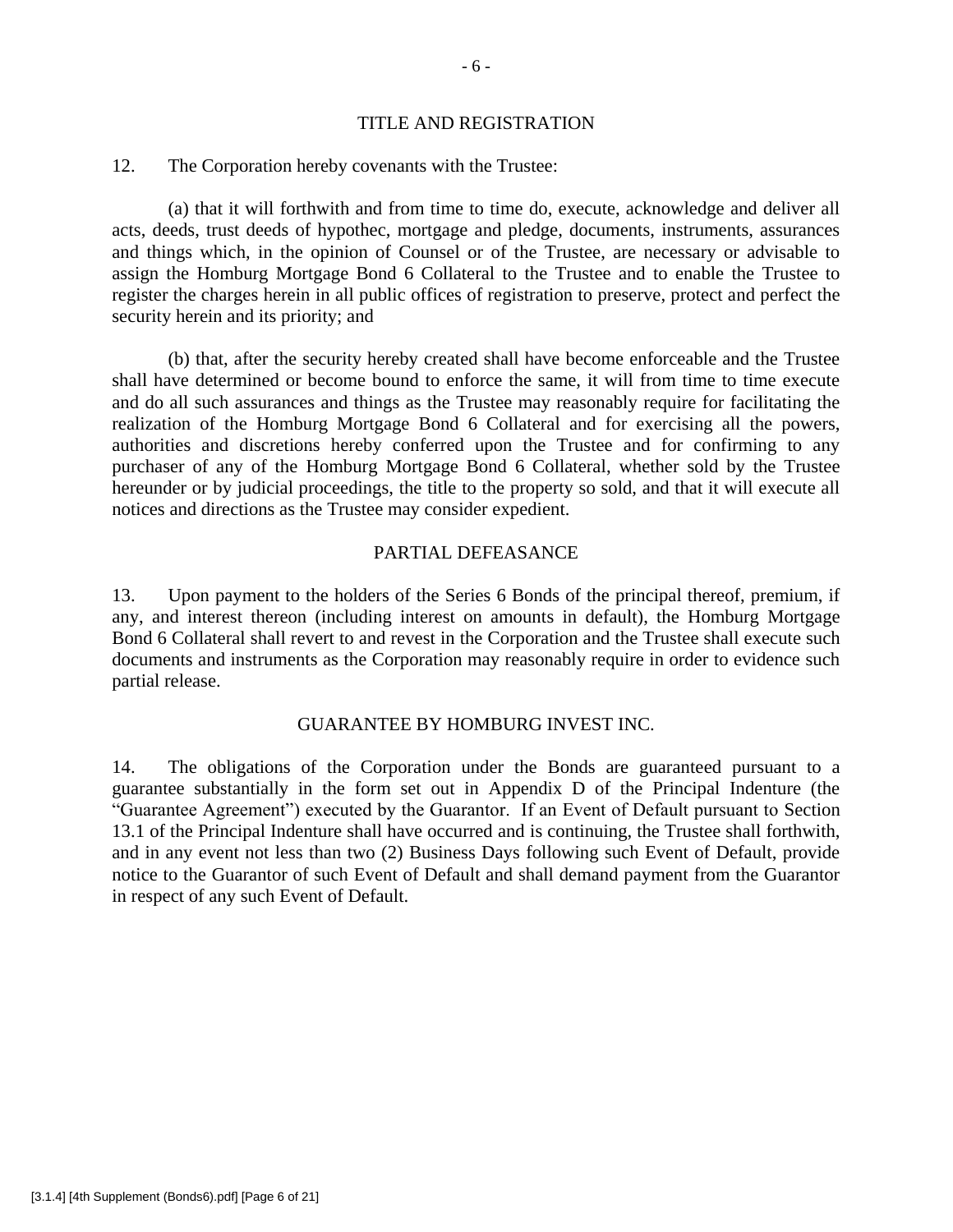#### GUARANTEE BY LIMITED PARTNERSHIP

15 The obligations of the Corporation under the Series 6 Bonds are guaranteed pursuant to a guarantee (the "LP Guarantee") substantially in the form set out in Appendix C of this Fourth Supplemental Indenture executed by Homco Realty Fund (61) Limited Partnership (hereinafter called the "Limited Partnership"). If an Event of Default pursuant to Section 13.1 of the Principal Indenture in relation to the Series 6 Bonds shall have occurred and is continuing, the Trustee shall forthwith, and in any event not less than two (2) Business Days following such Event of Default, provide notice to the Limited Partnership of such Event of Default and shall demand payment from the Limited Partnership in respect of any such Event of Default.

As collateral security for its obligations under the LP Guarantee, the Limited Partnership has agreed to grant a collateral mortgage (the "Collateral Mortgage") in the principal amount of that amount of Canadian Dollars which is equivalent to  $631,230,000$  in favour of the Trustee mortgaging its interest in the lands and premises known as "Homburg Harris Centre" located in Calgary, Alberta, or such other property of similar value as may be purchased by the Limited Partnership (the "Homco 61 Property"). The Collateral Mortgage shall also contain a provision automatically postponing the priority of the charge contained in the Collateral Mortgage to all advances made by any holder of a first mortgage on the Homco 61 Property up to a maximum principal amount of Canadian \$125,000,000.

The Trustee may from time to time in its absolute discretion, and without the requirement to obtain the consent of the holders of any of the Bonds (including, without limitation, the holders of the Series 6 Bonds), release and discharge any part of the Homco 61 Property from the charge contained in the Collateral Mortgage to permit the sale of such property by the Limited Partnership in the ordinary course of business, including to Homburg Invest Inc. ("HII") or to an entity controlled by HII, provided that:

- (A) if there is a prior ranking first mortgage on the Homco 61 Property to an arm's length party, the proceeds of sale are disbursed
	- (i) to such first mortgage holder in an amount required for the first mortgage holder to grant a partial release of their interest in such property as negotiated between the first mortgage holder and the Trustee, and
	- (ii) after payment to the first mortgage holder as hereinbefore provided, the amount which is equal to the Series 6 Bondholder's debt divided by the first mortgage holder's debt multiplied by the payment to the first mortgage holder is disbursed to the trust account maintained by the Limited Partnership for the benefit of the Series 6 Bondholders (the "Limited Partnership Trust Account") and the remaining proceeds of sale are disbursed to the Limited Partnership, for use by the Limited Partnership in its day-to-day operations;
- (B) if there is no prior ranking first mortgage on the Homco 61 Property to an arm's length party, two-thirds (2/3) of the proceeds of sale are disbursed to the Limited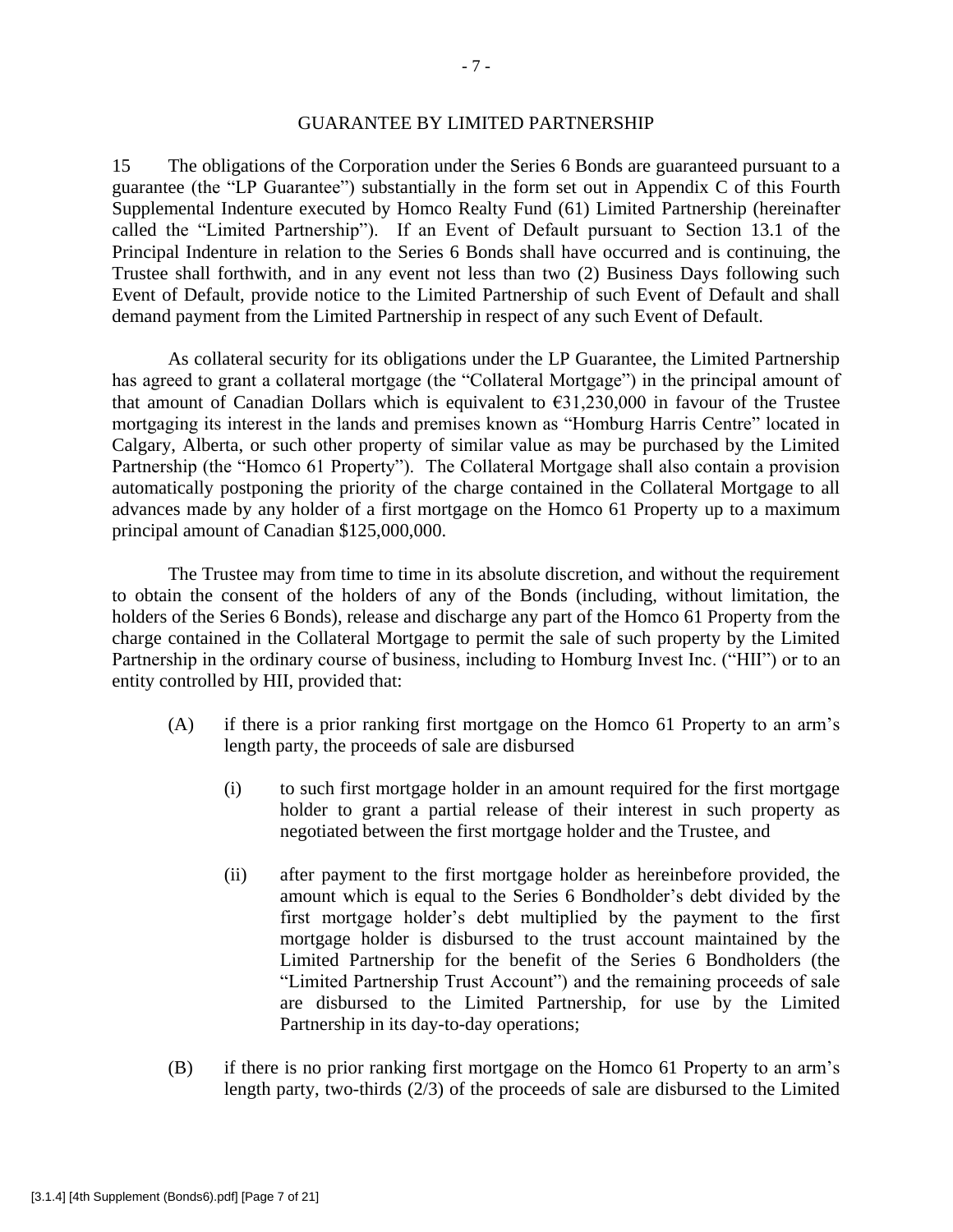Partnership Trust Account and one-third (1/3) of the proceeds of sale are disbursed to the Limited Partnership, for use by the Limited Partnership in its dayto-day operations.

The funds in the Limited Partnership Trust Account may be used by the Limited Partnership to:

- (a) purchase replacement real property from an arm's length party, provided that the Trustee consents to such purchase, or
- (b) loaned to HII for the purchase of real property by HII or for use in the day-to-day operations of HII, provided that HII provides a collateral mortgage to the Limited Partnership over real property belonging to HII in an amount which is not more than eighty percent (80%) of the appraised value of such property less the amount of any prior mortgages that may be outstanding on such property. The maximum amount that may be loaned to HII under this formula is ninety percent (90%) of the amount of the collateral mortgage provided by HII.

# SPECIAL COVENANTS APPLICABLE WHILE SERIES 6 BONDS ARE OUTSTANDING

16. The Corporation hereby covenants that so long as any of the Series 6 Bonds remain outstanding, the Corporation will not create, issue, incur, assume or allow to exist any mortgage, hypothec, pledge, charge, lien, encumbrance, security interest or other security, whether fixed or floating, on the Homburg Mortgage Bond 6 Collateral ranking in priority to or pari passu with the assignment and transfer hereby created.

# FURTHER ASSURANCE

17. The mortgages and charges created by this Fourth Supplemental Indenture are by way of further assurance to the Trustee and are not in substitution for any similar provision contained in the Principal Indenture.

# INDENTURE SUPPLEMENTAL TO PRINCIPAL INDENTURE

18. This Fourth Supplemental Indenture is supplemental to the Principal Indenture and the Principal Indenture and the Bonds issued thereunder shall henceforth be read in conjunction with this Fourth Supplemental Indenture and the Principal Indenture and this Fourth Supplemental Indenture shall henceforth have effect so far as practicable as if all the provisions of the Principal Indenture and of this Fourth Supplemental Indenture were contained in the one instrument and, unless otherwise herein expressly provided or unless there is something in the subject matter or context hereof inconsistent therewith, the expressions used in this Fourth Supplemental Indenture and in the Series 6 Bonds and not otherwise defined shall have the same meaning as is ascribed to corresponding expressions in the Principal Indenture.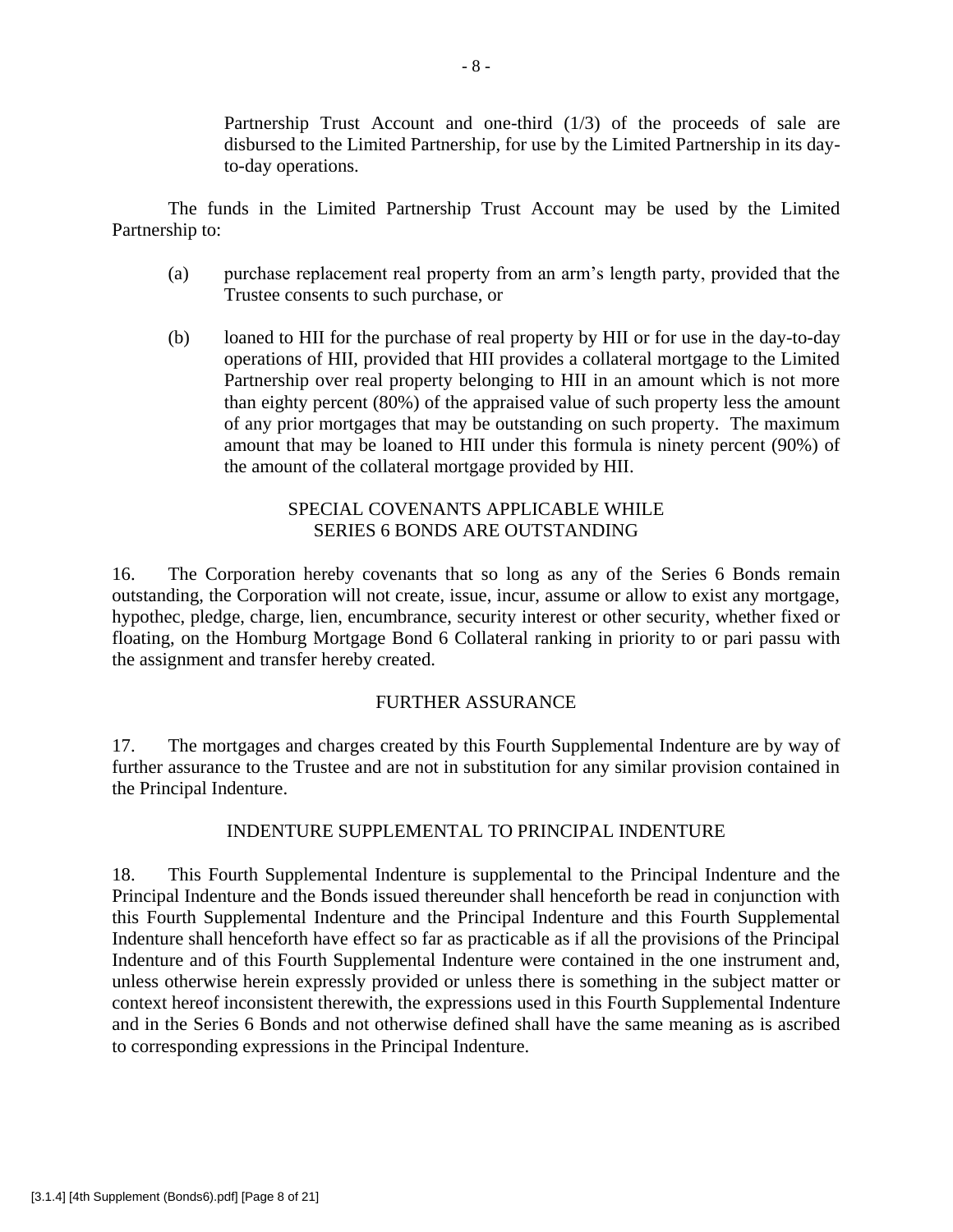### ACCEPTANCE OF TRUST BY TRUSTEE

19. The Trustee hereby accepts the trusts in this Fourth Supplemental Indenture declared and created and agrees to perform the same upon the terms and conditions hereinbefore set out, but subject to the provisions of the Principal Indenture.

### EXECUTION AND FORMAL DATE

20. This Fourth Supplemental Indenture may be executed in counterparts, each of which when so executed shall be deemed to be an original, and such counterparts shall constitute but one and the same instrument. For the purpose of convenience, this Fourth Supplemental Indenture may be referred to as bearing formal date the  $1<sup>st</sup>$  day of July, 2005, irrespective of the actual date of execution hereof.

Appendices A, B and C to this Fourth Supplemental Indenture shall be deemed to be incorporated herein and to form part hereof.

**IN WITNESS WHEREOF** this Fourth Supplemental Indenture has been duly executed by the parties hereto.

### **HOMBURG SHARECO INC.**

By: **Example 2018** 

### **STICHTING HOMBURG MORTGAGE BOND**

By: <u>second</u> and the second second second second second second second second second second second second second second second second second second second second second second second second second second second second secon

[790719.2]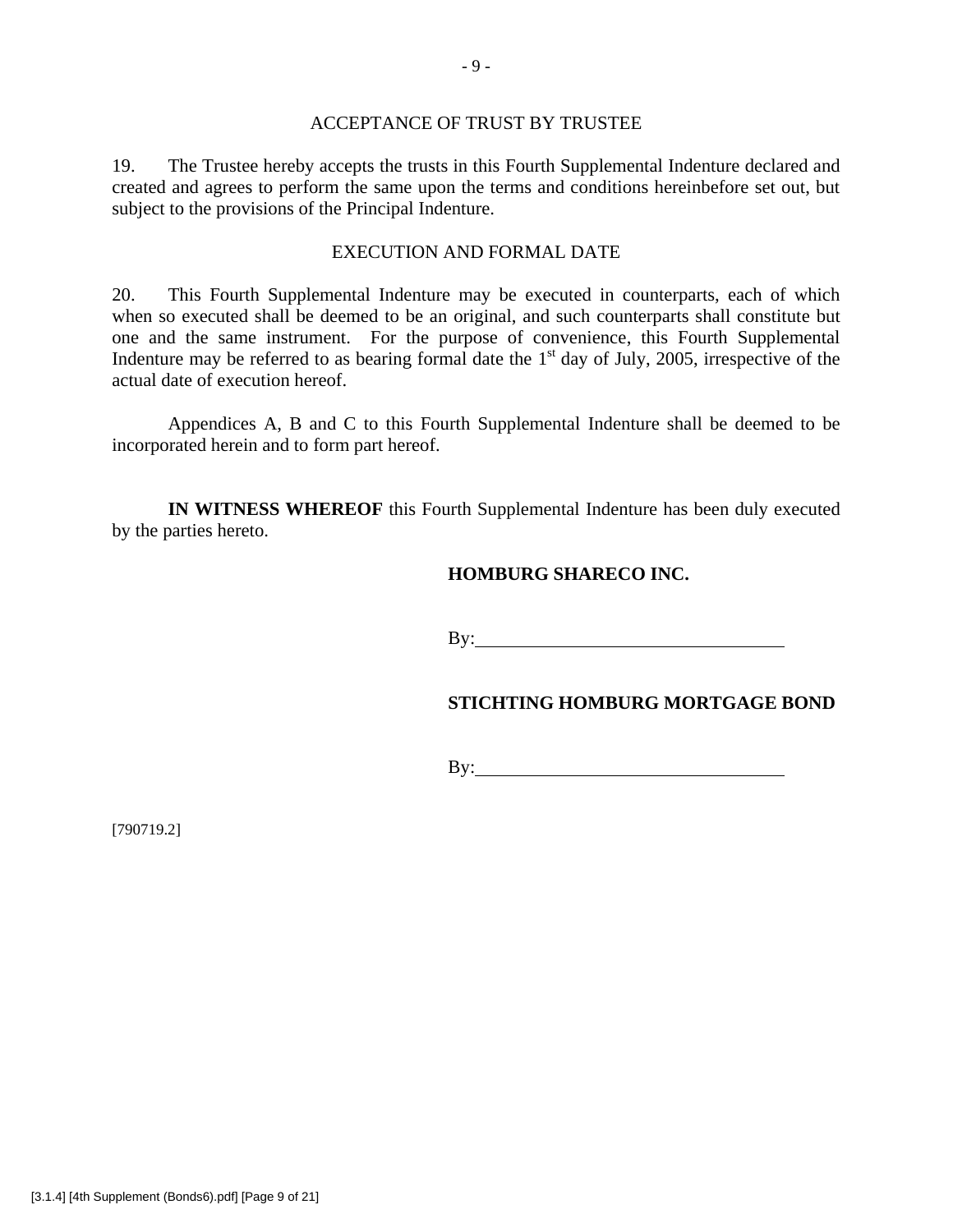#### **APPENDIX A**

#### **Form of Homburg Mortgage Bond 6**

1.1 The Homburg Mortgage Bond 6 bonds, the certificate of the Trustee and the registration panel shall be in both the English language and the Dutch language, in the forms provided in Sections 1.2 and 1.3.

1.2 The English language portions of the text of the Homburg Mortgage Bond 6 bonds, the certificate of the Trustee and the registration panel shall be substantially as follows:

No.  $\epsilon$ 15,000

### **HOMBURG SHARECO INC.**

(Incorporated under the *Companies Act* (Nova Scotia))

Homburg Mortgage Bond 6

Due: June 30, 2012.

HOMBURG SHARECO INC. (hereinafter called the "Corporation"), for value received, hereby acknowledges itself indebted and promises to pay to the registered holder hereof on June 30, 2012, or on such earlier date as the principal amount hereof may become due in accordance with the provisions of the Trust Indenture hereinafter mentioned, the principal sum of FIFTEEN THOUSAND EUROS, together with such further amount, if any, as may be payable by way of premium, on presentation and surrender of this Bond at ABN AMRO Bank at its Amersfoort, The Netherlands branch at the holder's option, and to pay interest on the principal amount hereof from July 1, 2005, or from the last interest payment date to which interest has been paid or made available for payment on the outstanding Bonds, whichever is later, at any of the said places, in like money half-yearly on June  $30<sup>th</sup>$  and December  $31<sup>st</sup>$  in each year, at the rate of 7.5% per annum (unless this Bond shall have been previously redeemed in accordance with the provisions of the Trust Indenture); and should the Corporation at any time make default in the payment of any principal, premium or interest, to pay interest on the amount in default at the same rate after as well as before maturity, default or judgement, in like money, at any of the said places and half-yearly on the same dates. Interest hereon shall be payable (except at maturity or on redemption when interest may at the option of the Corporation be paid on surrender hereof) by cheque or wire transfer to the registered holder hereof as provided in the Trust Indenture and the mailing of such cheque or wire transfer shall satisfy and discharge the liability for interest on this Bond to the extent of the sum represented thereby plus the amount of any tax which the Corporation is required to and does withhold therefrom unless such cheque be not paid on presentation.

This Bond is one of a series designated as Homburg Mortgage Bond 6 bonds (herein sometimes called the "Homburg Mortgage Bond 6 bonds") of the Corporation issued and to be issued under and secured by a Fourth Supplemental Indenture dated as of July 1, 2005, being supplemental to a Trust Indenture (herein collectively called the "Trust Indenture") dated as of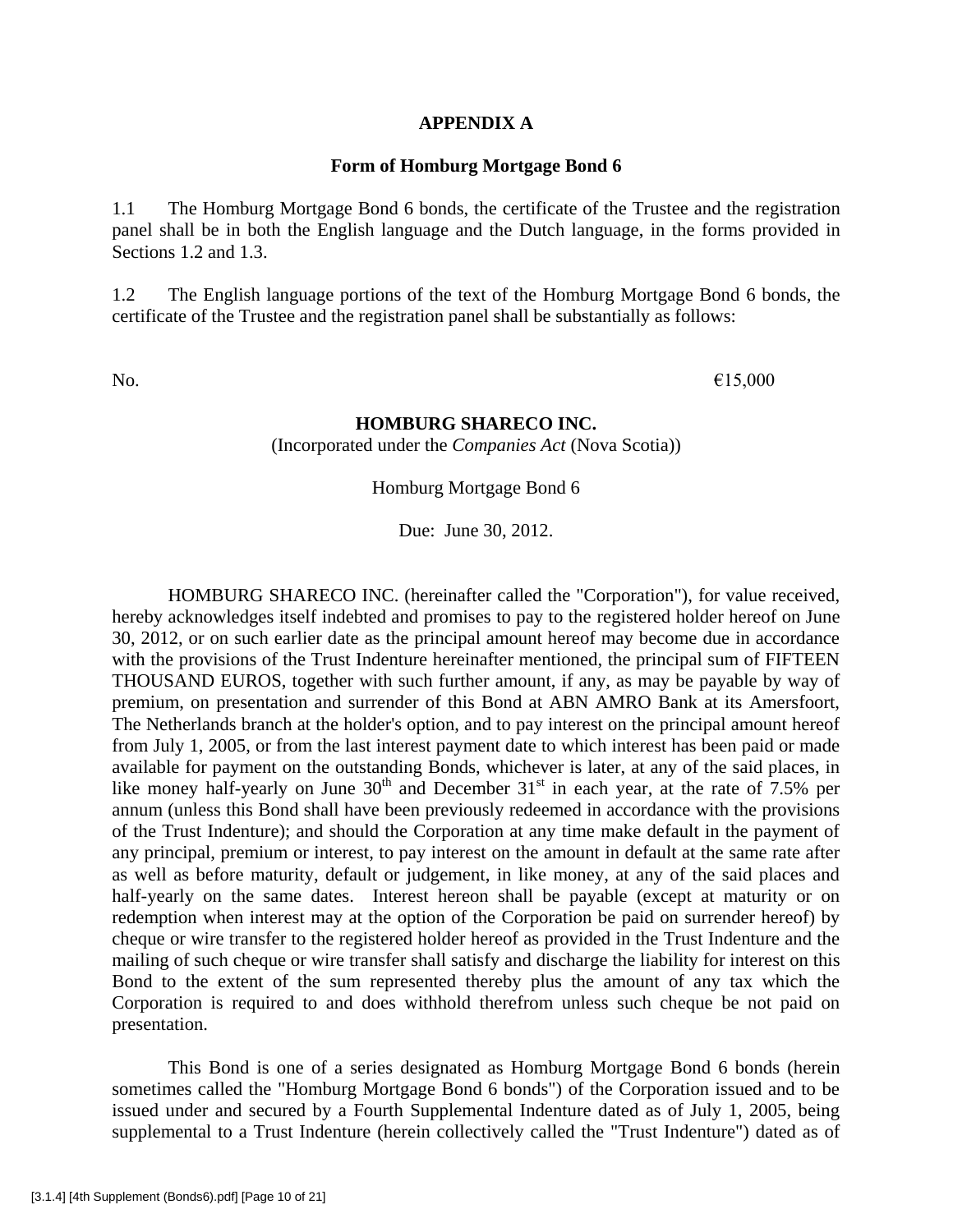December 15, 2002, both made between the Corporation and Stichting Homburg Mortgage Bond (hereinafter called the "Trustee"), as Trustee.

The aggregate principal amount of Bonds which may be issued under the Trust Indenture is (subject to the restrictions, conditions and limitations set out in the Trust Indenture) unlimited and may consist of several series payable in different currencies, bearing different rates of interest and varying as to the terms on which they may be redeemed and otherwise as specified in the Trust Indenture. Bonds which have been authorized for issue are:

- (a) \$20,000,000 Homburg Mortgage Bond 1 bonds in the aggregate principal amount of \$20,000,000 in lawful money of Canada or the equivalent thereof in Euros, maturing on December 15, 2009;
- (b)  $\epsilon$ 30,000,000 aggregate principal amount of Homburg Mortgage Bond 2 bonds maturing on April 25, 2010;
- (c)  $\epsilon$  20,010,000 aggregate principal amount of Homburg Mortgage Bond 4 bonds maturing on November 30, 2011;
- (d)  $\epsilon$ 20,010,000 aggregate principal amount of Homburg Mortgage Bond 5 bonds maturing on December 31, 2011;
- (e)  $\epsilon$ 31,230,000 aggregate principal amount of Homburg Mortgage Bond 6 bonds maturing on June 30, 2012 (of which this is one).

This Homburg Mortgage Bond 6 bond and all other Homburg Mortgage Bond 6 bonds now or hereafter certified and issued under the Trust Indenture rank pari passu and are secured equally and rateably by the Homburg Mortgage Bond 6 Collateral (as defined in the Fourth Supplemental Indenture) and the recourse of the holders of the Homburg Mortgage Bond 6 bonds against the Corporation is limited to the amount, if any, recoverable in respect of the Homburg Mortgage Bond 6 Collateral. Reference is hereby made to the Trust Indenture for particulars of the nature and extent of the security created thereby, the rights of the holders of the Bonds and of the Corporation and of the Trustee in respect thereof and the terms and conditions upon which the Bonds are issued, secured and held, to all of which the holder of this Bond by acceptance hereof assents.

The Bonds are issuable in denominations of  $£15,000$ .

This Bond is subject to redemption in part (such part being  $\epsilon$ 1,000 or a multiple thereof) and notation of such partial redemption may be made on the reverse hereof all as more fully provided in the Trust Indenture. Redemption of the Homburg Mortgage Bond 6 bonds involves a process wherein notice of the redemption is given to the bondholders and an election is provided to bondholders such that bondholders may indicate their preference as to whether they wish to retain or have their Homburg Mortgage Bond 6 bonds redeemed by the Corporation. The election made by the bondholders may or may not be followed by the Corporation, all as more fully provided in the Trust Indenture.

Except as hereinafter provided, the Homburg Mortgage Bond 6 bonds are redeemable at any time on or after July 2, 2010 and prior to maturity, in whole at any time or in part from time to time at the option of the Corporation, on not less than 45 and not more than 70 days notice at a redemption price equal to 100% of the principal amount thereof, together with accrued and unpaid interest to the date fixed for redemption.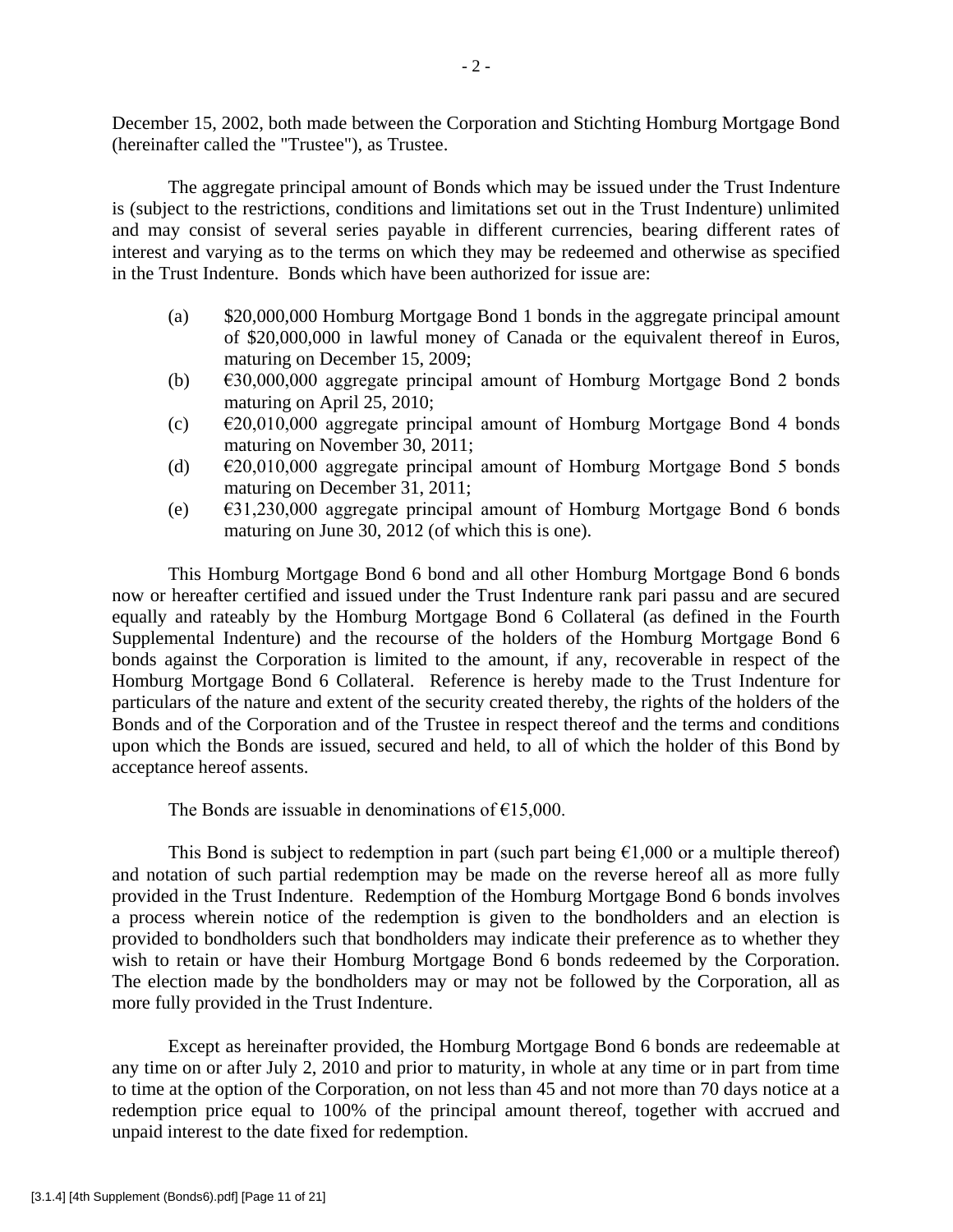The principal amount hereof may also become or be declared due before stated maturity in the events, in the manner and with the effect provided in the Trust Indenture.

The Trust Indenture contains provisions making binding upon all holders of Bonds outstanding thereunder resolutions passed at meetings of such holders held in accordance with such provisions and instruments in writing signed by the holders of a specified majority of Bonds outstanding.

Upon presentation at the principal office of the Trustee at Soest, The Netherlands, subject to the provisions of the Trust Indenture and upon compliance with the reasonable requirements of the Trustee, Bonds may be transferred by the registered holder thereof or his executors, administrators or other legal representatives or his or their attorney duly appointed in writing but no such transfer of a Bond shall be valid unless it has been duly noted thereon.

This Bond shall not become obligatory for any purpose until it shall have been certified by the Trustee for the time being under the Trust Indenture.

IN WITNESS WHEREOF HOMBURG SHARECO INC. has caused its corporate seal to be hereunto affixed and this Bond to be signed by its President and its Secretary as of July 1, 2005.

### **HOMBURG SHARECO INC.**

 $\mathbf{b} \mathbf{y}$ 

c.s.  $*$ 

 $\mathbf{b} \mathbf{v}$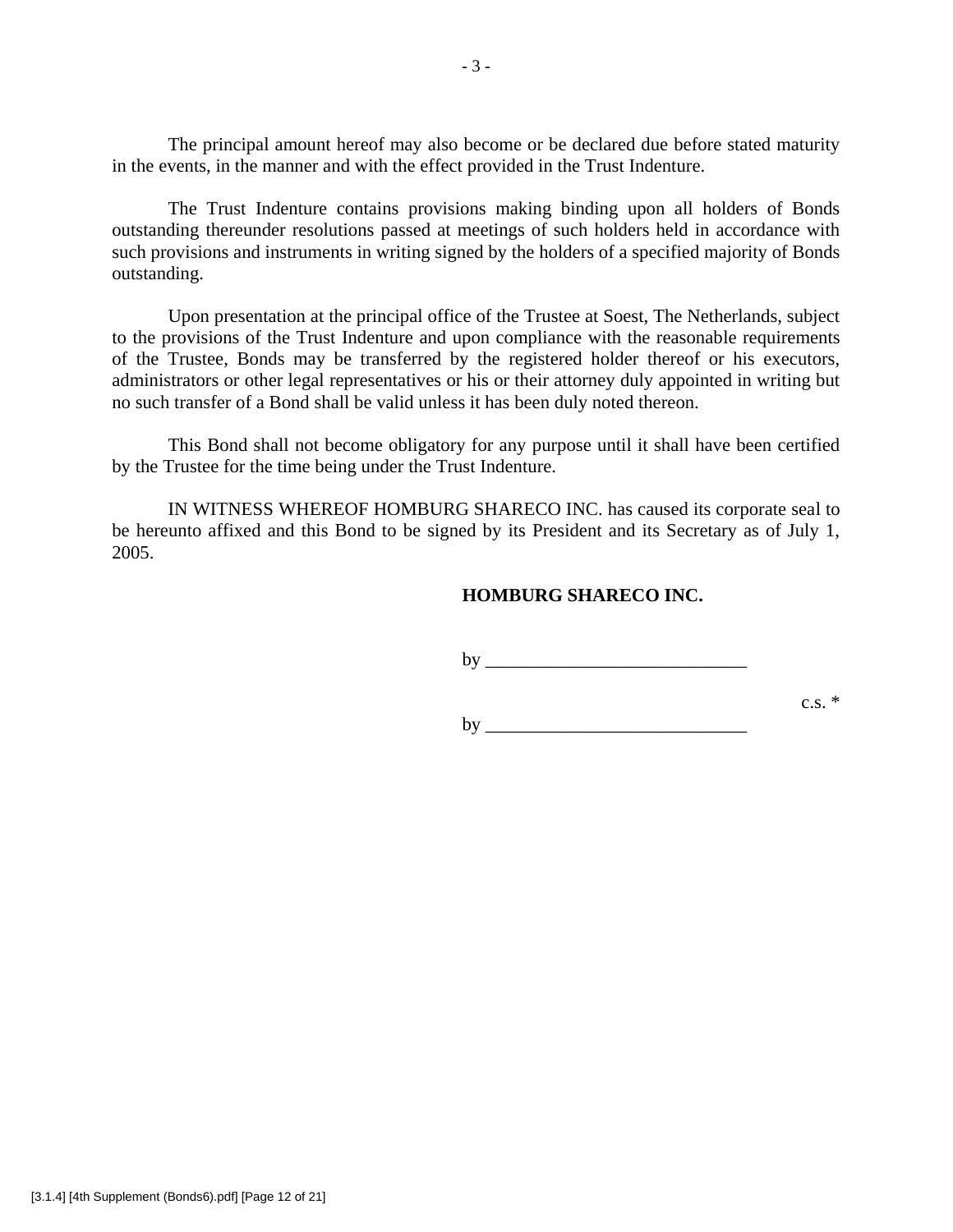### TRUSTEE'S CERTIFICATE

This Bond is one of the Homburg Mortgage Bond 6 bonds referred to in the Trust Indenture within mentioned.

# **STICHTING HOMBURG MORTGAGE BOND**

 $Bv:$ 

## REGISTRATION PANEL

(No writing hereon except by the Trustee or other Registrar)

Date and Place In Whose Name Signature of Trustee<br>of Registration Registered or Other Registrar or Other Registrar

1.3 The Dutch language portions of the text of the Homburg Mortgage Bond 6 bonds, the certificate of the Trustee and the registration panel shall be substantially as follows:

[insert Dutch translation of Homburg Mortgage Bond 6 bond form]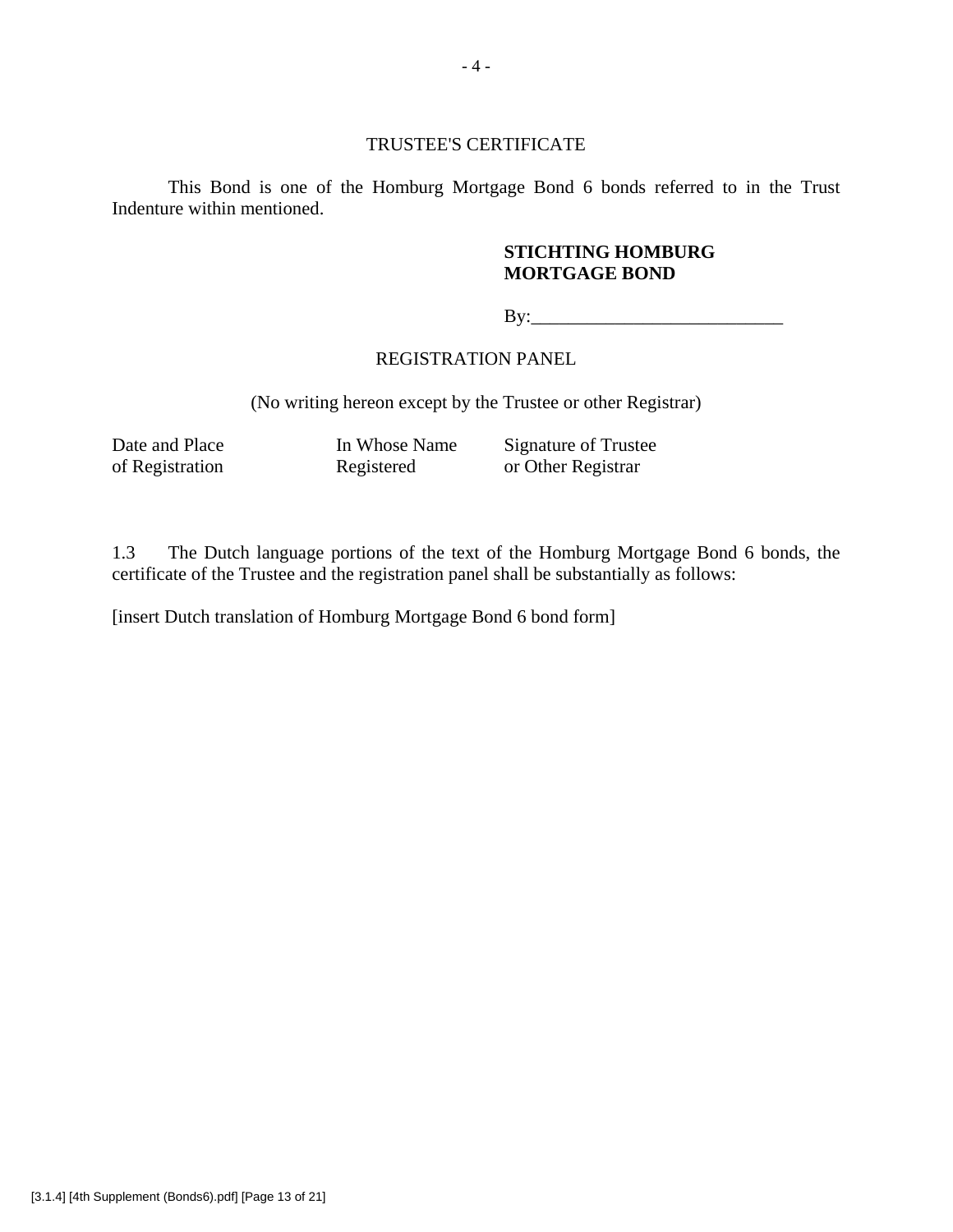### **APPENDIX B**

# **The Homburg Mortgage Bond 6 Collateral consists of:**

An assignment to the Trustee by the Corporation of a pledge it has received from Homburg Invest Inc., such pledge being a pledge by Homburg Invest Inc. of all of its limited partnership units in Homco Realty Fund (61) Limited Partnership.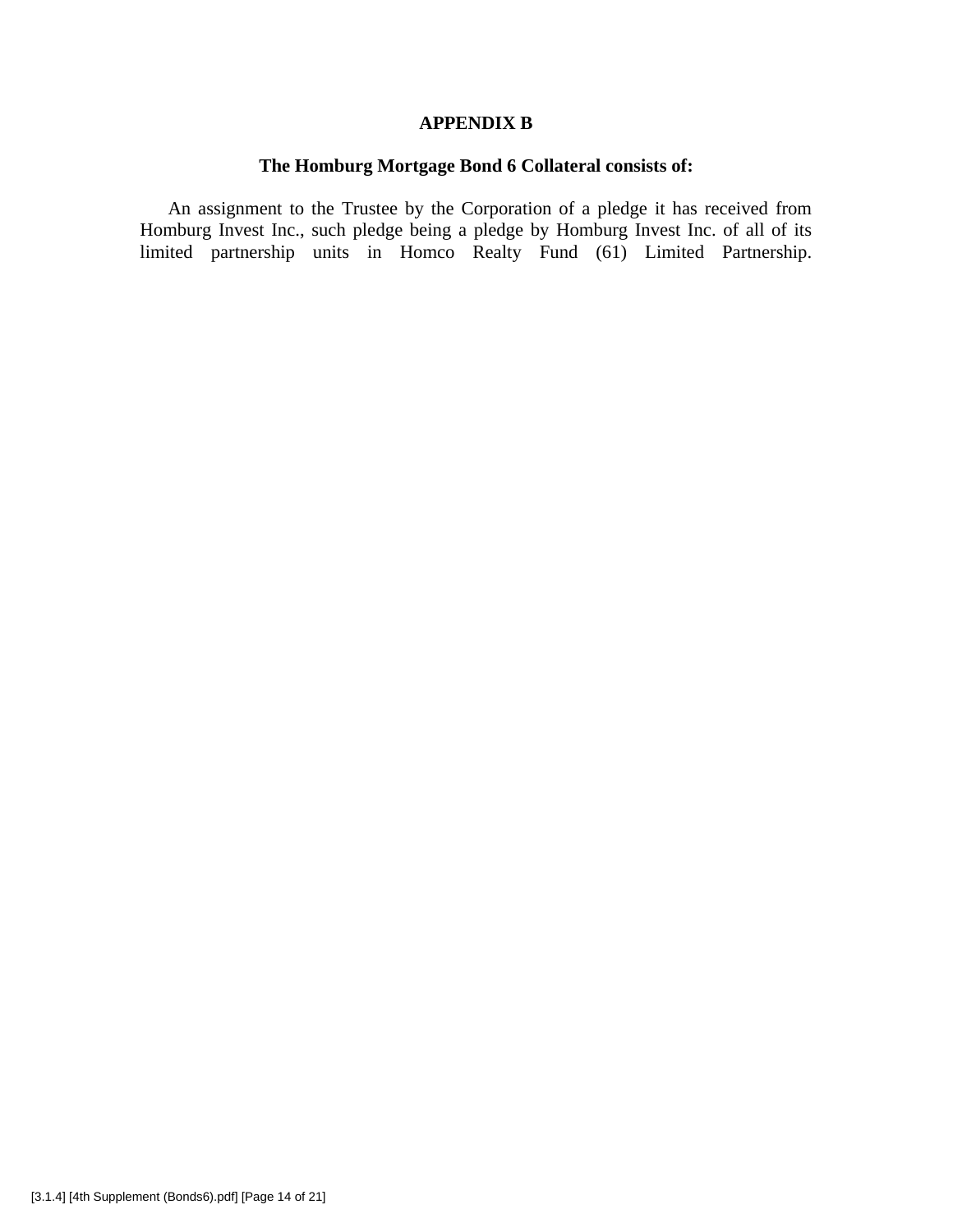### **APPENDIX C**

#### **GUARANTEE AGREEMENT**

**GUARANTEE AGREEMENT** dated as of July 1, 2005, made by Homco Realty Fund (61) Limited Partnership (herein called the "Guarantor") in favor of Stichting Homburg Mortgage Bond (the "Trustee"), as trustee under that certain Trust Indenture dated as of December 15, 2002 (the "Principal Indenture"), as supplemented by that certain Supplemental Indenture dated as of April 25, 2003 (the "First Supplement"), that certain Second Supplemental Indenture dated November 30, 2004 (the "Second Supplement"), that certain Third Supplemental Indenture dated December 31, 2004 (the "Third Supplement") and that certain Fourth Supplemental Indenture dated July 1, 2005 (the "Fourth Supplement") (the Principal Indenture, the First Supplement, the Second Supplement, the Third Supplement and the Fourth Supplement are collectively referred to as the "Agreement"), each between Homburg ShareCo Inc., a Nova Scotia company (the "Company"), and the Trustee pursuant to which the Company has today issued Homburg Mortgage Bond 6 bonds (the "Series 6 Bonds").

**WHEREAS**, the Fourth Supplement provides that the Guarantor shall guarantee the obligations of the Company to the Trustee on behalf of the Series 6 Bond bondholders in respect of the Series 6 Bonds;

**NOW THEREFORE**, in consideration of the premises, the Guarantor hereby agrees as follows:

**SECTION 1. Defined Terms**. The following terms, as used herein, shall have the following meanings:

(a) **"Business Day"** means any day of the year other than a Saturday, Sunday or other day on which banks are required or authorized to close in Halifax, Nova Scotia.

(b) **"Governmental Entity"** means any (i) federal, provincial, state, municipal, local or other government, governmental or public department, central bank, court, commission, board, bureau, agency or instrumentality, domestic or foreign, or (ii) any subdivision or authority of any of the foregoing.

(c) **"Holders"** means the Persons entered in the registers for the Series 6 Bonds as holders thereof, such registers being maintained pursuant to the Agreement.

(d) **"Person"** means any individual, corporation, partnership, association, trust, limited liability company or any other entity or organization.

**SECTION 2. Guarantee.** The Guarantor hereby unconditionally and irrevocably guarantees, as principal and not merely as surety, the full and punctual payment when due (whether at stated maturity, upon acceleration or otherwise) of the principal, premium, if any, Additional Amounts (as defined herein), if any, and interest on each Series 6 Bond and all other amounts payable by the Company under the Agreement in respect of the Series 6 Bonds; provided, however, that the payment of interest on overdue installments of interest is guaranteed only to the extent permitted by law (such amounts, the "**Guaranteed Obligations**"). All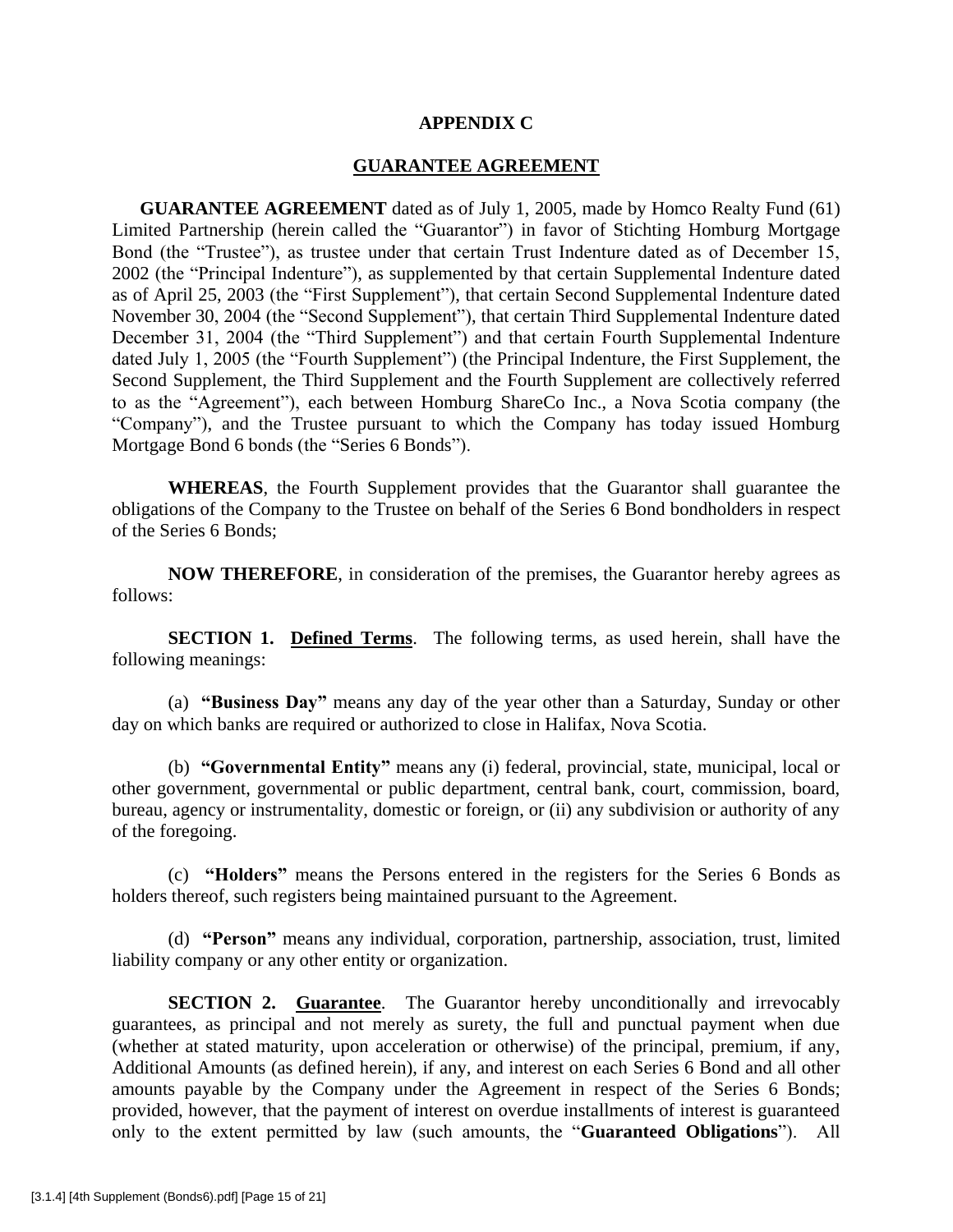payments to be made by the Guarantor pursuant to this Section 2 shall be made on or before five (5) business days following receipt of demand therefor by the Trustee or, to the extent permitted by Section 13 hereof, any Holder.

**SECTION 3. Guarantee Absolute**. The Guarantor agrees that the guarantee contained in this Guarantee Agreement is a guarantee of payment and not of collection or collectibility, and the Guarantor's obligation to pay the Guaranteed Obligations hereunder shall be primary, absolute and unconditional and, without limiting the generality of the foregoing, shall not be released, discharged or otherwise affected by:

(i) any extension of the time or times for the payment of the Guaranteed Obligations, renewal, settlement, compromise, waiver or release in respect of any obligation of the Company under the Agreement or any Series 6 Bond, by operation of law or otherwise;

(ii) any modification or amendment of or supplement to the Agreement or any Series 6 Bond;

(iii) any change in the corporate existence, structure or ownership of the Company, or any insolvency, bankruptcy, reorganization or other similar proceeding affecting the Company or its assets or any resulting release or discharge of any obligation of the Company contained in the Agreement or any Series 6 Bond;

(iv) the existence of any claim, set-off or other rights which the Guarantor may have at any time against the Company, the Trustee, any Holder or any other Person, whether in connection herewith or any unrelated transactions;

(v) any invalidity, illegality, irregularity or unenforceability for any reason of the Agreement or any Series 6 Bond or in any part thereof as regards the Company, or any provision of applicable law or regulation purporting to prohibit the payment by the Company of the principal of or interest on any Series 6 Bond or any other amount payable by the Company under the Agreement;

(vi) any other act or omission to act or delay of any kind by the Company, the Trustee, any Holder or any other Person or any other circumstance whatsoever which might, but for the provisions of this paragraph, constitute a legal or equitable discharge or defence of the Guarantor's obligations hereunder;

(vii) any contest by the Company or any Person as to the amount of the Guaranteed Obligations;

(viii) the absence of any action to enforce the Agreement or the Series 6 Bonds;

(ix) the recovery of any judgment against the Company or any action to enforce the same;

(x) any dealings with the security which the Trustee or any Holder holds or may hold pursuant to the terms and conditions of the Agreement, including the taking,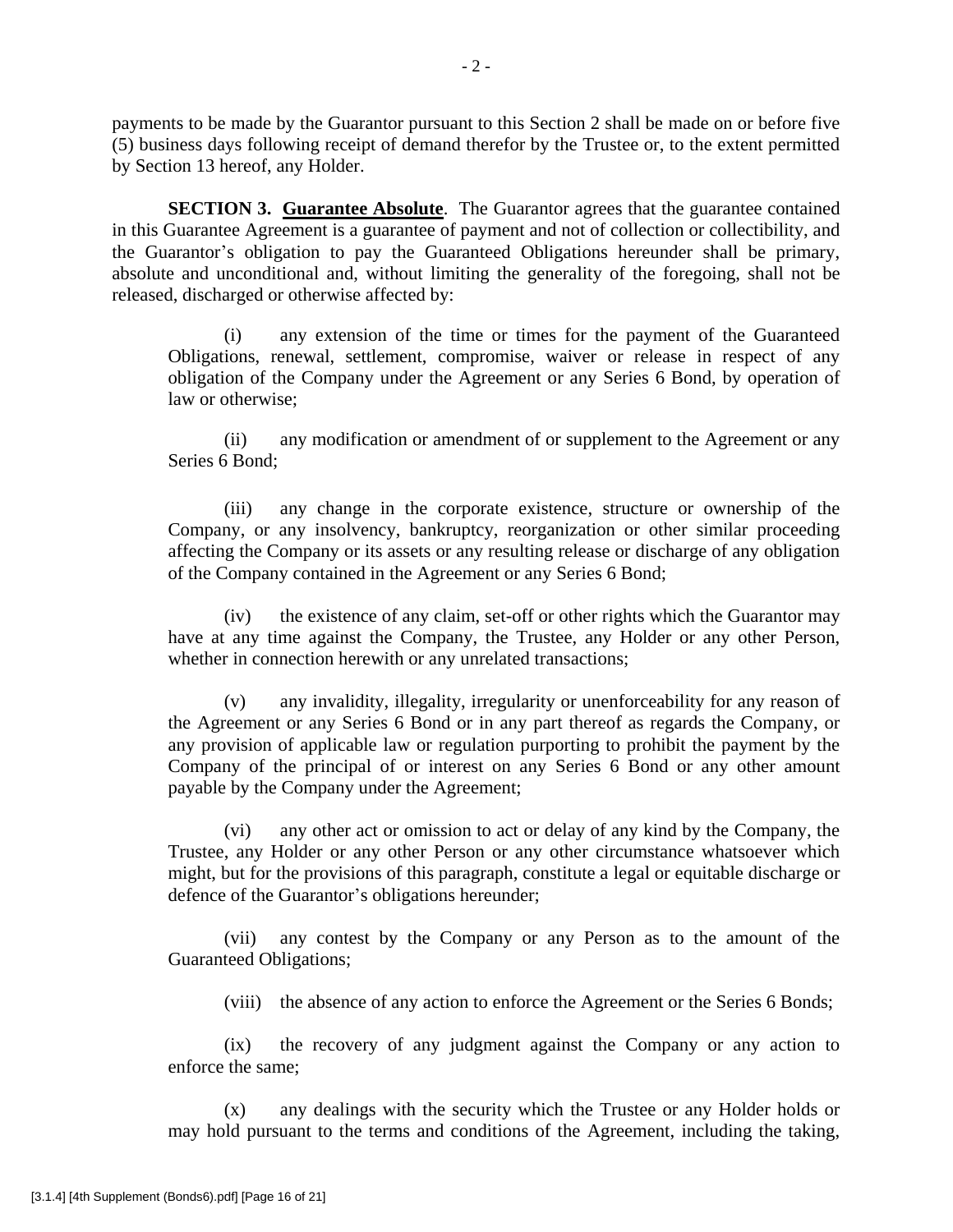giving up or exchange of securities, the variation or realization thereof and the granting of releases and discharges, including, without limitation, the release of any of the Homco 61 Property pursuant to Section 15 of the Fourth Supplement; or

(xi) any invalidity, non-perfection or unenforceability of any security held by the Trustee or any Holder in support of the Guaranteed Obligations, or any irregularity or defect in the manner or procedure by which the Trustee or any Holder realizes on such security.

**SECTION 4. Representations and Warranties**. The Guarantor hereby represents and warrants as of the date hereof that:

**Authorization; No Contravention**. The execution, delivery and performance by the Guarantor of this Guarantee Agreement (i) are within its powers, have been duly authorized by all necessary corporate action, require no action by or in respect of, or filing with, any governmental body, agency or official, and do not contravene its constituent documents, and (ii) do not contravene, or constitute a default under, any provision of applicable law or regulation, as amended from time to time, or of any judgment, injunction, order, decree, agreement or other instrument binding upon the Guarantor or result in or require the creation or imposition of any lien on any asset of the Guarantor other than any contravention, default or lien which would not have a material adverse effect on the ability of the Guarantor to perform its obligations under this Guarantee Agreement.

**Binding Effect**. This Guarantee Agreement constitutes a legal, valid and binding obligation of the Guarantor, enforceable against the Guarantor in accordance with its terms, except as such enforceability may be limited by the effect of any bankruptcy, insolvency, reorganization, moratorium or other similar laws affecting the enforcement of creditors' rights generally or by general principles of equity (regardless of whether such enforceability is considered in a proceeding at law or in equity).

Litigation. There is no action, suit or proceeding pending against the Guarantor or, to the knowledge of the Guarantor, threatened against the Guarantor before any court or arbitrator or any governmental body, agency or official in which there is a reasonable possibility of an adverse decision (i) which would have a material adverse effect on the ability of the Guarantor to perform its obligations under this Guarantee Agreement, or (ii) which in any manner draws into question the enforceability or validity of this Guarantee Agreement.

**SECTION 5. Manner of Payment**. All payments to be made by the Guarantor hereunder shall be made to the Trustee for application in accordance with Section 13.10 of the Principal Indenture.

**SECTION 6. Enforcement of Guarantee**. The Guarantor agrees that the Trustee or any Holder (but subject always to the provisions of Section 13 hereof) need not seek or exhaust its recourse against the Company or any other Person or realize on any security it may hold in respect of the Guaranteed Obligations before being entitled to payment under this Guarantee Agreement.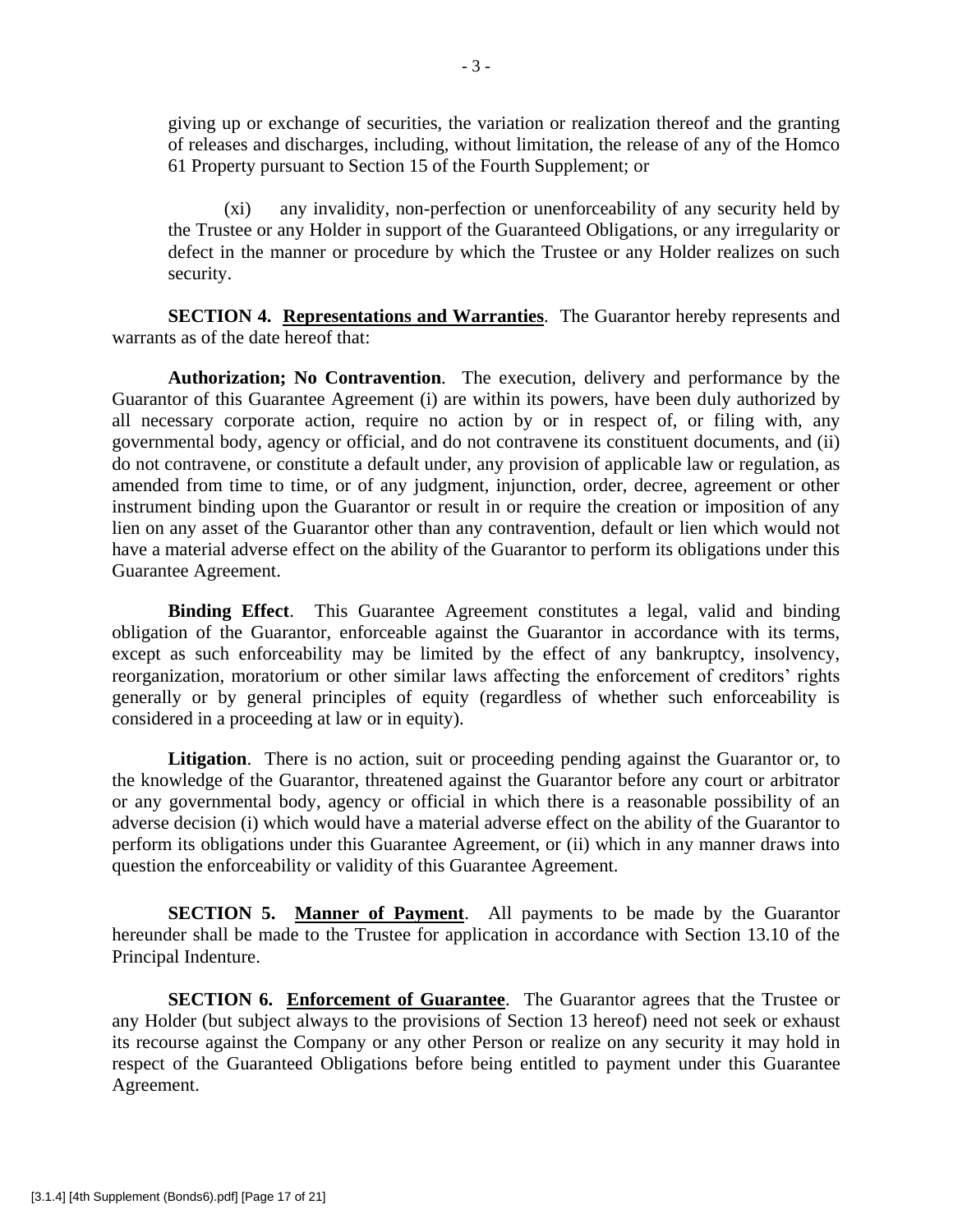**SECTION 7. Waiver**. The Guarantor hereby irrevocably waives promptness, diligence, acceptance hereof, presentment, demand, protest and any and all other notice not provided for herein and any requirement that at any time the Trustee, any Holder (but subject always to the provisions of Section 12 hereof) or any other Person exhaust any right or take any action against the Company or any other Person and any other circumstance whatsoever that might otherwise constitute a legal or equitable discharge, release or defense of the Guarantor or that might otherwise limit recourse against the Guarantor.

**SECTION 8. Waiver of Subrogation.** Until payment in full of the Guaranteed Obligations, the Guarantor irrevocably waives any and all rights to which it may be entitled, by operation of law or otherwise, upon making any payment hereunder to be subrogated to the rights of the payee against the Company with respect to such payment or otherwise to be reimbursed, indemnified or exonerated by the Company in respect thereof.

**SECTION 9. Notices**. All notices and other communications provided for or permitted hereunder shall be made as follows:

If to the Guarantor: Homco Realty Fund (61) Limited Partnership

c/o Suite 200, 11 Akerley Boulevard Dartmouth, Nova Scotia, Canada B3B 1V1 Attention: Fax No.: (902) 469-6776

If to the Company, the Trustee or any Holder, as specified in Article 17 of the Principal Indenture.

**SECTION 10.** No Waiver; Remedies. No failure on the part of the Trustee or any Holder (but subject always to the provisions of Section 13 hereof) to exercise, and no delay in exercising, any right hereunder shall operate as a waiver thereof, nor shall any single or partial exercise of any right hereunder preclude any other or further exercise thereof or the exercise of any other right. The remedies herein provided are cumulative and not exclusive of any remedies provided by law.

**SECTION 11. Continuing Guarantee; Reinstatement in Certain Circumstances**. The guarantee contained in this Guarantee Agreement is a continuing guarantee and the Guarantor's obligations hereunder shall (i) remain in full force and effect until the indefeasible payment in full of the Guaranteed Obligations, (ii) be binding upon the Guarantor and its successors and assigns, and (iii) enure to the benefit of and be enforceable by the Trustee and, subject always to the provisions of Section 13 hereof, any Holder and their respective successors and permitted assigns; provided, however, that this Guarantee Agreement shall not be construed to create any right in any Person other than the Trustee and, subject always to the provisions of Section 13 hereof, any Holder and their respective successors and permitted assigns or to be a contract in whole or in part for the benefit of any Person other than the Trustee and, subject to the provisions of Section 13 hereof, the Holders and their respective successors and permitted assigns. If at any time any payment of any of the Guaranteed Obligations is rescinded or must otherwise be restored or returned upon the insolvency, bankruptcy or reorganization of the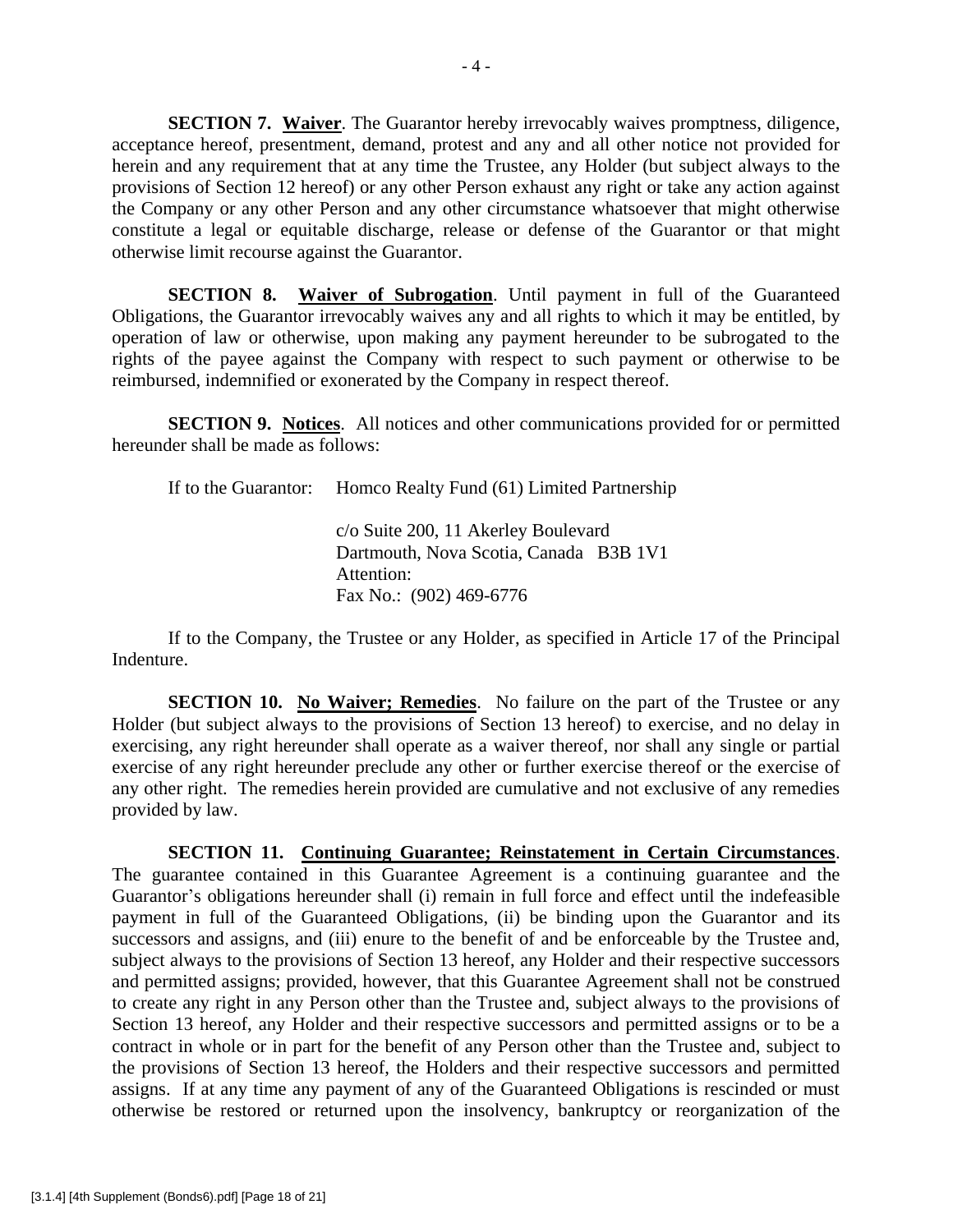Company or otherwise, the obligations of the Guarantor hereunder with respect to such payment shall be reinstated as though such payment had been due but not made at such time.

**SECTION 12. Stay of Acceleration.** If acceleration of the time for payment of any Guaranteed Obligation is stayed upon the insolvency, bankruptcy or reorganization of the Company, all such amounts otherwise subject to acceleration under the terms of the Agreement shall nonetheless be payable by the Guarantor hereunder to the Trustee or, to the extent permitted by Section 13 hereof, the Holders forthwith on demand.

**SECTION 13. Holders May Not Enforce.** No Holder shall have the right to institute any suit, action or proceeding against the Guarantor for any default hereunder except in the manner and subject to the conditions, *mutatis mutandis*, set forth in Section 13.5 of the Principal Indenture, it being understood and intended that no one or more of the Holders shall have any right in any manner whatsoever to enforce any right hereunder or pursuant hereto by any action except as aforesaid and that all powers and trusts hereunder shall be exercised and all proceedings at law or in equity shall be instituted, had and maintained by the Trustee, except as aforesaid.

**SECTION 14. Expenses**. The Guarantor shall pay, or reimburse, the Trustee and the Holders for all costs and expenses including, without limitation, reasonable attorneys' fees and disbursements reasonably incurred by it in connection with the enforcement of this Guarantee Agreement; provided, however, that the Guarantor shall only be required to pay, or reimburse, for the reasonable attorneys' fees and disbursements for one counsel for the Trustee and the Holders.

**SECTION 15. No Withholding.** Any and all payments made by the Guarantor pursuant to the provisions of this Guarantee Agreement shall be made without withholding or deduction for, or on account of, any current or future taxes imposed by or on behalf of Canada or any political subdivision thereof unless such taxes are required by law or by the administration thereof to be withheld or deducted, in which case the Guarantor shall pay such amounts ("Additional Amounts") as may be necessary, so that the net amount received by the Holder (including Additional Amounts) after such withholding or deduction will not be less than the amount the Holder would have received if such taxes had not been withheld or deducted, provided, however, that no such Additional Amounts will be payable in respect of, among others, the following:

(a) any tax, assessment or other governmental charge which would not have been so imposed but for (i) the existence of any present or former connection between such Holder (or between a fiduciary, settlor or beneficiary of, or a person holding power over, such Holder, if such Holder is an estate or trust or a member or shareholder of such Holder, if such Holder is a partnership or corporation) and Canada, including, without limitation, such Holder (or such fiduciary, settlor, beneficiary or person holding a power over such Holder) being or having been a citizen or resident or treated as a resident thereof or being or having been engaged in a trade or business or present therein or having had a permanent establishment therein, or (ii) such Holder's current or former status as a personal holding company, a foreign personal holding company, a controlled foreign corporation that is related to the Guarantor through stock ownership, a foreign tax-exempt organization for Canadian tax purposes or as a corporation which accumulates earnings to avoid Canadian income tax;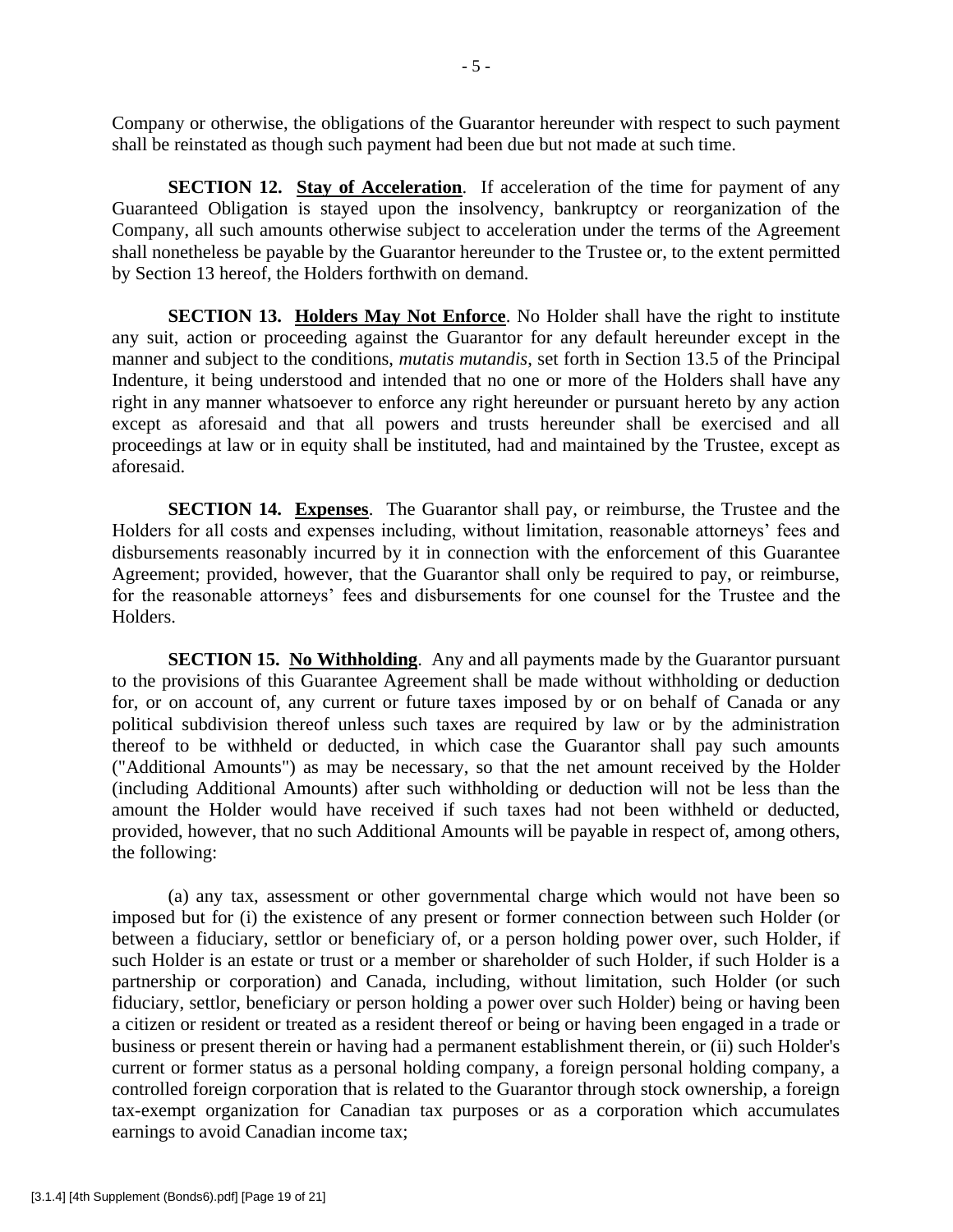(b) any tax, assessment or other governmental charge which would not have been so imposed but for the presentation by the Holder of any Series 6 Bond for payment on a date more than 60 days after the date on which such payment became due and payable or the date on which payment thereof is duly provided for, whichever occurs later;

(c) any estate, inheritance, gift, sales, transfer, personal property or any similar tax, assessment or other governmental charge;

(d) any tax, assessment or other governmental charge which is payable otherwise than by deduction or withholding from payments of, or payments under the Guarantee in respect of, principal, interest or any Additional Amount on any Series 6 Bond;

(e) any tax, assessment or other governmental charge imposed on interest received by any person holding, actually or constructively, 10% or more of the total combined voting power of all classes of stock of the Guarantor entitled to vote;

(f) any tax, assessment or other governmental charge imposed on a Holder that is a nonresident of Canada for the purposes of the *Income Tax Act* (Canada); or

(g) any tax, assessment or governmental charge imposed by reason of the failure of the Holder or beneficial owner of the Series 6 Bond to deliver, upon reasonable demand by the Guarantor, any form or document that may be required or reasonably requested in order to allow the Guarantor to make a payment to the Holder without any deduction or withholding for or on account of any tax.

The provisions of this Section 15 shall survive the termination of this Guarantee Agreement.

**SECTION 16. Judgment Currency.** If for the purposes of obtaining judgment in any court it is necessary to convert all or any part of the Guaranteed Obligations or any other amount due to the Trustee or any Holder in respect of the Guarantor's obligations under this Guarantee Agreement in any currency (the "Original Currency") into Euros (the "Other Currency"), the Guarantor, to the fullest extent that it may effectively do so, agrees that the rate of exchange used shall be that at which, in accordance with normal banking procedures, the Trustee or any Holder, as the case may be, could purchase the Original Currency with the Other Currency on the Business Day preceding that on which final judgment is paid or satisfied.

The obligations of the Guarantor in respect of any sum due in the Original Currency from it to the Trustee or any Holder shall, notwithstanding any judgment in any Other Currency, be discharged only to the extent that on the Business Day following receipt by the Trustee or any Holder of any sum adjudged to be so due in such Other Currency the Trustee or any Holder may, in accordance with its normal banking procedures, purchase the Original Currency with such Other Currency. If the amount of the Original Currency so purchased is less than the sum originally due to the Trustee or any Holder in the Original Currency, the Guarantor agrees, as a separate obligation and notwithstanding any such judgment, to indemnify the Trustee or any Holder against such loss, and if the amount of the Original Currency so purchased exceeds the sum originally due to the Trustee or any Holder in the Original Currency, the Trustee or any Holder, as the case may be, agrees to remit such excess to the Guarantor.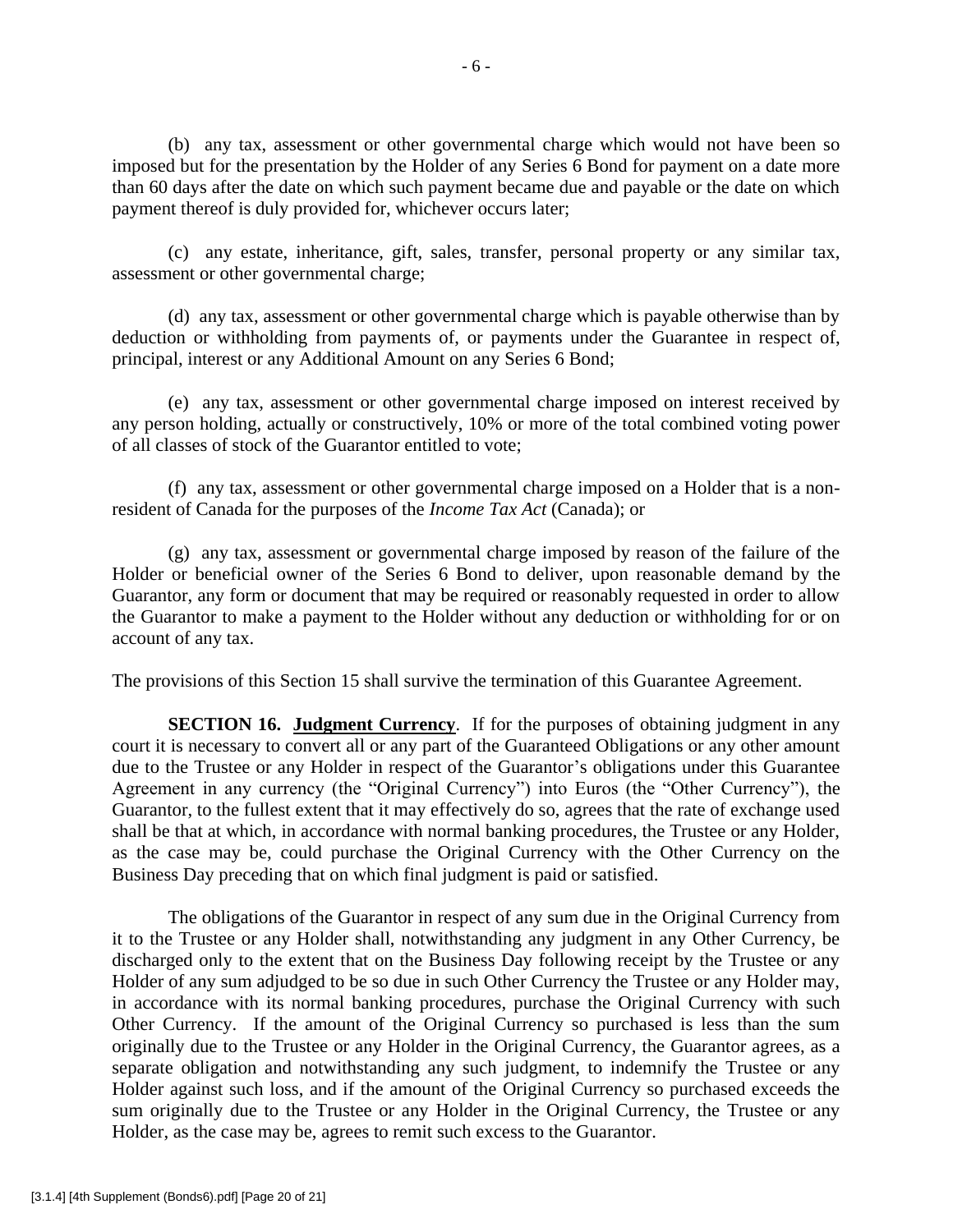**SECTION 17. Governing Law.** This Guarantee Agreement shall be governed by, and construed in accordance with, the laws of the Province of Nova Scotia and the federal laws of Canada applicable therein, without regard to the choice-of-law principles of Nova Scotia that would require the application of the laws of a jurisdiction other than Nova Scotia.

**SECTION 18. Severability.** Any provision of this Guarantee Agreement which is illegal, invalid, prohibited or unenforceable in any jurisdiction shall, as to such jurisdiction, be ineffective to the extent of such illegality, invalidity, prohibition or unenforceability without invalidating the remaining provisions hereof and any such illegality, invalidity, prohibition or unenforceability in any jurisdiction shall not invalidate or render unenforceable such provision in any other jurisdiction.

**SECTION 19. Entire Agreement**. This Guarantee Agreement embodies the entire agreement of the Guarantor with respect to the subject matter hereof and supersedes any prior written or oral agreements and understandings relating to the subject matter hereof and thereof.

IN WITNESS WHEREOF, the Guarantor has caused this Guarantee Agreement to be duly executed and delivered by its officers thereunto duly authorized as of the date first above written.

# **HOMCO REALTY FUND (61) LIMITED PARTNERSHIP, BY ITS GENERAL PARTNER, HOMBURG L.P. MANAGEMENT INC.**

By: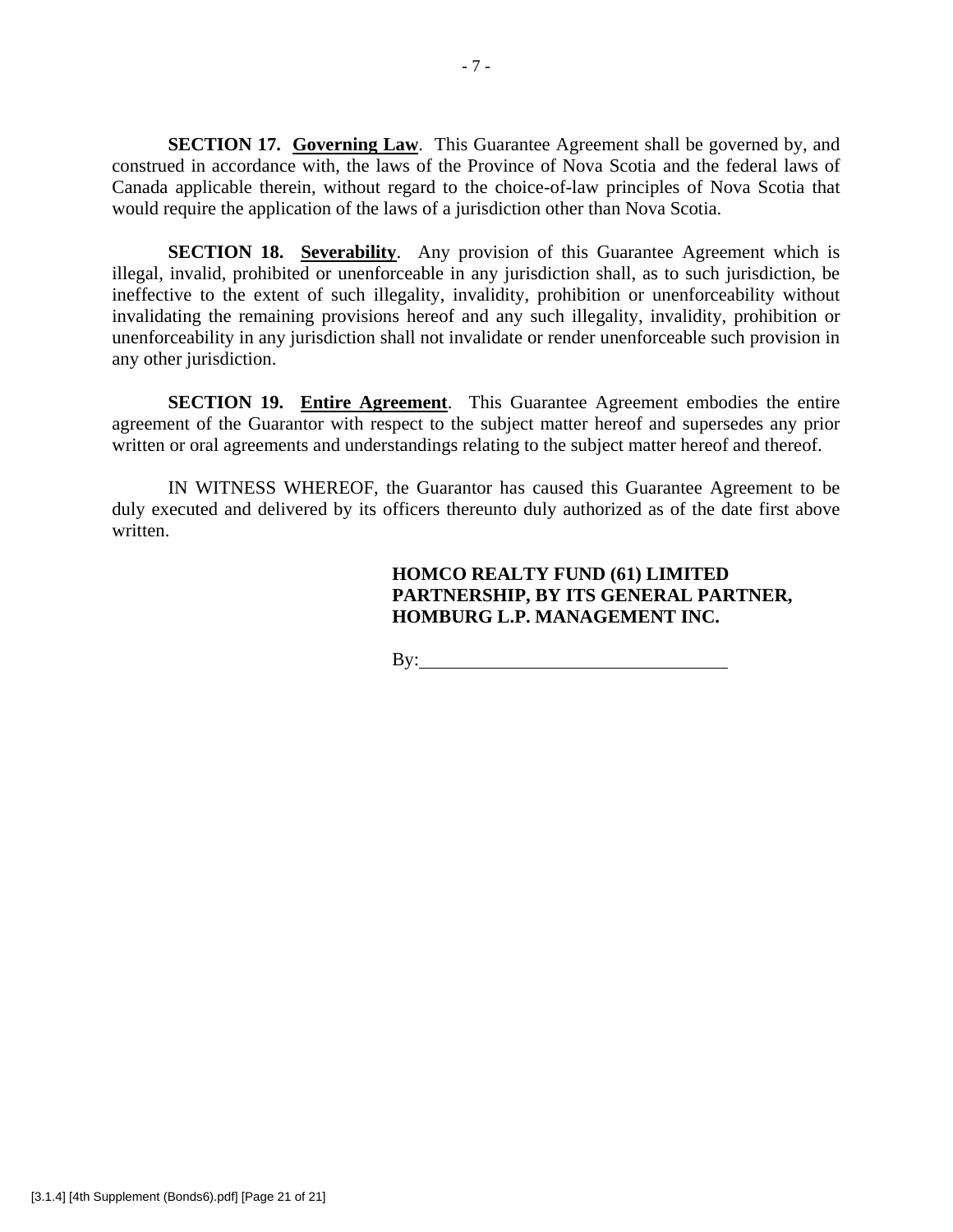**THIS FIFTH SUPPLEMENTAL INDENTURE** made as of the 1<sup>st</sup> day of July, 2005,

BETWEEN:

#### **HOMBURG SHARECO INC.**,

a company incorporated under the laws of the Province of Nova Scotia (hereinafter called the "Corporation")

- and -

## **STICHTING HOMBURG MORTGAGE BOND**,

a foundation incorporated under the laws of The Netherlands (hereinafter called the "Trustee")

**WHEREAS** in and by an indenture (hereinafter called the "Principal Indenture") made as of the  $15<sup>th</sup>$  day of December, 2002 between the Corporation and the Trustee, provision was made for the issuance of bonds of the Corporation (hereinafter sometimes called "Bonds") to an unlimited principal amount;

**AND WHEREAS** pursuant to the provisions of the Principal Indenture, the Corporation issued Bonds to the aggregate principal amount of \$20,000,000 in lawful money of Canada or the equivalent thereof in Euros designated as Homburg Mortgage Bond 1 Bonds (hereinafter called the "Series 1 Bonds"), of which Series 1 Bonds in the aggregate principal amount of \$20,000,000 in lawful money of Canada or the equivalent thereof in Euros are now outstanding;

**AND WHEREAS** pursuant to the provisions of a Supplemental Indenture dated as of April 25, 2003 (hereinafter called the "First Supplement"), the Corporation issued Bonds to the aggregate principal amount of €30,000,000 designated as Homburg Mortgage Bond 2 Bonds (hereinafter called the "Series 2 Bonds"), of which Series 2 Bonds in the aggregate principal amount of  $\text{\textsterling}0,000,000$  are now outstanding;

**AND WHEREAS** pursuant to the provisions of a Supplemental Indenture dated as of November 30, 2004 (hereinafter called the "Second Supplement"), the Corporation issued Bonds to the aggregate principal amount of  $\epsilon 20,010,000$  designated as Homburg Mortgage Bond 4 Bonds (hereinafter called the "Series 4 Bonds"), of which Series 4 Bonds in the aggregate principal amount of  $\epsilon 20,010,000$  are now outstanding;

**AND WHEREAS** pursuant to the provisions of a Supplemental Indenture dated as of December 31, 2004 (hereinafter called the "Third Supplement"), the Corporation issued Bonds to the aggregate principal amount of  $\epsilon$ 20,010,000 designated as Homburg Mortgage Bond 5 Bonds (hereinafter called the "Series 5 Bonds"), of which Series 5 Bonds in the aggregate principal amount of  $\epsilon 20,010,000$  are now outstanding;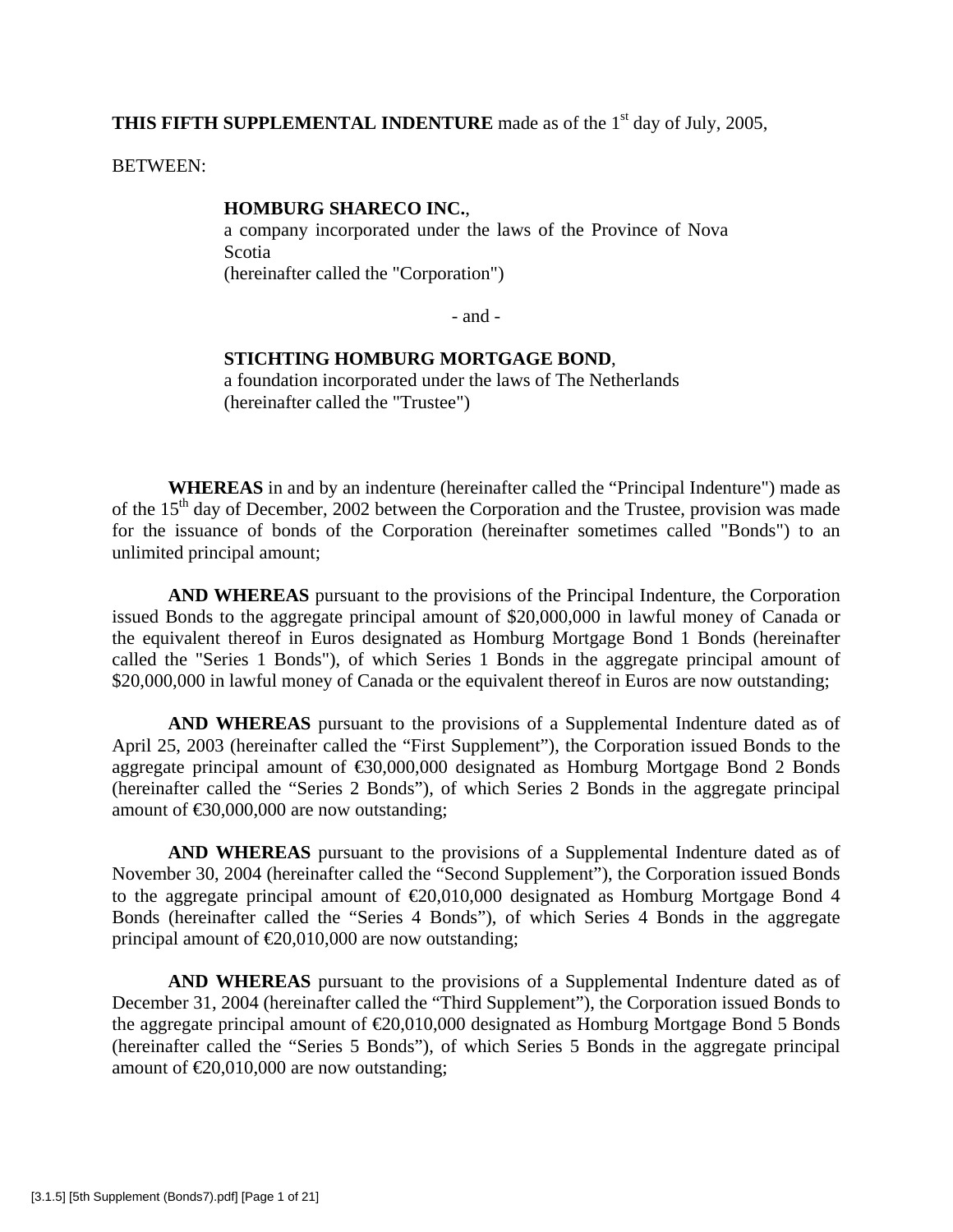**AND WHEREAS** pursuant to the provisions of a Supplemental Indenture dated as of July 1, 2005 (hereinafter called the "Fourth Supplement"), the Corporation issued Bonds to the aggregate principal amount of  $\bigoplus$ 1,230,000 designated as Homburg Mortgage Bond 6 Bonds (hereinafter called the "Series 6 Bonds"), of which Series 6 Bonds in the aggregate principal amount of  $\text{ } \infty 1,230,000$  are now outstanding;

**AND WHEREAS** the Corporation is desirous of issuing under the provisions of the Principal Indenture, as a different series, additional Bonds in the aggregate principal amount of  $€31,230,000;$ 

**AND WHEREAS** all necessary resolutions have been passed by the Corporation authorizing the issuance of and specifying the particulars and provisions to be expressed in such additional Bonds and authorizing this Fifth Supplemental Indenture;

**AND WHEREAS** the Principal Indenture as supplemented by the First Supplement, the Second Supplement, the Third Supplement, the Fourth Supplement and this Fifth Supplemental Indenture is hereafter sometimes called the "Trust Deed";

**AND WHEREAS** the foregoing recitals are made as representations and statements of fact by the Corporation and not by the Trustee;

**NOW THEREFORE THIS FIFTH SUPPLEMENTAL INDENTURE WITNESSES** and it is hereby agreed and declared as follows:

### SERIES 7 BONDS

1. The additional Bonds to be issued hereunder shall consist of  $\epsilon$ 31,230,000 principal amount of Bonds designated as Homburg Mortgage Bond 7 Bonds (hereinafter called the "Series 7 Bonds"); shall be dated as of the  $1<sup>st</sup>$  day of July, 2005; shall mature on the  $30<sup>th</sup>$  day of June, 2012; shall bear interest at the rate of 7.25% per annum from the  $1<sup>st</sup>$  day of July, 2005, payable half-yearly on the  $30<sup>th</sup>$  day of June and the  $31<sup>st</sup>$  day of December in each year after as well as before maturity and after as well as before default, with interest on overdue interest at the said rate. The principal of the Series 7 Bonds, interest thereon and premium (if any) shall be payable in Euros at ABN AMRO Bank at its Amersfoort, The Netherlands branch. The Series 7 Bonds shall be issued as fully registered Bonds in denominations of  $\epsilon$  5,000. Series 7 Bonds of any of the denominations and forms herein authorized may be exchanged for other Bonds of the same series as provided in Section 2.12 of the Principal Indenture.

 The Series 7 Bonds and the certificate of the Trustee to be endorsed on the Series 7 Bonds shall be substantially in the form set forth in Appendix A hereto with such appropriate insertions, omissions, substitutions and variations as may be required or permitted under the terms of the Trust Deed.

REDEMPTION AND PURCHASE OF SERIES 7 BONDS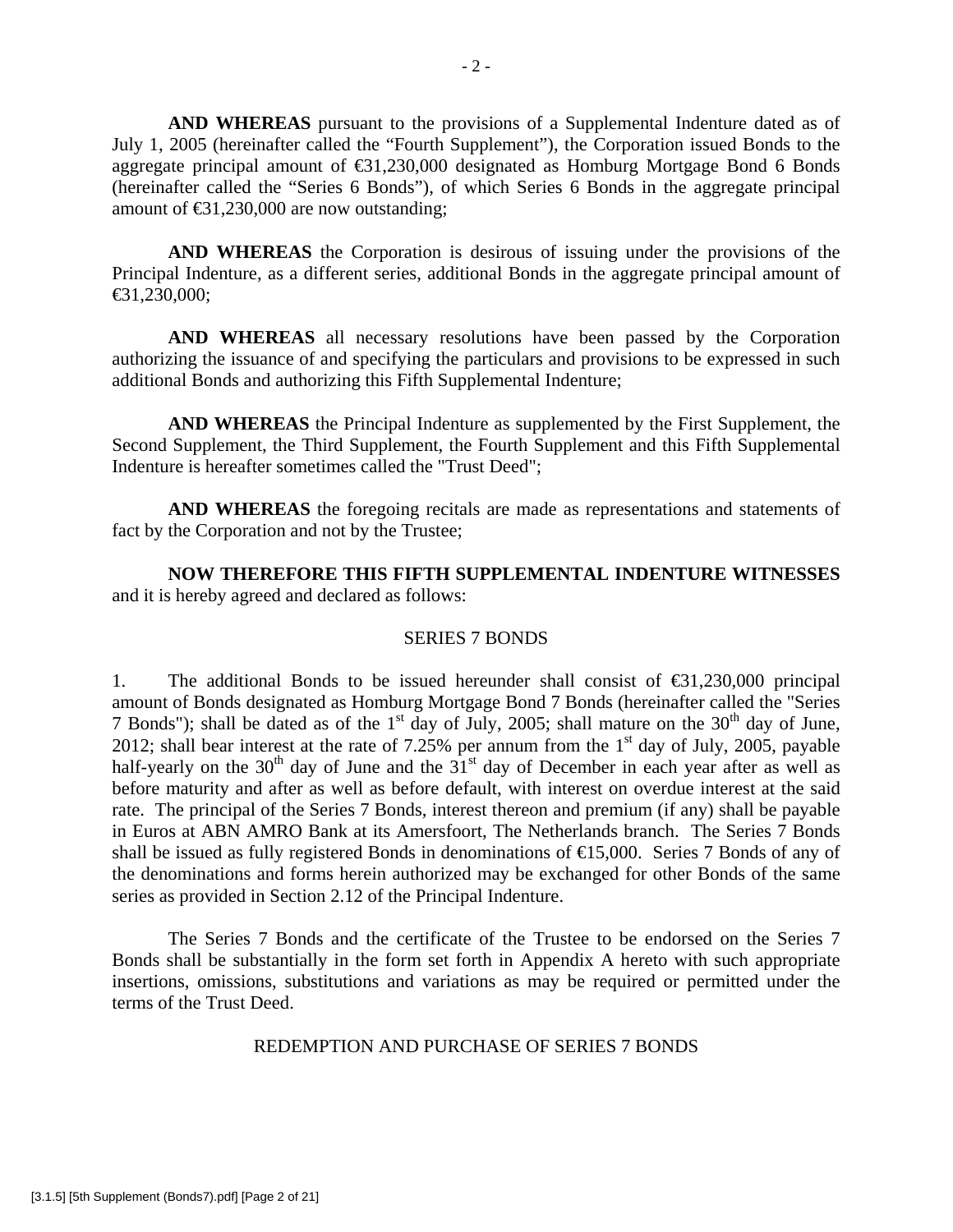2. The Corporation, while not in default under the Trust Deed and subject as hereinafter provided, shall have the right at its option at any time to redeem before maturity all of the outstanding Series 7 Bonds or from time to time to redeem before maturity any of the outstanding Series 7 Bonds (in the manner provided and in accordance with and subject to the provisions of Section 4.1 and Sections 4.6 to 4.12 inclusive of the Principal Indenture and the provisions hereinafter set forth, provided that if the provisions of this Fifth Supplemental Indenture and the Principal Indenture conflict with respect to the redemption of Series 7 Bonds, the provisions of this Fifth Supplemental Indenture shall prevail) at 100% of the principal amount thereof, together in all cases with interest on such principal amount of Series 7 Bonds to be redeemed accrued to the date specified for redemption (the price, including accrued interest, at which Series 7 Bonds may be redeemed at any given time pursuant to this Section 2 being hereinafter called the "redemption price"); provided always that the Corporation shall not, and the Corporation hereby covenants with the Trustee that it will not, call Series 7 Bonds for redemption in whole or in part on or before the  $2<sup>nd</sup>$  day of July, 2010.

3. The Corporation may redeem all or any of the outstanding Series 7 Bonds as follows:

(a) the Corporation shall send a notice (the "Redemption Notice") to all Series 7 Bond bondholders (the "Series 7 Bondholders") by letter or circular sent postage prepaid, addressed to each bondholder at the last address appearing upon one of the registers hereinbefore mentioned, and mailed not less than 45 and not more than 70 days prior to the date specified for redemption (the "Redemption Date"), provided always that the accidental omission to mail any such letter or circular to or the non-receipt of any such letter or circular by any such holder or holders shall not invalidate or otherwise prejudicially affect the redemption of such Series 7 Bonds;

(b) the Redemption Notice shall:

- (i) state the amount of Series 7 Bonds which the Corporation shall redeem on the Redemption Date (the "Redemption Amount");
- (ii) state that each Series 7 Bondholder must elect to either retain his Series 7 Bond or to have his Series 7 Bond redeemed by the Corporation by returning an Election Form (as hereinafter defined) not less than 30 days prior to the Redemption Date;
- (iii) provide an election form on which the Series 7 Bondholder may elect to either "retain Series 7 Bond" or "have Series 7 Bond redeemed by Corporation" (the "Election Form"); and
- (iv) include a postage prepaid envelope addressed to the Corporation;

(c) if the Corporation receives Election Forms indicating Series 7 Bondholders who have elected to have their Series 7 Bonds redeemed by the Corporation which total an amount of Series 7 Bonds which is:

(i) equal to or in excess of the Redemption Amount, the Corporation shall redeem the Series 7 Bonds of those bondholders who elected to have the Corporation redeem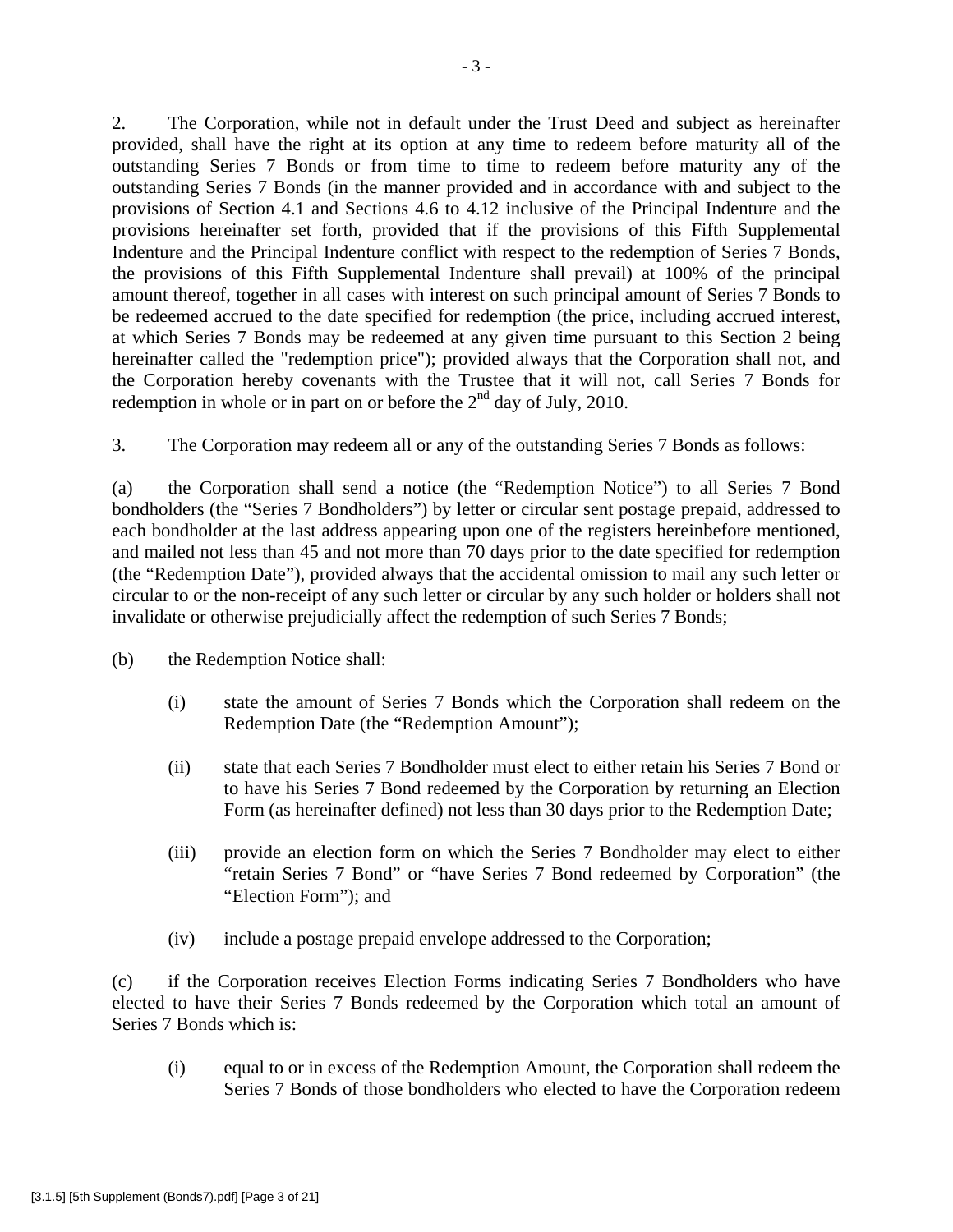their Series 7 Bonds on a pro rata basis in an amount equal to the Redemption Amount; or

(ii) less than the Redemption Amount, the Corporation shall (A) redeem all of the Series 7 Bonds of those bondholders who elected to have the Corporation redeem their Series 7 Bonds in their Election Notices; and (B) redeem the Series 7 Bonds of those bondholders who have not elected to have the Corporation redeem their Series 7 Bonds in an amount equal to the balance of the Redemption Amount on a pro rata basis, such that the total amount redeemed is equal to the Redemption Amount;

provided that the Corporation shall determine the course of action it shall take under this Section 3(c) not more than 20 days and not less than 12 days prior to the Redemption Date, and further provided that if the Election Form of a Series 7 Bondholder has not been received by the date which is not less than 30 days prior to the Redemption Date, such bondholder shall be deemed to have elected not to have the Corporation redeem its Series 7 Bonds.

4. Where Series 7 Bonds are to be redeemed on a pro rata basis, the Series 7 Bonds so to be redeemed shall be selected by the Trustee on a pro rata basis to the nearest multiple of  $\epsilon 1,000$  in accordance with the principal amount of Series 7 Bonds registered in the name of each holder.

5. At any time when the Corporation is not in default under the Trust Deed and would be entitled to redeem Series 7 Bonds under the foregoing provisions of this Fifth Supplemental Indenture, the Corporation may purchase Series 7 Bonds in the market or by private contract, provided that the prices at which such Series 7 Bonds may be purchased shall not exceed the redemption price (including accrued interest) at which such Series 7 Bonds could, at the time of purchase, be redeemed by the Corporation, plus costs of purchase.

6. Series 7 Bonds so redeemed or purchased as aforesaid shall be forthwith delivered to the Trustee for cancellation and shall be cancelled and destroyed and no Bonds shall be issued in substitution therefor except as permitted by Section 4.4 of the Principal Indenture. If required by the Corporation, the Trustee shall from time to time furnish to it a destruction certificate setting out the numbers and denominations of the Series 7 Bonds so destroyed.

# MORTGAGE AND CHARGE

# SPECIFIC CHARGE

7. In consideration of the premises and of  $\epsilon 1.00$  paid by the Trustee (the receipt and sufficiency of which is hereby acknowledged) and to secure the due payment of all principal moneys, interest and premium, if any, on the Series 7 Bonds from time to time issued and certified hereunder and all of the other moneys for the time being and from time to time owing on the Series 7 Bonds, the Corporation hereby assigns and transfers the assets outlined in Appendix B attached hereto (the "Homburg Mortgage Bond 7 Collateral") to the Trustee to be held by the Trustee on behalf of the holders of the Series 7 Bonds in accordance with the terms hereof. The Corporation hereby covenants that it will not create, issue, incur, assume or allow to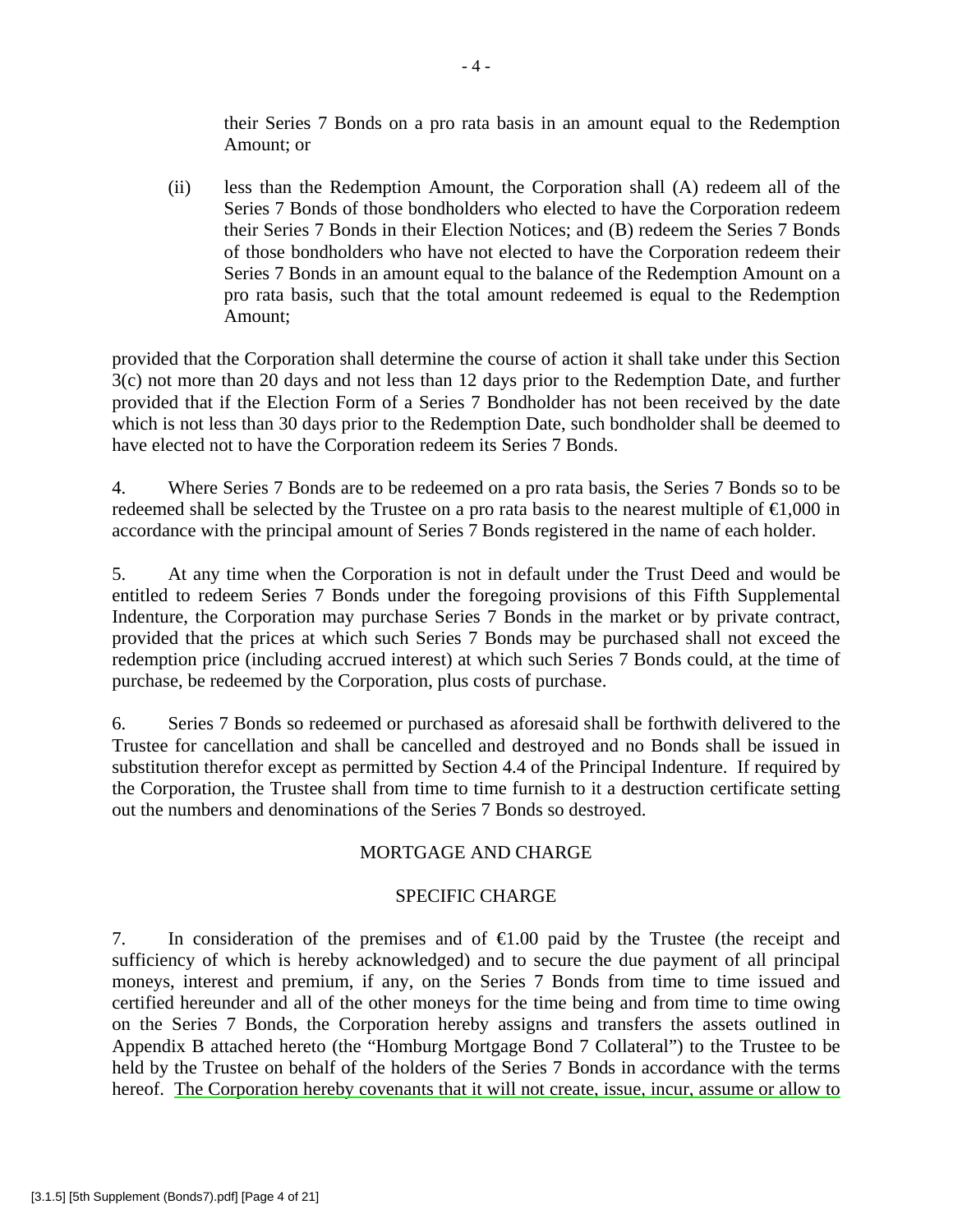exist any mortgage, hypothec, charge, pledge, lien, security interest or other encumbrance upon the Homburg Mortgage Bond 7 Collateral or any part thereof ranking or purporting to rank in priority to or pari passu with the assignment and transfer hereby created.

The Trustee shall be the joint and several creditor ("hoofdelijk schuldeiser") together with each Series 7 Bondholder of each obligation of the Corporation towards any such Series 7 Bondholder hereunder and accordingly, the Trustee will have its own independent right to demand performance by the Corporation of such obligation and the Trustee will hold the Homburg Mortgage Bond 7 Collateral to secure its rights as joint and several creditor of such obligations. However, any discharge of the Corporation for any such obligation to the Trustee or a Series 7 Bondholder shall to the same extent discharge the Corporation vis-à-vis the other party, and a Series 7 Bondholder and the Trustee shall not by virtue of this clause be entitled to pursue the Corporation for the same obligation.

Without limiting or affecting the Trustee's rights against the Corporation (whether under this clause or under any other provision of this Fifth Supplemental Indenture), the Trustee agrees with each Series 7 Bondholder that, subject to what is set out in the next sentence, any amounts that the Trustee receives in the exercise of its rights as a joint and several creditor of the Series 7 Bondholders will be received by it for the benefit of, and with the purpose of passing it on to, the Series 7 Bondholders. However, for the avoidance of doubt, nothing in the previous sentence shall in any way limit the Trustee's right to act in order to protect or preserve rights hereunder, as contemplated by the provisions of this Fifth Supplemental Indenture (or to perform any act reasonably incidental to any of the foregoing).

### HABENDUM

8. To have and to hold the Homburg Mortgage Bond 7 Collateral and all the rights hereby conferred unto the Trustee, its successors and assigns, forever, but in trust, nevertheless, for the uses and purposes and with the powers and authorities and subject to the terms and conditions mentioned and set forth in this Fifth Supplemental Indenture.

### LIMITED RECOURSE

9. Neither the Trustee nor the holders of the Series 7 Bonds shall have any claim whatsoever against any of the assets of the Corporation other than the Homburg Mortgage Bond 7 Collateral and the recourse of the Trustee and the holders of the Series 7 Bonds against the Corporation in respect of the payment of all principal, premium, if any, interest and any other amounts owing under the Series 7 Bonds shall be limited to the amount, if any, recoverable in respect of the Homburg Mortgage Bond 7 Collateral.

### BONDS SEPARATELY SECURED

10. All of the Series 7 Bonds shall be equally and rateably entitled to the benefits of the Homburg Mortgage Bond 7 Collateral.

SECURITY EFFECTIVE NOTWITHSTANDING DATE OF ADVANCE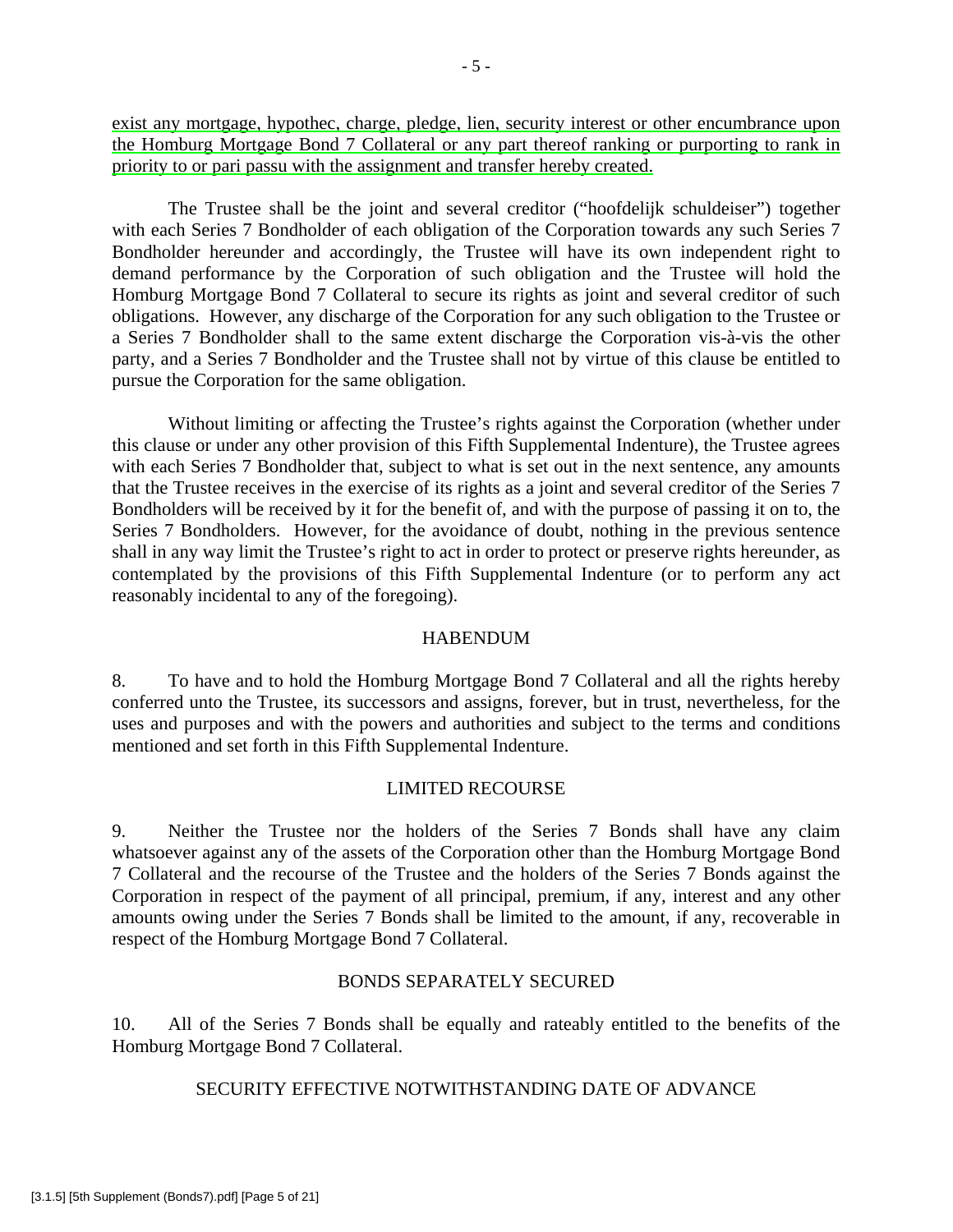11. The mortgages and charges hereby created or provided to be created shall be and shall be deemed to be effective and shall take effect whether the moneys hereby secured or any part thereof be advanced before or after or at the same time as the issue of any of the Bonds intended to be secured thereby or before or after or upon the date of the execution of this Fifth Supplemental Indenture.

### TITLE AND REGISTRATION

### 12. The Corporation hereby covenants with the Trustee:

 (a) that it will forthwith and from time to time do, execute, acknowledge and deliver all acts, deeds, trust deeds of hypothec, mortgage and pledge, documents, instruments, assurances and things which, in the opinion of Counsel or of the Trustee, are necessary or advisable to assign the Homburg Mortgage Bond 7 Collateral to the Trustee and to enable the Trustee to register the charges herein in all public offices of registration to preserve, protect and perfect the security herein and its priority; and

 (b) that, after the security hereby created shall have become enforceable and the Trustee shall have determined or become bound to enforce the same, it will from time to time execute and do all such assurances and things as the Trustee may reasonably require for facilitating the realization of the Homburg Mortgage Bond 7 Collateral and for exercising all the powers, authorities and discretions hereby conferred upon the Trustee and for confirming to any purchaser of any of the Homburg Mortgage Bond 7 Collateral, whether sold by the Trustee hereunder or by judicial proceedings, the title to the property so sold, and that it will execute all notices and directions as the Trustee may consider expedient.

### PARTIAL DEFEASANCE

13. Upon payment to the holders of the Series 7 Bonds of the principal thereof, premium, if any, and interest thereon (including interest on amounts in default), the Homburg Mortgage Bond 7 Collateral shall revert to and revest in the Corporation and the Trustee shall execute such documents and instruments as the Corporation may reasonably require in order to evidence such partial release.

#### GUARANTEE BY HOMBURG INVEST INC.

14. The obligations of the Corporation under the Bonds are guaranteed pursuant to a guarantee substantially in the form set out in Appendix D of the Principal Indenture (the "Guarantee Agreement") executed by the Guarantor. If an Event of Default pursuant to Section 13.1 of the Principal Indenture shall have occurred and is continuing, the Trustee shall forthwith, and in any event not less than two (2) Business Days following such Event of Default, provide notice to the Guarantor of such Event of Default and shall demand payment from the Guarantor in respect of any such Event of Default.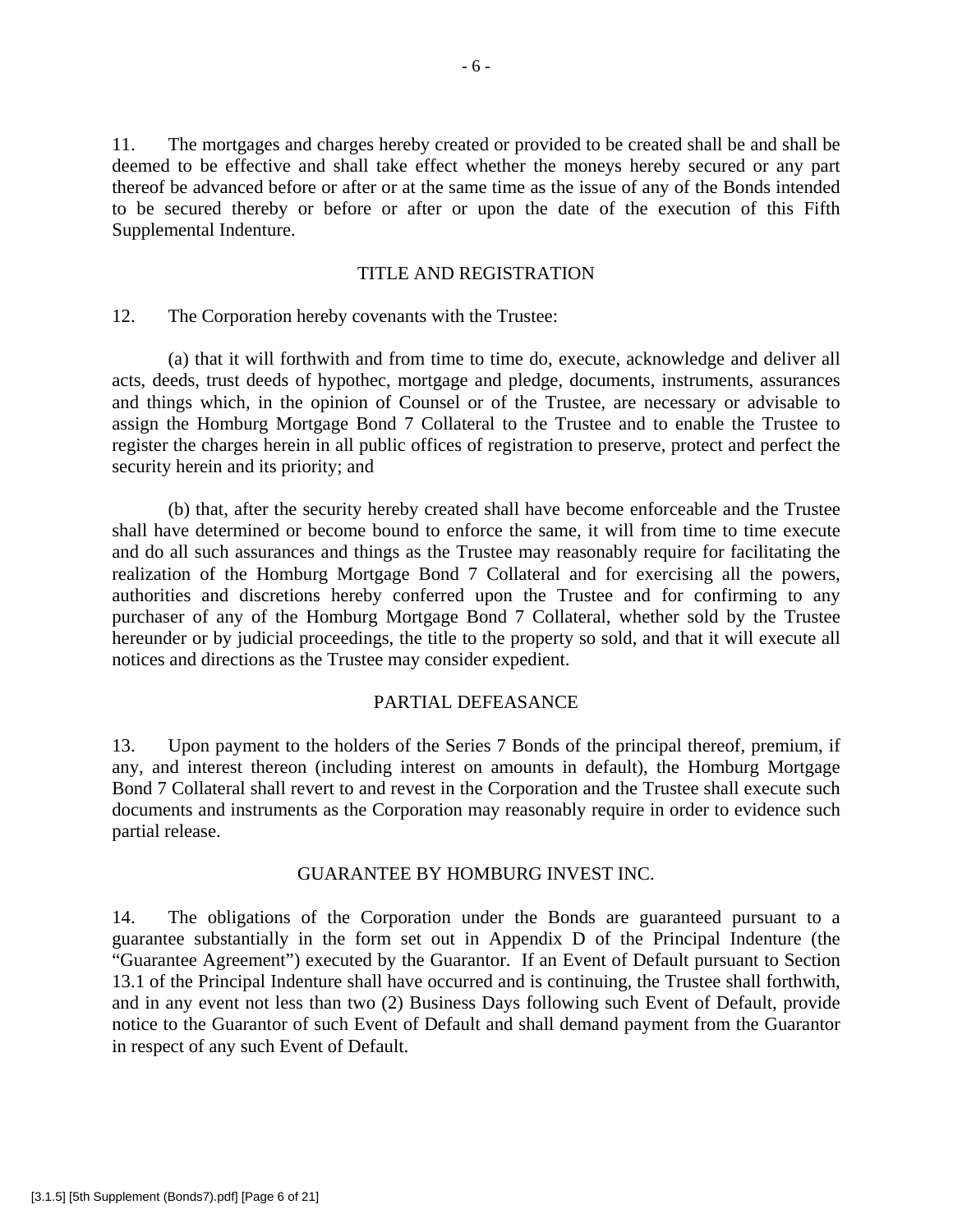#### GUARANTEE BY LIMITED PARTNERSHIP

15 The obligations of the Corporation under the Series 7 Bonds are guaranteed pursuant to a guarantee (the "LP Guarantee") substantially in the form set out in Appendix C of this Fifth Supplemental Indenture executed by Homco Realty Fund (62) Limited Partnership and Homco Realty Fund (67) Limited Partnership (hereinafter collectively called the "Limited Partnerships"). If an Event of Default pursuant to Section 13.1 of the Principal Indenture in relation to the Series 7 Bonds shall have occurred and is continuing, the Trustee shall forthwith, and in any event not less than two (2) Business Days following such Event of Default, provide notice to the Limited Partnerships of such Event of Default and shall demand payment from the Limited Partnerships in respect of any such Event of Default.

As collateral security for their obligations under the LP Guarantee, the Limited Partnerships have agreed to grant a collateral mortgage (the "Collateral Mortgage") in the principal amount of that amount of Canadian Dollars which is equivalent to  $\epsilon$ 31,230,000 in favour of the Trustee mortgaging their interest in the lands and premises known as the "Costello/Centurion Towers" located in Calgary, Alberta, or such other property of similar value as may be purchased by the Limited Partnerships (the "Homco Property"). The Collateral Mortgage shall also contain a provision automatically postponing the priority of the charge contained in the Collateral Mortgage to all advances made by any holder of a first mortgage on the Homco Property up to a maximum principal amount of Canadian \$5,000,000.

The Trustee may from time to time in its absolute discretion, and without the requirement to obtain the consent of the holders of any of the Bonds (including, without limitation, the holders of the Series 7 Bonds), release and discharge any part of the Homco Property from the charge contained in the Collateral Mortgage to permit the sale of such property by the Limited Partnerships in the ordinary course of business, including to Homburg Invest Inc. ("HII") or to an entity controlled by HII, provided that:

- (A) if there is a prior ranking first mortgage on the Homco Property to an arm's length party, the proceeds of sale are disbursed
	- (i) to such first mortgage holder in an amount required for the first mortgage holder to grant a partial release of their interest in such property as negotiated between the first mortgage holder and the Trustee, and
	- (ii) after payment to the first mortgage holder as hereinbefore provided, the amount which is equal to the Series 7 Bondholder's debt divided by the first mortgage holder's debt multiplied by the payment to the first mortgage holder is disbursed to the trust account maintained by the Limited Partnerships for the benefit of the Series 7 Bondholders (the "Limited Partnership Trust Account") and the remaining proceeds of sale are disbursed to the Limited Partnerships, for use by the Limited Partnerships in their day-to-day operations;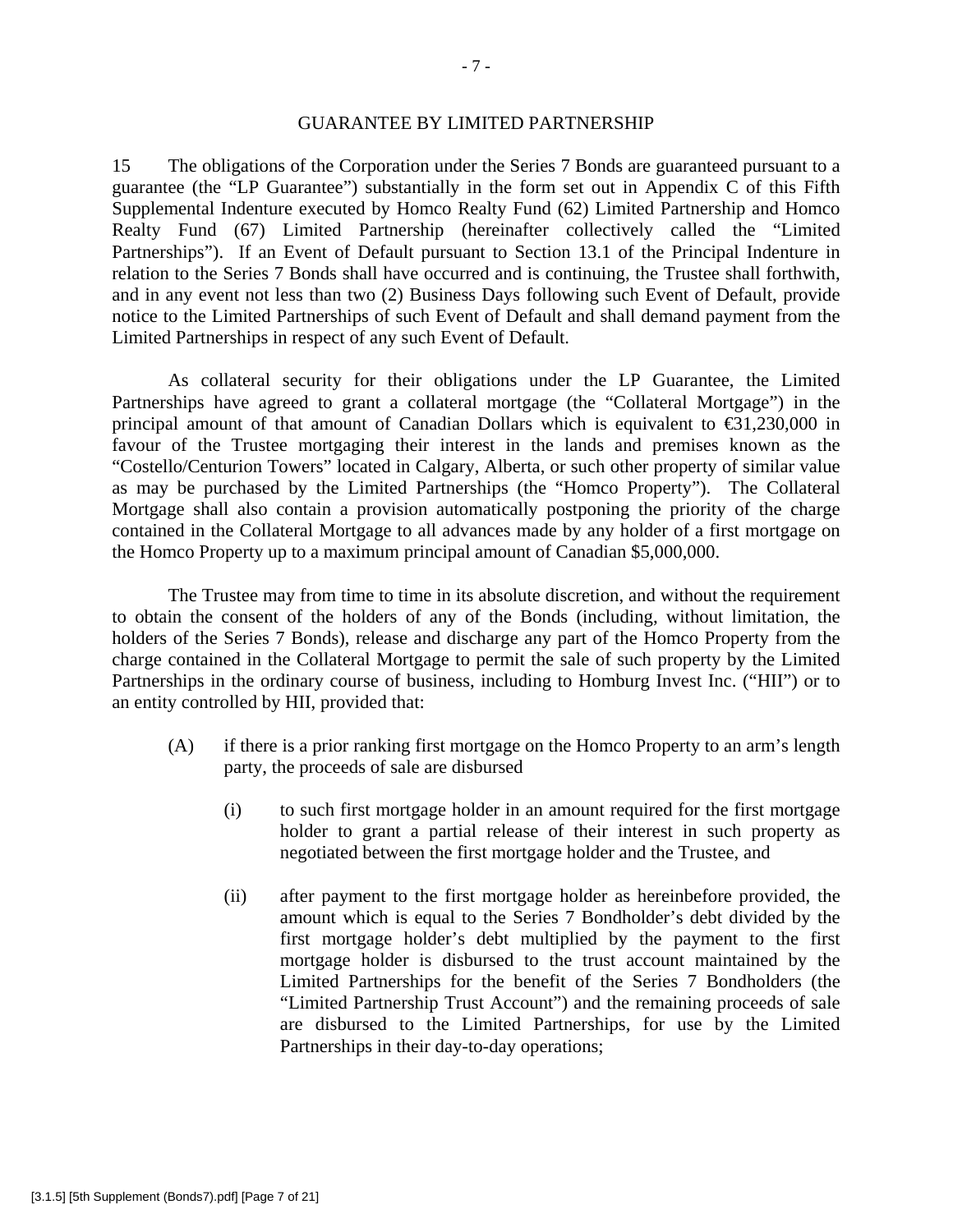(B) if there is no prior ranking first mortgage on the Homco Property to an arm's length party, two-thirds (2/3) of the proceeds of sale are disbursed to the Limited Partnership Trust Account and one-third (1/3) of the proceeds of sale are disbursed to the Limited Partnerships, for use by the Limited Partnerships in their day-to-day operations.

The funds in the Limited Partnership Trust Account may be used by the Limited Partnerships to:

- (a) purchase replacement real property from an arm's length party, provided that the Trustee consents to such purchase, or
- (b) loaned to HII for the purchase of real property by HII or for use in the day-to-day operations of HII, provided that HII provides a collateral mortgage to the Limited Partnerships over real property belonging to HII in an amount which is not more than eighty percent (80%) of the appraised value of such property less the amount of any prior mortgages that may be outstanding on such property. The maximum amount that may be loaned to HII under this formula is ninety percent (90%) of the amount of the collateral mortgage provided by HII.

# SPECIAL COVENANTS APPLICABLE WHILE SERIES 7 BONDS ARE OUTSTANDING

16. The Corporation hereby covenants that so long as any of the Series 7 Bonds remain outstanding, the Corporation will not create, issue, incur, assume or allow to exist any mortgage, hypothec, pledge, charge, lien, encumbrance, security interest or other security, whether fixed or floating, on the Homburg Mortgage Bond 7 Collateral ranking in priority to or pari passu with the assignment and transfer hereby created.

# FURTHER ASSURANCE

17. The mortgages and charges created by this Fifth Supplemental Indenture are by way of further assurance to the Trustee and are not in substitution for any similar provision contained in the Principal Indenture.

# INDENTURE SUPPLEMENTAL TO PRINCIPAL INDENTURE

18. This Fifth Supplemental Indenture is supplemental to the Principal Indenture and the Principal Indenture and the Bonds issued thereunder shall henceforth be read in conjunction with this Fifth Supplemental Indenture and the Principal Indenture and this Fifth Supplemental Indenture shall henceforth have effect so far as practicable as if all the provisions of the Principal Indenture and of this Fifth Supplemental Indenture were contained in the one instrument and, unless otherwise herein expressly provided or unless there is something in the subject matter or context hereof inconsistent therewith, the expressions used in this Fifth Supplemental Indenture and in the Series 7 Bonds and not otherwise defined shall have the same meaning as is ascribed to corresponding expressions in the Principal Indenture.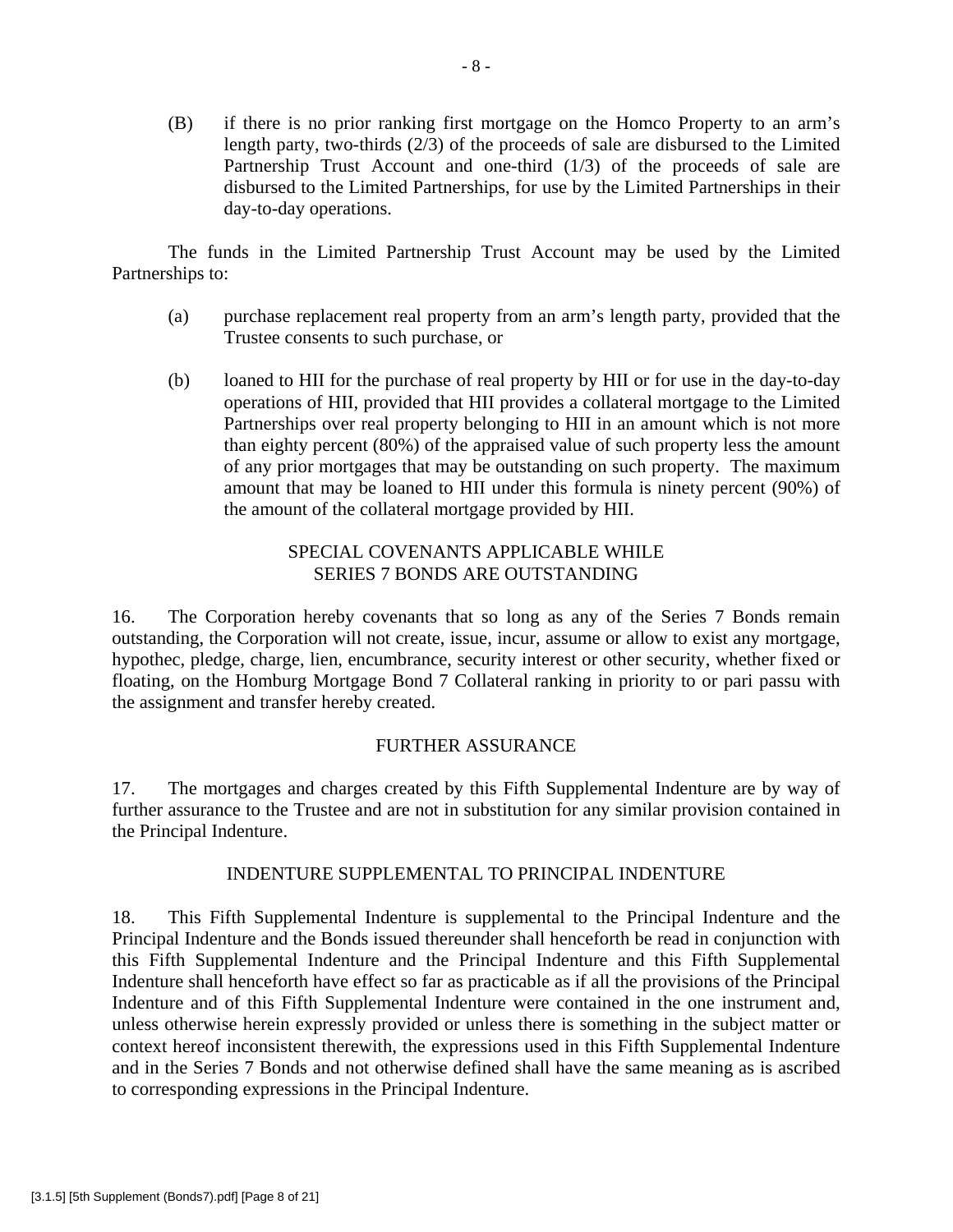#### ACCEPTANCE OF TRUST BY TRUSTEE

19. The Trustee hereby accepts the trusts in this Fifth Supplemental Indenture declared and created and agrees to perform the same upon the terms and conditions hereinbefore set out, but subject to the provisions of the Principal Indenture.

### EXECUTION AND FORMAL DATE

20. This Fifth Supplemental Indenture may be executed in counterparts, each of which when so executed shall be deemed to be an original, and such counterparts shall constitute but one and the same instrument. For the purpose of convenience, this Fifth Supplemental Indenture may be referred to as bearing formal date the  $1<sup>st</sup>$  day of July, 2005, irrespective of the actual date of execution hereof.

 Appendices A, B and C to this Fifth Supplemental Indenture shall be deemed to be incorporated herein and to form part hereof.

**IN WITNESS WHEREOF** this Fifth Supplemental Indenture has been duly executed by the parties hereto.

# **HOMBURG SHARECO INC.**

By:

# **STICHTING HOMBURG MORTGAGE BOND**

By:

[790731.2]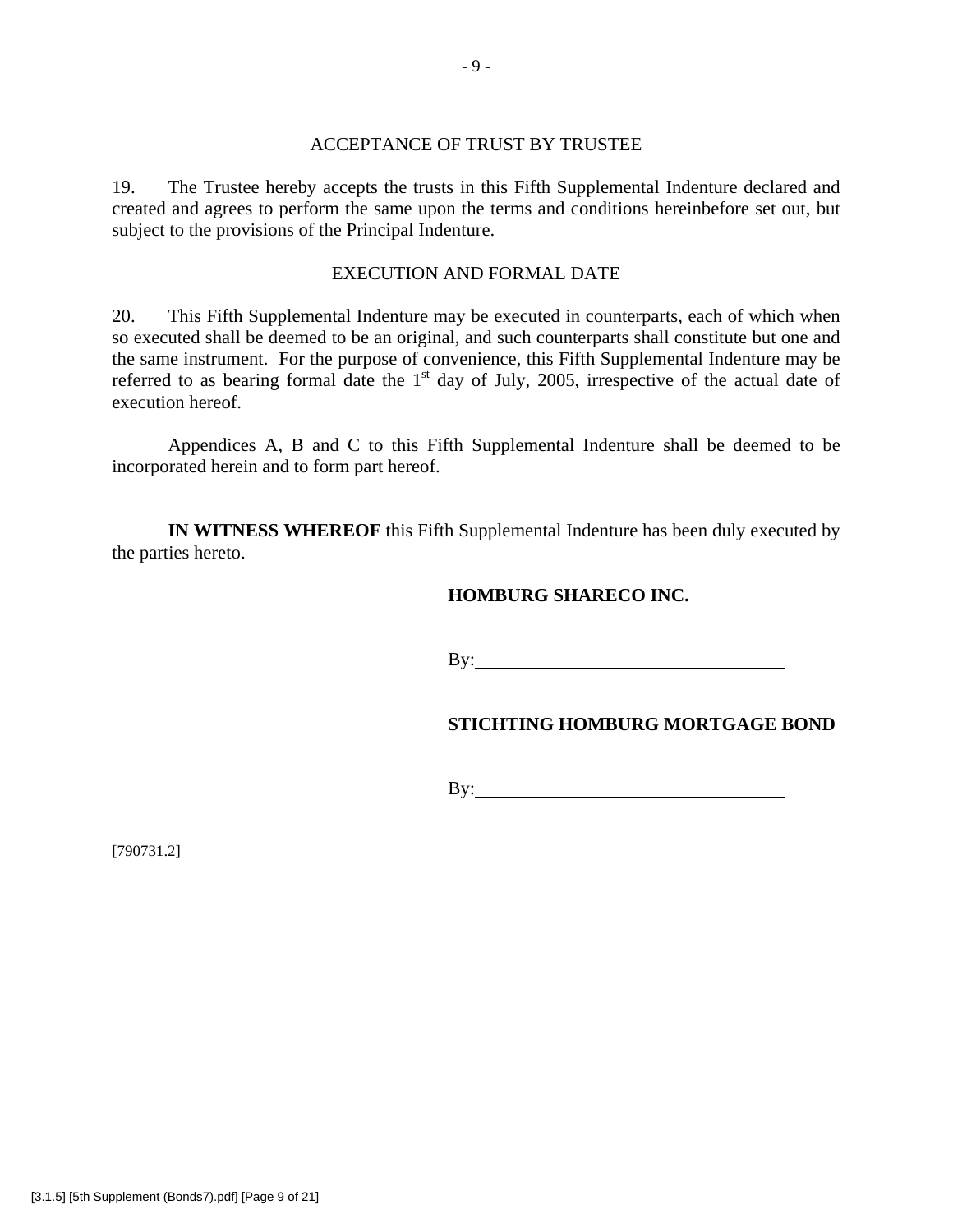#### **APPENDIX A**

#### **Form of Homburg Mortgage Bond 7**

1.1 The Homburg Mortgage Bond 7 bonds, the certificate of the Trustee and the registration panel shall be in both the English language and the Dutch language, in the forms provided in Sections 1.2 and 1.3.

1.2 The English language portions of the text of the Homburg Mortgage Bond 7 bonds, the certificate of the Trustee and the registration panel shall be substantially as follows:

No.  $\qquad \qquad \bullet 5,000$ 

### **HOMBURG SHARECO INC.**

(Incorporated under the *Companies Act* (Nova Scotia))

Homburg Mortgage Bond 7

Due: June 30, 2012.

 HOMBURG SHARECO INC. (hereinafter called the "Corporation"), for value received, hereby acknowledges itself indebted and promises to pay to the registered holder hereof on June 30, 2012, or on such earlier date as the principal amount hereof may become due in accordance with the provisions of the Trust Indenture hereinafter mentioned, the principal sum of FIFTEEN THOUSAND EUROS, together with such further amount, if any, as may be payable by way of premium, on presentation and surrender of this Bond at ABN AMRO Bank at its Amersfoort, The Netherlands branch at the holder's option, and to pay interest on the principal amount hereof from July 1, 2005, or from the last interest payment date to which interest has been paid or made available for payment on the outstanding Bonds, whichever is later, at any of the said places, in like money half-yearly on June  $30<sup>th</sup>$  and December  $31<sup>st</sup>$  in each year, at the rate of 7.25% per annum (unless this Bond shall have been previously redeemed in accordance with the provisions of the Trust Indenture); and should the Corporation at any time make default in the payment of any principal, premium or interest, to pay interest on the amount in default at the same rate after as well as before maturity, default or judgement, in like money, at any of the said places and half-yearly on the same dates. Interest hereon shall be payable (except at maturity or on redemption when interest may at the option of the Corporation be paid on surrender hereof) by cheque or wire transfer to the registered holder hereof as provided in the Trust Indenture and the mailing of such cheque or wire transfer shall satisfy and discharge the liability for interest on this Bond to the extent of the sum represented thereby plus the amount of any tax which the Corporation is required to and does withhold therefrom unless such cheque be not paid on presentation.

 This Bond is one of a series designated as Homburg Mortgage Bond 7 bonds (herein sometimes called the "Homburg Mortgage Bond 7 bonds") of the Corporation issued and to be issued under and secured by a Fifth Supplemental Indenture dated as of July 1, 2005, being supplemental to a Trust Indenture (herein collectively called the "Trust Indenture") dated as of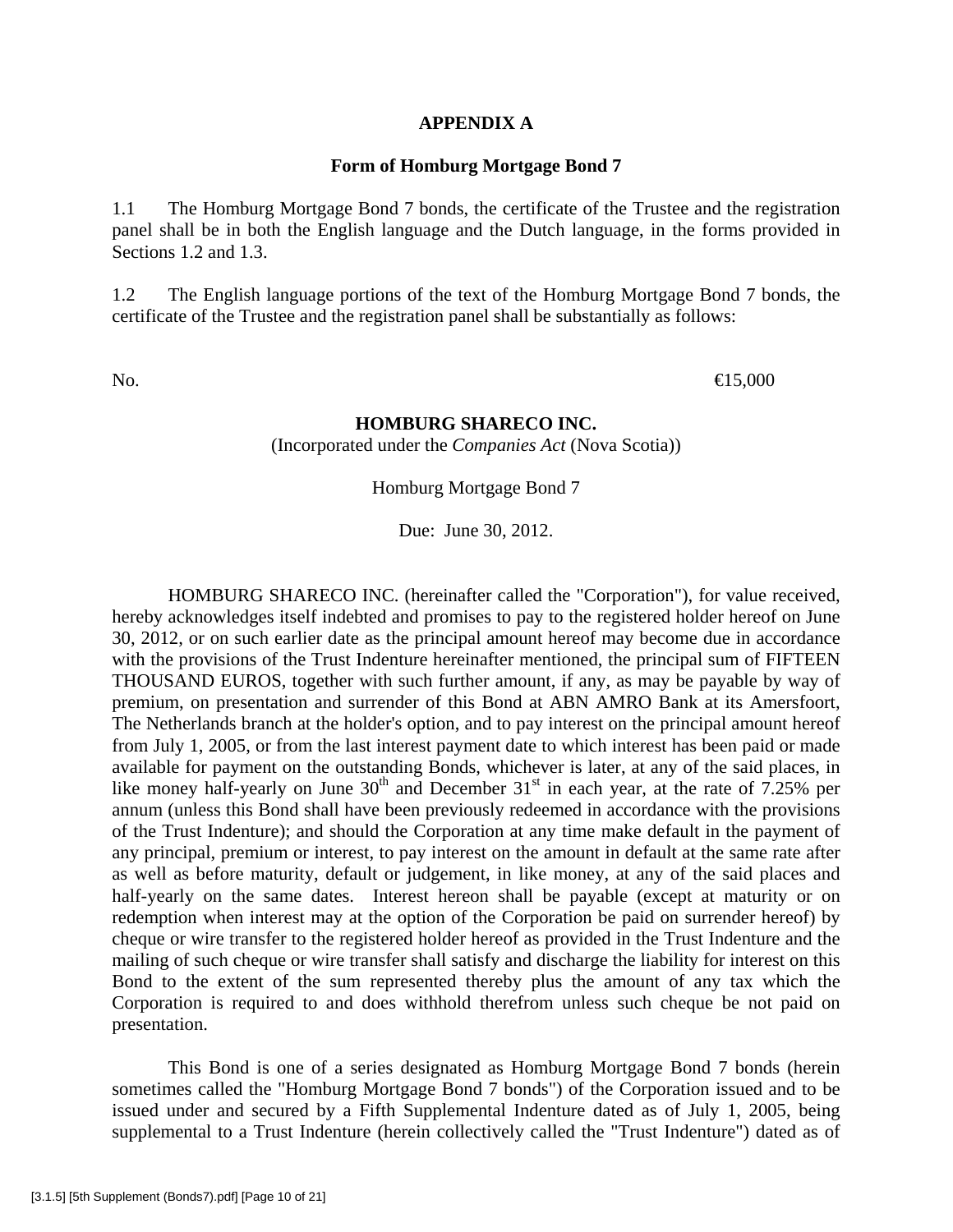December 15, 2002, both made between the Corporation and Stichting Homburg Mortgage Bond (hereinafter called the "Trustee"), as Trustee.

 The aggregate principal amount of Bonds which may be issued under the Trust Indenture is (subject to the restrictions, conditions and limitations set out in the Trust Indenture) unlimited and may consist of several series payable in different currencies, bearing different rates of interest and varying as to the terms on which they may be redeemed and otherwise as specified in the Trust Indenture. Bonds which have been authorized for issue are:

- (a) \$20,000,000 Homburg Mortgage Bond 1 bonds in the aggregate principal amount of \$20,000,000 in lawful money of Canada or the equivalent thereof in Euros, maturing on December 15, 2009;
- (b)  $\bigoplus$  60,000,000 aggregate principal amount of Homburg Mortgage Bond 2 bonds maturing on April 25, 2010;
- (c)  $\bigoplus$   $0.010,000$  aggregate principal amount of Homburg Mortgage Bond 4 bonds maturing on November 30, 2011;
- (d)  $\bigoplus$   $0.010,000$  aggregate principal amount of Homburg Mortgage Bond 5 bonds maturing on December 31, 2011;
- (e) €31,230,000 aggregate principal amount of Homburg Mortgage Bond 6 bonds maturing on June 30, 2012;
- (f)  $\bigoplus$  1,230,000 aggregate principal amount of Homburg Mortgage Bond 7 bonds maturing on June 30, 2012 (of which this is one).

 This Homburg Mortgage Bond 7 bond and all other Homburg Mortgage Bond 7 bonds now or hereafter certified and issued under the Trust Indenture rank pari passu and are secured equally and rateably by the Homburg Mortgage Bond 7 Collateral (as defined in the Fifth Supplemental Indenture) and the recourse of the holders of the Homburg Mortgage Bond 7 bonds against the Corporation is limited to the amount, if any, recoverable in respect of the Homburg Mortgage Bond 7 Collateral. Reference is hereby made to the Trust Indenture for particulars of the nature and extent of the security created thereby, the rights of the holders of the Bonds and of the Corporation and of the Trustee in respect thereof and the terms and conditions upon which the Bonds are issued, secured and held, to all of which the holder of this Bond by acceptance hereof assents.

The Bonds are issuable in denominations of  $\in 5,000$ .

This Bond is subject to redemption in part (such part being  $\epsilon 1,000$  or a multiple thereof) and notation of such partial redemption may be made on the reverse hereof all as more fully provided in the Trust Indenture. Redemption of the Homburg Mortgage Bond 7 bonds involves a process wherein notice of the redemption is given to the bondholders and an election is provided to bondholders such that bondholders may indicate their preference as to whether they wish to retain or have their Homburg Mortgage Bond 7 bonds redeemed by the Corporation. The election made by the bondholders may or may not be followed by the Corporation, all as more fully provided in the Trust Indenture.

 Except as hereinafter provided, the Homburg Mortgage Bond 7 bonds are redeemable at any time on or after July 2, 2010 and prior to maturity, in whole at any time or in part from time to time at the option of the Corporation, on not less than 45 and not more than 70 days notice at a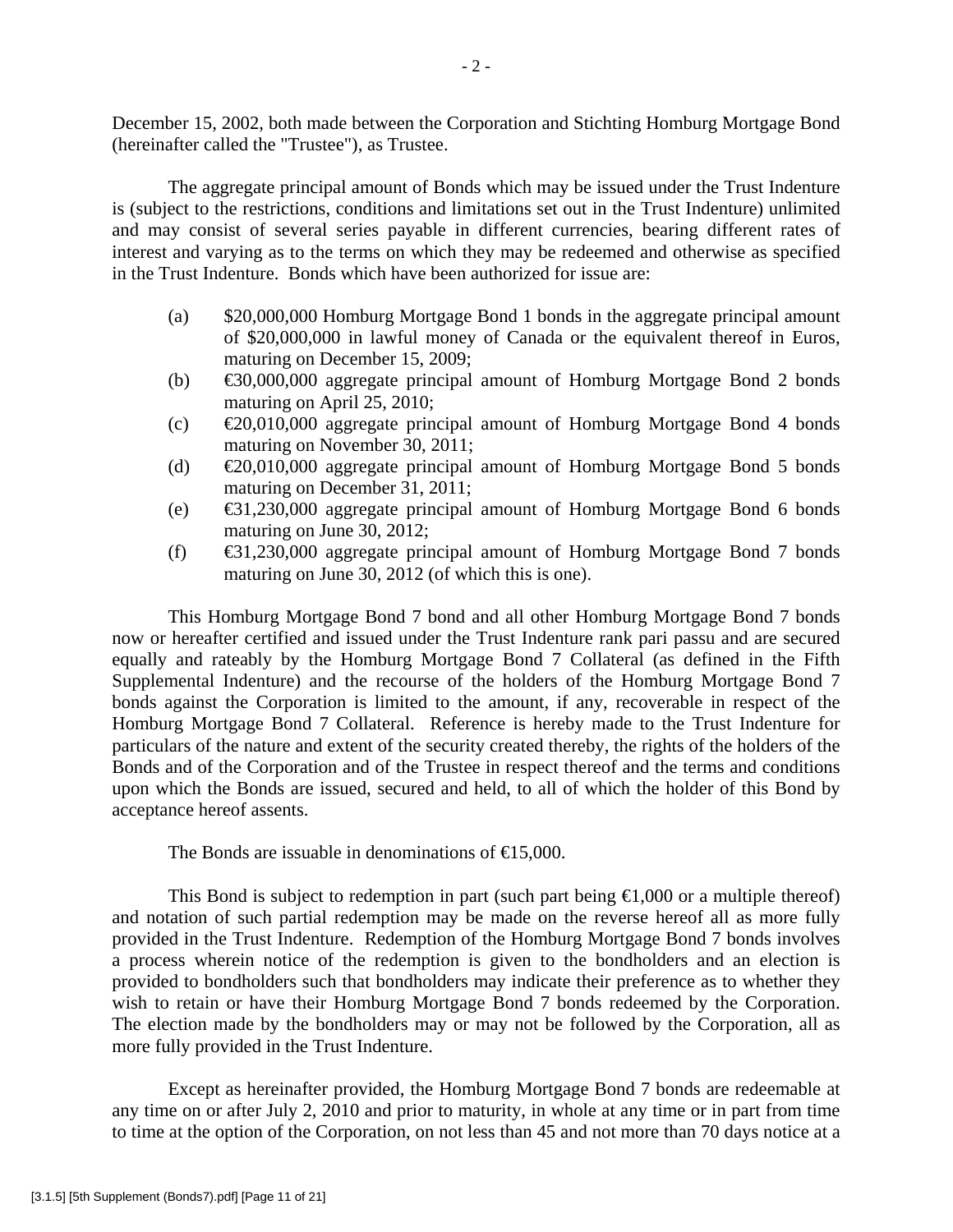redemption price equal to 100% of the principal amount thereof, together with accrued and unpaid interest to the date fixed for redemption.

 The principal amount hereof may also become or be declared due before stated maturity in the events, in the manner and with the effect provided in the Trust Indenture.

 The Trust Indenture contains provisions making binding upon all holders of Bonds outstanding thereunder resolutions passed at meetings of such holders held in accordance with such provisions and instruments in writing signed by the holders of a specified majority of Bonds outstanding.

 Upon presentation at the principal office of the Trustee at Soest, The Netherlands, subject to the provisions of the Trust Indenture and upon compliance with the reasonable requirements of the Trustee, Bonds may be transferred by the registered holder thereof or his executors, administrators or other legal representatives or his or their attorney duly appointed in writing but no such transfer of a Bond shall be valid unless it has been duly noted thereon.

 This Bond shall not become obligatory for any purpose until it shall have been certified by the Trustee for the time being under the Trust Indenture.

 IN WITNESS WHEREOF HOMBURG SHARECO INC. has caused its corporate seal to be hereunto affixed and this Bond to be signed by its President and its Secretary as of July 1, 2005.

## **HOMBURG SHARECO INC.**

by \_\_\_\_\_\_\_\_\_\_\_\_\_\_\_\_\_\_\_\_\_\_\_\_\_\_\_\_

 $\text{c.s.}^*$  $by$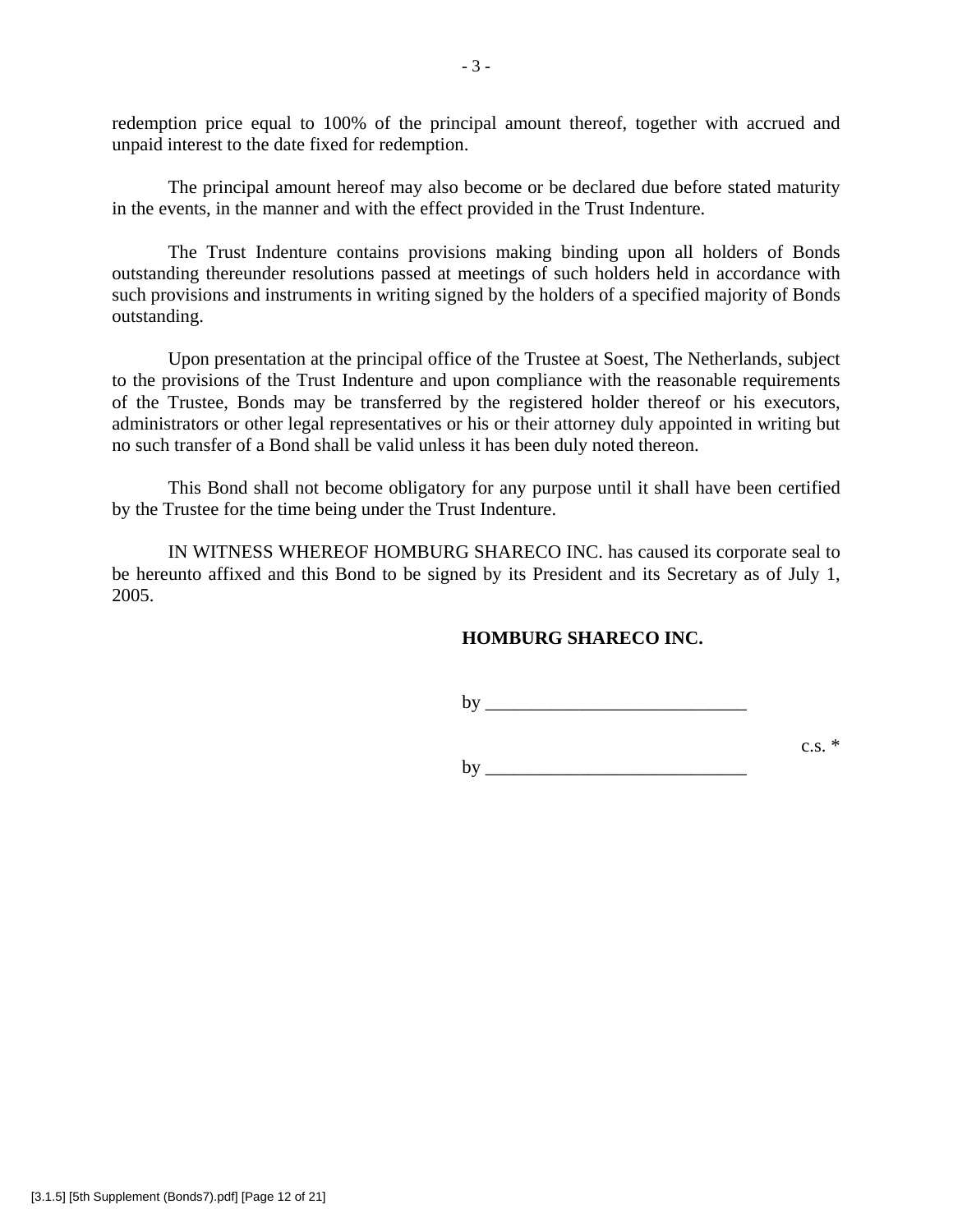#### TRUSTEE'S CERTIFICATE

 This Bond is one of the Homburg Mortgage Bond 7 bonds referred to in the Trust Indenture within mentioned.

### **STICHTING HOMBURG MORTGAGE BOND**

By:\_\_\_\_\_\_\_\_\_\_\_\_\_\_\_\_\_\_\_\_\_\_\_\_\_\_\_

## REGISTRATION PANEL

(No writing hereon except by the Trustee or other Registrar)

Date and Place In Whose Name Signature of Trustee<br>of Registration Registered or Other Registrar Registered or Other Registrar

1.3 The Dutch language portions of the text of the Homburg Mortgage Bond 7 bonds, the certificate of the Trustee and the registration panel shall be substantially as follows:

[insert Dutch translation of Homburg Mortgage Bond 7 bond form]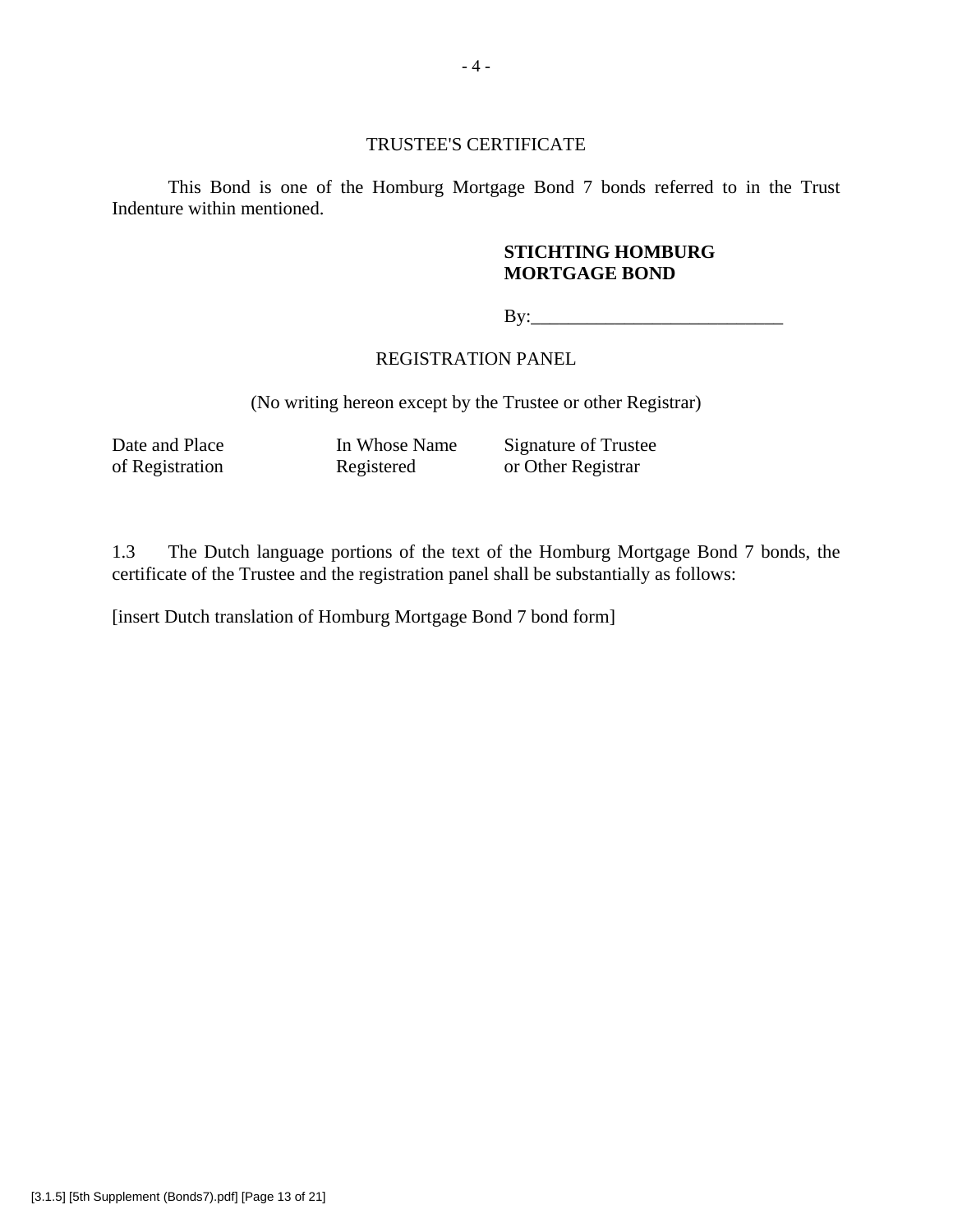#### **APPENDIX B**

# **The Homburg Mortgage Bond 7 Collateral consists of:**

An assignment to the Trustee by the Corporation of a pledge it has received from Homburg Invest Inc., such pledge being a pledge by Homburg Invest Inc. of all of its limited partnership units in Homco Realty Fund (62) Limited Partnership and Homco Realty Fund (67) Limited Partnership.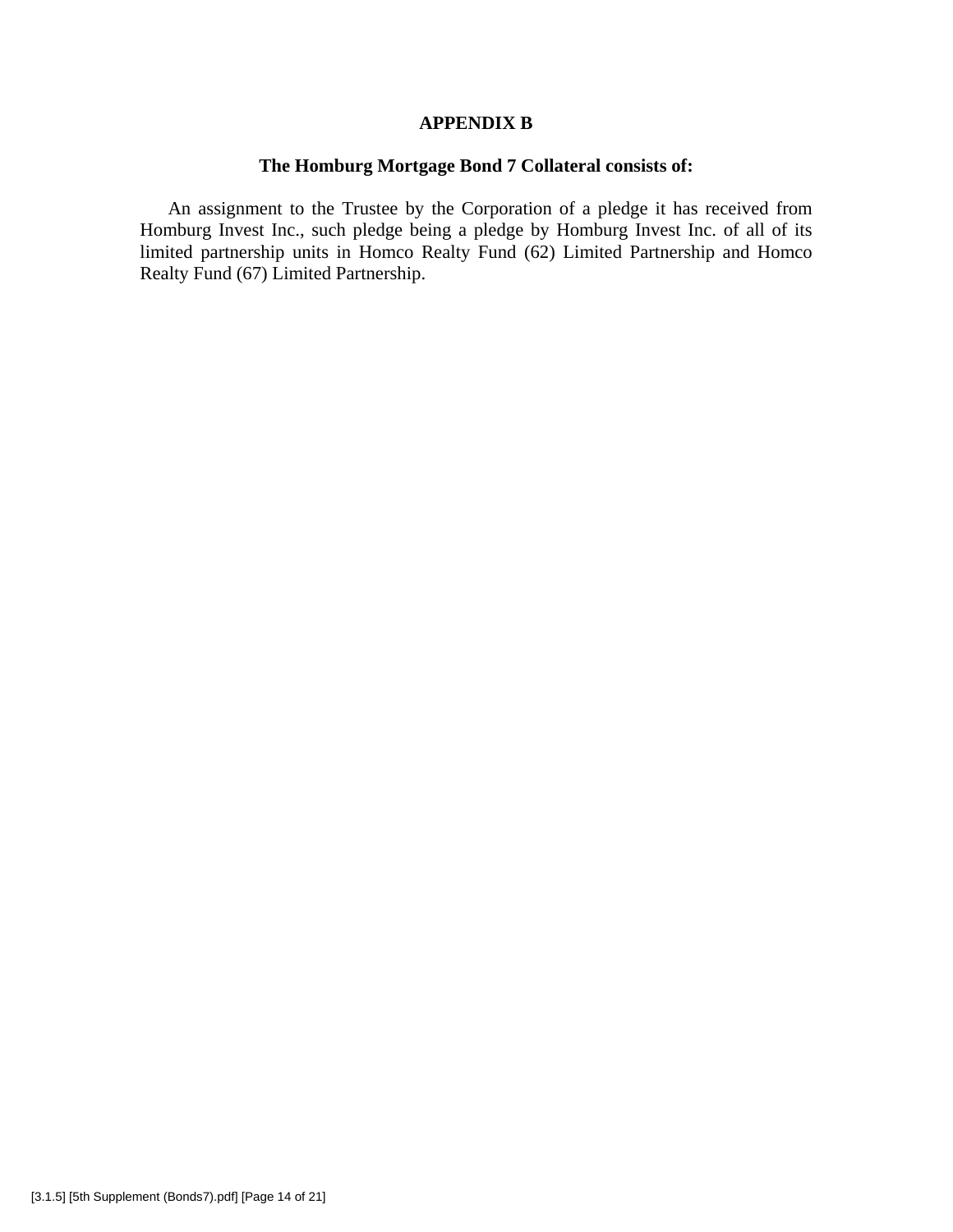#### **APPENDIX C**

#### **GUARANTEE AGREEMENT**

**GUARANTEE AGREEMENT** dated as of July 1, 2005, made by Homco Realty Fund (62) Limited Partnership and Homco Realty Fund (67) Limited Partnership (herein collectively called the "Guarantors") in favor of Stichting Homburg Mortgage Bond (the "Trustee"), as trustee under that certain Trust Indenture dated as of December 15, 2002 (the "Principal Indenture"), as supplemented by that certain Supplemental Indenture dated as of April 25, 2003 (the "First Supplement"), that certain Second Supplemental Indenture dated November 30, 2004 (the "Second Supplement"), that certain Third Supplemental Indenture dated December 31, 2004 (the "Third Supplement"), that certain Fourth Supplemental Indenture dated July 1, 2005 (the "Fourth Supplement") and that certain Fifth Supplemental Indenture dated July 1, 2005 (the "Fifth Supplement") (the Principal Indenture, the First Supplement, the Second Supplement, the Third Supplement, the Fourth Supplement and the Fifth Supplement are collectively referred to as the "Agreement"), each between Homburg ShareCo Inc., a Nova Scotia company (the "Company"), and the Trustee pursuant to which the Company has today issued Homburg Mortgage Bond 7 bonds (the "Series 7 Bonds").

**WHEREAS**, the Fifth Supplement provides that the Guarantors shall guarantee the obligations of the Company to the Trustee on behalf of the Series 7 Bond bondholders in respect of the Series 7 Bonds;

**NOW THEREFORE**, in consideration of the premises, the Guarantors hereby agree as follows:

**SECTION 1. Defined Terms**. The following terms, as used herein, shall have the following meanings:

(a) **"Business Day"** means any day of the year other than a Saturday, Sunday or other day on which banks are required or authorized to close in Halifax, Nova Scotia.

(b) **"Governmental Entity"** means any (i) federal, provincial, state, municipal, local or other government, governmental or public department, central bank, court, commission, board, bureau, agency or instrumentality, domestic or foreign, or (ii) any subdivision or authority of any of the foregoing.

(c) **"Holders"** means the Persons entered in the registers for the Series 7 Bonds as holders thereof, such registers being maintained pursuant to the Agreement.

(d) **"Person"** means any individual, corporation, partnership, association, trust, limited liability company or any other entity or organization.

**SECTION 2. Guarantee.** The Guarantors hereby unconditionally and irrevocably jointly and severally guarantee, as principal and not merely as surety, the full and punctual payment when due (whether at stated maturity, upon acceleration or otherwise) of the principal, premium, if any, Additional Amounts (as defined herein), if any, and interest on each Series 7 Bond and all other amounts payable by the Company under the Agreement in respect of the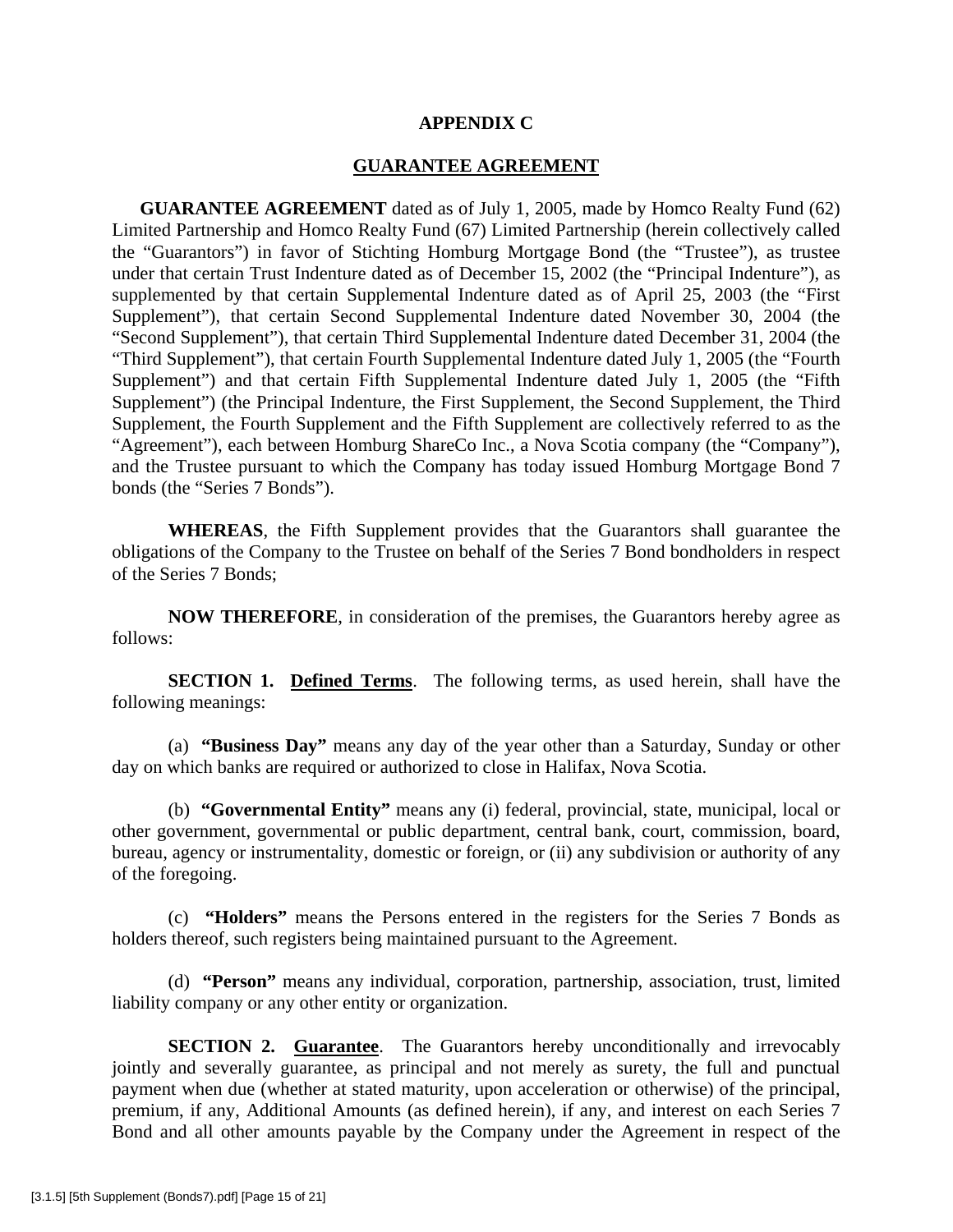Series 7 Bonds; provided, however, that the payment of interest on overdue installments of interest is guaranteed only to the extent permitted by law (such amounts, the "**Guaranteed Obligations**"). All payments to be made by the Guarantors pursuant to this Section 2 shall be made on or before five (5) business days following receipt of demand therefor by the Trustee or, to the extent permitted by Section 13 hereof, any Holder.

**SECTION 3. Guarantee Absolute**. The Guarantors agree that the guarantee contained in this Guarantee Agreement is a guarantee of payment and not of collection or collectibility, and the Guarantors' obligations to pay the Guaranteed Obligations hereunder shall be primary, absolute and unconditional and, without limiting the generality of the foregoing, shall not be released, discharged or otherwise affected by:

(i) any extension of the time or times for the payment of the Guaranteed Obligations, renewal, settlement, compromise, waiver or release in respect of any obligation of the Company under the Agreement or any Series 7 Bond, by operation of law or otherwise;

(ii) any modification or amendment of or supplement to the Agreement or any Series 7 Bond;

(iii) any change in the corporate existence, structure or ownership of the Company, or any insolvency, bankruptcy, reorganization or other similar proceeding affecting the Company or its assets or any resulting release or discharge of any obligation of the Company contained in the Agreement or any Series 7 Bond;

(iv) the existence of any claim, set-off or other rights which the Guarantors may have at any time against the Company, the Trustee, any Holder or any other Person, whether in connection herewith or any unrelated transactions;

(v) any invalidity, illegality, irregularity or unenforceability for any reason of the Agreement or any Series 7 Bond or in any part thereof as regards the Company, or any provision of applicable law or regulation purporting to prohibit the payment by the Company of the principal of or interest on any Series 7 Bond or any other amount payable by the Company under the Agreement;

(vi) any other act or omission to act or delay of any kind by the Company, the Trustee, any Holder or any other Person or any other circumstance whatsoever which might, but for the provisions of this paragraph, constitute a legal or equitable discharge or defence of the Guarantors' obligations hereunder;

(vii) any contest by the Company or any Person as to the amount of the Guaranteed Obligations;

(viii) the absence of any action to enforce the Agreement or the Series 7 Bonds;

(ix) the recovery of any judgment against the Company or any action to enforce the same;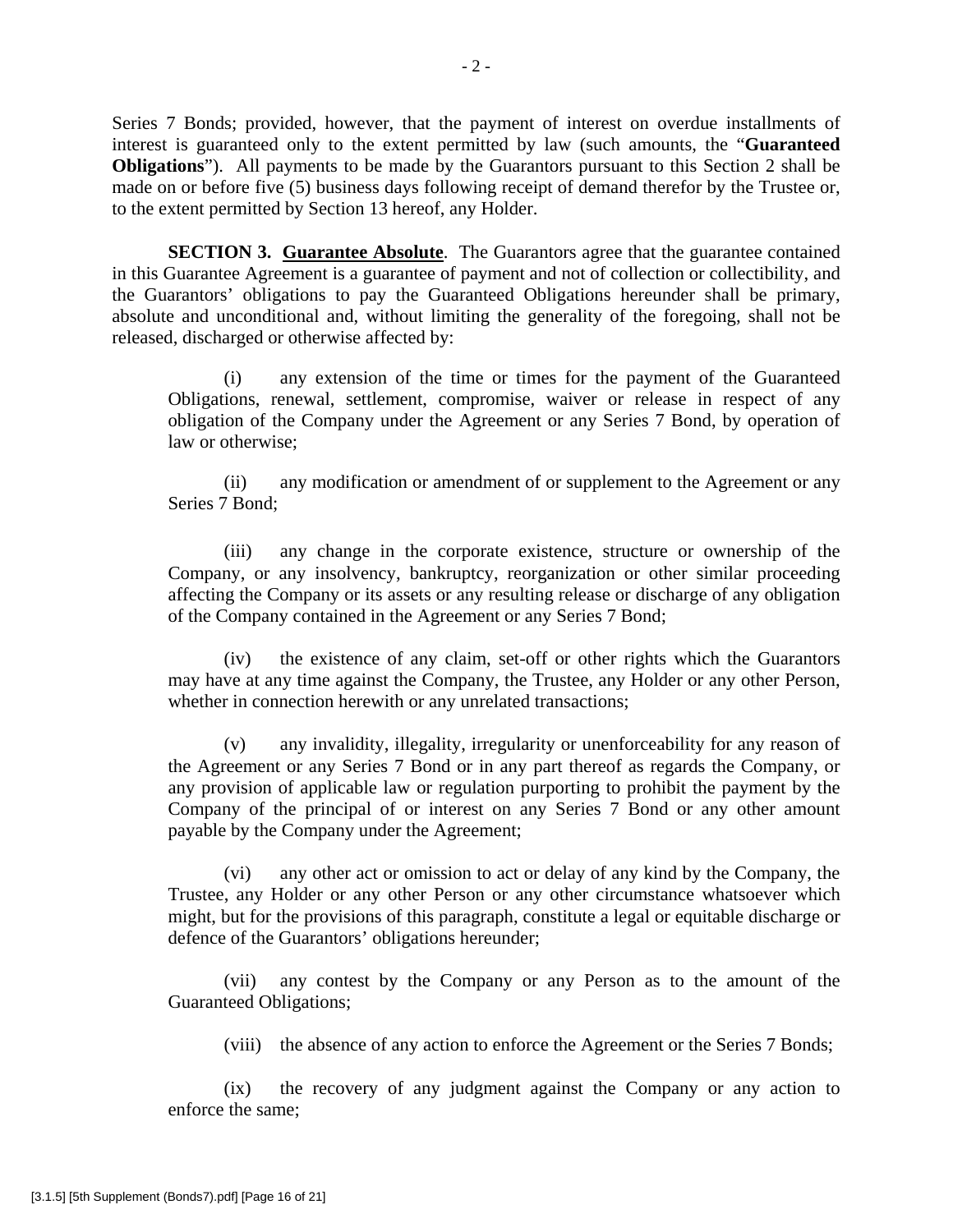(x) any dealings with the security which the Trustee or any Holder holds or may hold pursuant to the terms and conditions of the Agreement, including the taking, giving up or exchange of securities, the variation or realization thereof and the granting of releases and discharges, including, without limitation, the release of any of the Homco Property pursuant to Section 15 of the Fifth Supplement; or

(xi) any invalidity, non-perfection or unenforceability of any security held by the Trustee or any Holder in support of the Guaranteed Obligations, or any irregularity or defect in the manner or procedure by which the Trustee or any Holder realizes on such security.

**SECTION 4. Representations and Warranties**. The Guarantors hereby represent and warrant as of the date hereof that:

**Authorization; No Contravention**. The execution, delivery and performance by the Guarantors of this Guarantee Agreement (i) are within their powers, have been duly authorized by all necessary corporate action, require no action by or in respect of, or filing with, any governmental body, agency or official, and do not contravene its constituent documents, and (ii) do not contravene, or constitute a default under, any provision of applicable law or regulation, as amended from time to time, or of any judgment, injunction, order, decree, agreement or other instrument binding upon the Guarantors or result in or require the creation or imposition of any lien on any asset of the Guarantors other than any contravention, default or lien which would not have a material adverse effect on the ability of the Guarantors to perform their respective obligations under this Guarantee Agreement.

**Binding Effect**. This Guarantee Agreement constitutes a legal, valid and binding obligation of the Guarantors, enforceable against the Guarantors in accordance with its terms, except as such enforceability may be limited by the effect of any bankruptcy, insolvency, reorganization, moratorium or other similar laws affecting the enforcement of creditors' rights generally or by general principles of equity (regardless of whether such enforceability is considered in a proceeding at law or in equity).

Litigation. There is no action, suit or proceeding pending against the Guarantors or, to the knowledge of the Guarantors, threatened against the Guarantors before any court or arbitrator or any governmental body, agency or official in which there is a reasonable possibility of an adverse decision (i) which would have a material adverse effect on the ability of the Guarantors to perform their respective obligations under this Guarantee Agreement, or (ii) which in any manner draws into question the enforceability or validity of this Guarantee Agreement.

**SECTION 5. Manner of Payment.** All payments to be made by the Guarantors hereunder shall be made to the Trustee for application in accordance with Section 13.10 of the Principal Indenture.

**SECTION 6. Enforcement of Guarantee.** The Guarantors agree that the Trustee or any Holder (but subject always to the provisions of Section 13 hereof) need not seek or exhaust its recourse against the Company or any other Person or realize on any security it may hold in respect of the Guaranteed Obligations before being entitled to payment under this Guarantee Agreement.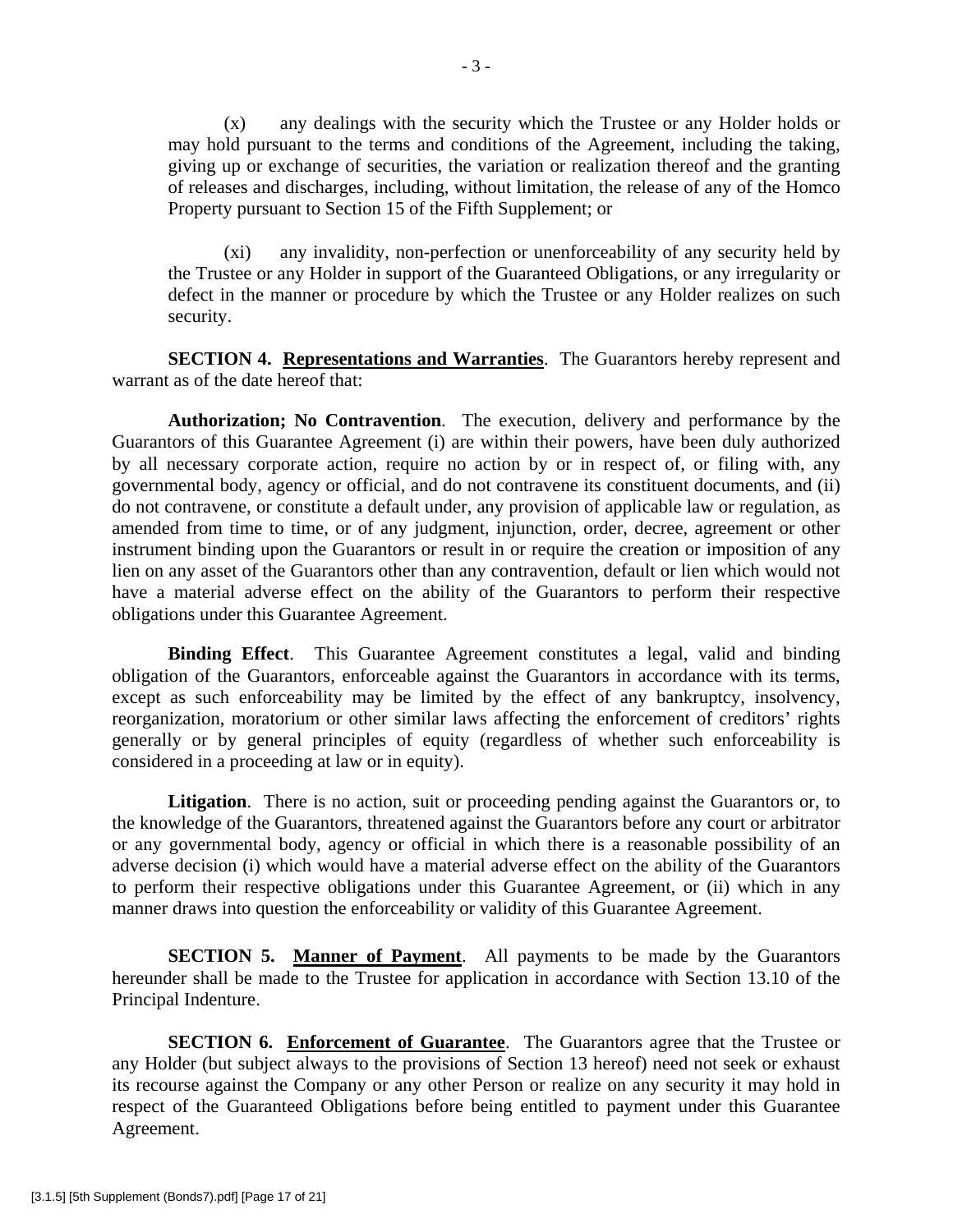**SECTION 7. Waiver**. The Guarantors hereby irrevocably waive promptness, diligence, acceptance hereof, presentment, demand, protest and any and all other notice not provided for herein and any requirement that at any time the Trustee, any Holder (but subject always to the provisions of Section 12 hereof) or any other Person exhaust any right or take any action against the Company or any other Person and any other circumstance whatsoever that might otherwise constitute a legal or equitable discharge, release or defense of the Guarantors or that might otherwise limit recourse against the Guarantors.

**SECTION 8. Waiver of Subrogation**. Until payment in full of the Guaranteed Obligations, the Guarantors irrevocably waive any and all rights to which they may be entitled, by operation of law or otherwise, upon making any payment hereunder to be subrogated to the rights of the payee against the Company with respect to such payment or otherwise to be reimbursed, indemnified or exonerated by the Company in respect thereof.

**SECTION 9. Notices**. All notices and other communications provided for or permitted hereunder shall be made as follows:

| If to the Guarantors: Homco Realty Fund (62) Limited Partnership<br>Homco Realty Fund (67) Limited Partnership         |
|------------------------------------------------------------------------------------------------------------------------|
| c/o Suite 200, 11 Akerley Boulevard<br>Dartmouth, Nova Scotia, Canada B3B 1V1<br>Attention:<br>Fax No.: (902) 469-6776 |

If to the Company, the Trustee or any Holder, as specified in Article 17 of the Principal Indenture.

**SECTION 10. No Waiver; Remedies**. No failure on the part of the Trustee or any Holder (but subject always to the provisions of Section 13 hereof) to exercise, and no delay in exercising, any right hereunder shall operate as a waiver thereof, nor shall any single or partial exercise of any right hereunder preclude any other or further exercise thereof or the exercise of any other right. The remedies herein provided are cumulative and not exclusive of any remedies provided by law.

**SECTION 11. Continuing Guarantee; Reinstatement in Certain Circumstances**. The guarantee contained in this Guarantee Agreement is a continuing guarantee and the Guarantors' obligations hereunder shall (i) remain in full force and effect until the indefeasible payment in full of the Guaranteed Obligations, (ii) be binding upon the Guarantors and their respective successors and assigns, and (iii) enure to the benefit of and be enforceable by the Trustee and, subject always to the provisions of Section 13 hereof, any Holder and their respective successors and permitted assigns; provided, however, that this Guarantee Agreement shall not be construed to create any right in any Person other than the Trustee and, subject always to the provisions of Section 13 hereof, any Holder and their respective successors and permitted assigns or to be a contract in whole or in part for the benefit of any Person other than the Trustee and, subject to the provisions of Section 13 hereof, the Holders and their respective successors and permitted assigns. If at any time any payment of any of the Guaranteed Obligations is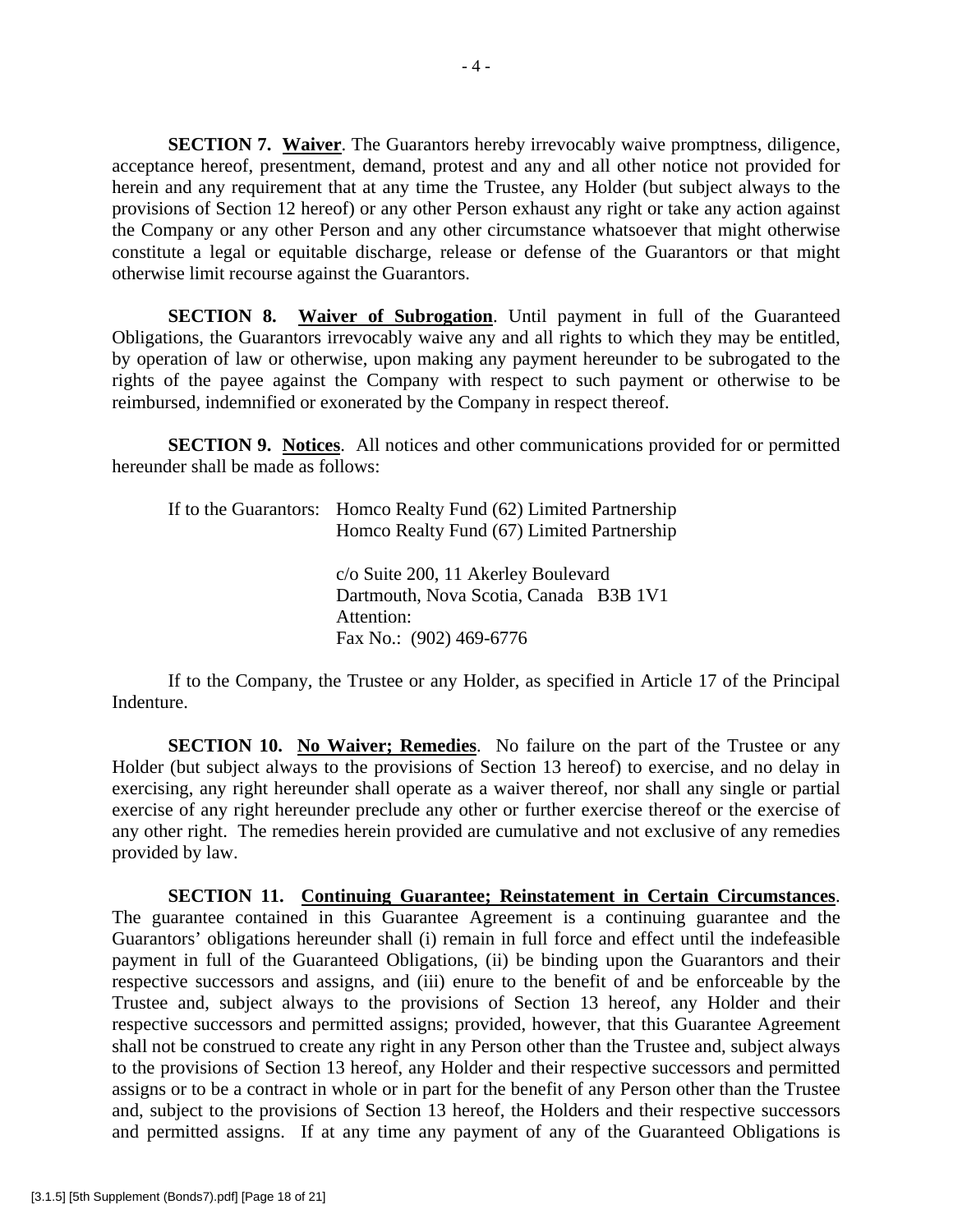rescinded or must otherwise be restored or returned upon the insolvency, bankruptcy or reorganization of the Company or otherwise, the obligations of the Guarantors hereunder with respect to such payment shall be reinstated as though such payment had been due but not made at such time.

**SECTION 12. Stay of Acceleration.** If acceleration of the time for payment of any Guaranteed Obligation is stayed upon the insolvency, bankruptcy or reorganization of the Company, all such amounts otherwise subject to acceleration under the terms of the Agreement shall nonetheless be payable by the Guarantors hereunder to the Trustee or, to the extent permitted by Section 13 hereof, the Holders forthwith on demand.

**SECTION 13. Holders May Not Enforce.** No Holder shall have the right to institute any suit, action or proceeding against the Guarantors for any default hereunder except in the manner and subject to the conditions, *mutatis mutandis*, set forth in Section 13.5 of the Principal Indenture, it being understood and intended that no one or more of the Holders shall have any right in any manner whatsoever to enforce any right hereunder or pursuant hereto by any action except as aforesaid and that all powers and trusts hereunder shall be exercised and all proceedings at law or in equity shall be instituted, had and maintained by the Trustee, except as aforesaid.

**SECTION 14. Expenses**. The Guarantors shall pay, or reimburse, the Trustee and the Holders for all costs and expenses including, without limitation, reasonable attorneys' fees and disbursements reasonably incurred by it in connection with the enforcement of this Guarantee Agreement; provided, however, that the Guarantors shall only be required to pay, or reimburse, for the reasonable attorneys' fees and disbursements for one counsel for the Trustee and the Holders.

**SECTION 15. No Withholding**. Any and all payments made by the Guarantors pursuant to the provisions of this Guarantee Agreement shall be made without withholding or deduction for, or on account of, any current or future taxes imposed by or on behalf of Canada or any political subdivision thereof unless such taxes are required by law or by the administration thereof to be withheld or deducted, in which case the Guarantors shall pay such amounts ("Additional Amounts") as may be necessary, so that the net amount received by the Holder (including Additional Amounts) after such withholding or deduction will not be less than the amount the Holder would have received if such taxes had not been withheld or deducted, provided, however, that no such Additional Amounts will be payable in respect of, among others, the following:

(a) any tax, assessment or other governmental charge which would not have been so imposed but for (i) the existence of any present or former connection between such Holder (or between a fiduciary, settlor or beneficiary of, or a person holding power over, such Holder, if such Holder is an estate or trust or a member or shareholder of such Holder, if such Holder is a partnership or corporation) and Canada, including, without limitation, such Holder (or such fiduciary, settlor, beneficiary or person holding a power over such Holder) being or having been a citizen or resident or treated as a resident thereof or being or having been engaged in a trade or business or present therein or having had a permanent establishment therein, or (ii) such Holder's current or former status as a personal holding company, a foreign personal holding company, a controlled foreign corporation that is related to either of the Guarantors through stock ownership,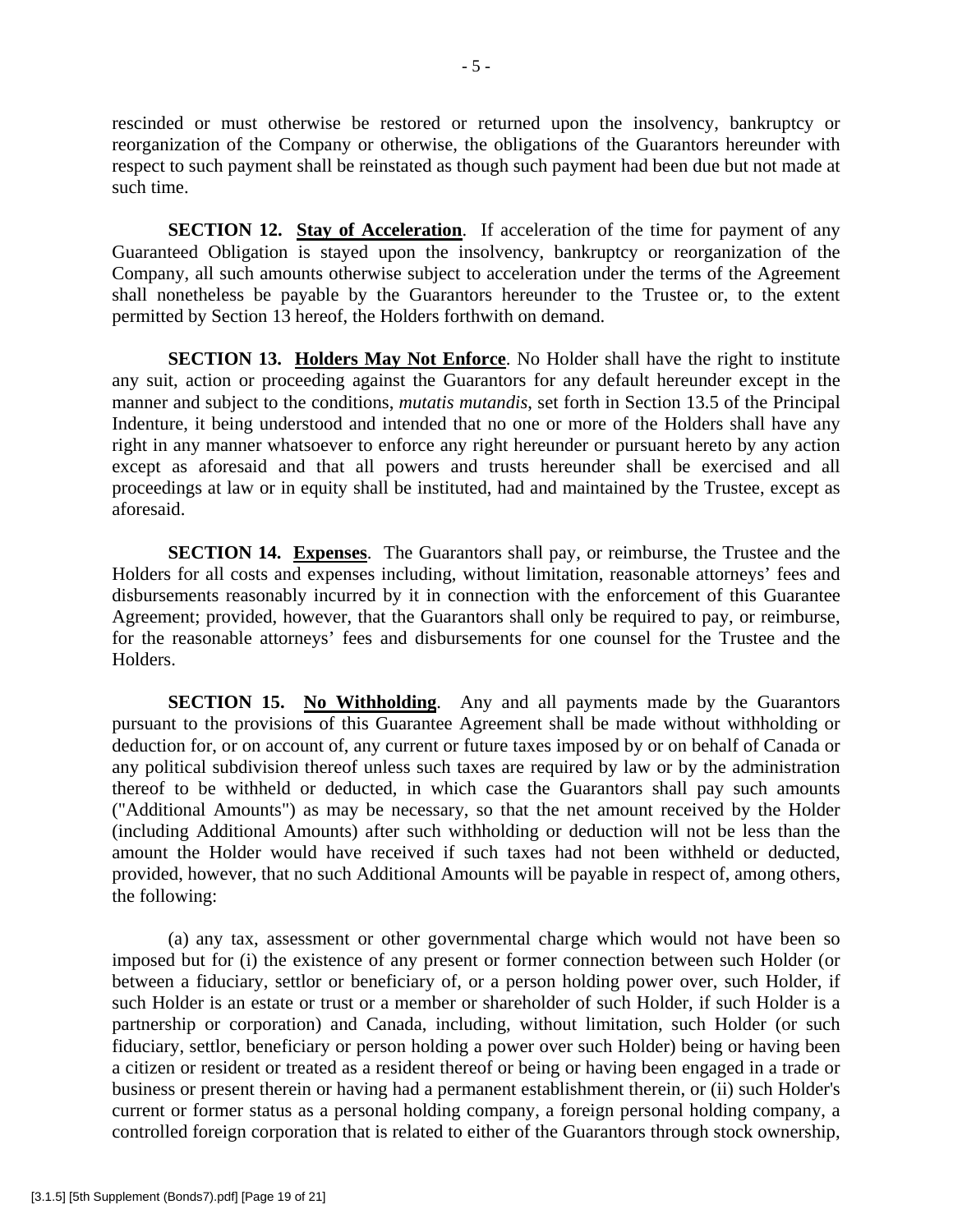a foreign tax-exempt organization for Canadian tax purposes or as a corporation which accumulates earnings to avoid Canadian income tax;

(b) any tax, assessment or other governmental charge which would not have been so imposed but for the presentation by the Holder of any Series 7 Bond for payment on a date more than 60 days after the date on which such payment became due and payable or the date on which payment thereof is duly provided for, whichever occurs later;

(c) any estate, inheritance, gift, sales, transfer, personal property or any similar tax, assessment or other governmental charge;

(d) any tax, assessment or other governmental charge which is payable otherwise than by deduction or withholding from payments of, or payments under the Guarantee in respect of, principal, interest or any Additional Amount on any Series 7 Bond;

(e) any tax, assessment or other governmental charge imposed on interest received by any person holding, actually or constructively, 10% or more of the total combined voting power of all classes of stock of the Guarantors entitled to vote;

(f) any tax, assessment or other governmental charge imposed on a Holder that is a nonresident of Canada for the purposes of the *Income Tax Act* (Canada); or

(g) any tax, assessment or governmental charge imposed by reason of the failure of the Holder or beneficial owner of the Series 7 Bond to deliver, upon reasonable demand by the Guarantors, any form or document that may be required or reasonably requested in order to allow the Guarantors to make a payment to the Holder without any deduction or withholding for or on account of any tax.

The provisions of this Section 15 shall survive the termination of this Guarantee Agreement.

**SECTION 16. Judgment Currency**. If for the purposes of obtaining judgment in any court it is necessary to convert all or any part of the Guaranteed Obligations or any other amount due to the Trustee or any Holder in respect of the Guarantors' obligations under this Guarantee Agreement in any currency (the "Original Currency") into Euros (the "Other Currency"), the Guarantors, to the fullest extent that they may effectively do so, agree that the rate of exchange used shall be that at which, in accordance with normal banking procedures, the Trustee or any Holder, as the case may be, could purchase the Original Currency with the Other Currency on the Business Day preceding that on which final judgment is paid or satisfied.

The obligations of the Guarantors in respect of any sum due in the Original Currency from them to the Trustee or any Holder shall, notwithstanding any judgment in any Other Currency, be discharged only to the extent that on the Business Day following receipt by the Trustee or any Holder of any sum adjudged to be so due in such Other Currency the Trustee or any Holder may, in accordance with its normal banking procedures, purchase the Original Currency with such Other Currency. If the amount of the Original Currency so purchased is less than the sum originally due to the Trustee or any Holder in the Original Currency, the Guarantors agree, as a separate obligation and notwithstanding any such judgment, to indemnify the Trustee or any Holder against such loss, and if the amount of the Original Currency so purchased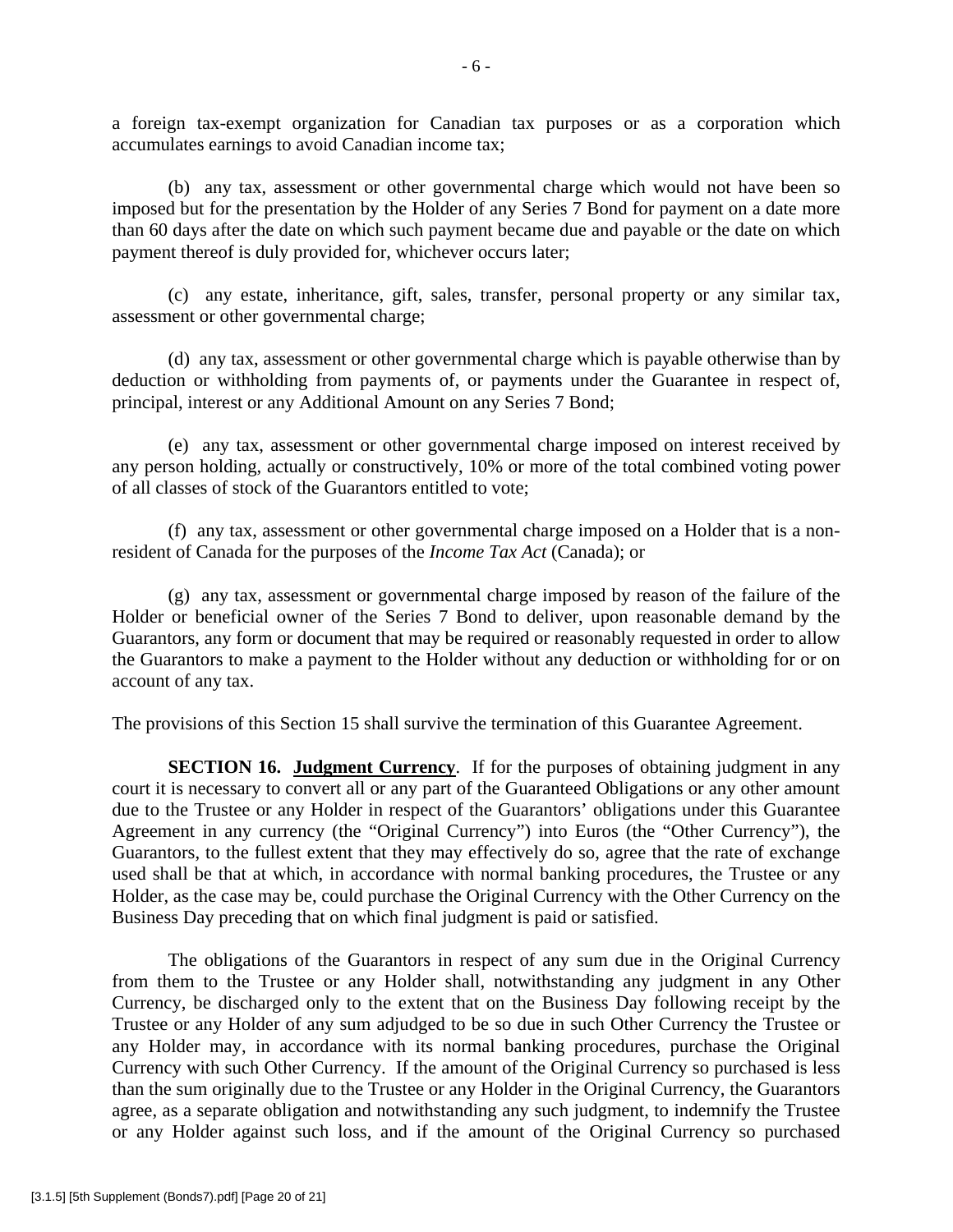exceeds the sum originally due to the Trustee or any Holder in the Original Currency, the Trustee or any Holder, as the case may be, agrees to remit such excess to the Guarantors.

**SECTION 17. Governing Law**. This Guarantee Agreement shall be governed by, and construed in accordance with, the laws of the Province of Nova Scotia and the federal laws of Canada applicable therein, without regard to the choice-of-law principles of Nova Scotia that would require the application of the laws of a jurisdiction other than Nova Scotia.

**SECTION 18. Severability**. Any provision of this Guarantee Agreement which is illegal, invalid, prohibited or unenforceable in any jurisdiction shall, as to such jurisdiction, be ineffective to the extent of such illegality, invalidity, prohibition or unenforceability without invalidating the remaining provisions hereof and any such illegality, invalidity, prohibition or unenforceability in any jurisdiction shall not invalidate or render unenforceable such provision in any other jurisdiction.

**SECTION 19. Entire Agreement**. This Guarantee Agreement embodies the entire agreement of the Guarantors with respect to the subject matter hereof and supersedes any prior written or oral agreements and understandings relating to the subject matter hereof and thereof.

IN WITNESS WHEREOF, the Guarantors have caused this Guarantee Agreement to be duly executed and delivered by their officers thereunto duly authorized as of the date first above written.

# **HOMCO REALTY FUND (62) LIMITED PARTNERSHIP, BY ITS GENERAL PARTNER, HOMBURG L.P. MANAGEMENT INC.**

By:

**HOMCO REALTY FUND (67) LIMITED PARTNERSHIP, BY ITS GENERAL PARTNER, HOMBURG L.P. MANAGEMENT INC.** 

By:  $\qquad \qquad$